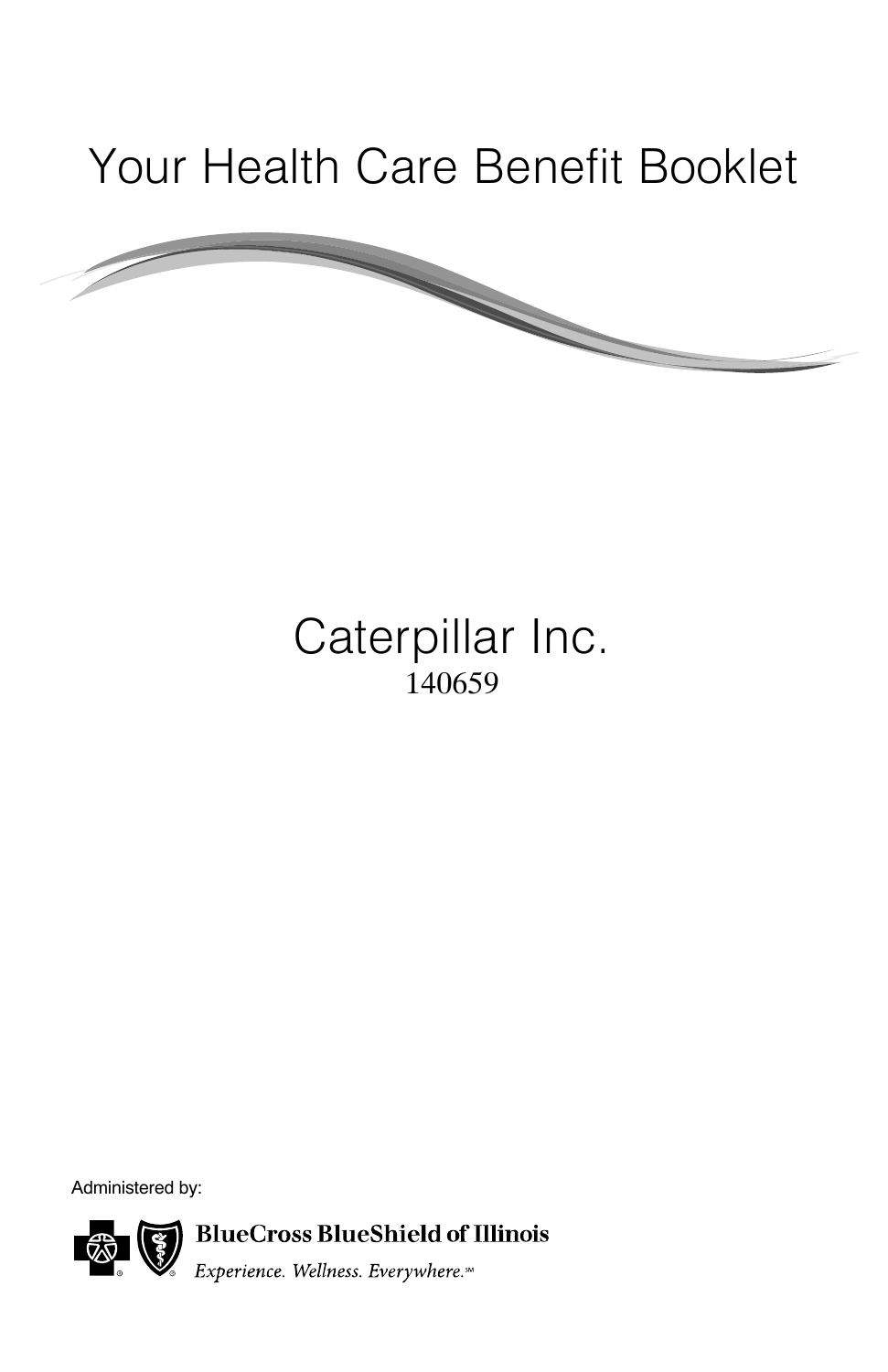## About this Benefit Booklet

You are receiving this benefit booklet because you have enrolled in the Blue Cross Blue Shield EPO benefit option under your Caterpillar healthcare plan. *This benefit booklet is a component of your Summary Plan Description ("SPD"), but it is not your complete SPD.* To fully understand the healthcare benefits available to you, you must read this benefit booklet in conjunction with your SPD. The SPD contains important information, such as eligibility provisions, when your coverage begins and ends, when you may change your coverage elections, and information on the cost of coverage. The SPD contains information on your legal rights, such as the right to COBRA continuation coverage in certain instances and your rights under ERISA. The SPD also contains a description of the rights of the plan administrator or Caterpillar, such as the right to amend or terminate the plan at any time, subject to any applicable collective bargaining agreements. Note that other healthcare benefits for which you may be eligible, such as prescription drug benefits and dental benefits, are described in the SPD. If you need a copy of your SPD, please contact the Caterpillar Benefits Center at Aon Hewitt at 877-228-4010 or http://resources.hewitt.com/cat.

Blue Cross Blue Shield of Illinois has been engaged to serve as the Claim Administrator for the benefits described in this benefit booklet. The plan administrator has granted the Claim Administrator the discretionary authority to determine eligibility and entitlement to plan benefits.

Please read carefully the information in this benefit booklet, along with your SPD, so you will have a full understanding of your health care benefits. If you want more information or have any questions about your health care benefits, please contact Blue Cross Blue Shield of Illinois at  $(844)$  228-2227.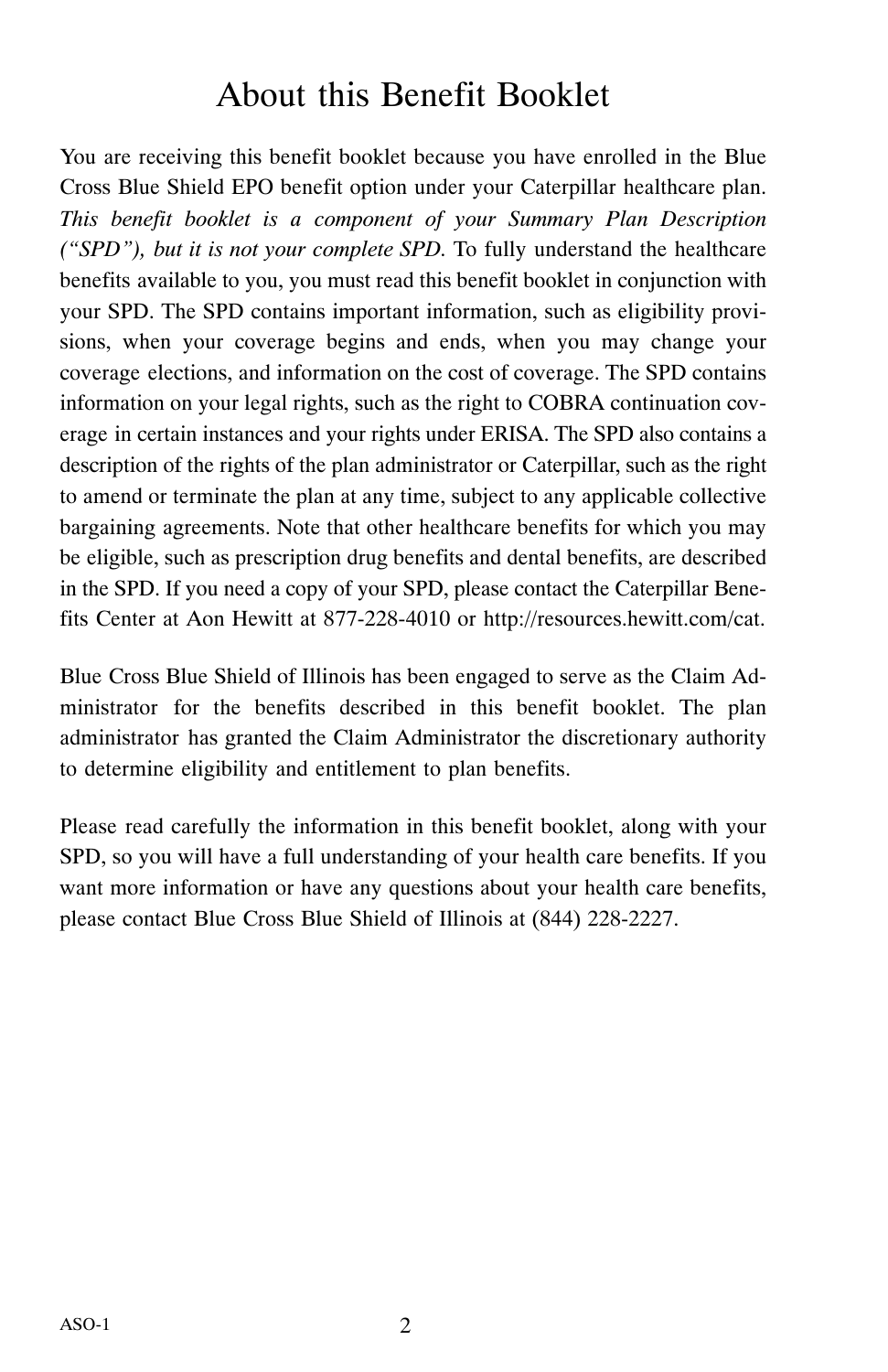#### **NOTICE**

<span id="page-2-0"></span>**Blue Cross and Blue Shield of Illinois has contracts with many health care Providers that provide for the Claim Administrator to receive, and keep for its own account, payments, discounts and/or allowances with respect to the bill for services you receive from those Providers.**

**Refer to the provision entitled "Claim Administrator's Separate Financial Arrangements with Providers" in the GENERAL PROVISIONS section of this booklet for a further explanation of these arrangements.**

**Blue Cross and Blue Shield of Illinois provides administrative claims payment services only and does not assume any financial risk or obligation with respect to claims.**

#### **WARNING NO BENEFITS WILL BE PAID WHEN NON‐PARTICIPATING PROVIDERS ARE USED**

You should be aware that when you elect to utilize the services of a Non-Participating Provider for a Covered Service in non‐emergency situations, benefit payments to such Non‐Participating Provider are not covered. These claims will not be applied to your deductible. To determine if a provider is in-network, visit www.bcbsil.com/caterpillar or call 1-844-228-2227.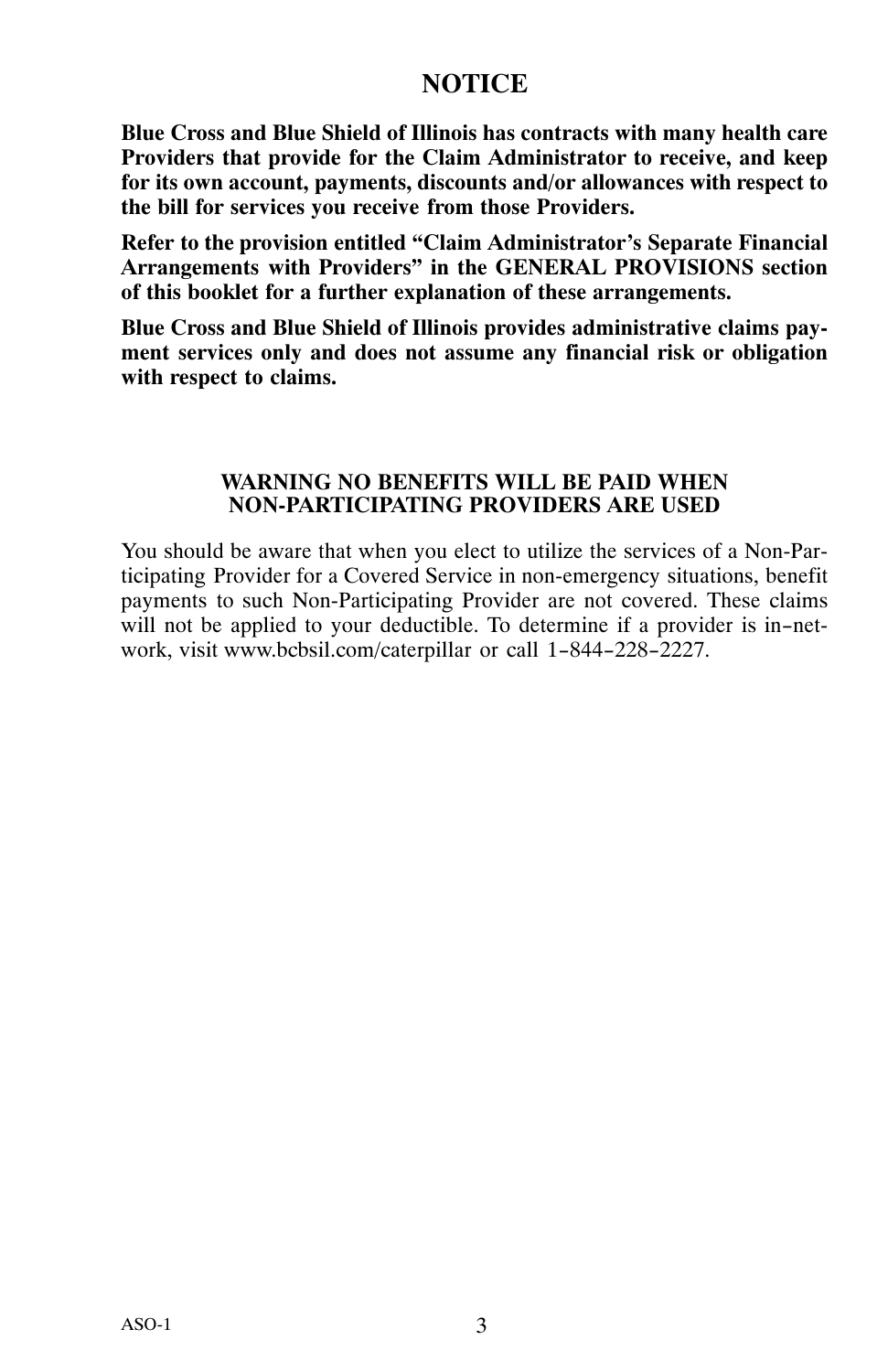### **TABLE OF CONTENTS**

|                                          | 3  |
|------------------------------------------|----|
|                                          | 5  |
|                                          | 8  |
| YOUR MEDICARE SECONDARY PAYER (MSP)      | 31 |
| UTILIZATION REVIEW PROGRAM               | 32 |
| CLAIM ADMINISTRATOR'S MENTAL HEALTH UNIT | 37 |
| THE PARTICIPATING PROVIDER OPTION        | 44 |
| HOSPITAL BENEFIT SECTION                 | 45 |
| PHYSICIAN BENEFIT SECTION                | 49 |
| OTHER COVERED SERVICES                   | 57 |
| SPECIAL CONDITIONS AND PAYMENTS          | 60 |
| HOSPICE CARE PROGRAM                     | 72 |
| HEARING CARE PROGRAM                     | 73 |
| BENEFITS FOR MEDICARE ELIGIBLE           | 75 |
| EXCLUSIONS - WHAT IS NOT COVERED         | 76 |
| COORDINATION OF BENEFITS SECTION         | 81 |
| HOW TO FILE A CLAIM AND                  | 83 |
|                                          |    |
|                                          |    |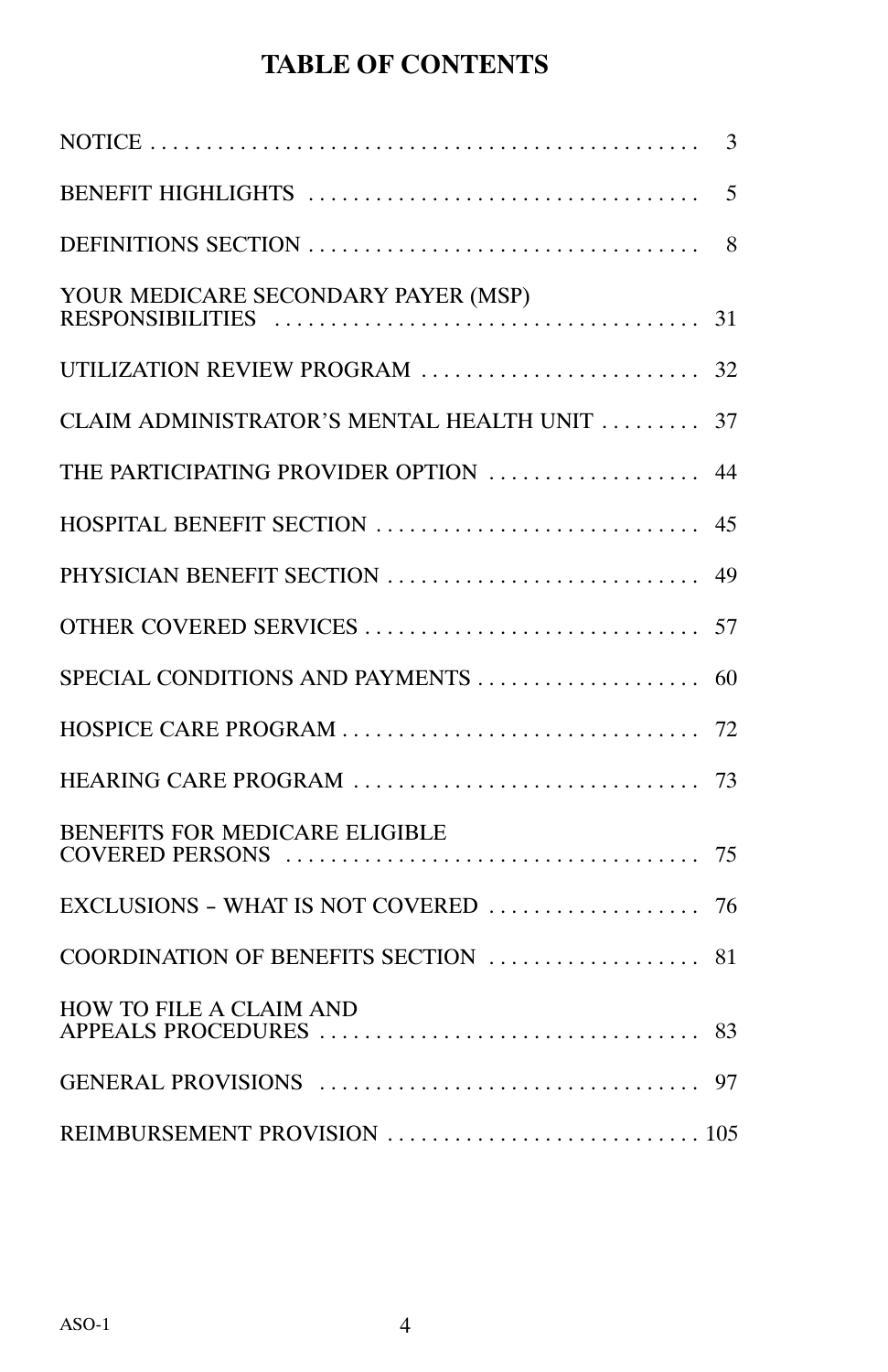#### **BENEFIT HIGHLIGHTS**

<span id="page-4-0"></span>Your health care benefits are highlighted below. However, to fully understand your benefits, it is very important that you read this entire benefit booklet.

| THE UTILIZATION<br>REVIEW PROGRAM                                                                                                                                         | A special program designed to<br>assist you in determining the course<br>of treatment that will maximize your<br>benefits under this benefit booklet |
|---------------------------------------------------------------------------------------------------------------------------------------------------------------------------|------------------------------------------------------------------------------------------------------------------------------------------------------|
| Lifetime Maximum<br>for all Benefits                                                                                                                                      | Unlimited                                                                                                                                            |
| Individual Deductible                                                                                                                                                     |                                                                                                                                                      |
| - Participating Provider                                                                                                                                                  | \$500 per benefit period                                                                                                                             |
| <b>Family Deductible</b>                                                                                                                                                  |                                                                                                                                                      |
| — Participating Provider                                                                                                                                                  | \$1,000 per benefit period                                                                                                                           |
| Individual Out-of-Pocket<br>Expense Limit<br>(does not apply to all services)<br>- Participating Provider                                                                 | \$2,000 per benefit period                                                                                                                           |
| Family Out-of-Pocket<br>Expense Limit                                                                                                                                     |                                                                                                                                                      |
| - Participating Provider                                                                                                                                                  | \$4,000 per benefit period                                                                                                                           |
| Chiropractic and Osteopathic<br>Manipulation Benefit Maximum 12 visits per benefit period<br>Plan pays 80% of allowable charges after deductible is satisfied             |                                                                                                                                                      |
| Physical, Occupational, and<br><b>Speech Therapy Services</b><br>Combined Benefit Maximum<br>Plan pays 80% of allowable charges after deductible is satisfied             | 60 visits per benefit period                                                                                                                         |
| <b>Additional Speech Therapy</b><br>Benefits for Treatment of<br>Pervasive Developmental<br>Disorders<br>Plan pays 80% of allowable charges after deductible is satisfied | 20 visits per benefit period                                                                                                                         |
|                                                                                                                                                                           |                                                                                                                                                      |

#### HOSPITAL BENEFITS

**Benefits will be provided for Covered Services received only from Participating Providers once the deductible has been satisfied. No benefits will be provided for Inpatient or Outpatient Hospital services when received from a Non-Participating or Non-Administrator Provider, except for Covered Services received for Emergency Medical Care or Emergency Accident Care.**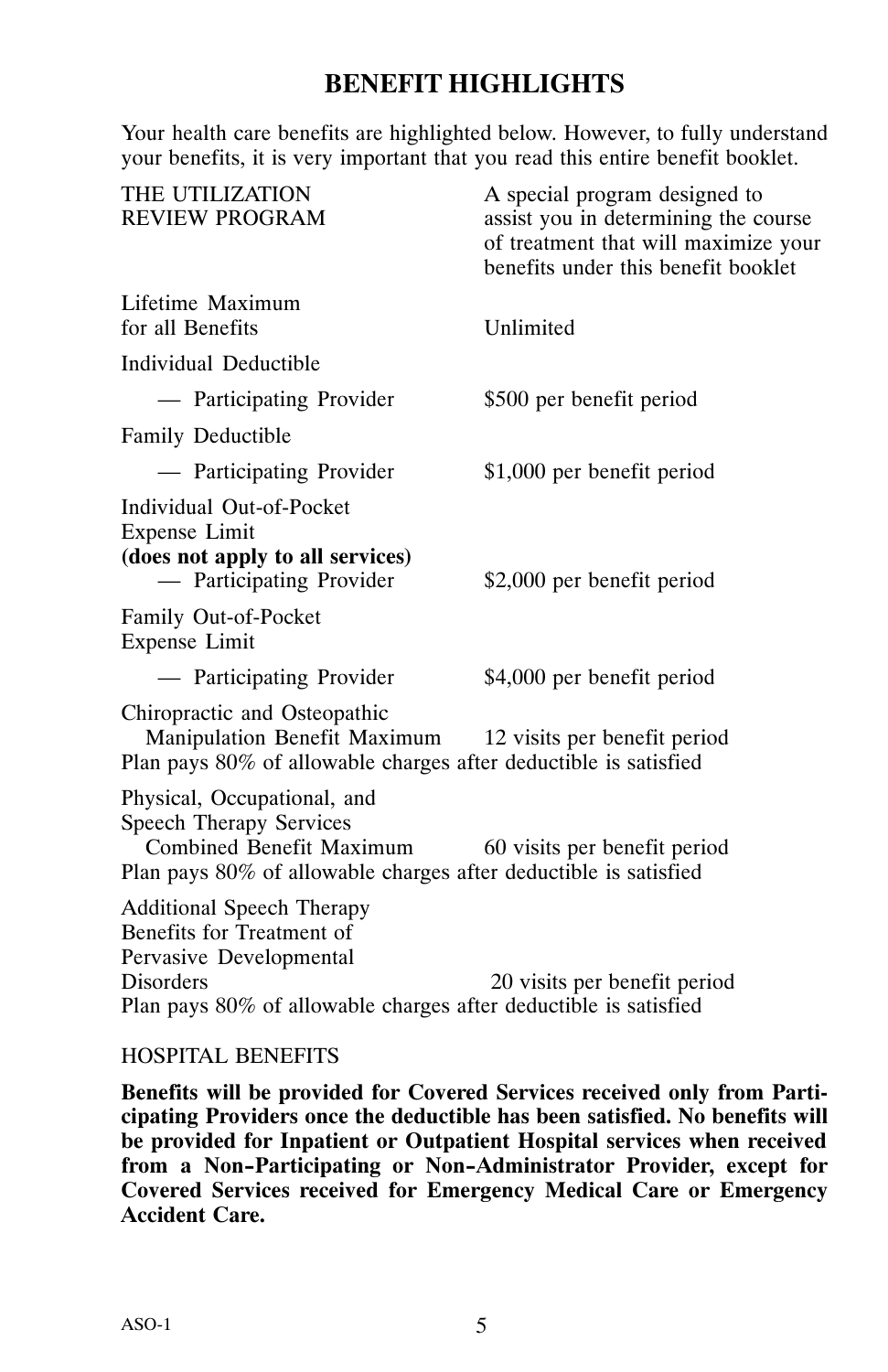#### Payment level for Covered Services from a

#### **Participating Provider:**

| - Inpatient Covered Services                                                               | 80% of the Eligible Charge                                                                                              |
|--------------------------------------------------------------------------------------------|-------------------------------------------------------------------------------------------------------------------------|
| — Outpatient Covered<br><b>Services</b>                                                    | 80% of the Eligible Charge                                                                                              |
| — Urgent Care<br>additional testing is subject to coinsurance and deductible               | \$20 Copayment                                                                                                          |
| <b>Hospital Emergency Care</b><br>— Payment level for<br><b>Emergency Accident</b><br>Care | 80% of the Eligible Charge                                                                                              |
| — Payment level for<br><b>Emergency Medical</b><br>Care                                    | 80% of the Eligible Charge                                                                                              |
| Emergency Room                                                                             | \$125 Copayment<br>(waived if admitted to the Hospital<br>as an Inpatient immediately following<br>emergency treatment) |
| Non-Emergency Use of                                                                       |                                                                                                                         |
| the Emergency Room                                                                         | \$250 Copayment                                                                                                         |

#### PHYSICIAN BENEFITS

**Benefits will be provided for Covered Services received only from Participating Providers. No benefits will be provided for Physician Services when received from a Non-Participating Provider, except for Covered Services received for Emergency Medical Care or Emergency Accident Care.**

Payment level for Surgical/ Medical Covered Services

| - Participating Provider                                                                  | 80% of the Maximum Allowance |
|-------------------------------------------------------------------------------------------|------------------------------|
| Payment level for<br>Physician Office Visits                                              |                              |
| — Participating Provider<br>additional services are subject to coinsurance and deductible | \$20 per visit               |
| — Participating Provider<br>additional services are subject to coinsurance and deductible | \$40 per visit               |
| Payment level for Emergency<br>Accident Care                                              | 80% of the Maximum Allowance |
| Payment level for Emergency<br>Medical Care                                               | 80% of the Maximum Allowance |
|                                                                                           |                              |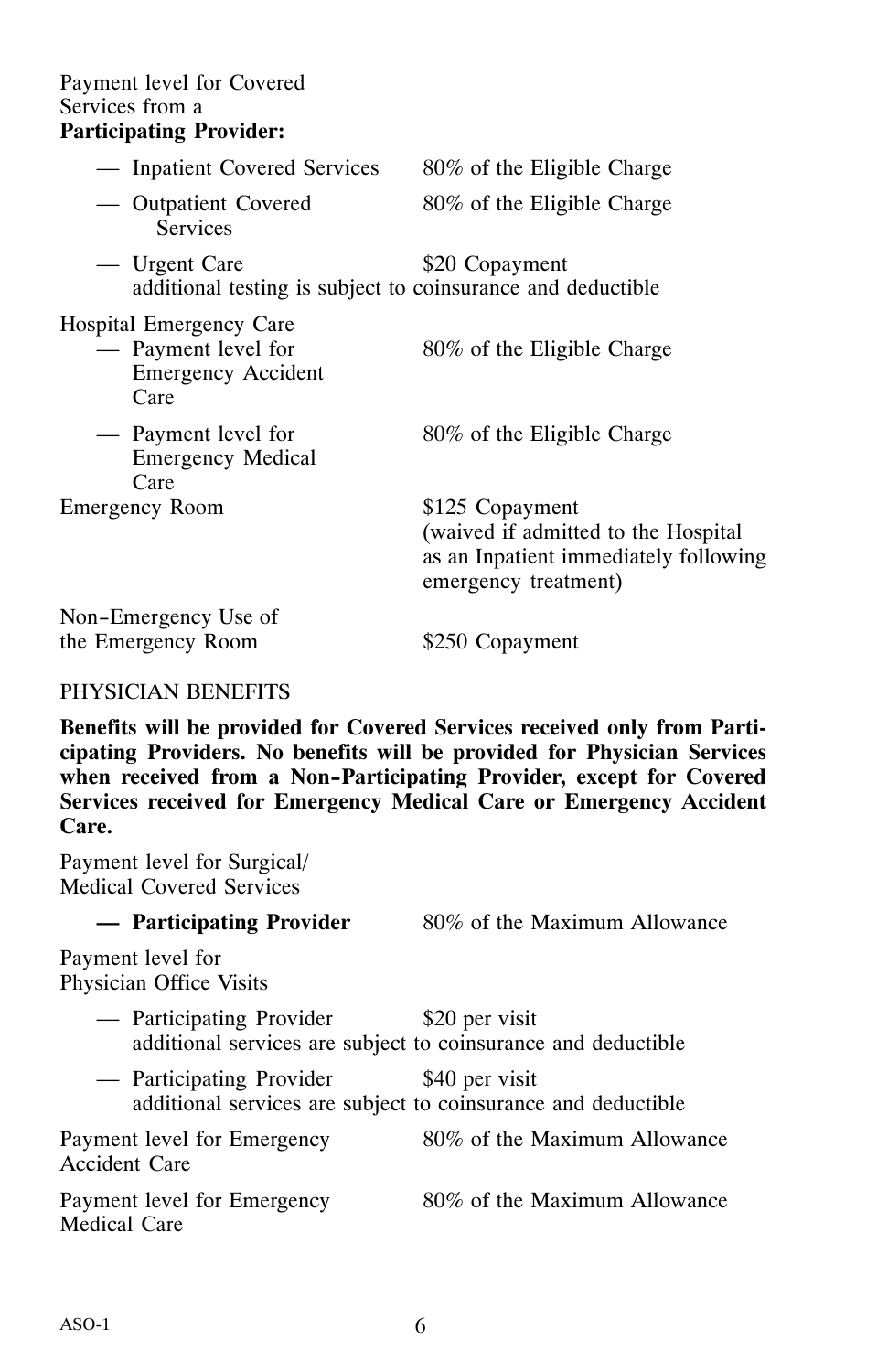OTHER COVERED SERVICES

Payment level 80% of the Eligible Charge or Maximum Allowance

#### HEARING BENEFITS

Routine Hearing Examination \$40 per visit additional testing is subject to coinsurance and deductible

**TO IDENTIFY AN IN-NETWORK PROVIDER, HOSPITALS OR FA-CILITIES, YOU SHOULD CONTACT BLUE CROSS BLUE SHIELD OF ILLINOIS AT 1-844-228-2227 OR VISIT WWW.BCBSIL.COM/ CATERPILLAR.**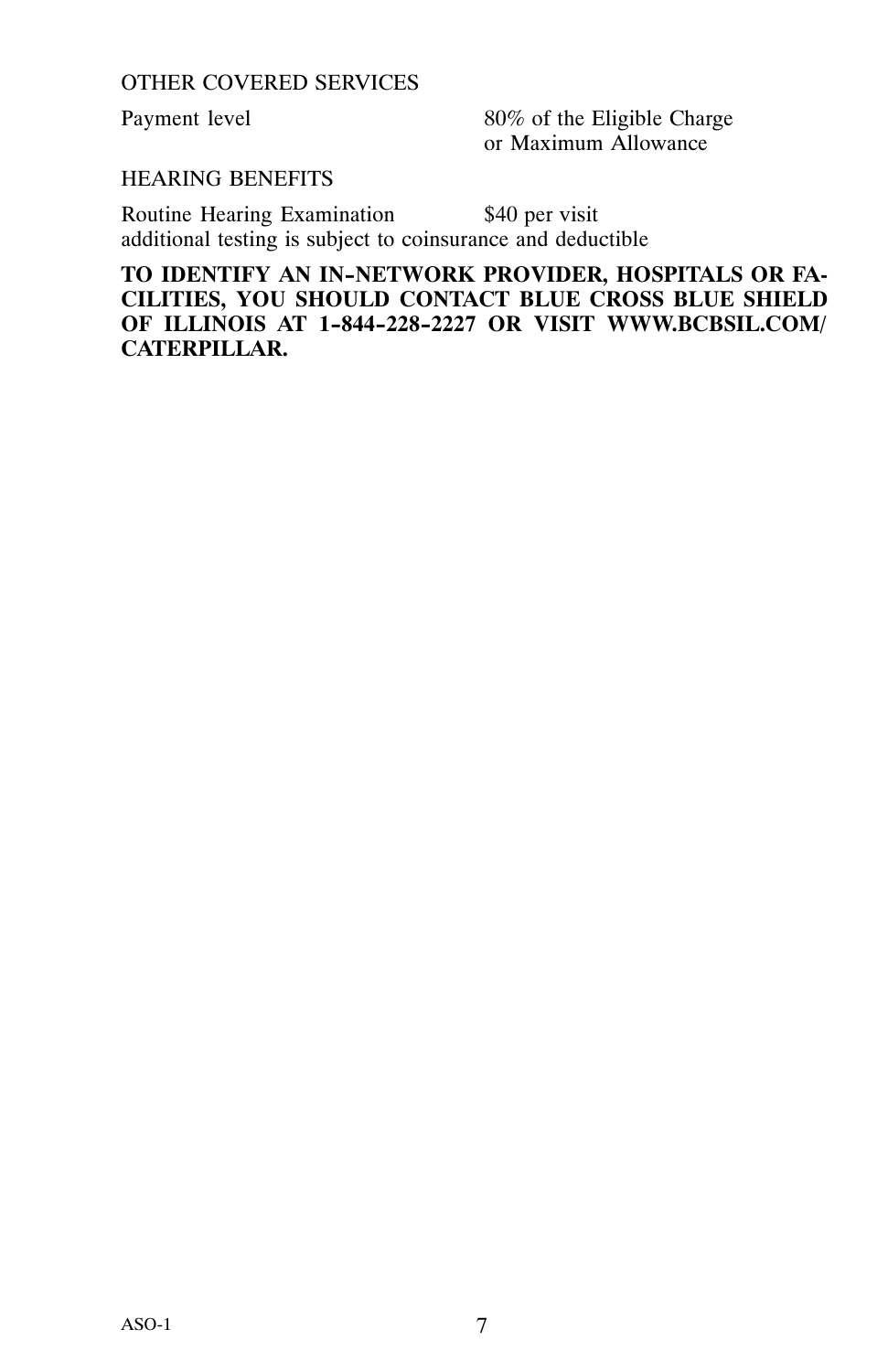#### **DEFINITIONS SECTION**

<span id="page-7-0"></span>Throughout this benefit booklet, many words are used which have a specific meaning when applied to your health care coverage. These terms will always begin with a capital letter. When you come across these terms while reading this benefit booklet, please refer to these definitions because they will help you understand some of the limitations or special conditions that may apply to your benefits. If a term within a definition begins with a capital letter, that means that the term is also defined in these definitions. All definitions have been arranged in ALPHABETICAL ORDER.

ADMINISTRATOR HOSPITAL.....SEE DEFINITION OF HOSPITAL.

ADMINISTRATOR PROGRAM.....means programs for which a Hospital has a written agreement with the Claim Administrator or another Blue Cross and/ or Blue Shield Plan to provide service to you at the time services are rendered to you. These programs are limited to a Partial Hospitalization Treatment Program or Coordinated Home Care Program.

ADMINISTRATOR PROVIDER.....SEE DEFINITION OF PROVIDER.

ADVANCED PRACTICE NURSE.....means Certified Clinical Nurse Specialist, Certified Nurse‐Midwife, Certified Nurse Practitioner or Certified Registered Nurse Anesthetist operating within the scope of his or her certification.

AMBULANCE TRANSPORTATION.....means local transportation in a specially equipped certified ground and air ambulance options from your home, scene of accident or medical emergency to a Hospital, between Hospital and Hospital, between Hospital and Skilled Nursing Facility or from a Skilled Nursing Facility or Hospital to your home. If there are no facilities in the local area equipped to provide the care needed, Ambulance Transportation then means the transportation to the closest facility that can provide the necessary service.

AMBULANCE TRANSPORTATION ELIGIBLE CHARGE.....means the amount that represents the billed charges from the majority of the ambulance providers in the Chicago metro area, as submitted to the Claim Administrator.

AMBULATORY SURGICAL FACILITY.....means a facility (other than a Hospital) whose primary function is the provision of surgical procedures on an ambulatory basis and which is duly licensed by the appropriate state and local authority to provide such services.

An "Administrator Ambulatory Surgical Facility" means an Ambulatory Surgical Facility which has a written agreement with the Claim Administrator or another Blue Cross and/or Blue Shield Plan to provide services to you at the time services are rendered to you.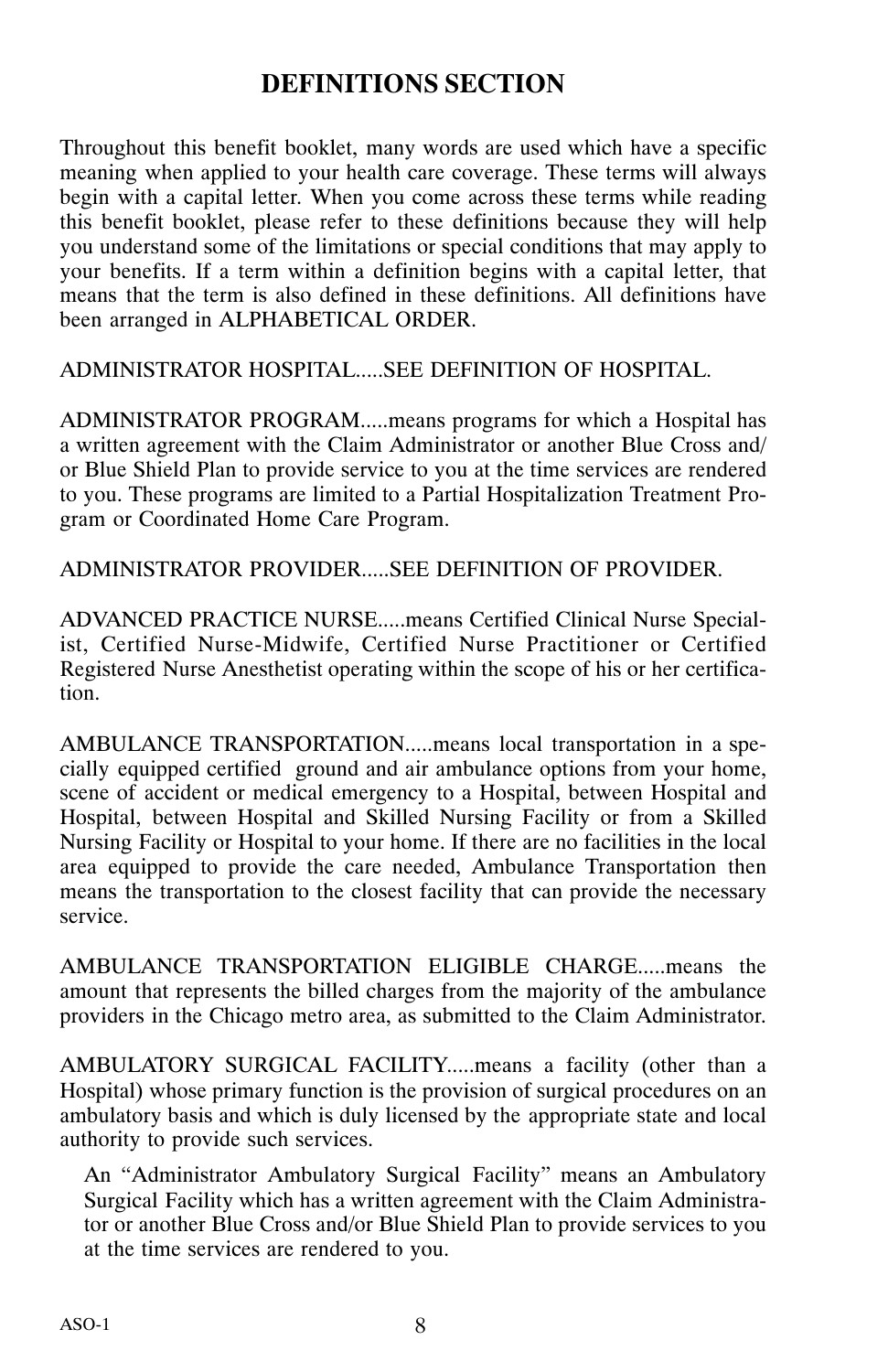ANESTHESIA SERVICES.....means the administration of anesthesia and the performance of related procedures by a Physician or a Certified Registered Nurse Anesthetist which may be legally rendered by them respectively.

APPROVED CLINICAL TRIAL.....means a phase I, phase II, phase III or phase IV clinical trial that is conducted in relation to the preventive, detection or treatment of cancer or other life-threatening disease or condition and is one of the following:

- (i) A federally funded or approved trial,
- (ii) A clinical trial conducted under an FDA experimental/investigational new drug application, or
- (iii) A drug that is exempt from the requirement of an FDA experimental/investigational new drug application.

AUTISM SPECTRUM DISORDER(S).....means pervasive developmental disorders as defined in the most recent edition of the *Diagnostic and Statistical Manual of Mental Disorders*, including autism, Asperger's disorder and pervasive developmental disorders not otherwise specified.

AVERAGE DISCOUNT PERCENTAGE ("ADP").....means a percentage discount determined by the Claim Administrator that will be applied to a Provider's Eligible Charge for Covered Services rendered to you by Hospitals and certain other health care facilities for purposes of calculating Coinsurance amounts, deductibles, out‐of‐pocket maximums and/or any benefit maximums. The ADP will often vary from Claim‐to‐Claim. The ADP applicable to a particular Claim for Covered Services is the ADP, current on the date the Covered Service is rendered, that is determined by the Claim Administrator to be relevant to the particular Claim. The ADP reflects the Claim Administrator's reasonable estimate of average payments, discounts and/or other allowances that will result from its contracts with Hospitals and other facilities under circumstances similar to those involved in the particular Claim, reduced by an amount not to exceed 15% of such estimate, to reflect related costs. (See provisions of this benefit booklet regarding "Claim Administrator's Separate Financial Arrangements with Providers.") In determining the ADP applicable to a particular Claim, the Claim Administrator will take into account differences among Hospitals and other facilities, the Claim Administrator's contracts with Hospitals and other facilities, the nature of the Covered Services involved and other relevant factors. The ADP shall not apply to Eligible Charges when your benefits under the plan are secondary to Medicare and/or coverage under any other group program.

BEHAVIORAL HEALTH PRACTITIONER.....means a Physician or Professional Provider who is duly licensed to render services for Mental Illness, Serious Mental Illness or Substance Use Disorder and is operating within the scope of such license.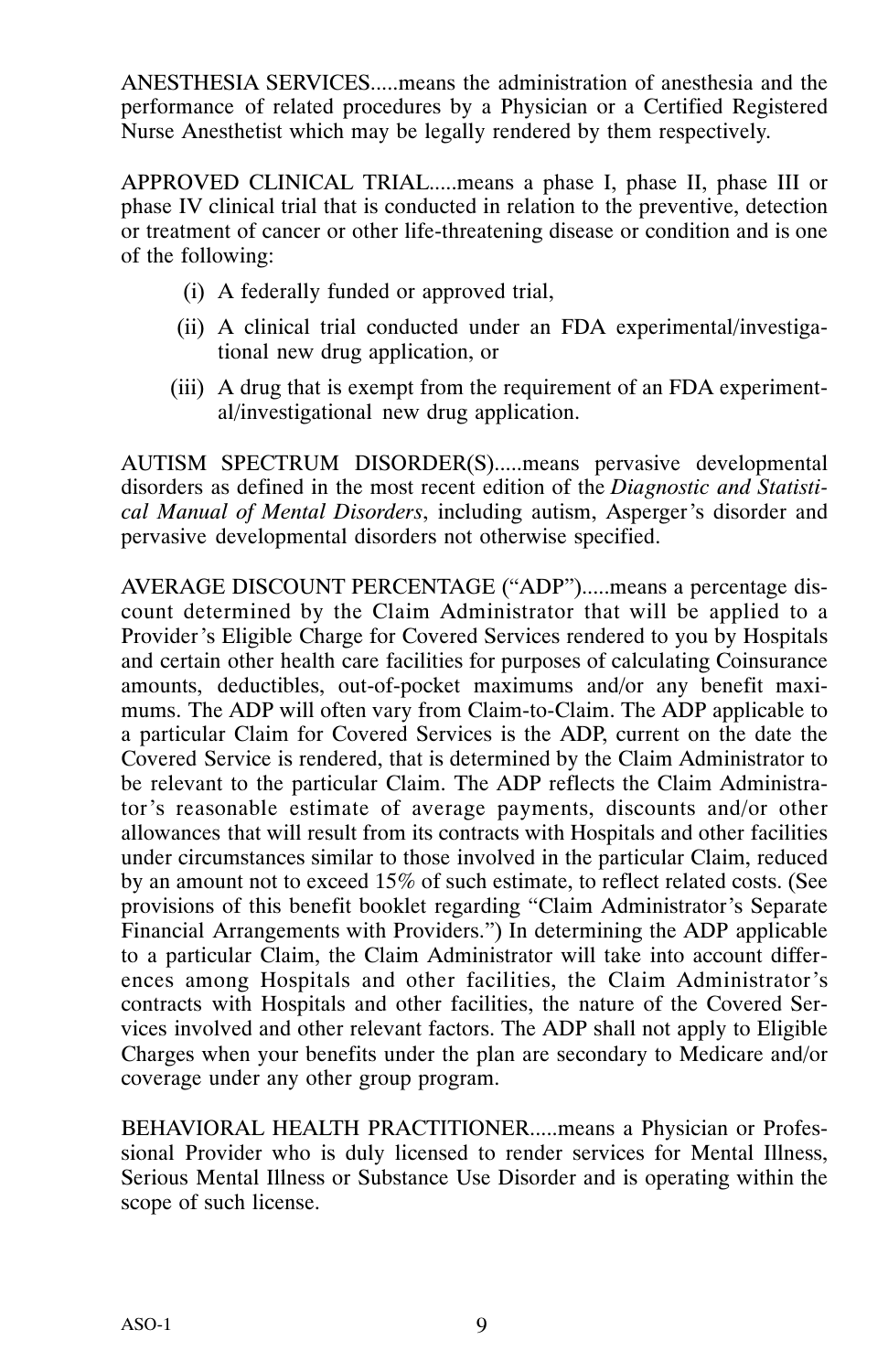BILLED CHARGES.....means the total gross amounts billed by Providers to the Claim Administrator on a Claim, which constitutes the usual retail price that the Provider utilizes to bill patients or any other party that may be responsible for payment of the services rendered without regard to any payor, discount or reimbursement arrangement that may be applicable to any particular patient. This list of retail prices is also sometimes described in the health care industry as a "chargemaster."

CARE COORDINATION.....means organized, information-driven patient care activities intended to facilitate the appropriate responses to participant's health care needs cross the continuum of care.

CARE COORDINATION FEE.....means a fixed amount paid by a Blue Cross and/or Blue Shield plan to Providers.

CERTIFIED CLINICAL NURSE SPECIALIST.....means a nurse specialist who (a) is licensed under the Nursing and Advanced Practice Nursing Act; (b) has an arrangement or agreement with a Physician for obtaining medical consultation, collaboration and hospital referral and (c) meets the following qualifications:

- (i) is a graduate of an approved school of nursing and holds a current license as a registered nurse and is operating within the scope of such license; and
- (ii) is a graduate of an advanced practice nursing program.

A "Participating Certified Clinical Nurse Specialist" means a Certified Clinical Nurse Specialist who has a written agreement with the Claim Administrator or another Blue Cross and/or Blue Shield Plan to provide services to you at the time services are rendered.

CERTIFIED NURSE‐MIDWIFE.....means a nurse‐midwife who (a) practices according to the standards of the American College of Nurse‐Midwives; (b) has an arrangement or agreement with a Physician for obtaining medical consultation, collaboration and hospital referral and (c) meets the following qualifications:

- (i) is a graduate of an approved school of nursing and holds a current license as a registered nurse and is operating within the scope of such license; and
- (ii) is a graduate of a program of nurse‐midwives accredited by the American College of Nurse Midwives or its predecessor.

A "Participating Certified Nurse‐Midwife" means a Certified Nurse‐Midwife who has a written agreement with the Claim Administrator or another Blue Cross and/or Blue Shield Plan to provide services to you at the time services are rendered.

CERTIFIED NURSE PRACTITIONER.....means a nurse practitioner who (a) is licensed under the Nursing and Advanced Practice Nursing Act; (b) has an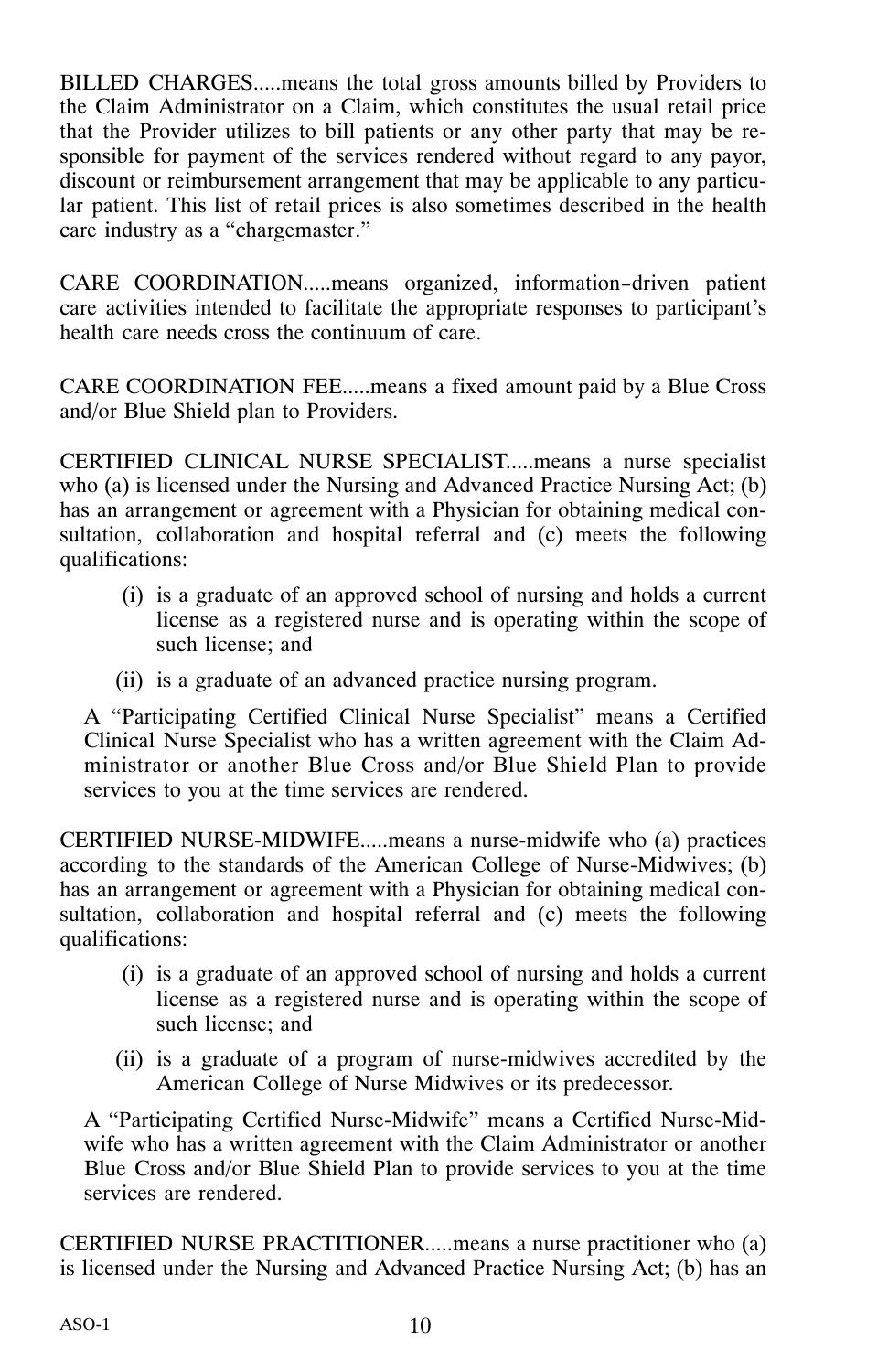arrangement or agreement with a Physician for obtaining medical consultation, collaboration and hospital referral and (c) meets the following qualifications:

- (i) is a graduate of an approved school of nursing and holds a current license as a registered nurse and is operating within the scope of such license; and
- (ii) is a graduate of an advanced practice nursing program.

A "Participating Certified Nurse Practitioner" means a Certified Nurse Practitioner who has a written agreement with the Claim Administrator or another Blue Cross and/or Blue Shield Plan to provide services to you at the time services are rendered.

CERTIFIED REGISTERED NURSE ANESTHETIST or CRNA.....means a nurse anesthetist who: (a) is a graduate of an approved school of nursing and is duly licensed as a registered nurse and is operating within the scope of such license; (b) is a graduate of an approved program of nurse anesthesia accredited by the Council of Accreditation of Nurse Anesthesia Education Programs/Schools or its predecessors; (c) has been certified by the Council of Certification of Nurse Anesthetists or its predecessors; and (d) is recertified every two years by the Council on Recertification of Nurse Anesthetists.

A "Participating Certified Registered Nurse Anesthetist" means a Certified Registered Nurse Anesthetist who has a written agreement with the Claim Administrator or another Blue Cross and/or Blue Shield Plan to provide services to you at the time services are rendered.

CHEMOTHERAPY.....means the treatment of malignant conditions by pharmaceutical and/or biological anti‐neoplastic drugs.

CHIROPRACTOR.....means a duly licensed chiropractor and is operating within the scope of his or her license.

CLAIM.....means notification in a form acceptable to the Claim Administrator that a service has been rendered or furnished to you. This notification must include full details of the service received, including your name, age, sex, identification number, the name and address of the Provider, an itemized statement of the service rendered or furnished, the date of service, the diagnosis, the Claim Charge, and any other information which the Claim Administrator may request in connection with services rendered to you.

CLAIM ADMINISTRATOR.....means Blue Cross and Blue Shield of Illinois.

CLAIM CHARGE.....means the amount which appears on a Claim as the Provider's charge for service rendered to you, without adjustment or reduction and regardless of any separate financial arrangement between the Claim Administrator and a particular Provider. (See provisions of this benefit booklet regarding "The Claim Administrator's Separate Financial Arrangements with Providers.")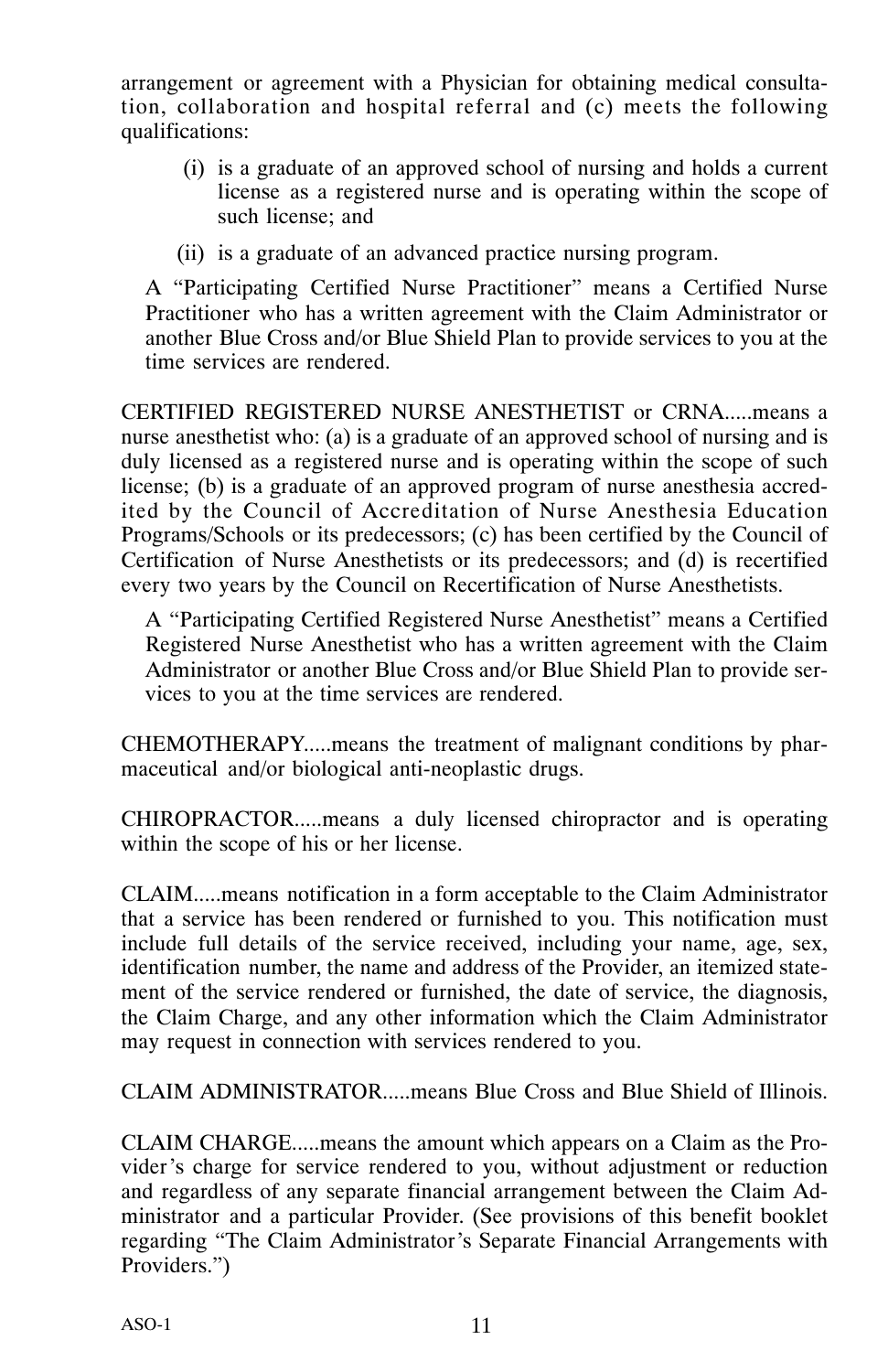CLAIM PAYMENT.....means the benefit payment calculated by the Claim Administrator, after submission of a Claim, in accordance with the benefits described in this benefit booklet. All Claim Payments will be calculated on the basis of the Eligible Charge for Covered Services rendered to you, regardless of any separate financial arrangement between the Claim Administrator and a particular Provider. (See provisions of this benefit booklet regarding "The Claim Administrator's Separate Financial Arrangements with Providers.")

CLINICAL LABORATORY.....means a clinical laboratory which complies with the licensing and certification requirements under the Clinical Laboratory Improvement Amendments of 1988, the Medicare and Medicaid programs and any applicable state and local statutes and regulations.

A "Participating Clinical Laboratory" means a Clinical Laboratory which has a written agreement with the Claim Administrator or another Blue Cross and/or Blue Shield Plan to provide services to you at the time services are rendered.

CLINICAL PROFESSIONAL COUNSELOR.....means a duly licensed clinical professional counselor operating within the scope of his or her license.

A "Participating Clinical Professional Counselor" means a Clinical Professional Counselor who has a written agreement with the Claim Administrator or another Blue Cross and/or Blue Shield Plan to provide services to you at the time services are rendered.

CLINICAL SOCIAL WORKER.....means a duly licensed clinical social worker operating within the scope of his or her license.

A "Participating Clinical Social Worker" means a Clinical Social Worker who has a written agreement with the Claim Administrator or another Blue Cross and/or Blue Shield Plan to provide services to you at the time services are rendered.

COINSURANCE.....means a percentage of an eligible expense that you are required to pay towards a Covered Service.

COMPLICATIONS OF PREGNANCY.....means all physical effects suffered as a result of pregnancy which would not be considered the effect of normal pregnancy.

CONGENITAL OR GENETIC DISORDER.....means a disorder that includes, but is not limited to, hereditary disorders. Congenital or Genetic Disorders may also include, but is not limited to, Autism or an Autism Spectrum Disorder, cerebral palsy, and other disorders resulting from early childhood illness, trauma or injury.

COORDINATED HOME CARE PROGRAM.....means an organized skilled patient care program in which care is provided in the home. Care may be provided by a Hospital's licensed home health department or by other licensed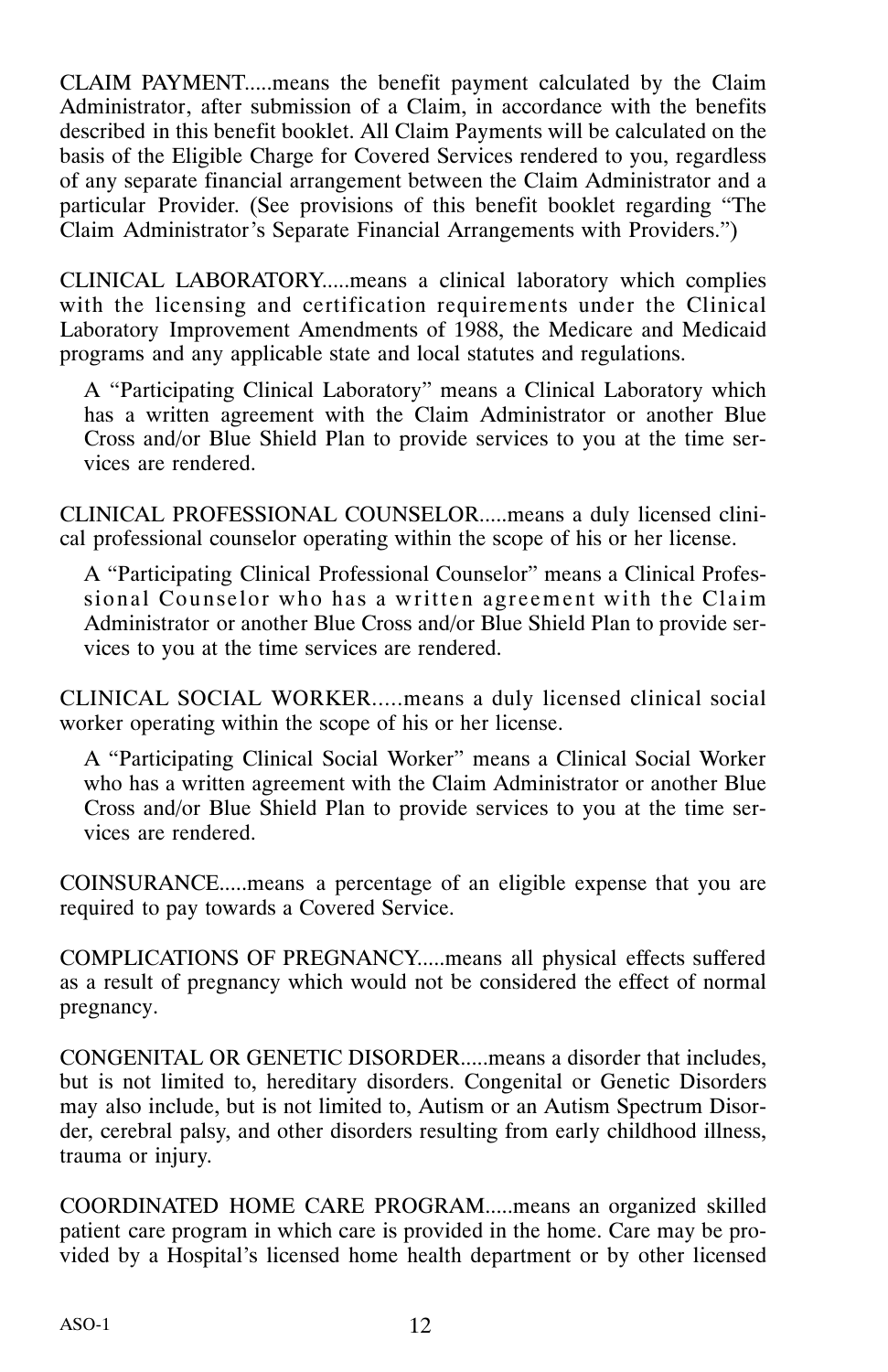home health agencies. You must be homebound (that is, unable to leave home without assistance and requiring supportive devices or special transportation) and you must require Skilled Nursing Service on an intermittent basis under the direction of your Physician. This program includes Skilled Nursing Service by a registered professional nurse, the services of physical, occupational and speech therapists, Hospital laboratories, and necessary medical supplies. The program does not include and is not intended to provide benefits for Private Duty Nursing Service. It also does not cover services for activities of daily living (personal hygiene, cleaning, cooking, etc.).

An "Administrator Coordinated Home Care Program" means a Coordinated Home Care Program which has a written agreement with the Claim Administrator or another Blue Cross and/or Blue Shield Plan to provide service to you at the time service is rendered to you.

COPAYMENT.....means a specified dollar amount that you are required to pay towards a Covered Service.

COURSE OF TREATMENT.....means any number of dental procedures or treatments performed by a Dentist or Physician in a planned series resulting from a dental examination in which the need for such procedures or treatments was determined.

COVERAGE DATE.....means the date on which your coverage under the plan begins.

COVERED SERVICE.....means a service and supply specified in this benefit booklet for which benefits will be provided.

CUSTODIAL CARE SERVICE.....means any service primarily for personal comfort or convenience that provides general maintenance, preventive, and/or protective care without any clinical likelihood of improvement of your condition. Custodial Care Services also means those services which do not require the technical skills, professional training and clinical assessment ability of medical and/or nursing personnel in order to be safely and effectively performed. These services can be safely provided by trained or capable non‐professional personnel, are to assist with routine medical needs (e.g. simple care and dressings, administration of routine medications, etc.) and are to assist with activities of daily living (e.g. bathing, eating, dressing, etc.).

DEDUCTIBLE.....means the amount of expense that you must incur in Covered Services before benefits are provided. Copayments do not apply towards deductibles.

DENTIST.....means a duly licensed dentist operating within the scope of his or her license.

DIAGNOSTIC SERVICE.....means tests rendered for the diagnosis of your symptoms and which are directed toward evaluation or progress of a condi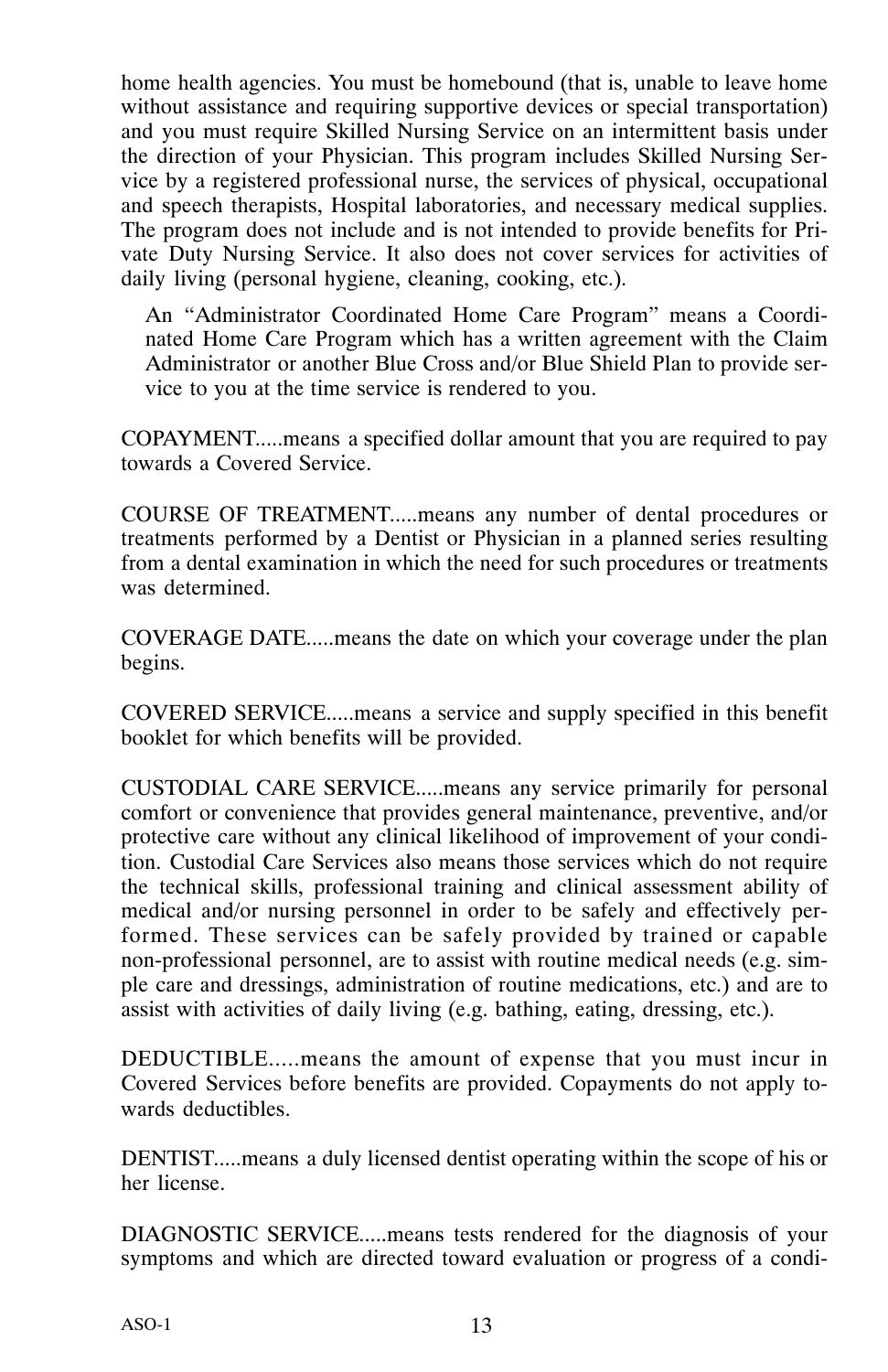tion, disease or injury. Such tests include, but are not limited to, x‐rays, pathology services, clinical laboratory tests, pulmonary function studies, electrocardiograms, electroencephalograms, radioisotope tests, electromyograms, magnetic resonance imaging (MRI), computed tomography (CT) scans and positron emission tomography (PET) scans .

DIALYSIS FACILITY.....means a facility (other than a Hospital) whose primary function is the treatment and/or provision of maintenance and/or training dialysis on an ambulatory basis for renal dialysis patients and which is duly licensed by the appropriate governmental authority to provide such services, when operating within the scope of such license.

An "Administrator Dialysis Facility" means a Dialysis Facility which has a written agreement with the Claim Administrator or another Blue Cross and/ or Blue Shield Plan to provide services to you at the time services are rendered to you.

DURABLE MEDICAL EQUIPMENT PROVIDER.....means a duly licensed durable medical equipment provider, when operating within the scope of such license.

A "Participating Durable Medical Equipment Provider" means a Durable Medical Equipment Provider who has a written agreement with the Claim Administrator or another Blue Cross and/or Blue Shield Plan to provide services to you at the time services are rendered.

EARLY ACQUIRED DISORDER.....means a disorder resulting from illness, trauma, injury, or some other event or condition suffered by a child prior to that child developing functional life skills such as, but not limited to, walking, talking or self‐help skills. Early Acquired Disorder may include, but is not limited to, Autism or an Autism Spectrum Disorder and cerebral palsy.

ELIGIBLE CHARGE (Effective January 1, 2017 or the Coverage Date of this benefit booklet, whichever is later, through November 30, 2017).....means (a) in the case of a Provider which has a written agreement with the Claim Administrator or another Blue Cross and/or Blue Shield Plan to provide care to you at the time Covered Services are rendered, such Provider's Claim Charge for Covered Services and (b) in the case of a Provider which does not have a written agreement with the Claim Administrator or another Blue Cross and/or Blue Shield Plan to provide care to you at the time Covered Services are rendered, will be the lesser of (unless otherwise required by applicable law or arrangement with the Non-Participating Provider):

- (i) the Provider's billed charges, or;
- (ii) the Claim Administrator non‐contracting Eligible Charge. Except as otherwise provided in this section, the non‐contracting Eligible Charge is developed from base Medicare reimbursements and will exclude any Medicare adjustment(s) which is/are based on information on the Claim.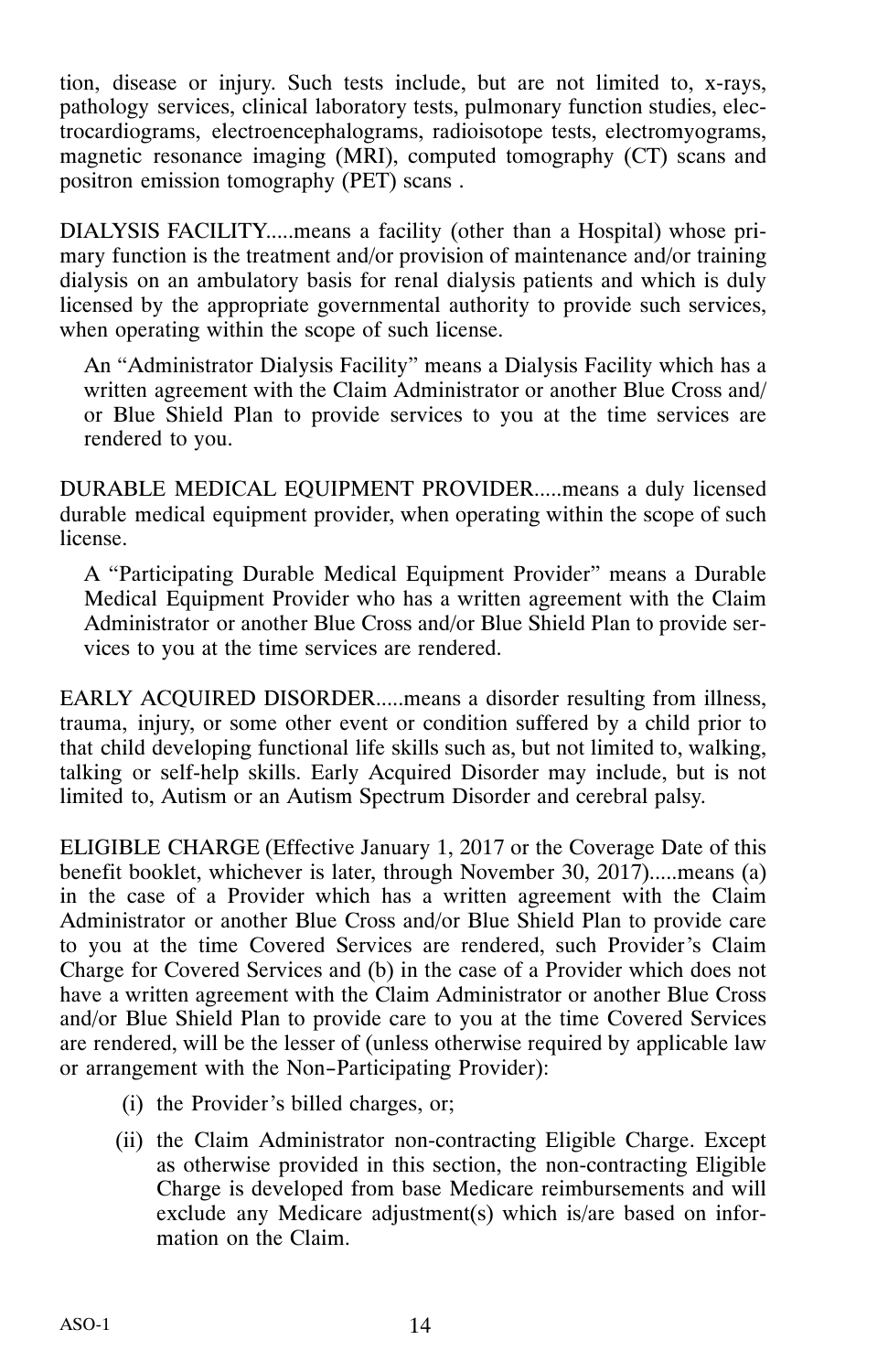Notwithstanding the preceding sentence, the non‐contracting Eligible Charge for Coordinated Home Care Program Covered Services will be 50% of the Non‐Administrator Provider's standard billed charge for such Covered Services.

The base Medicare reimbursement rate described above will exclude any Medicare adjustment(s) which is/are based on information on the Claim.

When a Medicare reimbursement rate is not available for a Covered Service or is unable to be determined from the information submitted on the Claim, the Eligible Charge for Non‐Administrator Providers will be 50% of the Non‐Administrator Provider's standard billed charge for such Covered Service. (See provisions of this benefit booklet regarding "The Claim Administrator's Separate Financial Arrangements with Providers.")

The Claim Administrator will utilize Claim processing rules and/or edits for processing Claims which may also alter the Eligible Charge for a particular service. In the event the Claim Administrator does not have any Claim edits or rules, the Claim Administrator may utilize the Medicare claim rules or edits that are used by Medicare in processing the Claims. The Eligible Charge will not include any additional payments that may be permitted under the Medicare laws or regulations which are not directly attributable to a specific Claim, including, but not limited to, disproportionate share payments and graduate medical education payments.

Any change to the Medicare reimbursement amount will be implemented by the Claim Administrator within 145 days after the effective date that such change is implemented by the Centers for Medicaid and Medicare Services, or its successor.

ELIGIBLE CHARGE (Effective on and after December 1, 2017).....means (a) in the case of a Provider, other than a Professional Provider, which has a written agreement with the Claim Administrator or another Blue Cross and/or Blue Shield Plan to provide care to participants in the benefit program or is designated as a Participating Provider by any Blue Cross and/or Blue Shield Plan at the time Covered Services are rendered, such Provider's Claim Charge for Covered Services and (b) in the case of a Provider, other than a Professional Provider, which does not have a written agreement with the Claim Administrator or another Blue Cross and/or Blue Shield Plan to provide care to participants in the benefit program, or is not designated as a Participating Provider by any Blue Cross and/or Blue Shield Plan at the time Covered Services are rendered, the following amount:

- (i) the lesser of (unless otherwise required by applicable law or arrangement with the Non‐Participating Provider) (a) the Provider's Billed Charges, excluding any Medicare adjustment(s) which is/are based on information on the Claim; or
- (ii) if there is no base Medicare reimbursement rate available for a particular Covered Service, or if the base Medicare reimbursement amount cannot otherwise be determined under subsection (i) above based upon the information submitted on the Claim, the lesser of (unless otherwise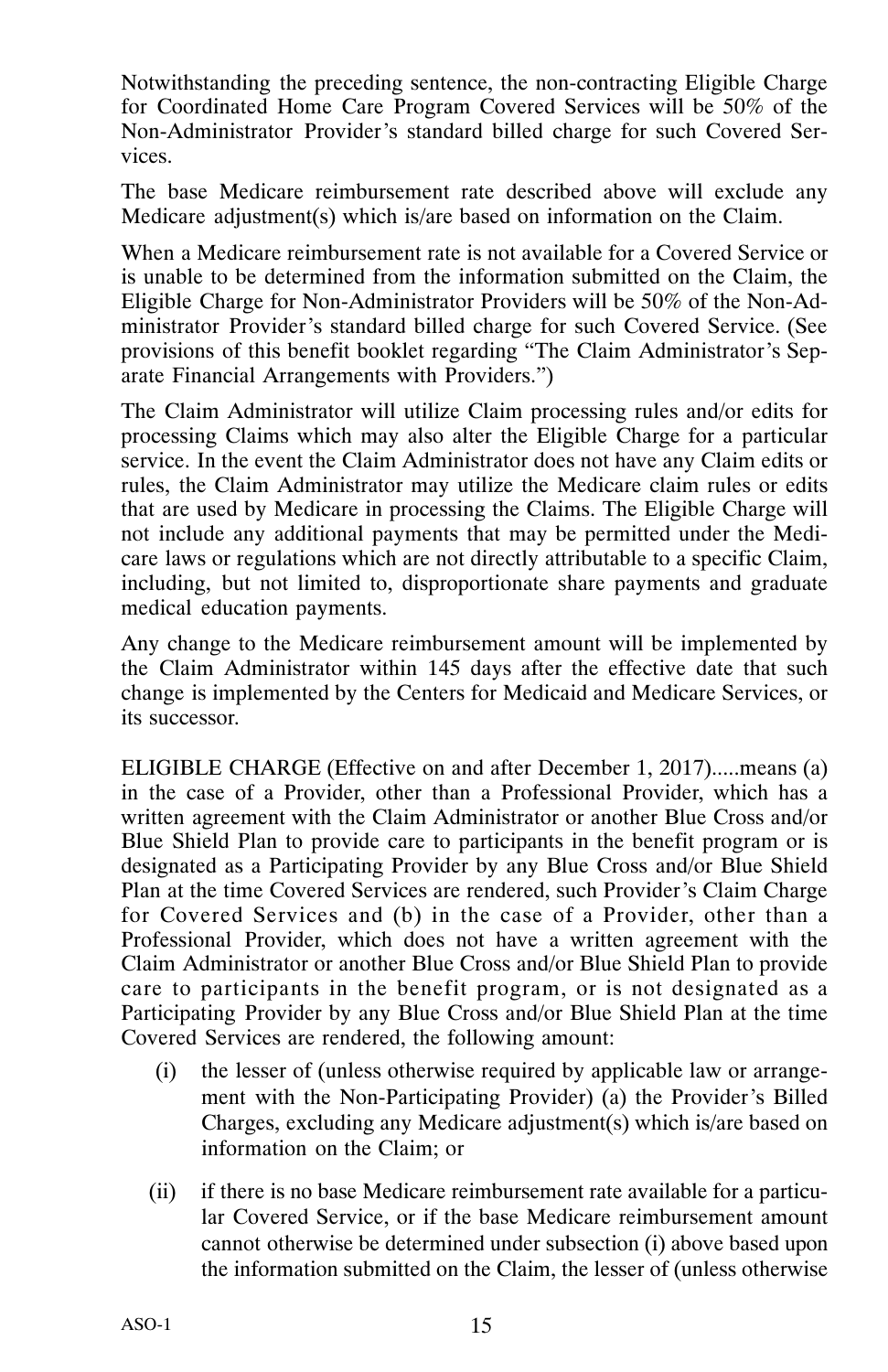required by applicable law or arrangement with the Non‐Participating Provider) (a) the Provider's Billed Charges and (b) an amount determined by the Claim Administrator that would apply if the services were rendered by a Participating Professional Provider on the date of service; or

(iii) if the base Medicare reimbursement amount and the Maximum Allowance cannot be determined under subsections (i) or (ii) above, based upon the information submitted on the Claim, that the Claim Administrator may limit such amount to the lowest contracted rate that the Claim Administrator has with a Participating Provider for the same or similar services based upon the type of provider and the information submitted on the Claim, as of January 1 of the same year that the Covered Services are rendered to you.

In addition to the foregoing, the Eligible Charge will be subject in all respects to the Claim Administrator's Claim Payment rules, edit and methodologies regardless of the Provider 's status as a Participating Provider or Non‐Participating Provider. (See provisions of this benefit booklet regarding "The Claim Administrator's Separate Financial Arrangements with Providers.")

Notwithstanding the preceding sentence, the non‐contracting Eligible Charge for Coordinated Home Care Program Covered Services will be 50% of the Non‐Participating or Non‐Administrator Provider's standard billed charge for such Covered Services.

The base Medicare reimbursement rate described above will exclude any Medicare adjustment(s) which is/are based on information on the Claim.

When a Medicare reimbursement rate is not available for a Covered Service or is unable to be determined from the information submitted on the Claim, the Eligible Charge for Non‐Participating or Non‐Administrator Providers will be 50% of the Non‐Participating Provider's standard billed charge for such Covered Service. (See provisions of this benefit booklet regarding "The Claim Administrator 's Separate Financial Arrangements with Providers.")

The Claim Administrator will utilize the same Claim processing rules and/or edits that it utilizes in processing Participating Provider Claims for processing Claims submitted by Non‐Participating or Non‐Administrator Providers which may also alter the Eligible Charge for a particular service. In the event the Claim Administrator does not have any Claim edits or rules, the Claim Administrator may utilize the Medicare claim rules or edits that are used by Medicare in processing the Claims. The Eligible Charge will not include any additional payments that may be permitted under the Medicare laws or regulations which are not directly attributable to a specific Claim, including, but not limited to, disproportionate share payments and graduate medical education payments.

Any change to the Medicare reimbursement amount will be implemented by the Claim Administrator within 145 days after the effective date that such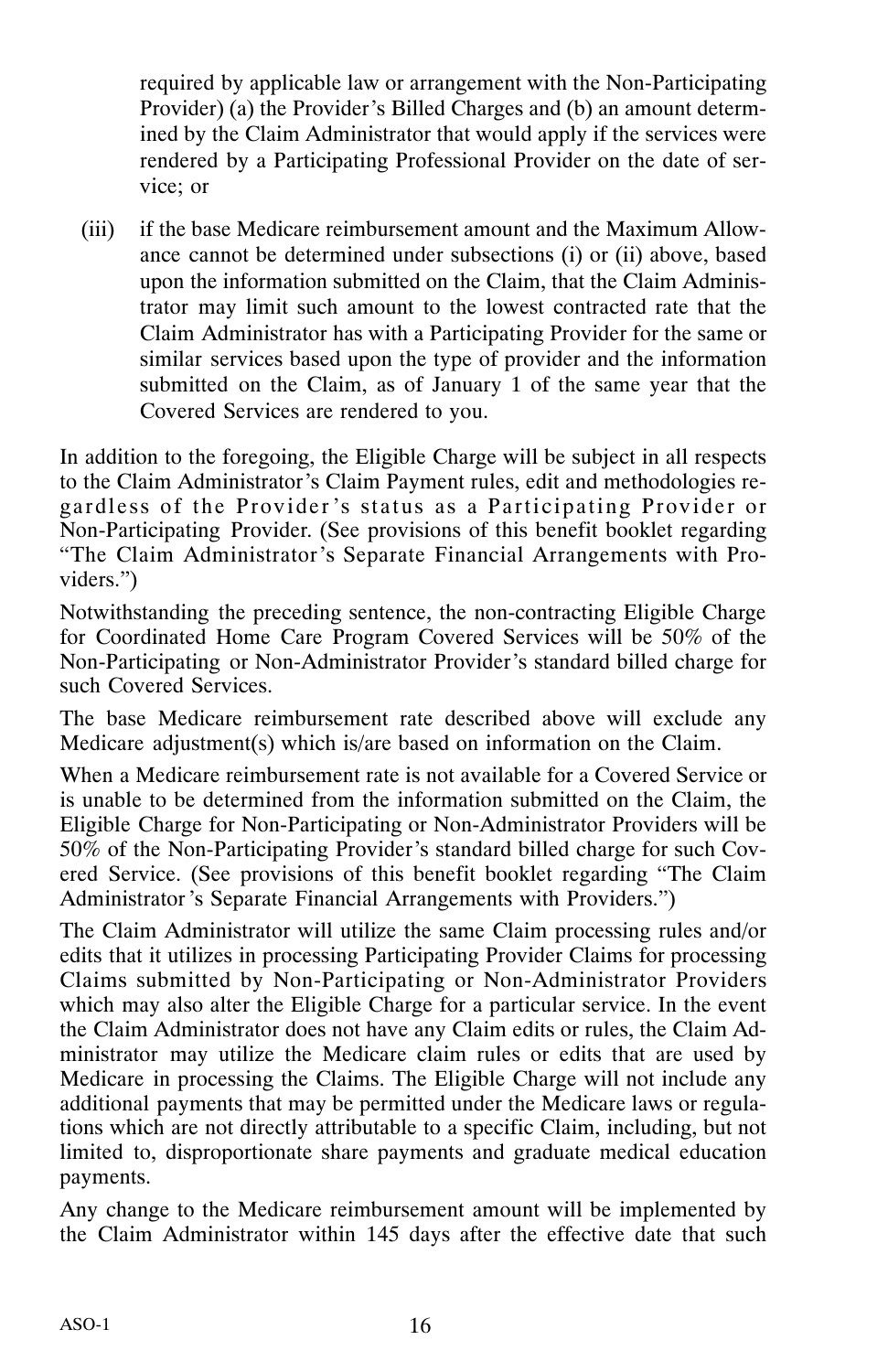change is implemented by the Centers for Medicaid and Medicare Services, or its successor.

ELIGIBLE PERSON.....outlined in your plan document provided by Caterpillar Inc.

EMERGENCY ACCIDENT CARE.....means the initial Outpatient treatment of accidental injuries including related Diagnostic Services.

EMERGENCY MEDICAL CARE.....means services provided for the initial Outpatient treatment, including related Diagnostic Services, of a medical condition displaying itself by acute symptoms of sufficient severity (including severe pain) such that a prudent layperson, who possesses an average knowledge of health and medicine, could reasonably expect that the absence of immediate medical attention could result in:

- (i) placing the health of the individual (or, with respect to a pregnant woman, the health of the woman or her unborn child) in serious jeopardy;
- (ii) serious impairment to bodily functions; or
- (iii) serious dysfunction of any bodily organ or part.

Examples of symptoms that may indicate the presence of an emergency medical condition include, but are not limited to, difficulty breathing, severe chest pains, convulsions or persistent severe abdominal pains.

EMERGENCY MENTAL ILLNESS OR SUBSTANCE USE DISORDER ADMISSION.....means an admission for the treatment of Mental Illness or Substance Use Disorders as a result of the sudden and unexpected onset of a Mental Illness or Substance Use Disorders condition such that a prudent layperson, who possesses an average knowledge of health and medicine, could reasonably expect that in the absence of immediate medical treatment would likely result in serious and permanent medical consequences to oneself or others.

EMPLOYER.....Caterpillar Inc.

ENROLLMENT DATE.....means the first day of coverage under your Employer's health plan.

EXPERIMENTAL/INVESTIGATIONAL or EXPERIMENTAL/INVESTIG-ATIONAL SERVICES AND SUPPLIES.....means these of any treatment, procedure, facility, equipment, drug, device, or supply not accepted as Standard Medical Treatment of the condition being treated for any of such items requiring Federal or other governmental agency approval not granted at the time services were provided. Approval by a Federal agency means that the treatment, procedure, facility, equipment, drug, device, or supply has been approved for the condition being treated and, in the case of a drug, in the dosage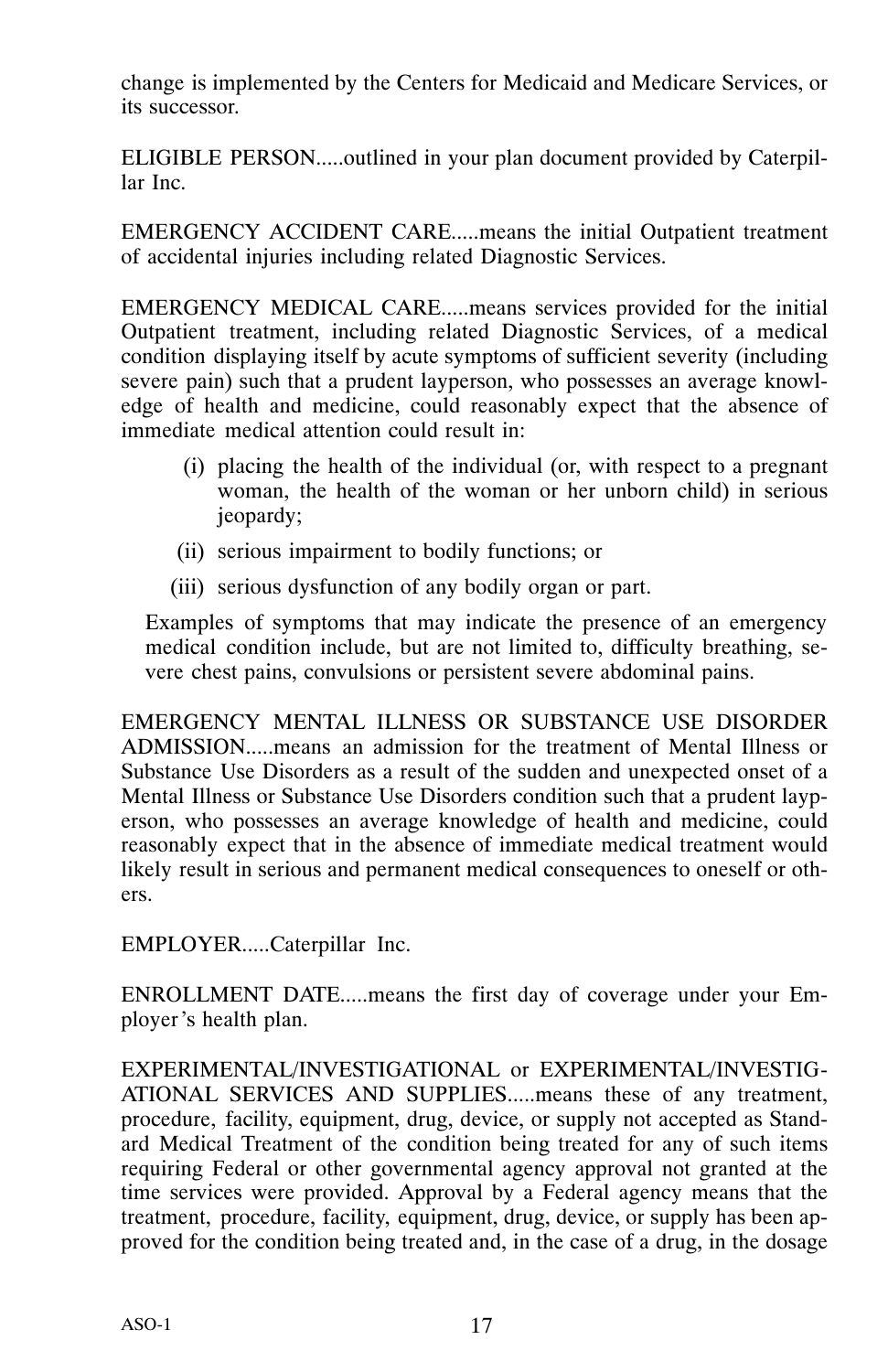used on the patient. As used herein, medical treatment includes medical, surgical, or dental treatment.

Standard Medical Treatment means the services or supplies that are in general use in the medical community in the United States, and:

- have been demonstrated in peer reviewed literature to have scientifically established medical value for curing or alleviating the condition being treated;
- are appropriate for the Hospital or Facility Other Provider in which they were performed; and
- the Physician or Professional Other Provider has had the appropriate training and experience to provide the treatment or procedure.

The medical staff of the Claim Administrator shall determine whether any treatment, procedure, facility, equipment, drug, device, or supply is Experimental/Investigational, and will consider the guidelines and practices of Medicare, Medicaid, or other government-fixed programs in making its determination.

Although a Physician or Professional Provider may have prescribed treatment, and the services or supplies may have been provided as the treatment of last resort. The Claim Administrator still may determine such services or supplies to be Experimental/Investigational with this definition. Treatment provided as part of a clinic trial or research study is Experimental/Investigational.

FAMILY COVERAGE.....means coverage for you and your eligible dependents.

HABILITATIVE SERVICES.....means Occupational Therapy, Physical Therapy, Speech Therapy, and other health care services that help an eligible person keep, learn or improve skills and functioning for daily living, as prescribed by a Physician pursuant to a treatment plan. Examples include therapy for a child who isn't walking or talking at the expected age and includes therapy to enhance the ability of a child to function with a Congenital, Genetic, or Early Acquired Disorder. These services may include Physical Therapy and Occupational Therapy, speech‐language pathology, and other services for an eligible person with disabilities in a variety of Inpatient and/or Outpatient settings, with coverage as described in this benefit booklet.

HOME INFUSION THERAPY PROVIDER.....means a duly licensed home infusion therapy provider, when operating within the scope of such license.

A "Participating Home Infusion Therapy Provider" means a Home Infusion Therapy Provider who has a written agreement with the Claim Administrator or another Blue Cross and/or Blue Shield Plan to provide services to you at the time services are rendered.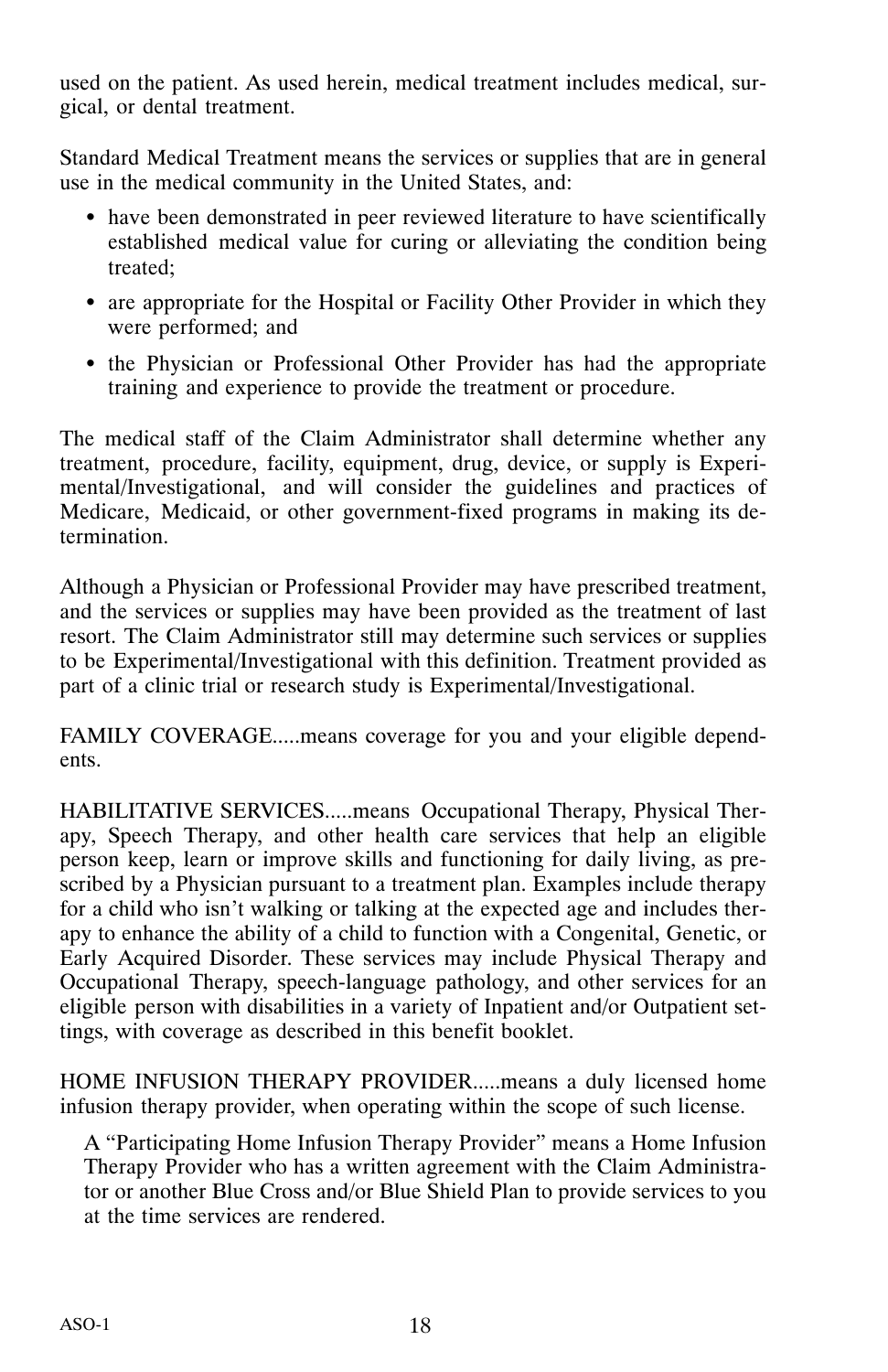HOSPICE CARE PROGRAM PROVIDER.....means an organization duly licensed to provide Hospice Care Program Service, when operating within the scope of such license.

A "Participating Hospice Care Program Provider" means a Hospice Care Program Provider that either: (i) has a written agreement with the Claim Administrator or another Blue Cross and/or Blue Shield to provide services to participants in this benefits program, or; (ii) a Hospice Care Program Provider which has been designated by a Blue Cross and/or Blue Shield Plan as a Participating Provider Option program.

A "Non‐Participating Hospice Care Program Provider" means a Hospice Care Program Provider that either: (i) does not have a written agreement with the Claim Administrator or another Blue Cross and/or Blue Shield to provide services to participants in the, or; (ii) a Hospice Care Program Provider which has not been designated by a Blue Cross and/or Blue Shield Plan as a Participating Provider Option program.

HOSPICE CARE PROGRAM SERVICE.....means a centrally administered program designed to provide for the physical, psychological and spiritual care for dying persons and their families. The goal of hospice care is to allow the dying process to proceed with a minimum of patient discomfort while maintaining dignity and a quality of life. Hospice Care Program Service is available in the home, Skilled Nursing Facility or special hospice care unit.

HOSPITAL.....means a facility which is a duly licensed institution for the care of the sick which provides service under the care of a Physician including the regular provision of bedside nursing by registered nurses and which is either accredited by the Joint Commission on Accreditation of Hospitals or certified by the Social Security Administration as eligible for participation under Title XVIII, Health Insurance for the Aged and Disabled.

An "Administrator Hospital" means a Hospital which has a written agreement with the Claim Administrator or another Blue Cross and/or Blue Shield Plan to provide services to you at the time services are rendered to you.

A "Participating Hospital" means an Administrator Hospital that has an agreement with the Claim Administrator or another Blue Cross and/or Blue Shield Plan to provide Hospital services to participants in the Participating Provider Option program.

INDIVIDUAL COVERAGE.....means coverage under the plan for yourself but not your spouse and/or dependents.

INFERTILITY.....means the inability to conceive a child after one year of unprotected sexual intercourse or the inability to attain or maintain a viable pregnancy or sustain a successful pregnancy.

INFUSION THERAPY.....means the administration of medication through a needle or catheter. It is prescribed when a patient's condition is so severe that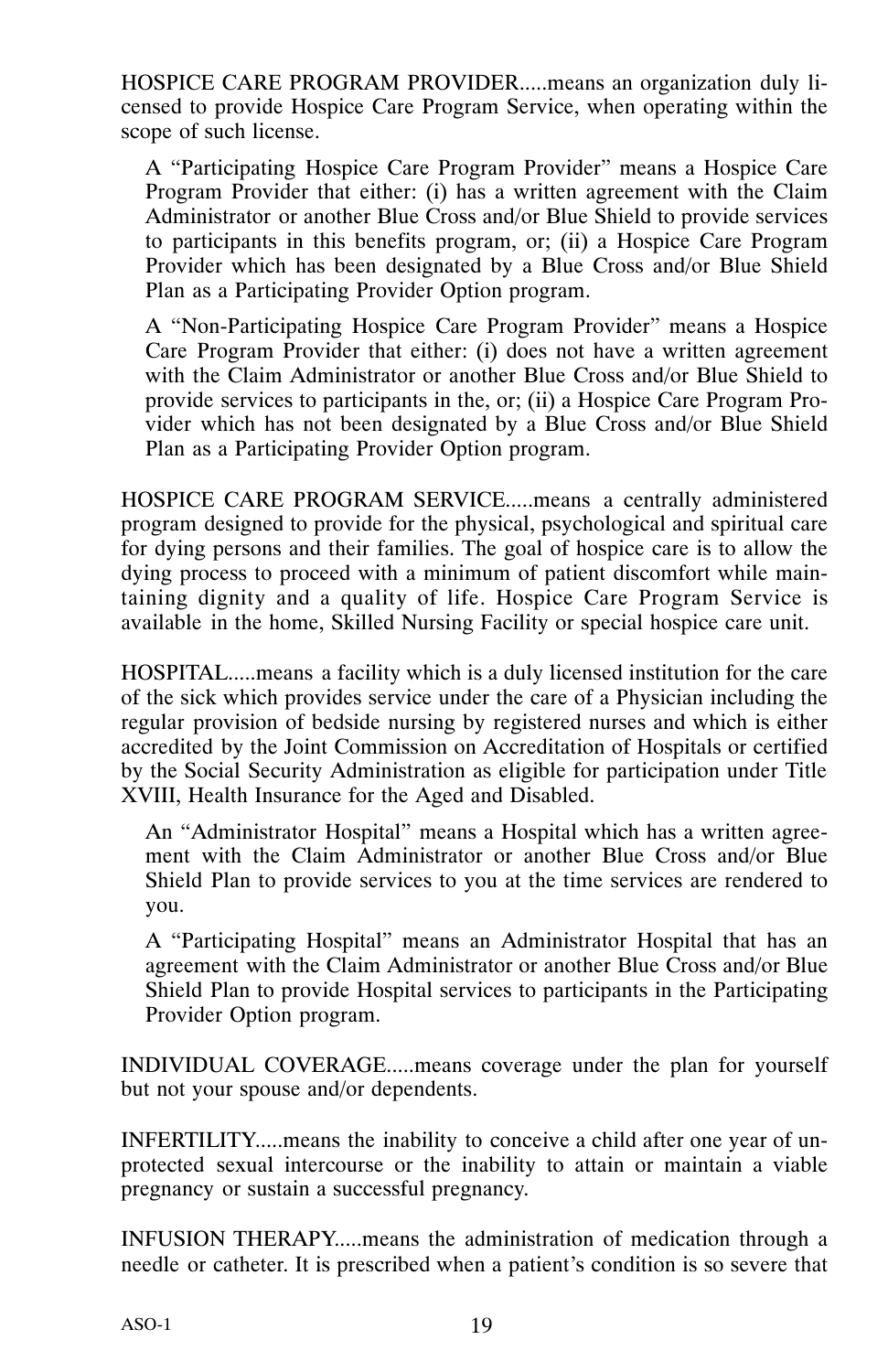it cannot be treated effectively by oral medications. Typically, "Infusion Therapy" means that a drug is administered intravenously, but the term also may refer to situations where drugs are provided through other non-oral routes, such as intramuscular injections and epidural routes (into the membranes surrounding the spinal cord). Infusion Therapy, in most cases, requires health care professional services for the safe and effective administration of the medication.

INPATIENT.....means that you are a registered bed patient and are treated as such in a health care facility.

INTENSIVE OUTPATIENT PROGRAM.....means a freestanding or Hospital‐ based program that provides services for at least 3 hours per day, 2 or more days per week, to treat Mental Illness or Substance Use Disorder or specializes in the treatment of co-occurring Mental Illness and Substance Use Disorder. Dual diagnosis programs offer integrated and aligned assessment, treatment and discharge planning services for treatment of severe or complex co-occurring conditions which make it unlikely that you will benefit from programs that focus solely on Mental Illness conditions. Dual diagnosis programs are delivered by Behavioral Health Practitioners who are cross‐trained.

Intensive Outpatient Program services may be available with less intensity if you are recovering from severe and/or chronic Mental Illness and/or Substance Use Disorder conditions. If you are recovering from severe and/or chronic Mental Illness and/or Substance Use Disorder conditions, services may include psychotherapy, pharmacotherapy, and other interventions aimed at supporting recovery such as the development of recovery plans and advance directives, strategies for identifying and managing early warning signs of relapse, development of self‐management skills, and the provision of peer support services.

Intensive Outpatient Programs may be used as an initial point of entry into care, as a step up from routine Outpatient services, or as a step down from acute Inpatient, residential care or a Partial Hospitalization Treatment Program.

LIFE-THREATENING DISEASE OR CONDITION.....means, for the purposes of a clinical trial, any disease or condition from which the likelihood of death is probable unless the course of the disease or condition is interrupted.

LONG TERM CARE SERVICES.....means those social services, personal care services and/or Custodial Care Services needed by you when you have lost some capacity for self-care because of a chronic illness, injury or condition.

MAINTENANCE CARE.....means those services administered to you to maintain a level of function at which no demonstrable and/or measurable improvement of condition will occur.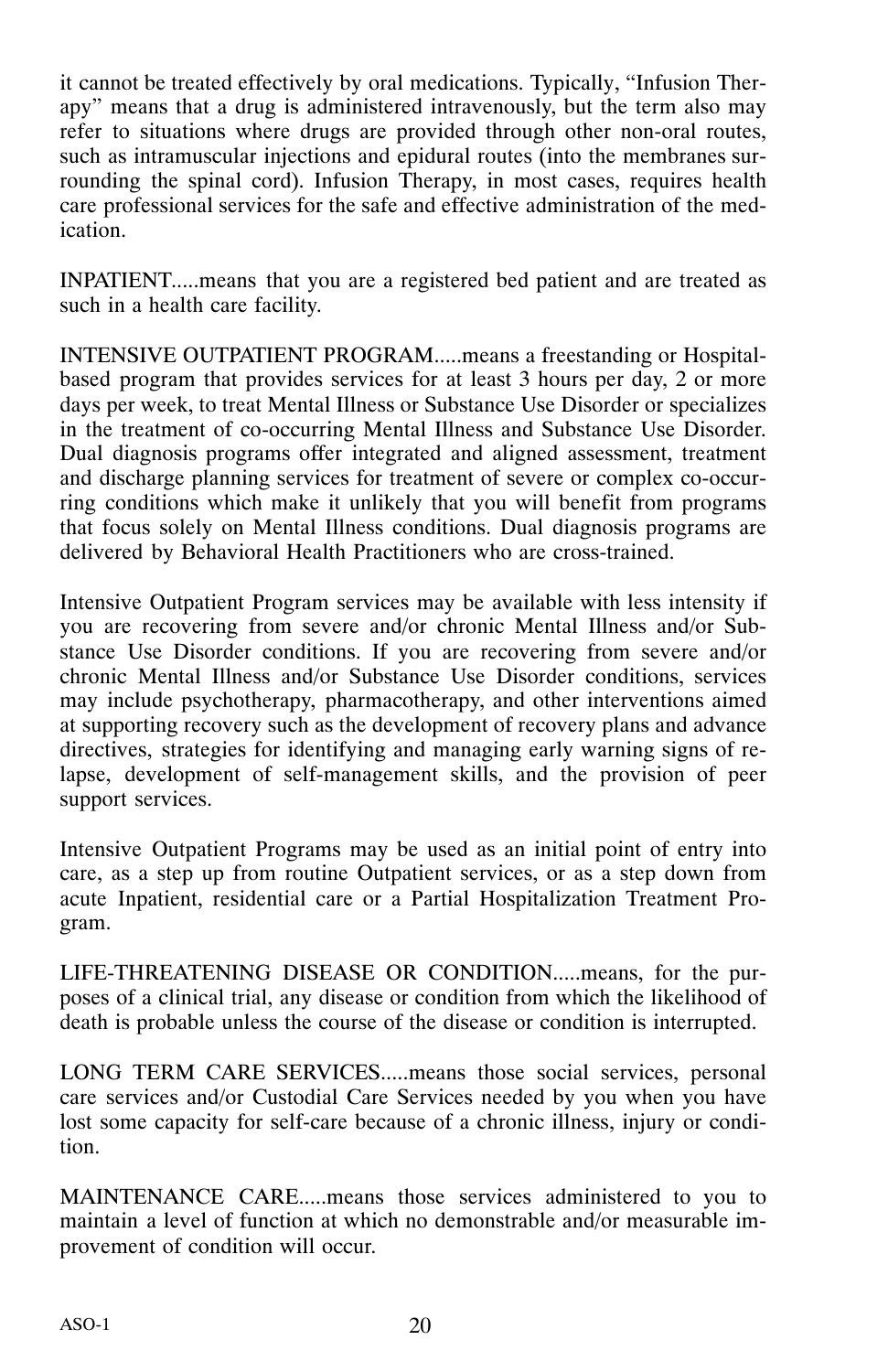MAINTENANCE OCCUPATIONAL THERAPY, MAINTENANCE PHYSI-CAL THERAPY, and/or MAINTENANCE SPEECH THERAPY.....means therapy administered to you to maintain a level of function at which no demonstrable and measurable improvement of a condition will occur.

MARRIAGE AND FAMILY THERAPIST ("LMFT").....means a duly licensed marriage and family therapist operating within the scope of his or her license.

A "Participating Marriage and Family Therapist" means a Marriage and Family Therapist who has a written agreement with the Claim Administrator or another Blue Cross and/or Blue Shield Plan to provide services to you at the time services are rendered.

MATERNITY SERVICE.....means the services rendered for normal pregnancy. A normal pregnancy means an intrauterine pregnancy which, through vaginal delivery, results in an infant, who is not premature or preterm. Premature or preterm means an infant born with a low birth weight, 5.5 pounds or less, or an infant born at 37 weeks or less.

MAXIMUM ALLOWANCE (Effective January 1, 2017 or the Coverage Date of this benefit booklet, whichever is later through November 30, 2017).....means (a) the amount which Participating Professional Providers have agreed to accept as payment in full for a particular Covered Service. All benefit payments for Covered Services rendered by Professional Providers In‐Network will be based on a Schedule of Maximum Allowances which these Providers have agreed to accept as payment in full. Benefit payments for Covered Services rendered by BlueChoice network Professional Providers will be based upon the applicable BlueChoice payment tier appropriate for that Provider. However, benefit payments for Covered Services rendered by Professional Providers in the PPO network, but not in the BlueChoice network will be based upon the Schedule of Maximum Allowances applicable to the PPO network which these Providers have agreed to accept as payment in full. (b) For Professional Providers Out‐of‐Network, the Maximum Allowance will be the lesser of (unless otherwise required by applicable law or arrangement with the Non Participating Providers):

- (i) the Provider's billed charges, or;
- (ii) the Claim Administrator non‐contracting Maximum Allowance. Except as otherwise provided in this section, the non-contracting Maximum Allowance is developed from base Medicare reimbursements and will exclude any Medicare adjustment(s) which is/are based on information on the Claim.

Notwithstanding the preceding sentence, the non‐contracting Maximum Allowance for Coordinated Home Care Program Covered Services will be 50% of the Out‐of‐Network Professional Provider's standard billed charge for such Covered Services.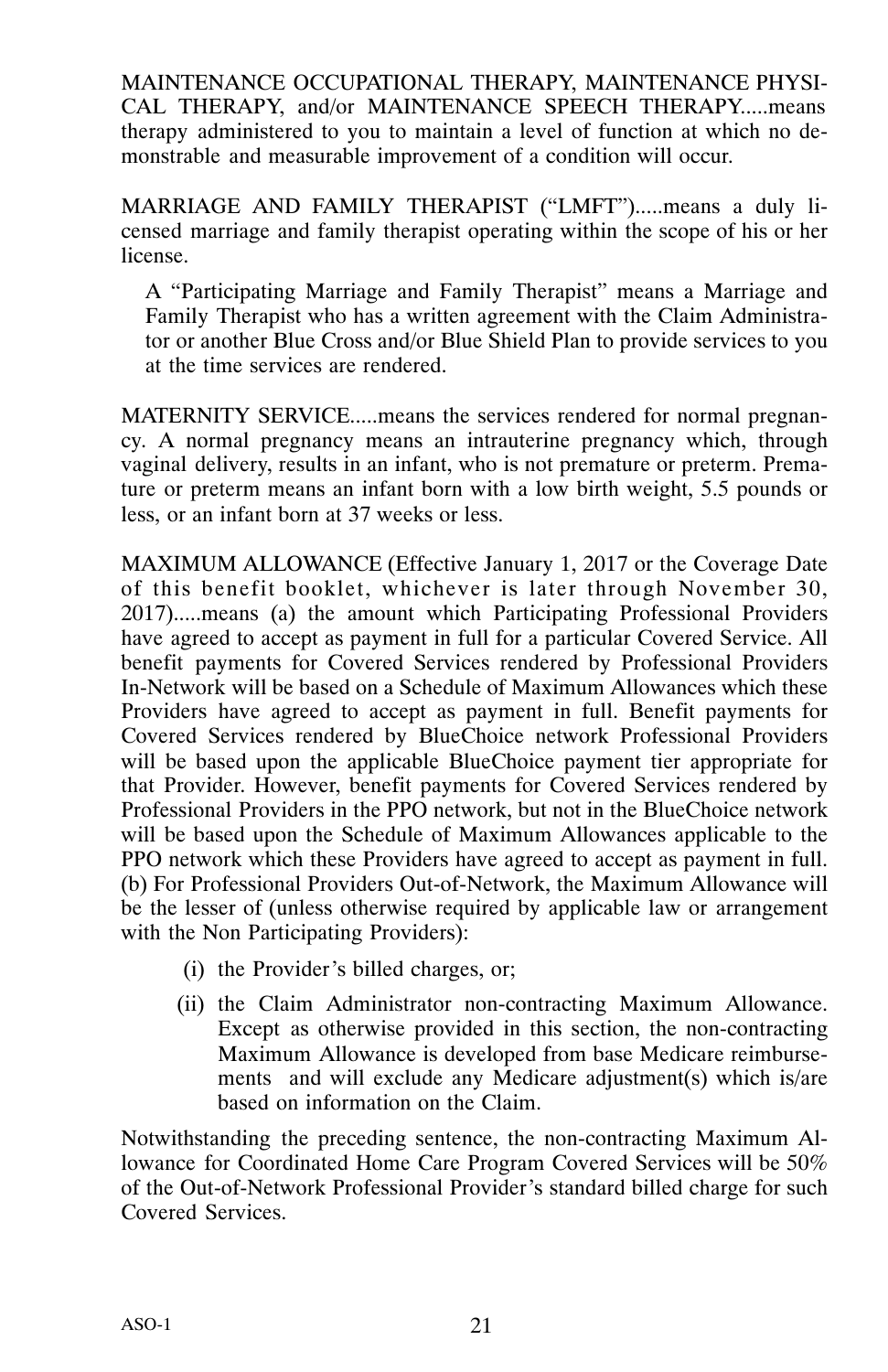The base Medicare reimbursement rate described above will exclude any Medicare adjustment(s) which is/are based on information on the Claim.

When a Medicare reimbursement rate is not available for a Covered Service or is unable to be determined from the information submitted on the Claim, the Maximum Allowance for Out‐of‐Network Professional Providers will be 50% of the Out‐of‐Network Professional Provider's standard billed charge for such Covered Service. (See provisions of this benefit booklet regarding "The Claim Administrator 's Separate Financial Arrangement with Providers.")

The Claim Administrator will utilize the same Claim processing rules and/or edits that it utilizes in processing In‐Network Professional Provider Claims for processing Claims submitted by Out‐of‐Network Professional Providers which may also alter the Maximum Allowance for a particular service. In the event Blue Cross and Blue Shield of Illinois does not have any Claim edits or rules, Blue Cross and Blue Shield of Illinois may utilize the Medicare claim rules or edits that are used by Medicare in processing the Claims. The Maximum Allowance will not include any additional payments that may be permitted under the Medicare laws or regulations which are not directly attributable to a specific Claim, including, but not limited to, disproportionate share payments and graduate medical education payments.

Any change to the Medicare reimbursement amount will be implemented by Blue Cross and Blue Shield of Illinois within 145 days after the effective date that such change is implemented by the Centers for Medicaid and Medicare Services, or its successor.

MAXIMUM ALLOWANCE (Effective on and after December 1, 2017).....means (a) the amount which Participating Professional Providers have agreed to accept as payment in full for a particular Covered Service. All benefit payments for Covered Services rendered by Participating Professional Providers will be based on the Schedule of Maximum Allowances which these Providers have agreed to accept as payment in full. (b) For Non‐Participating Professional Providers, the Maximum Allowance will be the lesser of (unless otherwise required by applicable law or arrangement with Non‐Participating Providers):

- (i) the Provider's billed charges, or;
- (ii) the Claim Administrator non‐contracting Maximum Allowance. Except as otherwise provided in this section, the non‐contracting Maximum Allowance is developed from base Medicare reimbursements and will exclude any Medicare adjustment(s) which is/are based on information on the Claim.

Notwithstanding the preceding sentence, the non‐contracting Maximum Allowance for Coordinated Home Care Program Covered Services will be 50% of the Non‐Participating Professional Provider's standard billed charge for such Covered Services.

The base Medicare reimbursement rate described above will exclude any Medicare adjustment(s) which is/are based on information on the Claim.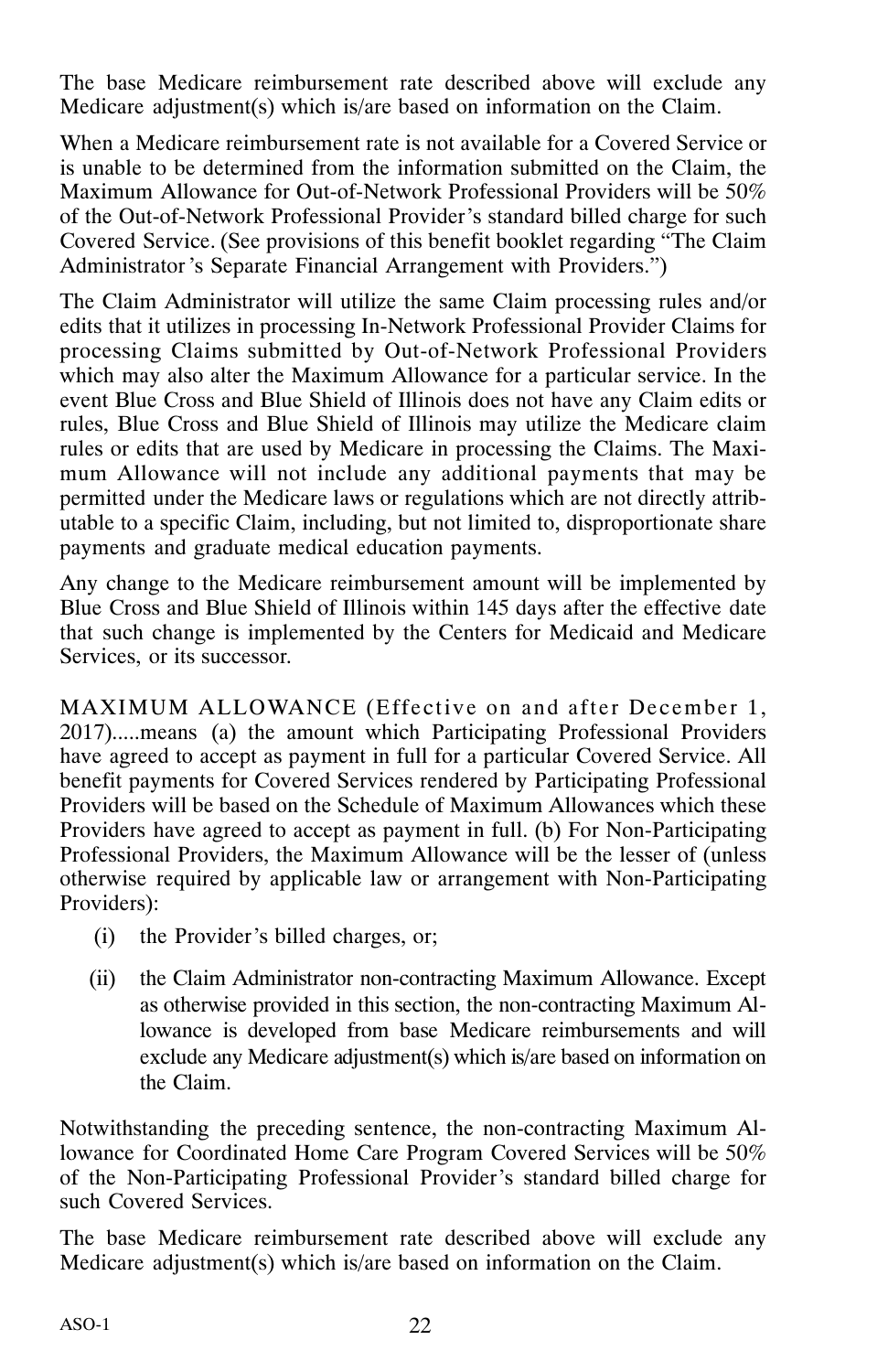When a Medicare reimbursement rate is not available for a Covered Service or is unable to be determined from the information submitted on the Claim, the Maximum Allowance for Non‐Participating Professional Providers will be 50% of the Claim Administrator's rate for such Covered Service according to its current Schedule of Maximum Allowance. If there is no rate according to the Schedule of Maximum Allowance, then the Maximum Allowance will be 25% of Billed Charges.

The Claim Administrator will utilize the same Claim processing rules and/or edits that it utilizes in processing Participating Professional Provider Claims for processing Claims submitted by Non‐Participating Professional Providers which may also alter the Maximum Allowance for a particular service. In the event the Claim Administrator does not have any Claim edits or rules, the Claim Administrator may utilize the Medicare claim rules or edits that are used by Medicare in processing the Claims. The Maximum Allowance will not include any additional payments that may be permitted under the Medicare laws or regulations which are not directly attributable to a specific Claim, including, but not limited to, disproportionate share payments and graduate medical education payments.

Any change to the Medicare reimbursement amount will be implemented by the Claim Administrator within 145 days after the effective date that such change is implemented by the Centers for Medicaid and Medicare Services, or its successor.

MEDICAL CARE.....means the ordinary and usual professional services rendered by a Physician or other specified Provider during a professional visit for treatment of an illness or injury.

MEDICALLY NECESSARY.....SEE EXCLUSIONS SECTION OF THIS BENEFIT BOOKLET.

MEDICARE.....means the program established by Title XVIII of the Social Security Act  $(42 \text{ U.S.C. } $1395 \text{ et seq.}).$ 

MEDICARE APPROVED or MEDICARE PARTICIPATING.....means a Provider which has been certified or approved by the Department of Health and Human Services for participating in the Medicare program.

MEDICARE SECONDARY PAYER or MSP.....means those provisions of the Social Security Act set forth in 42 U.S.C.  $\S$ 1395 y (b), and the implemented regulations set forth in 42 C.F.R. Part 411, as amended, which regulate the manner in which certain employers may offer group health care coverage to Medicare-eligible employees, their spouses and, in some cases, dependent children.

MENTAL HEALTH UNIT.....means a unit established to assist in the administration of Mental Illness and Substance Use Disorder Rehabilitation Treatment benefits including Preauthorization, Emergency Mental Illness or Substance Use Disorder Admission Review and length of stay/service review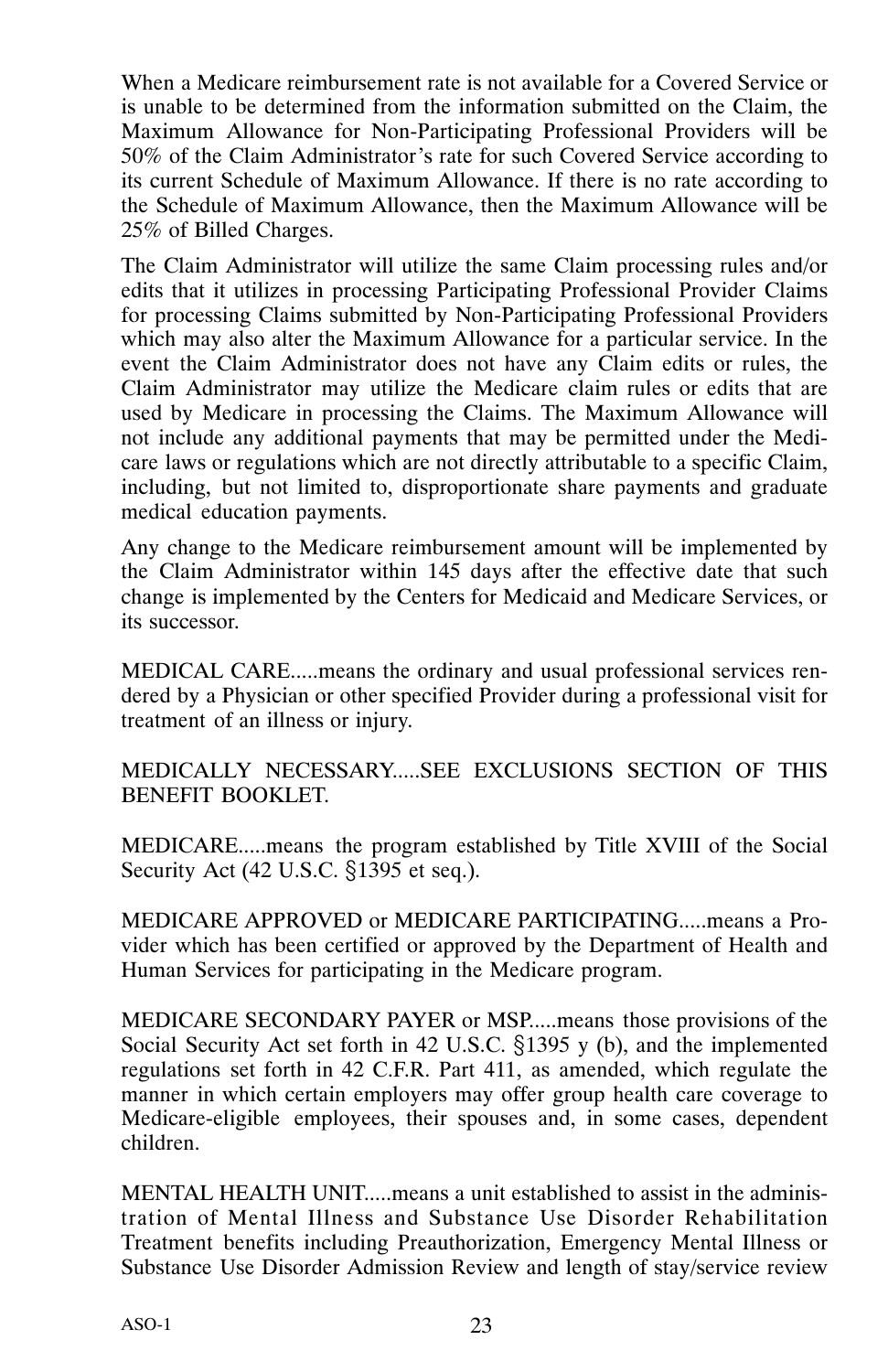for Inpatient Hospital admissions for the treatment of Mental Illness and Substance Use Disorder.

MENTAL ILLNESS.....means those illnesses classified as disorders in the current *Diagnostic and Statistical Manual of Mental Disorders* published by the American Psychiatric Association.

"Serious Mental Illness".....means the following mental disorders as classified in the current *Diagnostic and Statistical Manual* published by the American Psychiatric Association:

- (i) Schizophrenia;
- (ii) Paranoid and other psychotic disorders;
- (iii) Bipolar disorders (hypomanic, manic, depressive and mixed);
- (iv) Major depressive disorders (single episode or recurrent);
- (v) Schizoaffective disorders (bipolar or depressive);
- (vi) Pervasive developmental disorders;
- (vii) Obsessive‐compulsive disorders;
- (viii) Depression in childhood and adolescence;
	- (ix) Panic disorder;
	- (x) Post‐traumatic stress disorders (acute, chronic, or with delayed onset); and
	- (xi) Anorexia nervosa and bulimia nervosa.

OCCUPATIONAL THERAPIST.....means a duly licensed occupational therapist operating within the scope of his or her license.

OCCUPATIONAL THERAPY.....means constructive therapeutic activity designed and adapted to promote the restoration of useful physical function. Occupational Therapy does not include educational training or services designed and adapted to develop a physical function.

OPTOMETRIST.....means a duly licensed optometrist operating within the scope of his or her license.

A "Participating Optometrist" means an Optometrist who has a written agreement with the Claim Administrator or another Blue Cross and/or Blue Shield Plan to provide services to you at the time services are rendered.

ORTHOTIC PROVIDER.....means a duly licensed orthotic provider operating within the scope of his or her license.

A "Participating Orthotic Provider" means an Orthotic Provider who has a written agreement with the Claim Administrator or another Blue Cross and/ or Blue Shield Plan to provide services to you at the time services are rendered.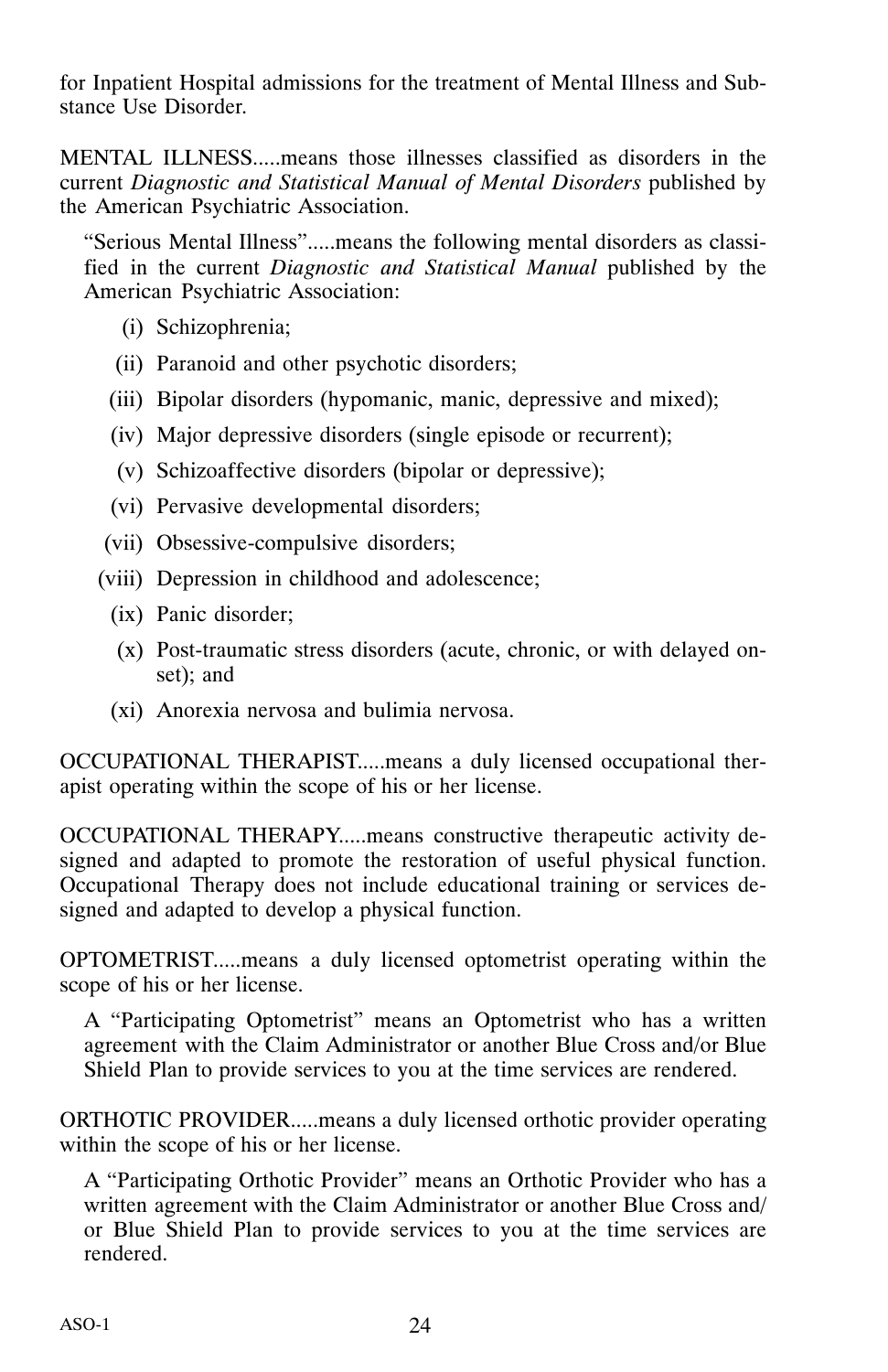OUTPATIENT.....means that you are receiving treatment while not an Inpatient. Services considered Outpatient, include, but are not limited to, services in an emergency room regardless of whether you are subsequently registered as an Inpatient in a health care facility.

PARTIAL HOSPITALIZATION TREATMENT PROGRAM.....means a Claim Administrator approved planned program of a Hospital or Substance Use Disorder Treatment Facility for the treatment of Mental Illness or Substance Use Disorder Rehabilitation Treatment in which patients spend days or nights.

PARTICIPATING HOSPITAL.....SEE DEFINITION OF HOSPITAL.

PARTICIPATING PRESCRIPTION DRUG PROVIDER.....SEE DEFINI-TION OF PROVIDER.

PARTICIPATING PROFESSIONAL PROVIDER.....SEE DEFINITION OF PROVIDER.

PARTICIPATING PROVIDER.....SEE DEFINITION OF PROVIDER.

PARTICIPATING PROVIDER OPTION.....means a program of health care benefits designed to provide you with economic incentives for using designated Providers of health care services.

PHARMACY.....means any licensed establishment in which the profession of pharmacy is practiced.

PHYSICAL THERAPIST.....means a duly licensed physical therapist operating within the scope of his or her license.

PHYSICAL THERAPY.....means the treatment of a disease, injury or condition by physical means by a Physician or a registered professional physical therapist under the supervision of a Physician and which is designed and adapted to promote the restoration of a useful physical function. Physical Therapy does not include educational training or services designed and adapted to develop a physical function.

PHYSICIAN.....means a physician duly licensed to practice medicine in all of its branches operating within the scope of his or her license.

PHYSICIAN ASSISTANT.....means a duly licensed physician assistant performing under the direct supervision of a Physician, Dentist or Podiatrist and billing under such Provider operating within the scope of his or her license.

PODIATRIST.....means a duly licensed podiatrist operating within the scope of his or her license.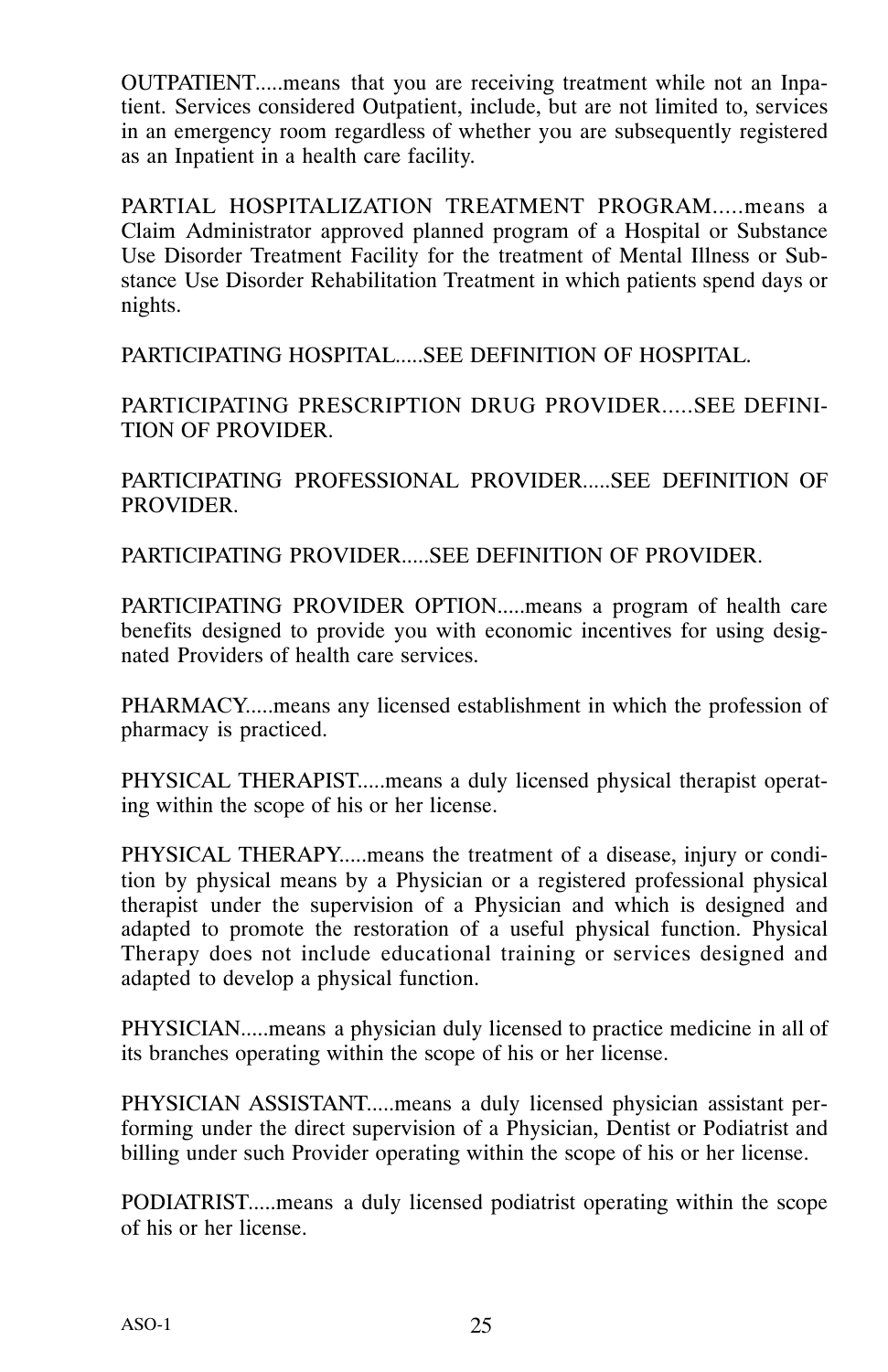PREAUTHORIZATION, PREAUTHORIZE or EMERGENCY MENTAL ILLNESS OR SUBSTANCE USE DISORDER ADMISSION RE-VIEW.....means a submission of a request to the Mental Health Unit for a determination of Medically Necessary care under this benefit booklet.

PRIVATE DUTY NURSING SERVICE.....means Skilled Nursing Service provided on a one‐to‐one basis by an actively practicing registered nurse (R.N.), or licensed practical nurse (L.P.N.). Private Duty Nursing is shift nursing of 8 hours or greater per day and does not include nursing care of less than 8 hours per day. Private Duty Nursing Service does not include Custodial Care Service.

PROFESSIONAL PROVIDER.....SEE DEFINITION OF PROVIDER.

PROSTHETIC PROVIDER.....means a duly licensed prosthetic provider operating within the scope of his or her license.

A "Participating Prosthetic Provider" means a Prosthetic Provider who has a written agreement with the Claim Administrator or another Blue Cross and/or Blue Shield Plan to provide services to you at the time services are rendered.

PROVIDER.....means any health care facility (for example, a Hospital or Skilled Nursing Facility) or person (for example, a Physician or Dentist) or entity duly licensed to render Covered Services to you, and operating within the scope of such license.

An "Administrator Provider" means a Provider which has a written agreement with the Claim Administrator or another Blue Cross and/or Blue Shield Plan to provide services to you at the time services are rendered to you.

A "Participating Provider" means an Administrator Hospital or Professional Provider which has a written agreement with the Claim Administrator or another Blue Cross and/or Blue Shield Plan to provide services to participants in the Participating Provider Option program or an Administrator facility which has been designated by the Claim Administrator as a Participating Provider.

A "Professional Provider" means a Physician, Dentist, Podiatrist, Psychologist, Chiropractor, Optometrist or any Provider designated by the Claim Administrator or another Blue Cross and/or Blue Shield Plan.

PROVIDER INCENTIVE.....means an additional amount of compensation paid to a health care Provider by a Blue Cross and/or Blue Shield Plan, based on the Provider's compliance with agreed upon procedural and/or outcome measures for a particular population of participants.

A "Participating Professional Provider" means a Professional Provider who has a written agreement with the Claim Administrator to provide services to participants in a Participating Provider Option program or a Professional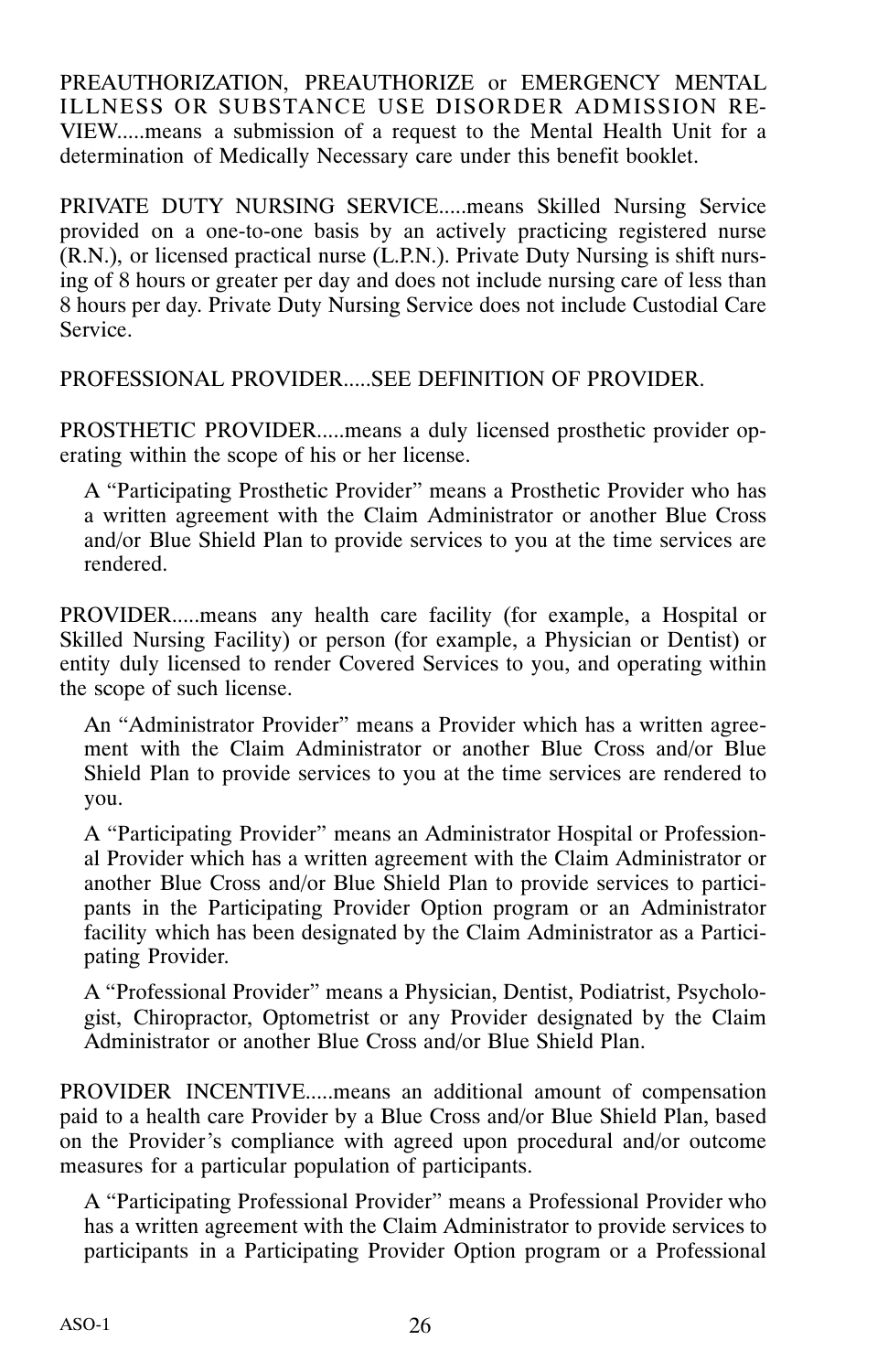Provider who has been designated by a Blue Cross and/or Blue Shield Plan as a Participating Professional Provider.

PSYCHOLOGIST.....means a Registered Clinical Psychologist operating within the scope of such license.

Registered Clinical Psychologist means a Clinical Psychologist who is registered with the Illinois Department of Financial and Professional Regulation pursuant to the Illinois "Psychologists Registration Act" or, in a state where statutory licensure exists, the Clinical Psychologist must hold a valid credential for such practice or, if practicing in a state where statutory licensure does not exist, such person must meet the qualifications specified in the definition of a Clinical Psychologist.

Clinical Psychologist means a psychologist who specializes in the evaluation and treatment of Mental Illness and who meets the following qualifications:

has a doctoral degree from a regionally accredited University, College or Professional School; and has two years of supervised experience in health services of which at least one year is post-doctoral and one year is in an organized health services program; or

is a Registered Clinical Psychologist with a graduate degree from a regionally accredited University or College; and has not less than six years as a psychologist with at least two years of supervised experience in health services.

REGISTERED SURGICAL ASSISTANT.....means a duly licensed certified surgical assistant, certified surgical technician, surgical assistant certified or registered nurse first assistant operating within the scope of his or her certification.

A "Participating Registered Surgical Assistant" means a Registered Surgical Assistant who has a written agreement with the Claim Administrator or another Blue Cross and/or Blue Shield Plan to provide services to you at the time services are rendered.

RENAL DIALYSIS TREATMENT.....means one unit of service including the equipment, supplies and administrative service which are customarily considered as necessary to perform the dialysis process.

RESIDENTIAL TREATMENT CENTER......means a facility setting offering a defined course of therapeutic intervention and special programming in a controlled environment which also offers a degree of security, supervision, structure and is licensed by the appropriate state and local authority to provide such service. It does not include halfway houses, supervised living, group homes, wilderness programs, boarding houses or other facilities that provide primarily a supportive environment and address long-term social needs, even if counseling is provided in such facilities. Patients are medically monitored with 24 hour medical availability and 24 hour onsite nursing service for pa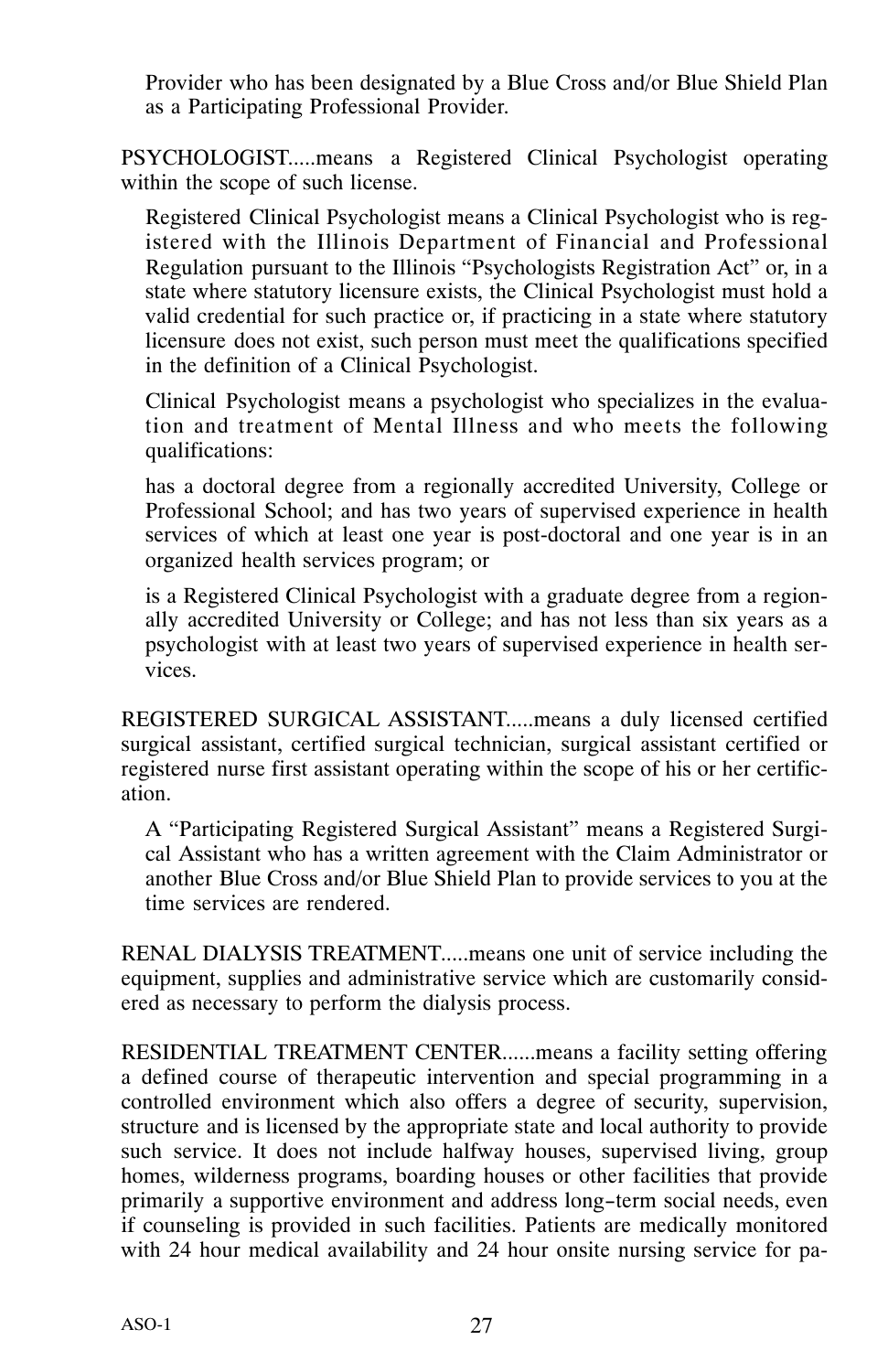tients with Mental Illness and/or Substance Use Disorders. Requirements: the Claim Administrator requires that any Mental Illness and/or Substance Use Disorder Residential Treatment Center must be licensed in the state where it is located, or accredited by a national organization that is recognized by the Claim Administrator as set forth in its current credentialing policy, and otherwise meets all other credentialing requirements set forth in such policy.

RESPITE CARE SERVICE.....means those services provided at home or in a facility to temporarily relieve the family or other caregivers (non-professional personnel) that usually provide or are able to provide such services to you.

RETAIL HEALTH CLINIC.....means a health care clinic located in a retail setting, supermarket or Pharmacy which provides treatment of common illnesses and routine preventive health care services rendered by Certified Nurse Practitioners.

A "Participating Retail Health Clinic" means a Retail Health Clinic which has a written agreement with the Claim Administrator or another Blue Cross and/or Blue Shield Plan to provide services to you at the time services are rendered.

ROUTINE PATIENT COSTS.....means the cost for all items and services consistent with the coverage provided under this benefit booklet that is typically covered for you if you are not enrolled in a clinical trial. Routine Patient Costs do not include:

- (i) The investigational item, device, or service, itself;
- (ii) Items and services that are provided solely to satisfy data collection and analysis needs and that are not used in the direct clinical management of the patient; or
- (iii) A service that is clearly inconsistent with widely accepted and established standards of care for a particular diagnosis.

SKILLED NURSING FACILITY.....means an institution or a distinct part of an institution which is primarily engaged in providing comprehensive skilled services and rehabilitative Inpatient care and is duly licensed by the appropriate governmental authority to provide such services,and operating within the scope of such license.

An "Administrator Skilled Nursing Facility" means a Skilled Nursing Facility which has a written agreement with the Claim Administrator or another Blue Cross and/or Blue Shield Plan to provide services to you at the time services are rendered to you.

An "Uncertified Skilled Nursing Facility" means a Skilled Nursing Facility which does not meet the definition of an Administrator Skilled Nursing Facility and has not been certified in accordance with the guidelines established by Medicare.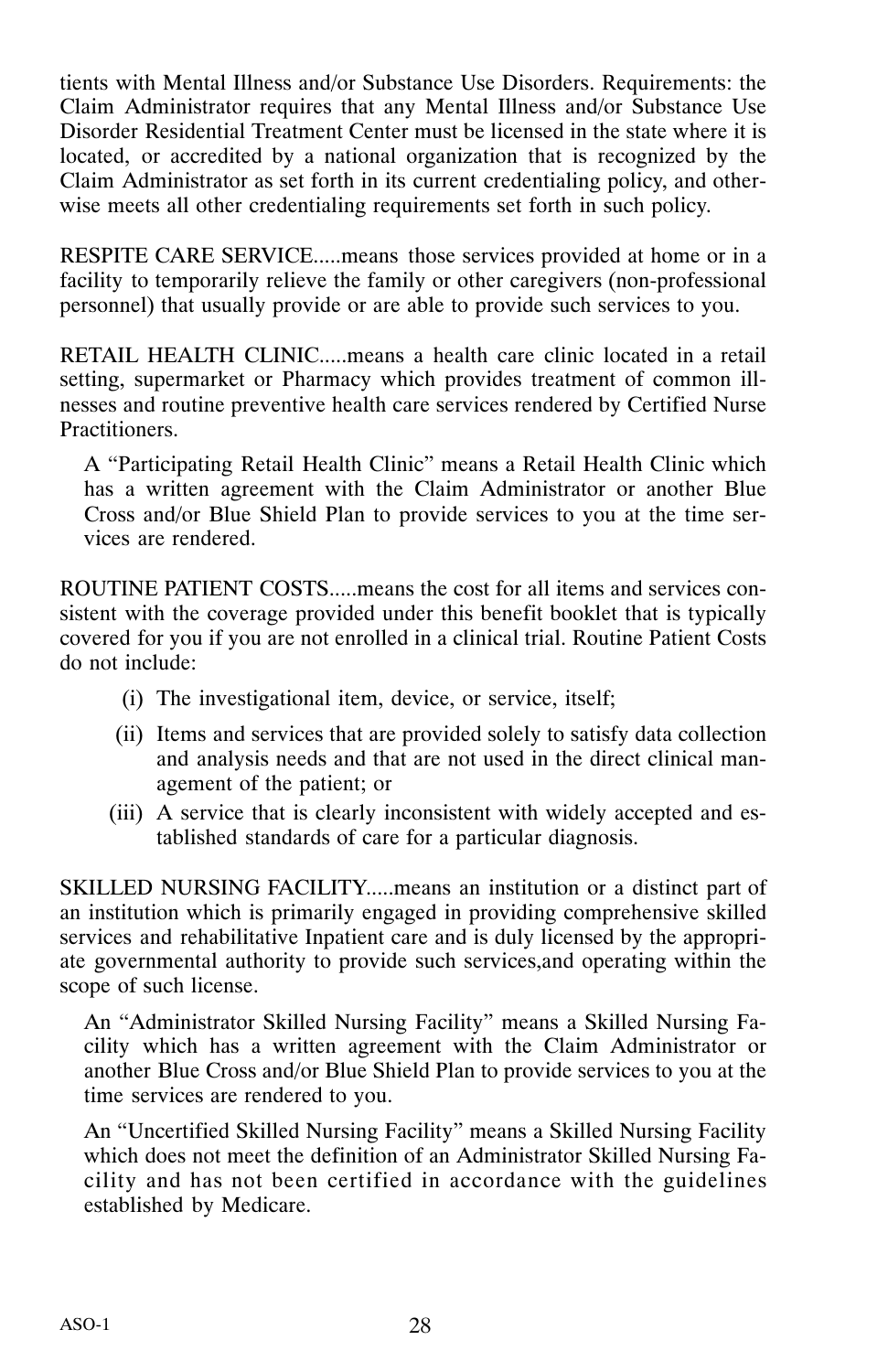SKILLED NURSING SERVICE.....means those services provided by a registered nurse (R.N.) or licensed practical nurse (L.P.N.) which require the clinical skill and professional training of an R.N. or L.P.N. and which cannot reasonably be taught to a person who does not have specialized skill and professional training. Benefits for Skilled Nursing Service will not be provided due to the lack of willing or available non‐professional personnel. Skilled Nursing Service does not include Custodial Care Service.

SPEECH THERAPIST.....means a duly licensed speech therapist operating within the scope of his or her license.

SPEECH THERAPY.....means the treatment for the correction of a speech impairment resulting from disease, including pervasive developmental disorders, trauma, congenital anomalies or previous therapeutic processes and which is designed and adapted to promote the restoration of a useful physical function. Speech Therapy does not include educational training or services designed and adapted to develop a physical function.

SUBSTANCE USE DISORDER.....means chemical dependency and/or the uncontrollable or excessive abuse of addictive substances consisting of alcohol, morphine, cocaine, heroin, opium, cannabis, and other barbiturates, amphetamines, tranquilizers and/or hallucinogens, and the resultant physiological and/or psychological dependency which develops with continued use of such addictive substances requiring Medical Care as determined by a Behavioral Health Practitioner.

SUBSTANCE USE DISORDER REHABILITATION TREAT-MENT.....means an organized, intensive, structured, rehabilitative treatment program of either a Hospital or Substance Use Disorder Treatment Facility. It does not include programs consisting primarily of counseling by individuals other than a Behavioral Health Practitioner, court ordered evaluations, programs which are primarily for diagnostic evaluations, mental retardation or learning disabilities, care in lieu of detention or correctional placement or family retreats.

SUBSTANCE USE DISORDER TREATMENT FACILITY.....means a facility (other than a Hospital) whose primary function is the treatment of Substance Use Disorder and is licensed by the appropriate state and local authority to provide such service, when operating within the scope of such license. It does not include half‐way houses, boarding houses or other facilities that provide primarily a supportive environment, even if counseling is provided in such facilities.

An "Administrator Substance Use Disorder Treatment Facility" means a Substance Use Disorder Treatment Facility which has a written agreement with the Claim Administrator or another Blue Cross and/or Blue Shield Plan to provide services to you at the time services are rendered to you.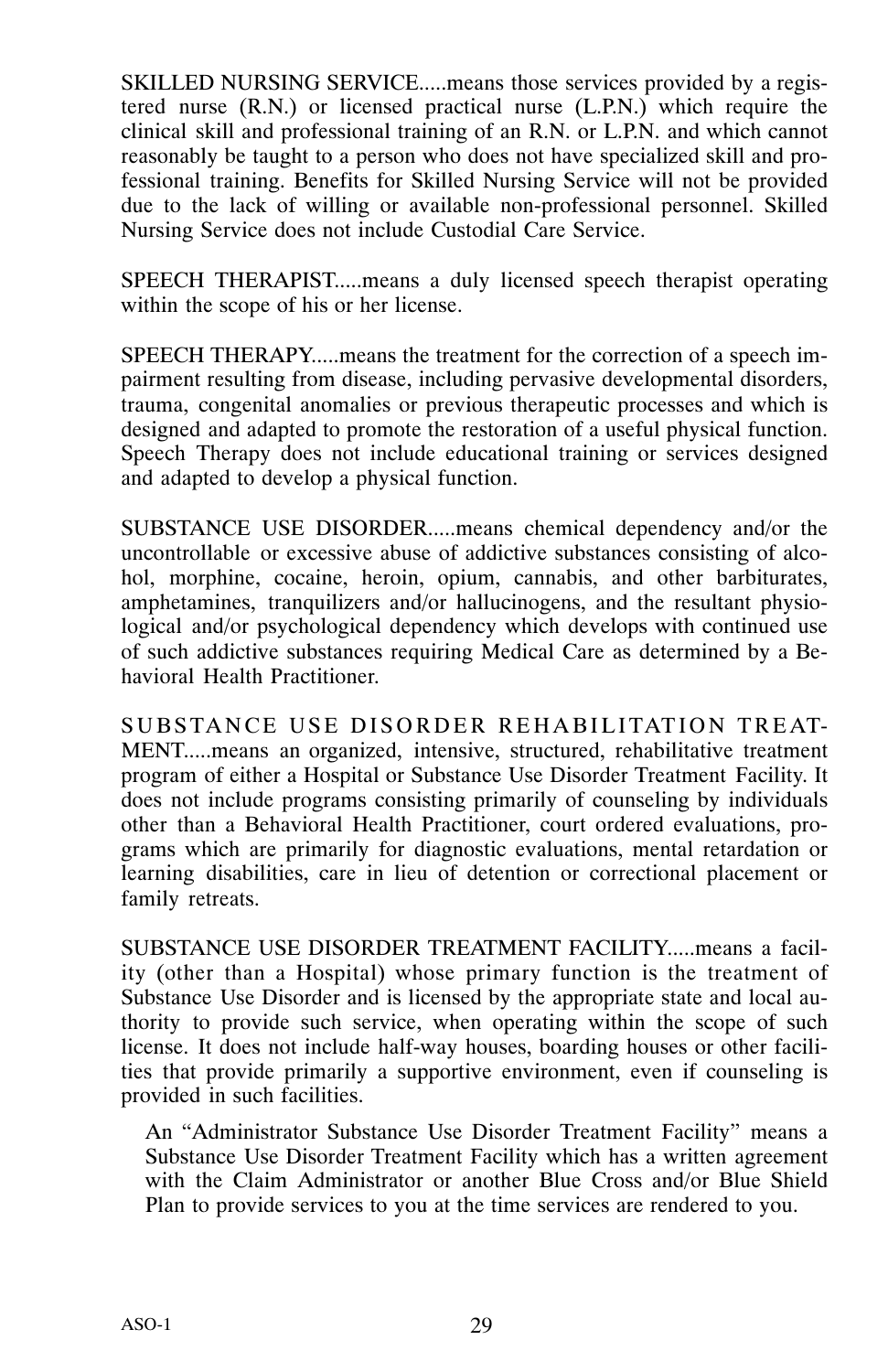SURGERY.....means the performance of any medically recognized, non‐Investigational surgical procedure including the use of specialized instrumentation and the correction of fractures or complete dislocations and any other procedures as reasonably approved by the Claim Administrator.

TEMPOROMANDIBULAR JOINT DYSFUNCTION AND RELATED DIS-ORDERS.....means jaw joint conditions including temporomandibular joint disorders and craniomandibular disorders, and all other conditions of the joint linking the jaw bone and skull and the complex of muscles, nerves and other tissues relating to that joint.

TOBACCO USER.....means a person who is permitted under state and federal law to legally use Tobacco, with Tobacco use (other than religious or ceremonial use of Tobacco), occurring on average four or more times per week that last occurred within the past six months (or such other meaning required or permitted by applicable law). Tobacco includes, but is not limited to, cigarettes, cigars, pipe tobacco, smokeless tobacco, snuff, etc. For additional information, please call the number on the back of your identification card or visit our Website at *www.bcbsil.com*.

TOTALLY DISABLED.....means with respect to an Eligible Person, an inability by reason of illness, injury or physical condition to perform the material duties of any occupation for which the Eligible Person is or becomes qualified by reason of experience, education or training or with respect to a covered person other than an Eligible Person, the inability by reason of illness, injury or physical condition to engage in the normal activities of a person of the same age and sex who is in good health.

VALUE BASED PROGRAM.....means an out-come based payment arrangement and/or a coordinated care model facilitated with one or more local Providers that is evaluated against cost and quality metrics/factors and is reflected in Provider payment.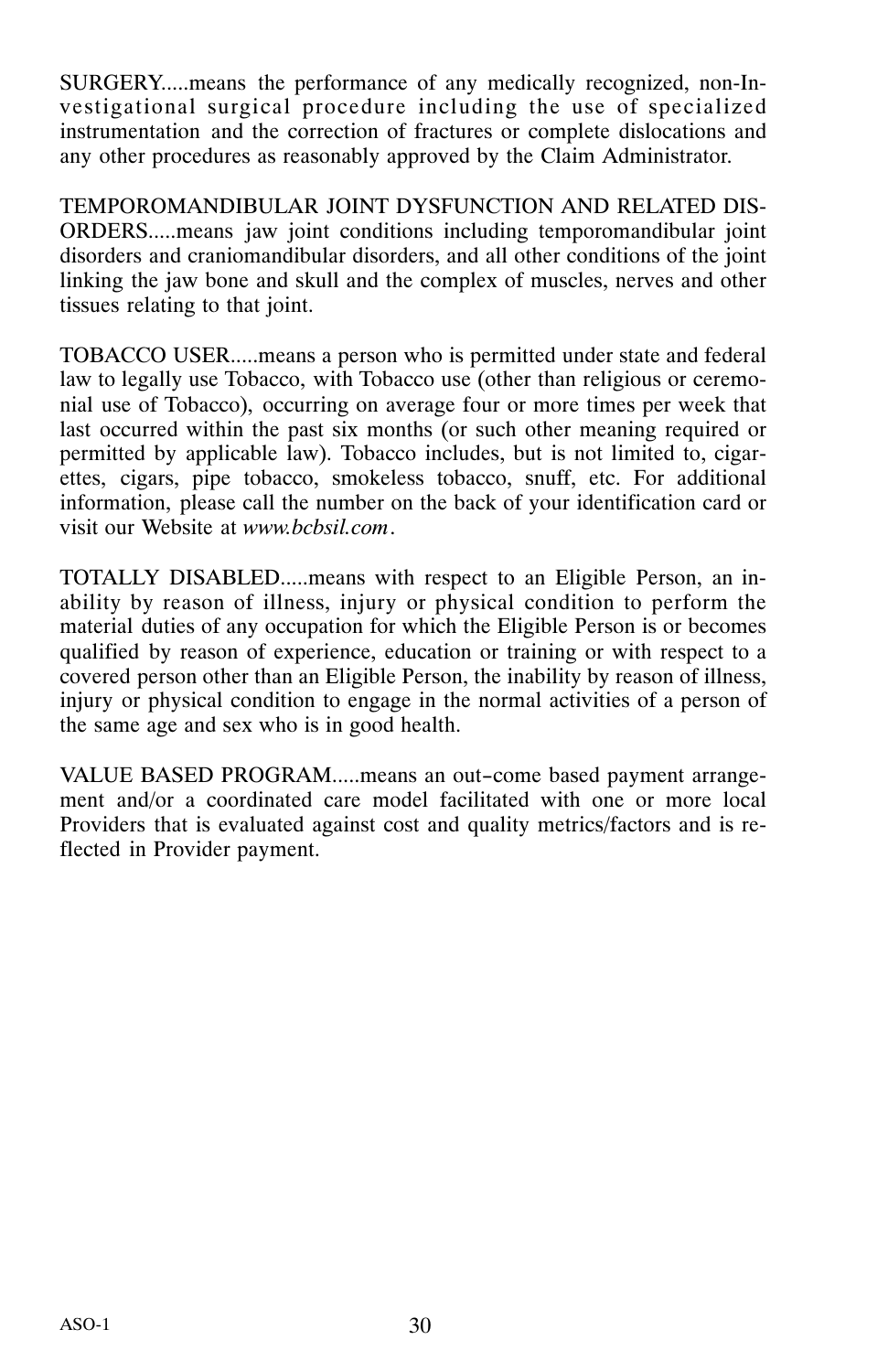#### **YOUR MEDICARE SECONDARY PAYER (MSP) RESPONSIBILITIES**

<span id="page-30-0"></span>In order to assist your employer in complying with MSP laws, it is very important that you promptly and accurately complete any requests for information from the Claim Administrator and/or your employer regarding the Medicare eligibility of you, your spouse and covered dependent children. In addition, if you, your spouse or covered dependent child becomes eligible for Medicare, or has Medicare eligibility terminated or changed, please contact Blue Cross Blue Shield of Illinois promptly to ensure that your Claims are processed in accordance with applicable MSP laws.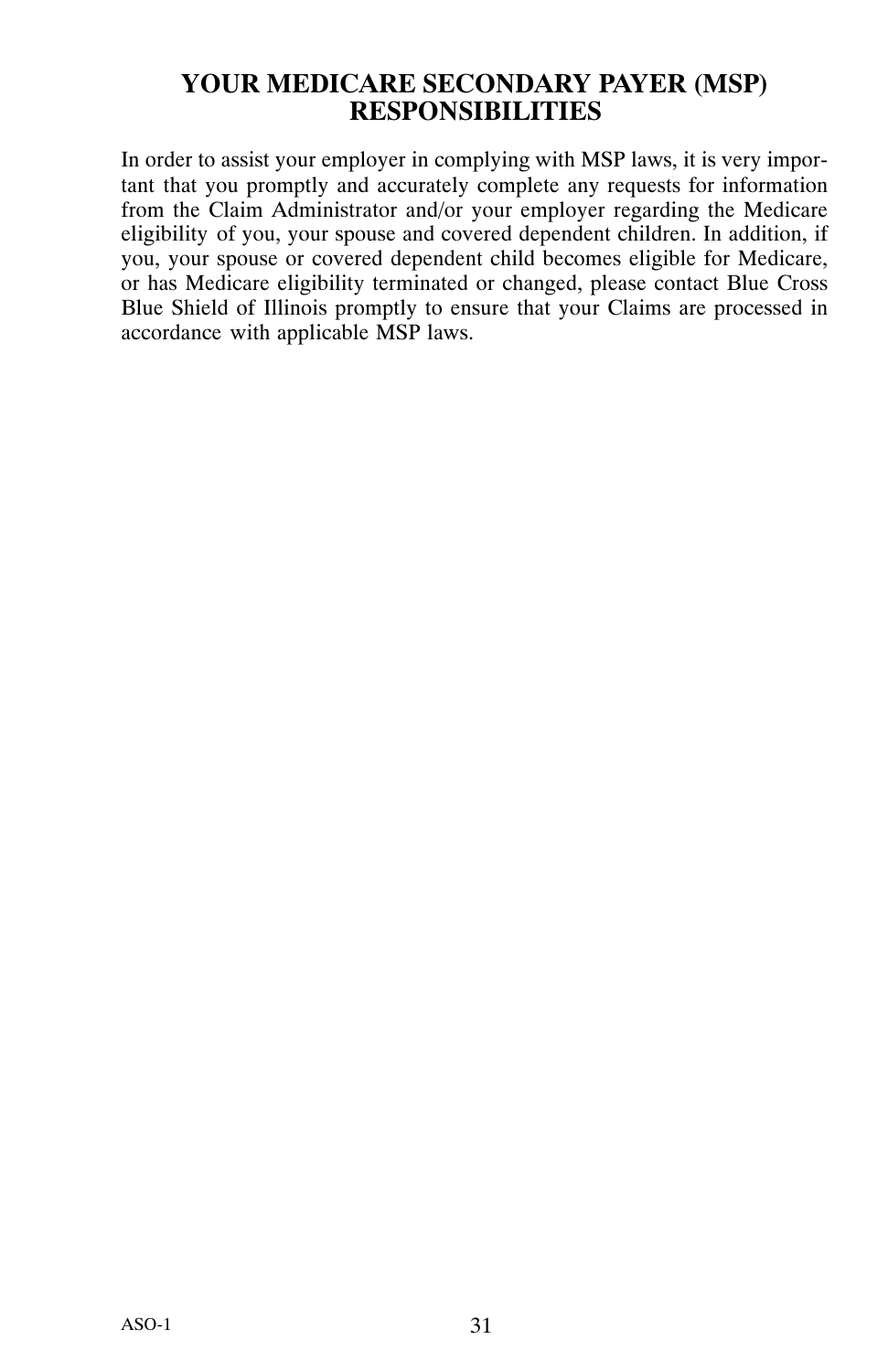### **UTILIZATION REVIEW PROGRAM**

<span id="page-31-0"></span>The Claim Administrator has established the Utilization Review Program to assist you in determining the course of treatment that will maximize your benefits under this plan. The Utilization Review Program requires a review of the following Covered Services **before** such services are rendered:

- Inpatient Hospital services
- Skilled Nursing Facility services
- Services received in a Coordinated Home Care Program
- Private Duty Nursing Services

**You are responsible for satisfying Preadmission/Admission Review requirements. This means that you must ensure that you, your family member, or Provider of services must comply with the guidelines below. Failure to obtain Preadmission/Admission Review for services will require additional steps and/or benefit reductions as described in the provision entitled FAILURE TO NOTIFY. The toll‐free telephone number for Preadmission/Admission Review is on your ID card. Please read the provisions below very carefully.**

#### **PREADMISSION REVIEW**

**Inpatient Hospital Preadmission Review**

**Preadmission review is not a guarantee of benefits. Actual availability of benefits is subject to eligibility and the other terms, conditions, limitations, and exclusions of the plan.**

Whenever a nonemergency or nonmaternity Inpatient Hospital admission is recommended by your Physician, in order to receive maximum benefits under this benefit booklet, you must call the Claim Administrator's medical pre‐notification number. This call must be made at least one business day prior to the Hospital admission.

If the proposed Hospital admission or health care services are determined to be not Medically Necessary, some days, services or the entire hospitalization will be denied. The Hospital and your Physician will be advised verbally of this determination, with a follow‐up notification letter sent to you, your Physician and the Hospital. These letters may not be received prior to your scheduled date of admission.

#### $\bullet$ **Emergency Admission Review**

#### **Emergency admission review is not a guarantee of benefits. Actual availability of benefits is subject to eligibility and the other terms, conditions, limitations, and exclusions of the plan.**

In the event of an emergency admission, in order to receive maximum benefits under this benefit booklet, you or someone who calls on your behalf must notify the Claim Administrator no later than two business days or as soon as reasonably possible after the admission has occurred.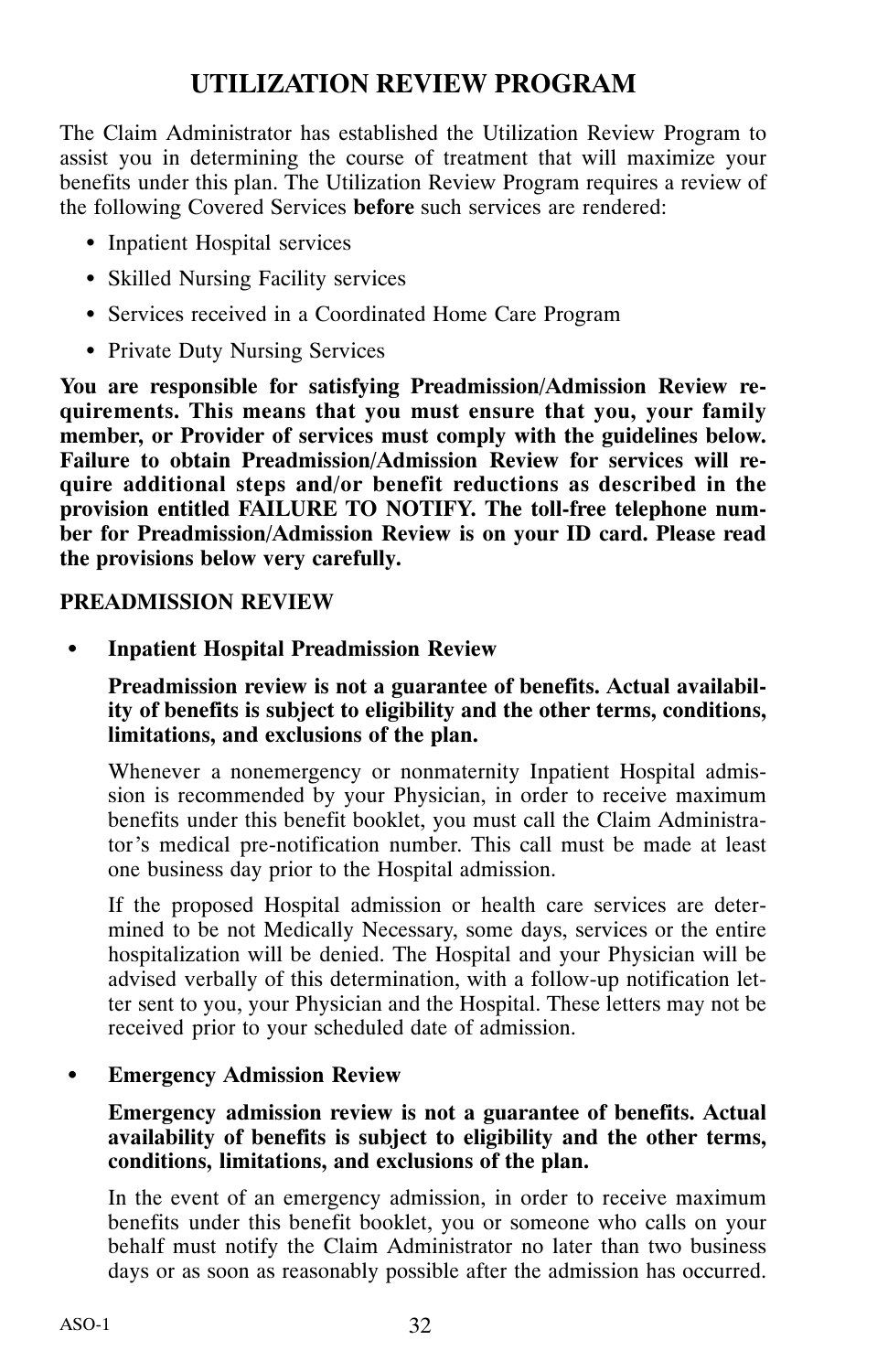If the call is made any later than the specified time period, you will not be eligible for maximum benefits.

#### **Pregnancy/Maternity Admission Review**

#### **Pregnancy/Maternity admission review is not a guarantee of benefits. Actual availability of benefits is subject to eligibility and the other terms, conditions, limitations and exclusions of this plan.**

In the event of a maternity admission, in order to receive maximum benefits under this benefit booklet, you or someone who calls on your behalf must notify the Claim Administrator no later than two business days after the admission has occurred. If the call is made any later than the specified time period, you will not be eligible for maximum benefits.

Even though you are not required to call the Claim Administrator prior to your maternity admission, if you call the medical pre‐notification number as soon as you find out you are pregnant, the Claim Administrator will provide you information on support programs to assist you during pregnancy.

#### **Skilled Nursing Facility Preadmission Review**

#### **Skilled Nursing Facility preadmission review is not a guarantee of benefits. Actual availability of benefits is subject to eligibility and the other terms, conditions, limitations, and exclusions of the plan.**

Whenever an admission to a Skilled Nursing Facility is recommended by your Physician, in order to receive maximum benefits under this benefit booklet, you must call the Claim Administrator's medical pre‐notification number. This call must be made at least one business day prior to the scheduling of the admission.

#### $\bullet$ **Coordinated Home Care Program Preadmission Review**

#### **Coordinated Home Care Program preadmission review is not a guarantee of benefits. Actual availability of benefits is subject to eligibility and the other terms, conditions, limitations, and exclusions of the plan.**

Whenever an admission to a Coordinated Home Care Program is recommended by your Physician, in order to receive maximum benefits under this benefit booklet, you must call the Claim Administrator's medical pre‐notification number. This call must be made at least one business day prior to the scheduling of the admission.

#### **Private Duty Nursing Service Review**

#### **Private Duty Nursing Service review is not a guarantee of benefits. Actual availability of benefits is subject to eligibility and the other terms, conditions, limitations, and exclusions of the plan.**

Whenever Private Duty Nursing Service is recommended by your Physician, in order to receive maximum benefits under this benefit booklet,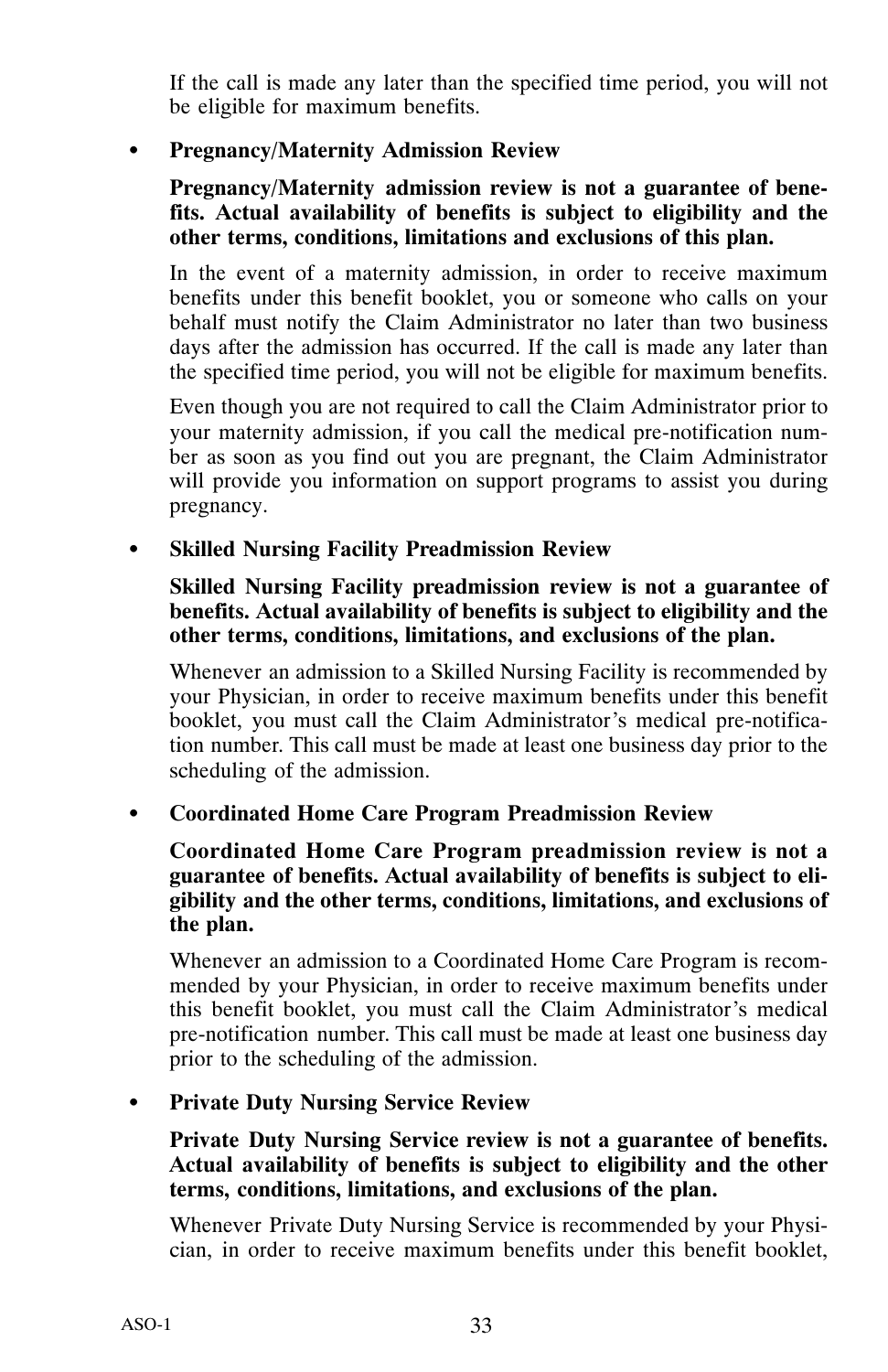you must call the Claim Administrator's medical pre‐notification number. This call must be made at least one business day prior to receiving services.

#### **CASE MANAGEMENT**

Case management is a collaborative process that assists you with the coordination of complex care services. A Claim Administrator case manager is available to you as an advocate for cost‐effective interventions.

Case managers are also available to you to provide assistance when you need alternative benefits. Alternative benefits will be provided only so long as the Claim Administrator determines that the alternative services are Medically Necessary and cost-effective. The total maximum payment for alternative services shall not exceed the total benefits for which you would otherwise be entitled under the plan.

Provision of alternative benefits in one instance shall not result in an obligation to provide the same or similar benefits in any other instance. In addition, the provision of alternative benefits shall not be construed as a waiver of any of the terms, conditions, limitations, and exclusions of the plan.

#### **LENGTH OF STAY/SERVICE REVIEW**

#### **Length of stay/service review is not a guarantee of benefits. Actual availability of benefits is subject to eligibility and the other terms, conditions, limitations, and exclusions of the plan.**

Upon completion of the preadmission or emergency review, the Claim Administrator will send a letter to your Physician and/or the Hospital confirming that you or your representative called the Claim Administrator and that an approved length of service or length of stay was assigned.

An extension of the length of stay/service will be based solely on whether continued Inpatient care or other health care service is Medically Necessary. In the event that the extension is determined not to be Medically Necessary, the authorization will not be extended. Additional notification will be provided to your Physician and/or the Hospital regarding the denial of payment for the extension.

#### **MEDICALLY NECESSARY DETERMINATION**

The decision that Inpatient care or other health care services or supplies are not Medically Necessary will be determined by the Claim Administrator. The Claim Administrator will provide notification of a decision to not authorize payment for Inpatient care or other health care services or supplies to you, your Physician, and/or the Hospital or other Provider. The notification will specify the dates, services and/or supplies that are not considered Covered Services. For further details regarding Medically Necessary care and other exclusions from coverage, see the EXCLUSIONS—WHAT IS NOT COVERED section in this benefit booklet.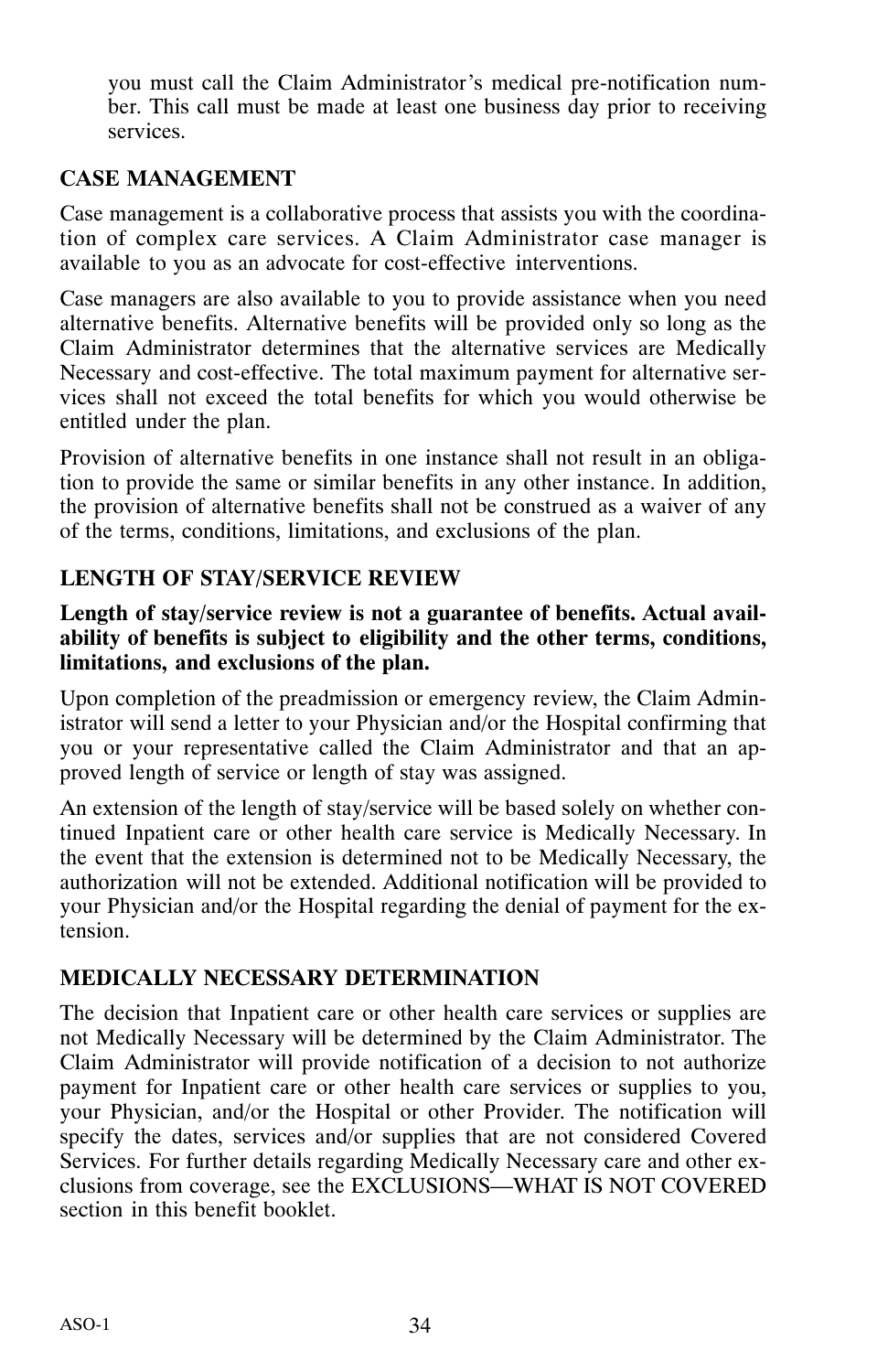**The Claim Administrator does not determine your course of treatment or whether you receive particular health care services. Decisions regarding the course of treatment and receipt of particular health care services are a matter entirely between you and your Physician. The Claim Administrator's determination of Medically Necessary care is limited to merely whether a proposed admission, continued hospitalization or other health care service is a Covered Service under the plan.**

In the event that the Claim Administrator determines that all or any portion of an Inpatient hospitalization or other health care service is not Medically Necessary, the Claim Administrator will not be responsible for any related Hospital or other health care service charge incurred.

**Remember that the Claim Administrator's plan does not cover the cost of hospitalization or any health care services and supplies that are not determined to be Medically Necessary. The fact that your Physician or another health care Provider may prescribe, order, recommend or approve a Hospital stay or other health care service or supply does not of itself make such hospitalization, service or supply Medically Necessary. Even if your Physician prescribes, orders, recommends, approves, or views hospitalization or other health care services or supplies as medically necessary, the Claim Administrator will not pay for the hospitalization, services or supplies unless the Claim Administrator determines it to be Medically Necessary and a Covered Service under the plan.**

**NOTE: Keep in mind that a Medically Necessary determination does not guarantee that benefits are available. For example, it might be determined that a service is Medically Necessary, however, the plan may limit or exclude that service. In that case, the Medically Necessary determination does not override the benefit provision in the benefit booklet.**

#### **UTILIZATION REVIEW PROCEDURE**

The following information is required when you contact the Claim Administrator:

- 1. The name of the attending and/or admitting Physician;
- 2. The name of the Hospital where the admission has been scheduled and/or the location where the service has been scheduled;
- 3. The scheduled admission and/or service date; and
- 4. A preliminary diagnosis or reason for the admission and/or service.

Upon receipt of the required information, the Claim Administrator:

- 1. will review the information provided and seek additional information as necessary.
- 2. will issue a determination that the services are either Medically Necessary or are not Medically Necessary.
- 3. will provide notification of the determination.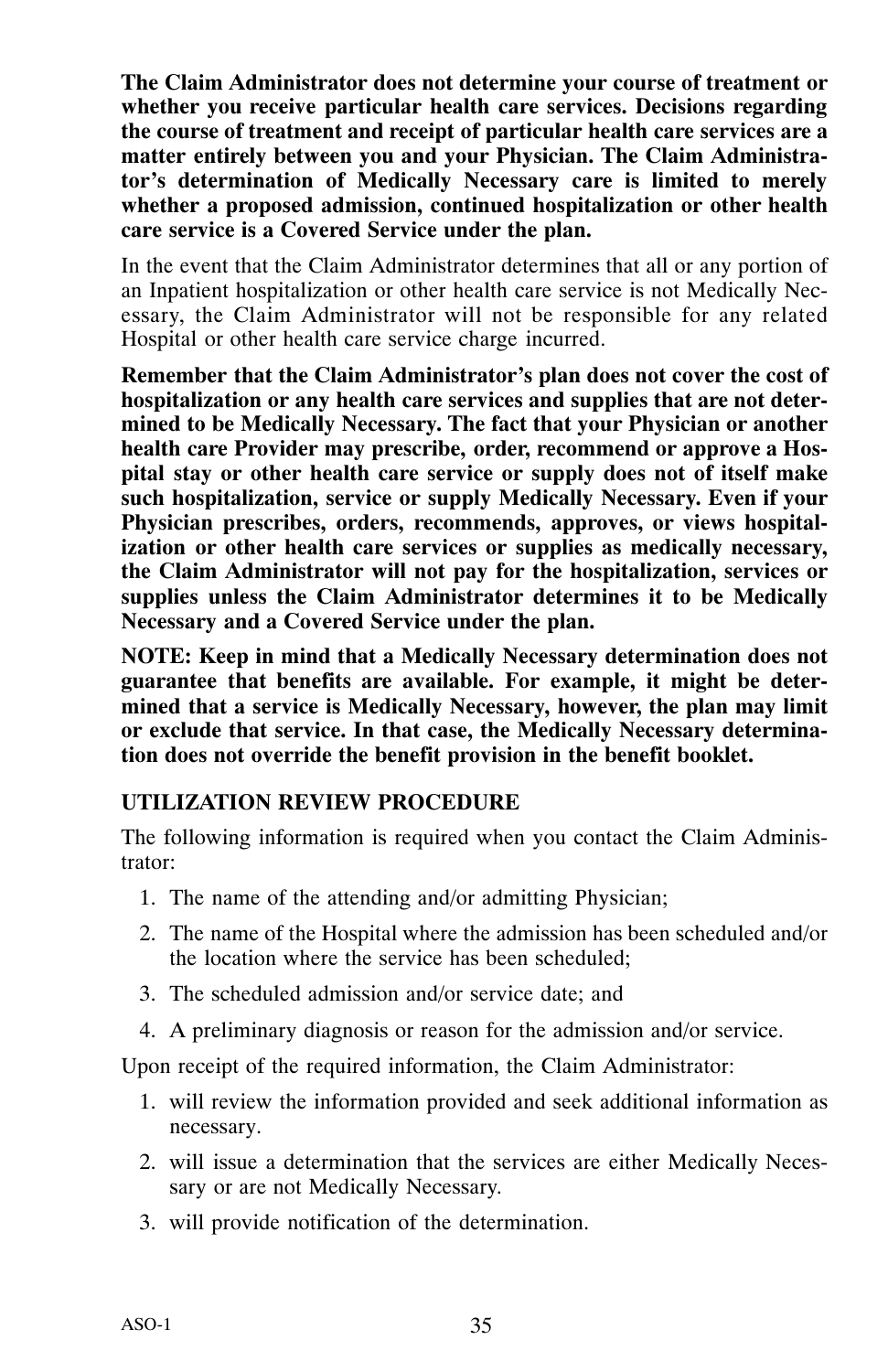#### **APPEAL PROCEDURE**

If you or your Physician disagree with the determination of the Claim Administrator prior to or while receiving services, you may appeal that decision. You should call the Claim Administrator's customer service number on your identification card. Your Physician should use the contact information in the notification letter.

In some instances, the resolution of the appeal process will not be completed until your admission or service has occurred and/or your assigned length of stay/service has elapsed. If you disagree with a decision after claim processing has taken place or upon receipt of the notification letter, you may appeal that decision by having your Physician call the contact person indicated in the notification letter or by submitting a written request to:

> Medical Director Health Care Service Corporation P. O. Box A3957 Chicago, Illinois 60601

Additional information about appeals procedures is set forth in the CLAIM FILING AND APPEALS PROCEDURES section of this benefit booklet.

#### **FAILURE TO NOTIFY**

The final decision regarding your course of treatment is solely your responsibility and the Claim Administrator will not interfere with your relationship with any Provider. However, the Claim Administrator has established the Utilization Review Program for the specific purpose of assisting you in determining the course of treatment which will maximize your benefits provided under this benefit booklet.

Should you fail to notify the Claim Administrator as required in the Preadmission Review provision of this section, you will then be responsible for the first \$500 of the Hospital or facility charges for an eligible stay or \$500 of the charges for eligible Covered Services for Private Duty Nursing in addition to any deductibles, Copayments and/or Coinsurance applicable to this benefit booklet. This amount shall not be eligible for later consideration as an unreimbursed expense under any Benefit Section of this benefit booklet nor can it be applied to your out‐of‐pocket expense limit, if applicable, as described in this benefit booklet.

#### **MEDICARE ELIGIBLE MEMBERS**

The preadmission review provisions of this Utilization Review Program do not apply to you if you are Medicare eligible and have secondary coverage provided under this plan administered by Blue Cross Blue Shield of Illinois.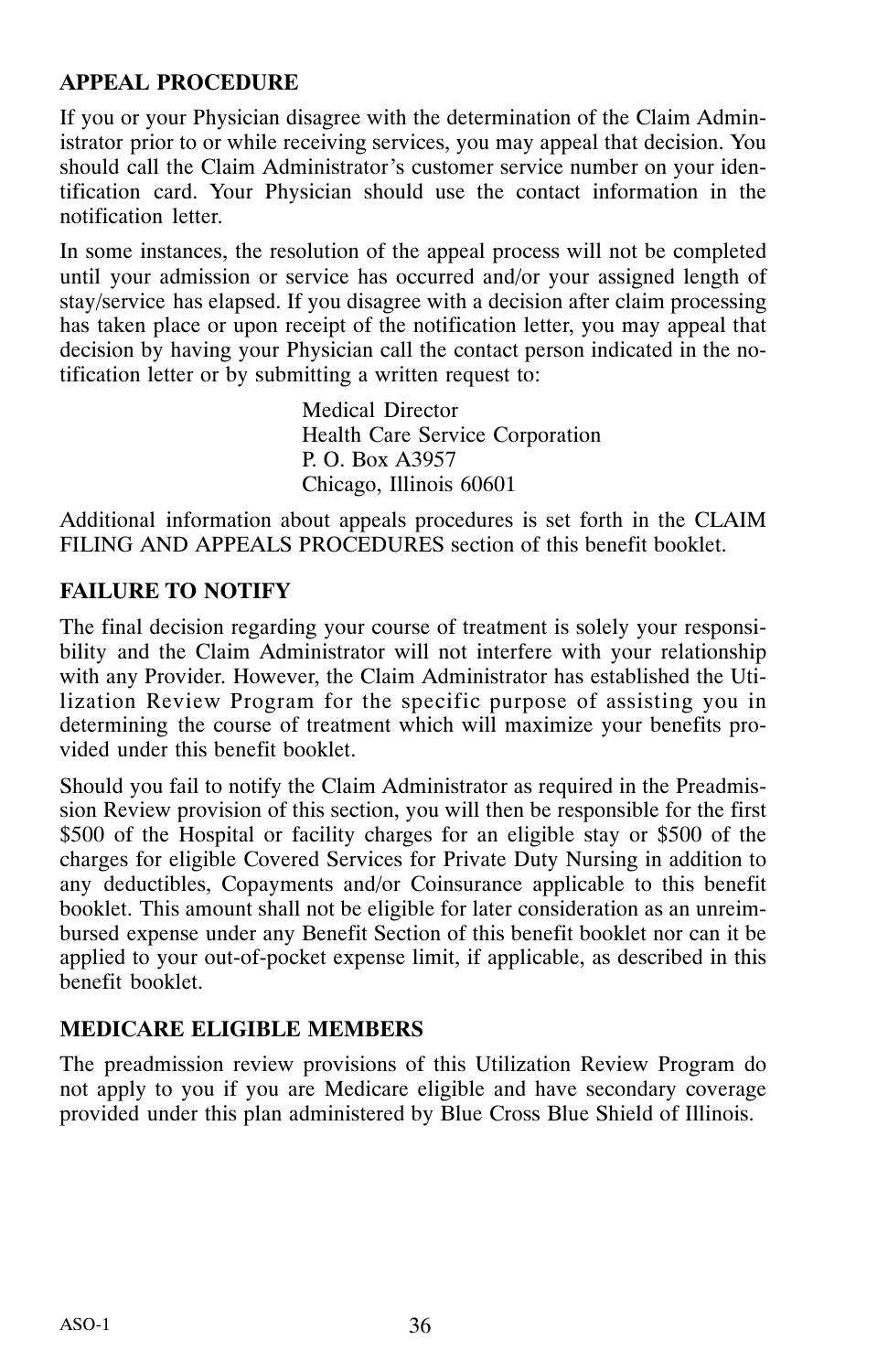# **CLAIM ADMINISTRATOR'S MENTAL HEALTH UNIT**

The Claim Administrator's Mental Health Unit has been established to assist in the administration of Mental Illness and Substance Use Disorder Rehabilitation Treatment benefits, including Preauthorization review, Emergency Mental Illness or Substance Use Disorder Admission Review and length of stay/service review for your Inpatient Hospital admissions and/or Outpatient services for the treatment of Mental Illness and Substance Use Disorders. The Mental Health Unit has staff which includes Physicians, Psychologists, Clinical Social Workers and registered nurses.

Failure to contact the Mental Health Unit or to comply with the determinations of the Mental Health Unit may result in a reduction of benefits. The Mental Health Unit may be reached twenty-four (24) hours a day, 7 days a week at the toll-free telephone number 1-800-851-7498. Please read the provisions below very carefully.

**You are responsible for satisfying Preauthorization requirements. This means that you must ensure that you, your family member, your Behavioral Health Practitioner or Provider of services must comply with the guidelines below. Failure to Preauthorize services will require additional steps and/or benefit reductions as described in the provision entitled FAILURE TO PREAUTHORIZE OR NOTIFY.**

#### **PREAUTHORIZATION REVIEW**

**Inpatient Hospital Preauthorization Review**

**Preauthorization review is not a guarantee of benefits. Actual availability of benefits is subject to eligibility and the other terms, conditions, limitations, and exclusions of the plan.**

In order to receive maximum benefits under this plan, you must Preauthorize your nonemergency Inpatient Hospital admission for the treatment of Mental Illness or Substance Use Disorder by calling the Mental Health Unit. Participating Provider may Preauthorize services for you, when required, but it is your responsibility to ensure Preauthorization requirements are satisfied. This call must be made at least one day prior to the Inpatient Hospital admission.

#### **Residential Treatment Center Preauthorization Review**

#### **Preauthorization review is not a guarantee of benefits. Actual availability of benefits is subject to eligibility and the other terms, conditions, limitations and exclusions of this Health Care Plan.**

Whenever an admission to a Residential Treatment Center for the treatment of Mental Illness or Substance Use Disorder is recommended by your physician, you must, in order to receive maximum benefits under this Health Care Plan, call the Mental Health Unit. This call must be made at least one day prior to scheduling of the admission. Participating Provider may Preauthorize services for you, when required, but it is your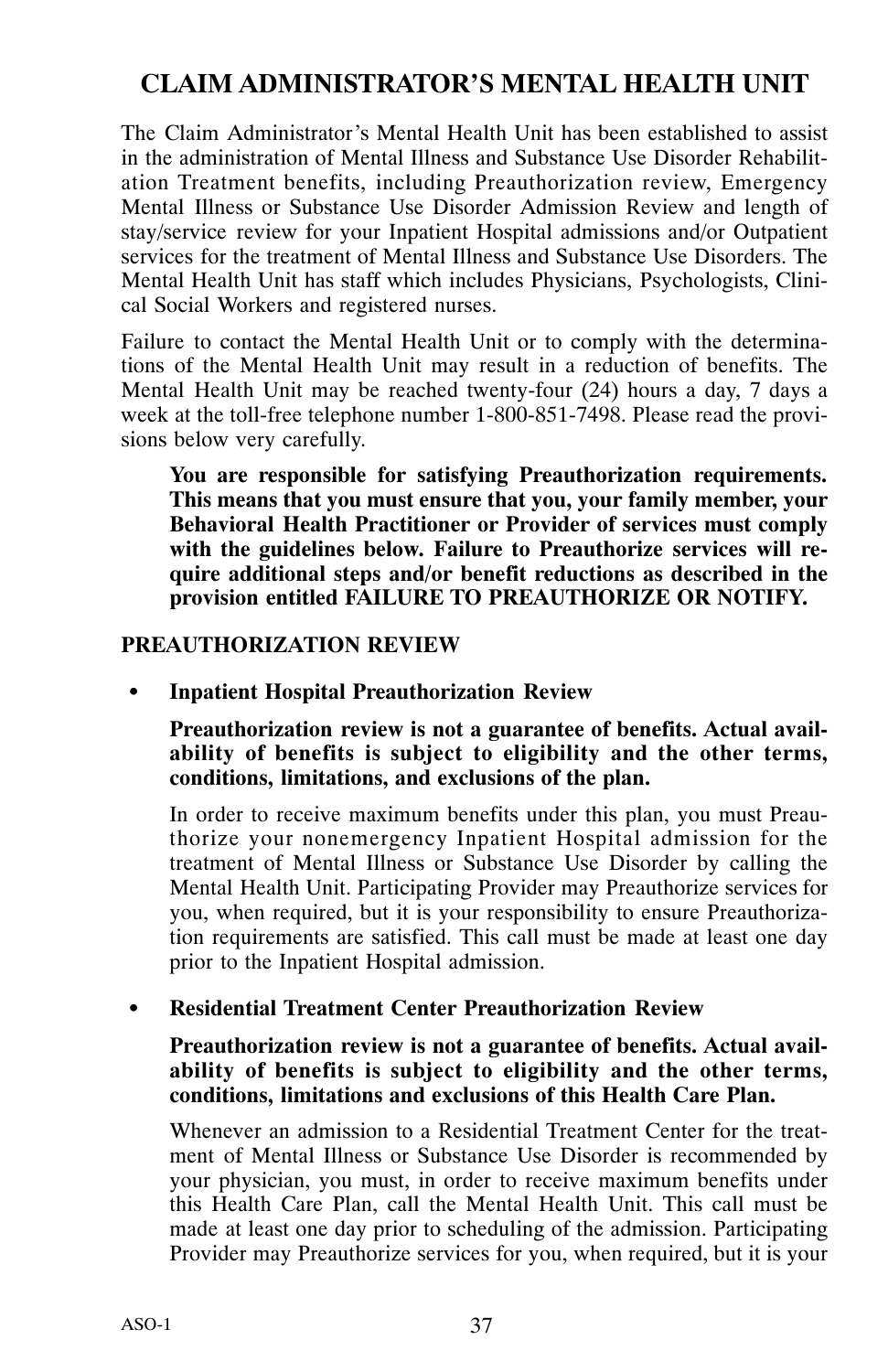responsibility to ensure Preauthorization requirements are satisfied. This call must be made at least one day prior to the Inpatient Hospital admission.

#### **Emergency Mental Illness or Substance Use Disorder Admission Review**

**Emergency Mental Illness or Substance Use Disorder Admission review is not a guarantee of benefits. Actual availability of benefits is subject to eligibility and the other terms, conditions, limitations, and exclusions of the plan.**

In order to receive maximum benefits under this plan, you or someone who calls on your behalf must notify the Mental Health Unit no later than two business days or as soon as reasonably possible after the admission for the treatment of Mental Illness or Substance Use Disorder has occurred. If the call is made any later than the specified time period, you will not be eligible for maximum benefits. Participating Provider may Preauthorize services for you, when required, but it is your responsibility to ensure Preauthorization requirements are satisfied.

#### $\bullet$ **Partial Hospitalization Treatment Program Review**

#### **Partial Hospitalization Treatment Program review is not a guarantee of benefits. Actual availability of benefits is subject to eligibility and the other terms, conditions, limitations, and exclusions of the plan.**

In order to receive maximum benefits under this plan, you must notify the Mental Health Unit no later then 48 hours after the admission for the treatment of Mental Illness or Substance Use Disorder has occurred. Participating Provider may call for you, when required, but it is your responsibility to ensure these requirements are satisfied. This call must be made at least 48 hours after the admission for the treatment of Mental Illness or Substance Use Disorder has occurred. The Mental Health Unit will obtain information regarding the service(s) and may discuss proposed treatment with your Behavioral Health Practitioner.

If an Inpatient Emergency Mental Illness or Substance Use Disorder Admission occurs after a service(s), in order to receive maximum benefits under this plan, an additional call must be made to the Mental Health Unit for an Emergency Mental Illness or Substance Use Disorder Admission Review.

#### **Length of Stay/Service Review**

#### **Length of stay/service review is not a guarantee of benefits. Actual availability of benefits is subject to eligibility and the other terms, conditions, limitations, and exclusions of the plan.**

Upon completion of the Preauthorization or Emergency Mental Illness or Substance Use Disorder Review, the Mental Health Unit will send you a letter confirming that you or your representative called the Mental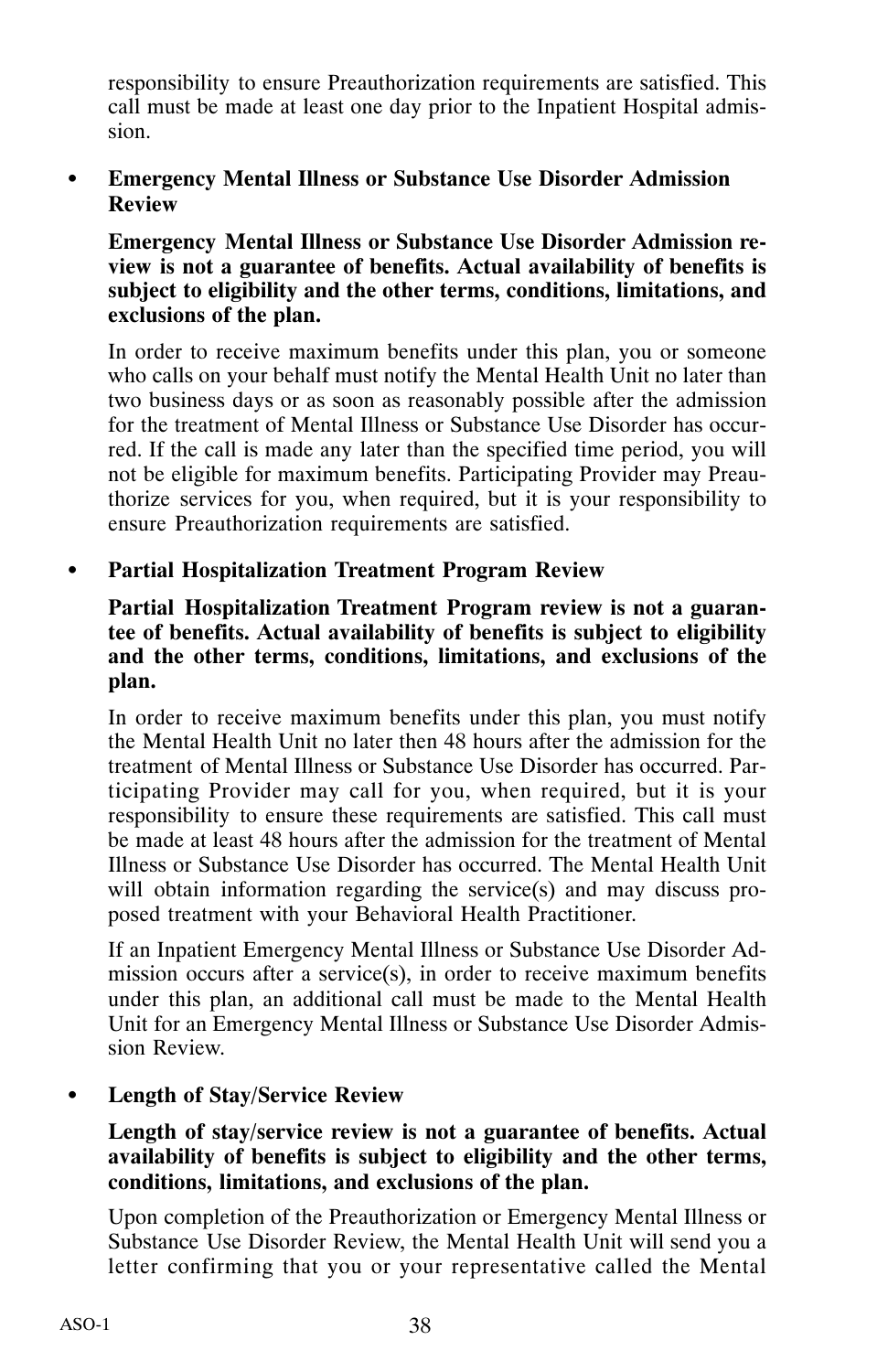Health Unit. A letter assigning a length of service or length of stay will be sent to your Behavioral Health Practitioner and/or the Hospital.

An extension of the length of stay/service will be based solely on whether continued Inpatient care or other health care service is Medically Necessary as determined by the Mental Health Unit. In the event that the extension is determined not to be Medically Necessary, the length of stay/service will not be extended, and the case will be referred to a Mental Health Unit Physician for review.

#### **OUTPATIENT SERVICE PREAUTHORIZATION REVIEW**

#### **Outpatient Service Preauthorization Review**

**Outpatient Service Preauthorization review is not a guarantee of benefits. Actual availability of benefits is subject to eligibility and the other terms, conditions, limitations, and exclusions of the Health Care Plan.**

In order to receive maximum benefits under this Health Care Plan for Outpatient services for the treatment of Mental Illness or Substance Use Disorder, you must Preauthorize the following Outpatient service(s) by calling the Mental Health Unit:

- -Applied behavioral analysis (ABA) services
- -Psychological testing
- $\bullet$ Neuropsychological testing
- $\bullet$ Electroconvulsive therapy
- $\bullet$ Intensive Outpatient Programs
- $\bullet$ Repetitive Transcranial Magnetic Stimulation

Participating and Non‐Participating Providers may Preauthorize services for you, when required, but it is your responsibility to ensure Preauthorization requirements are satisfied. This call must be made at least one day prior to the scheduling of the planned Outpatient services(s). The Mental Health Unit will obtain information regarding the Outpatient service(s). The Mental Health Unit will obtain information regarding the Outpatient service(s) and may discuss proposed treatment with your Behavioral Health Practitioner.

If an Inpatient Emergency Mental Illness or Substance Use Disorder Admission occurs after an Outpatient service, in order to receive maximum benefits under this Health Care Plan, an additional call must be made to the Mental Health Unit for an Emergency Mental Illness or Substance Use Disorder Admission Review.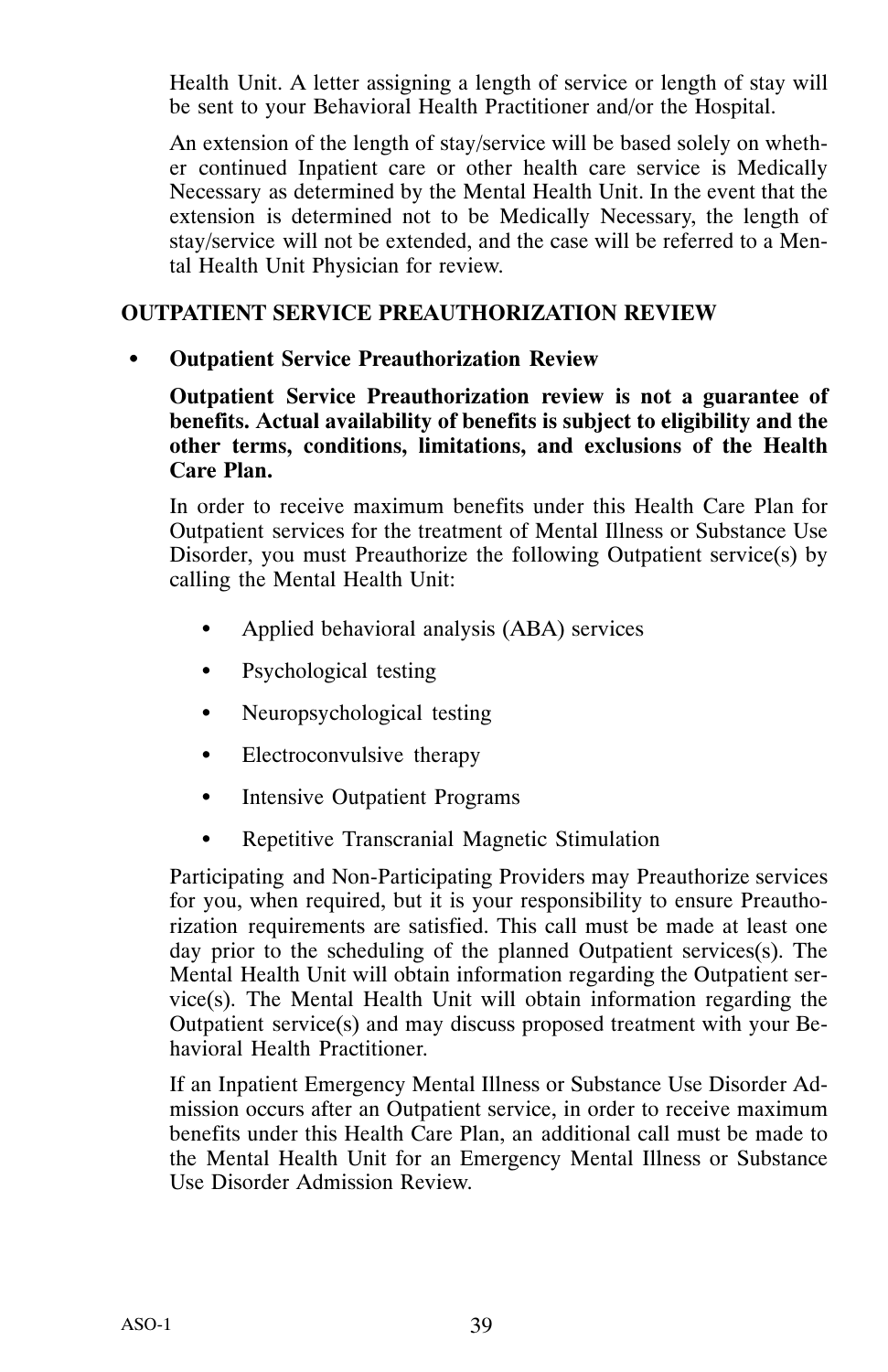# **MEDICALLY NECESSARY DETERMINATION**

The decision that Inpatient Hospital admission Outpatient service, or other health care services or supplies are not Medically Necessary, as such term is defined in this benefit booklet, will be determined by the Mental Health Unit. If the Mental Health Unit Physician concurs that the Inpatient Hospital admission, Outpatient service, or other health care service or supply does not meet the criteria for Medically Necessary care, some days, services or the entire hospitalization will be denied. Your Behavioral Health Practitioner and in the case of an Inpatient Hospital admissions, the Hospital will be advised by telephone of this determinations, with a follow‐up notification letter sent to you, your Behavioral Health Practitioner and the Hospital, and will specify the dates, services or supplies that are not considered Medically Necessary. The Mental Health Unit will issue these notification letters promptly. However, in some instances, these letters will not be received prior to your scheduled date of admission or service. For further details regarding Medically Necessary care and other exclusions described in this benefit booklet, see the provision entitled, "EXCLUSIONS—WHAT IS NOT COVERED."

**The Mental Health Unit does not determine your course of treatment or whether you receive particular health care services. The decision regarding the course of treatment and receipt of particular health care services is a matter entirely between you and your Behavioral Health Practitioner. The Mental Health Unit's determination of Medically Necessary care is limited to merely whether a proposed admission, continued hospitalization, Outpatient service or other health care service is Medically Necessary under the plan.**

In the event that the Mental Health Unit determines that all or any portion of an Inpatient Hospital admission, Outpatient service, or other health care service or supply is not Medically Necessary, the Claim Administrator will not be responsible for any related Hospital or other health care service or supply charge incurred.

**Remember that your plan does not cover the cost of hospitalization or any health care services and supplies that are not Medically Necessary. The fact that your Behavioral Health Practitioner or another health care Provider may prescribe, order, recommend or approve an Inpatient Hospital admission, Outpatient service or other health care service or supply does not of itself make such hospitalization, service or supply Medically Necessary. Even if your Behavioral Health Practitioner prescribes, orders, recommends, approves, or views hospitalization or other health care services or supplies as Medically Necessary, the Claim Administrator will not pay for the hospitalization, services or supplies if the Mental Health Unit Physician decides they were not Medically Necessary.**

#### **MENTAL HEALTH UNIT PROCEDURE**

When you contact the Mental Health Unit to Preauthorize your Inpatient Hospital admission, Outpatient service, and/or other service/supply, provide notification of your Emergency Mental Illness or Substance Use Disorder Ad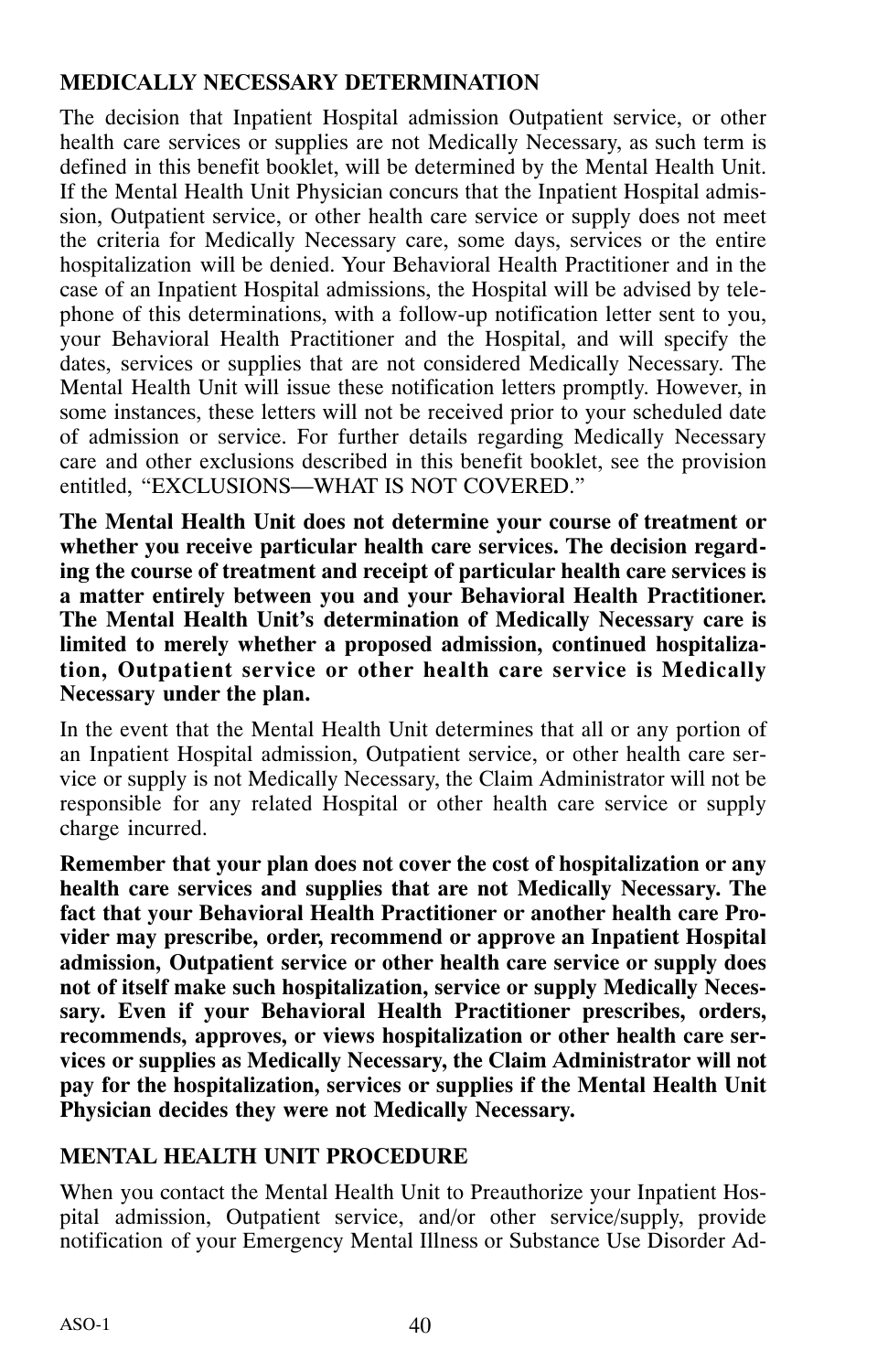mission, or request a length of stay/service review you should be prepared to provide the following information:

- 1. the name of the attending and/or admitting Behavioral Health Practitioner;
- 2. the name of the Hospital or facility where the admission and/or service has been scheduled, when applicable;
- 3. the scheduled admission and/or service date; and
- 4. a preliminary diagnosis or reason for the admission and/or service.

When you contact the Mental Health Unit to Preauthorize your Inpatient Hospital admission, Outpatient service, and /or other service/supply, provide notification of your Emergency Mental Illness or Substance Use Disorder Admission, or request a length of stay/service review, the Mental Health Unit:

- 1. will review the medical information provided and follow‐up with the Behavioral Health Practitioner;
- 2. upon request, will advise you of Participating Providers in the area who may be able to provide the admission and/or services that are the subject of the Preauthorization Review;
- 3. may determine that the admission and/or services to be rendered are not Medically Necessary.

# **APPEAL PROCEDURE**

#### **Expedited Appeal**

If you or your Behavioral Health Practitioner disagrees with the determinations of the Mental Health Unit prior to or while receiving services, you or the Behavioral Health Practitioner may appeal that determination by contacting the Mental Health Unit and requesting an expedited appeal. The Mental Health Unit Physician will review your case and determine whether the service was Medically Necessary. You and/or your Behavioral Health Practitioner will be notified of the Mental Health Unit Physician's determination within twenty‐four (24) hours or no later than the last authorized day. If you or your Behavioral Health Practitioner still disagree with the Mental Health Unit Physician, you may request an appeal in writing as outlined below.

#### **Written Appeal**

In some instances, the resolution of the appeal process will not be completed until your admission or service has occurred and/or your assigned length of stay/service has elapsed. If you disagree with a decision after Claim processing has taken place or upon receipt of the notification letter from the Mental Health Unit, you may appeal that decision by having your Behavioral Health Practitioner call the contact person indicated in the notification letter or by submitting a written request to: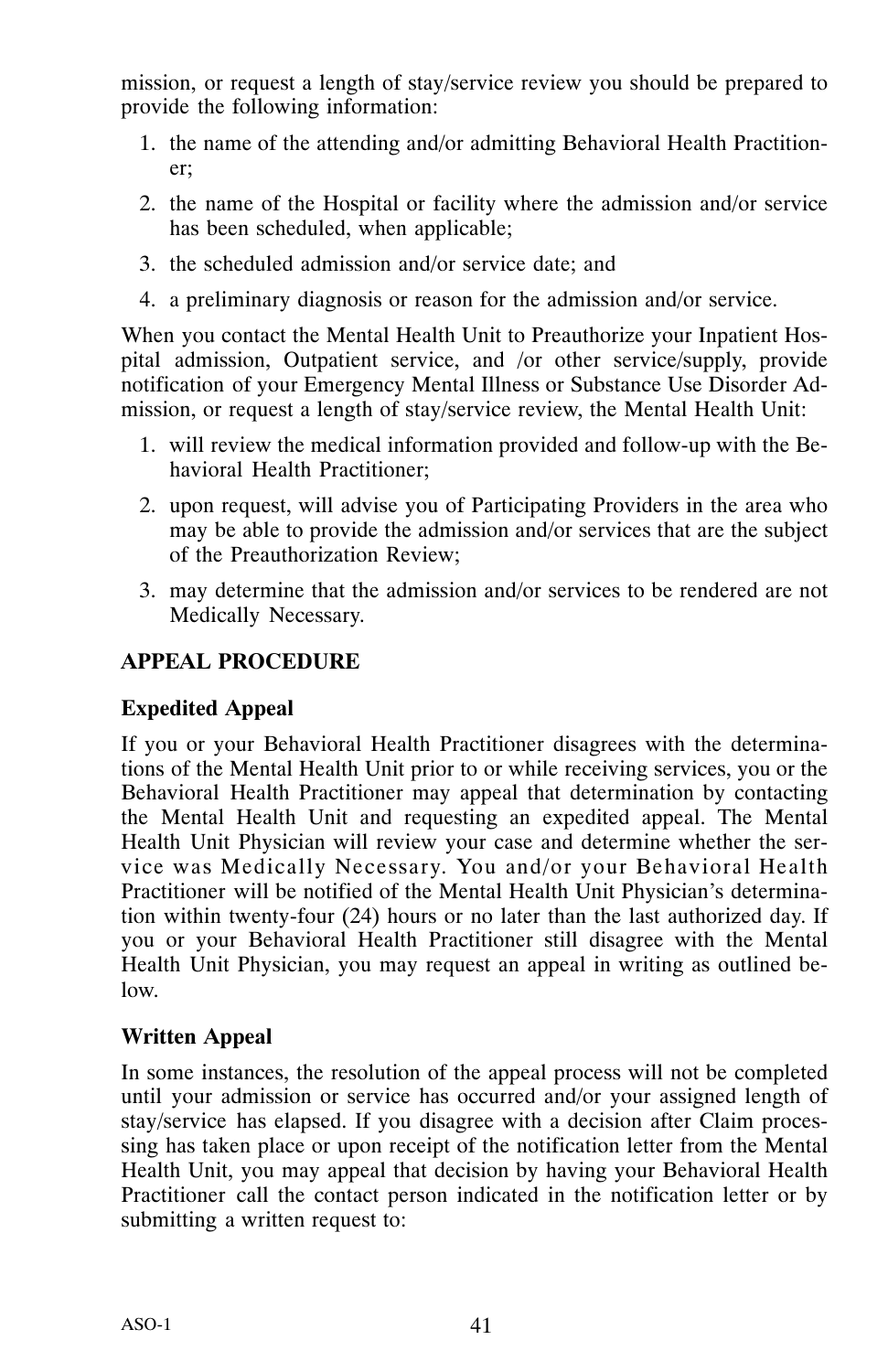Blue Cross and Blue Shield of Illinois Appeals Coordinator Blue Cross and Blue Shield BH Unit P. O. Box 660240 Dallas, Texas 75266‐0240 Fax Number: 1‐877‐361‐7656

You must exercise the right to this appeal as a precondition to taking any action against the Claim Administrator, either at law or in equity.

Once you have requested this review, you may submit additional information and comments on your Claim to the Claim Administrator as long as you do so within 30 days of the date you asked for a review. Also, during this 30 day period, you may review any relevant documents held by the Claim Administrator, if you request an appointment in writing.

Within 30 days of receiving your request for review, the Claim Administrator will send you its decision on the Claim. In unusual situations, an additional 15 days may be needed for the review and you will be notified of this during the first 30 day period.

Additional information about appeals procedures is set forth in the CLAIM FILING AND APPEALS PROCEDURES section of this benefit booklet.

# **FAILURE TO PREAUTHORIZE OR NOTIFY**

The final decision regarding your course of treatment is solely your responsibility and the Mental Health Unit will not interfere with your relationship with any Behavioral Health Practitioner. However, the Mental Health Unit has been established for the specific purpose of assisting you in maximizing your benefits as described in this benefit booklet.

Should you fail to Preauthorize or notify the Mental Health Unit as required in the Preauthorization Review provision of this section, you will then be responsible for the first \$500 of the Hospital charges for an eligible Hospital stay in addition to any deductibles, Copayments and/or Coinsurance applicable to this benefit booklet. This amount shall not be eligible for later consideration as an unreimbursed expense under any Benefit Section of this benefit booklet nor can it be applied to your out‐of‐pocket expense limit, if applicable to this benefit booklet.

# **INDIVIDUAL BENEFITS MANAGEMENT PROGRAM ("IBMP")**

In addition to the benefits described in this benefit booklet, if your condition would otherwise require continued care in a Hospital or other health care facility, provision of alternative benefits for services rendered by a Participating Provider in accordance with an alternative treatment plan may be available to you.

Alternative benefits will be provided only so long as the Claim Administrator determines that the alternative services are Medically Necessary and cost effective. The total maximum payment for alternative services shall not exceed the total benefits for which you would otherwise be entitled under the plan.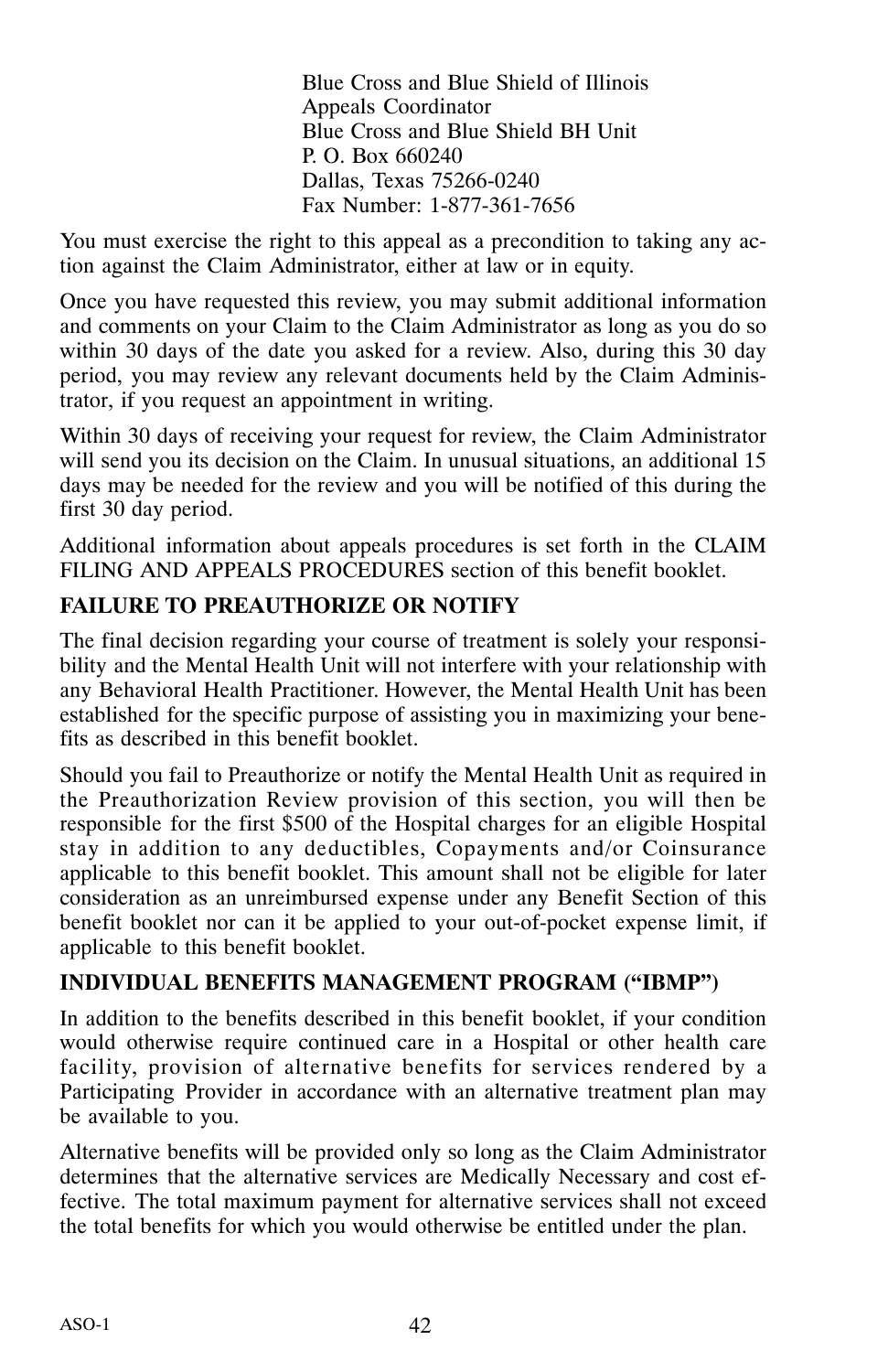Provision of alternative benefits in one instance shall not result in an obligation to provide the same or similar benefits in any other instance. In addition, the provision of alternative benefits shall not be construed as a waiver of any of the terms, conditions, limitations or exclusions of the plan.

#### **MEDICARE ELIGIBLE MEMBERS**

The provisions of the CLAIM ADMINISTRATOR'S MENTAL HEALTH UNIT section do not apply to you if you are Medicare Eligible and have secondary coverage provided under this plan administered by Blue Cross Blue Shield of Illinois.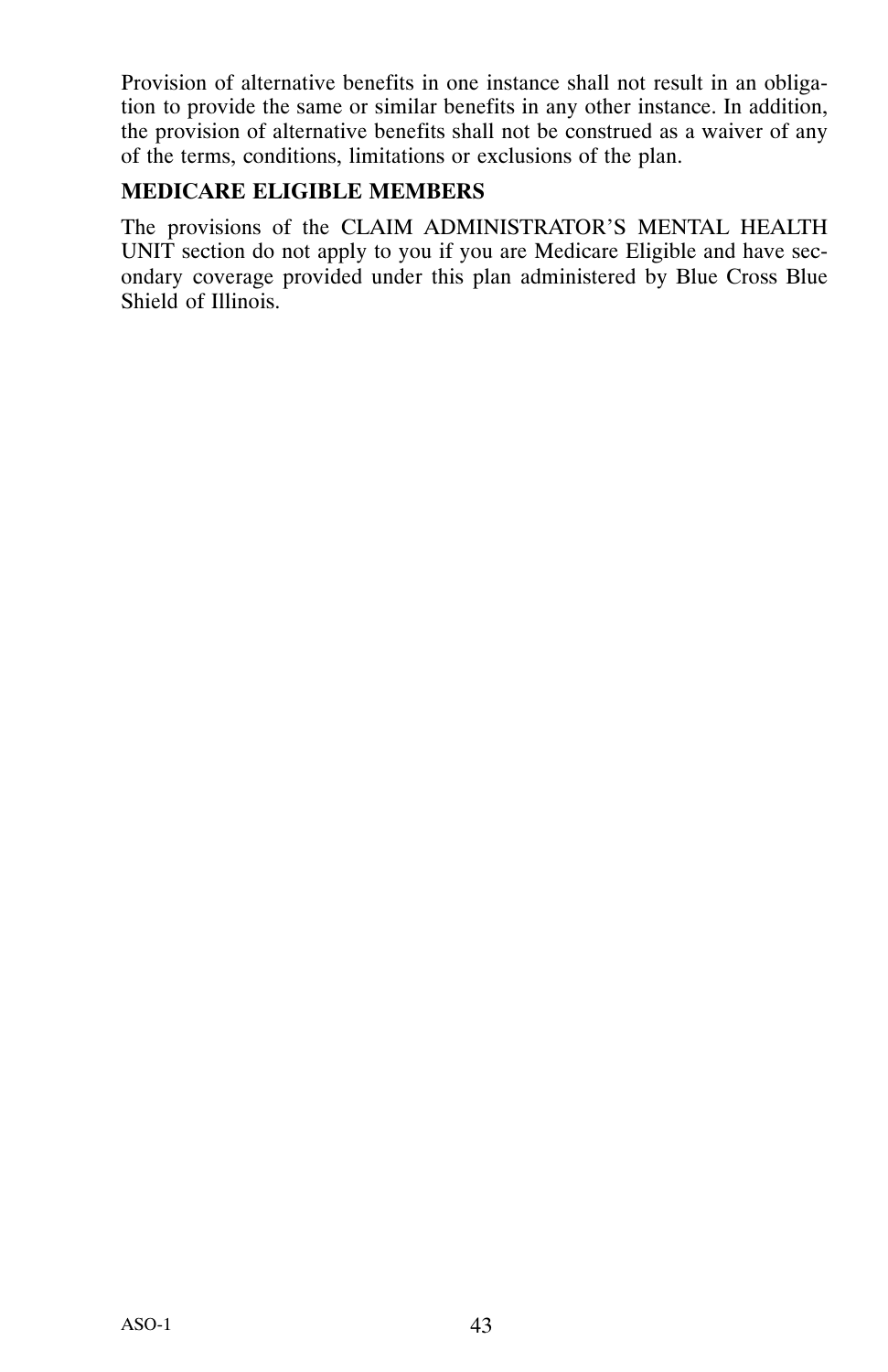# **THE PARTICIPATING PROVIDER OPTION**

Your Employer has chosen the Claim Administrator's "Participating Provider Option" for the administration of your Hospital and Physician benefits. The Participating Provider Option is a program of health care benefits designed to provide you with economic incentives for using designated Providers of health care services.

As a participant in the Participating Provider Option a directory of Participating Providers is available to you. You can visit the Blue Cross and Blue Shield of Illinois Website at *www.bcbsil.com/caterpillar* for a list of Participating Providers. While there may be changes in the directory from time to time, selection of Participating Providers by the Claim Administrator will continue to be based upon the range of services, geographic location and cost-effectiveness of care. However, you are urged to check with your Provider before undergoing treatment to make certain of its participation status. Although you can go to the Hospital or Professional Provider of your choice, benefits under the Participating Provider Option will be greater when you use the services of a Participating Provider.

Before reading the description of your benefits, you should understand the terms "Benefit Period" and "Deductible" as defined below.

#### **YOUR BENEFIT PERIOD**

Your benefit period is a period of one year which begins on January 1st of each year. When you first enroll under this coverage, your first benefit period begins on your Coverage Date, and ends on the first December 31st following that date.

#### **YOUR DEDUCTIBLE**

Each benefit period you must satisfy a \$500 deductible. In other words, after you have claims for more than \$500 of Covered Services in a benefit period, your benefits will begin. This deductible will be referred to as the program deductible.

# **FAMILY DEDUCTIBLE**

If you have Family Coverage and your family has reached the program deductible amount of \$1,000, it will not be necessary for anyone else in your family to meet the program deductible in that benefit period. That is, for the remainder of that benefit period only, no other family member(s) is required to meet the program deductible before receiving benefits. A family member may not apply more than the individual program deductible amount toward the family program deductible.

In any case, should two or more members of your family ever receive Covered Services as a result of injuries received in the same accident, only one program deductible will be applied against those Covered Services.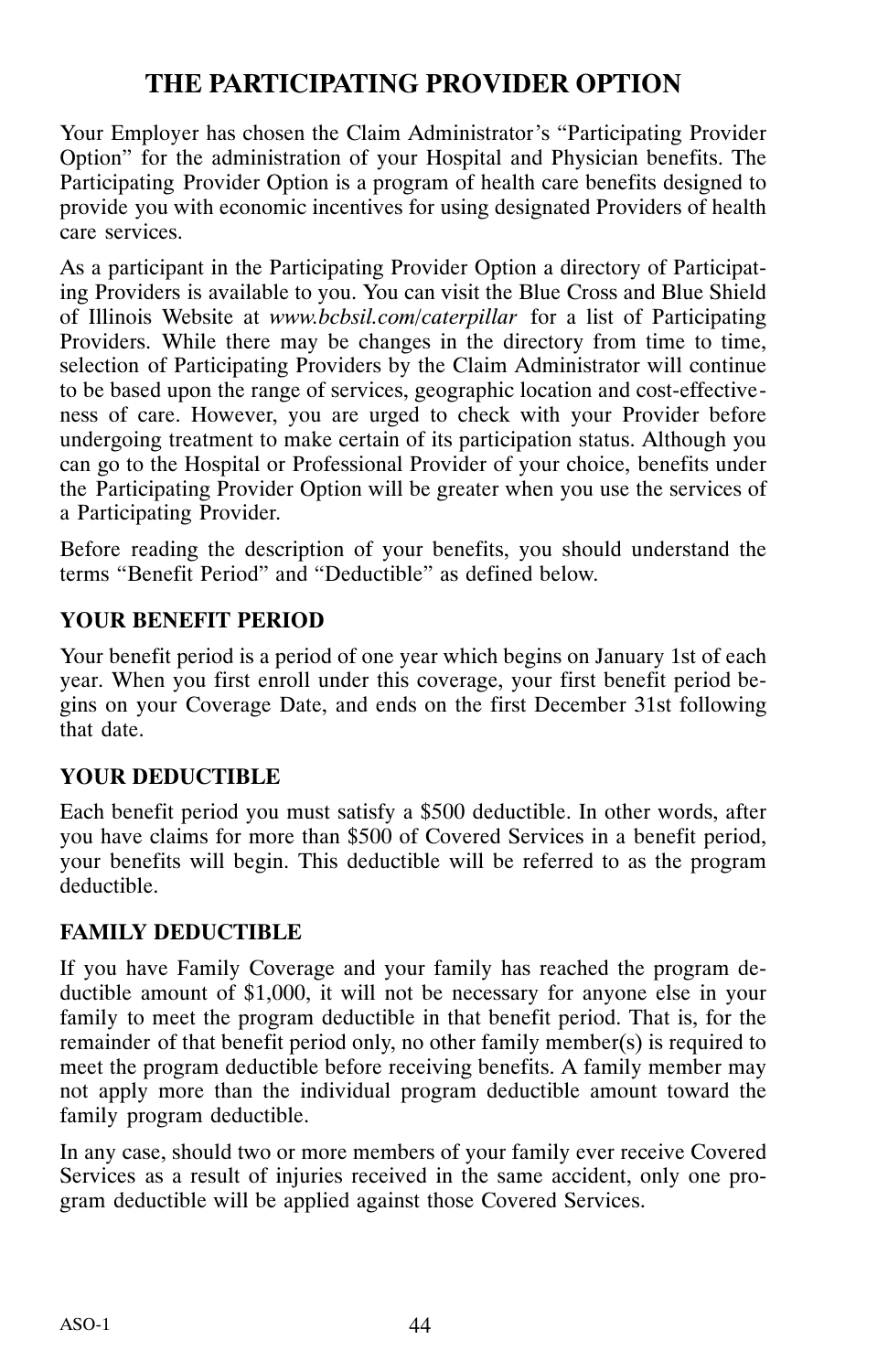# **HOSPITAL BENEFIT SECTION**

Expenses for Hospital care are usually the biggest of all health care costs. Your Hospital benefits will help ease the financial burden of these expensive services. This section of your benefit booklet tells you what Hospital services are covered and how much will be paid for each of these services.

The benefits of this section are subject to all of the terms and conditions described in this benefit booklet. Please refer to the DEFINITIONS and EXCLUSIONS sections of this benefit booklet for additional information regarding any limitations and/or special conditions pertaining to your benefits.

In addition, the benefits described in this section will be provided only when you receive services on or after your Coverage Date and they are rendered upon the direction or under the direct care of your Physician. Such services must be Medically Necessary and regularly included in the Provider's charges.

Remember, whenever the term "you" or "your" is used, we also mean all eligible family members who are covered under Family Coverage.

# **INPATIENT CARE**

The following are Covered Services when you receive them as an Inpatient in a Hospital.

#### **Inpatient Covered Services**

- 1. Bed, board and general nursing care when you are in:
	- a semi‐private room
	- a private room
	- an intensive care unit
- 2. Ancillary services (such as operating rooms, drugs, surgical dressings and lab work)

#### **Preadmission Testing**

Benefits are provided for preoperative tests given to you as an Outpatient to prepare you for Surgery which you are scheduled to have as an Inpatient, provided that benefits would have been available to you had you received these tests as an Inpatient in a Hospital. Benefits will not be provided if you cancel or postpone the Surgery.

These tests are considered part of your Inpatient Hospital surgical stay.

#### **Partial Hospitalization Treatment**

Benefits are available for this program only if it is an Administrator Program. No benefits will be provided for services rendered in a Partial Hospitalization Treatment Program which has not been approved by the Claim Administrator.

#### **Coordinated Home Care**

Benefits will be provided for services under a Coordinated Home Care Program.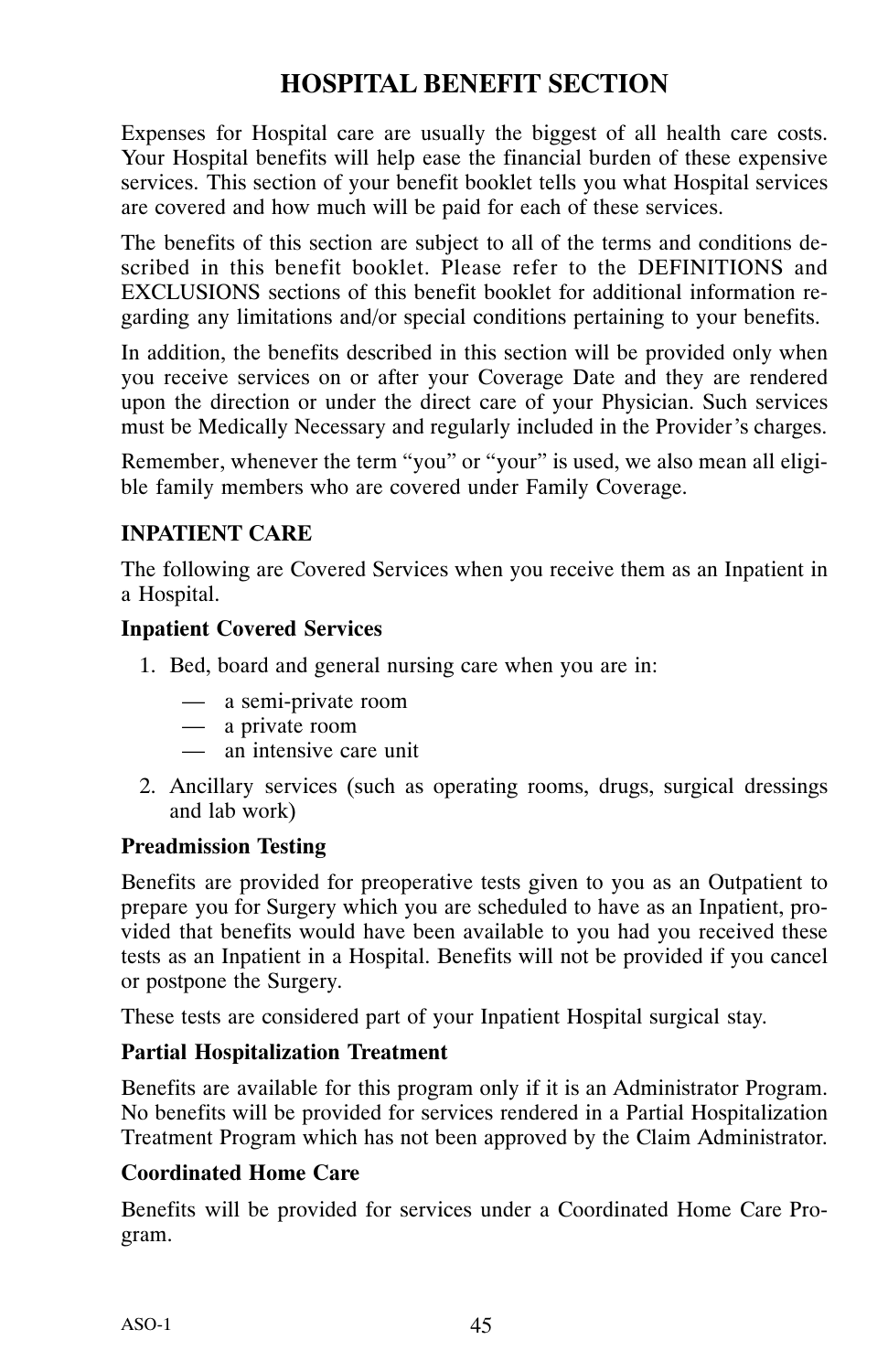You are entitled to benefits for 100 visits in a Coordinated Home Care Program per benefit period.

#### **BENEFIT PAYMENT FOR INPATIENT HOSPITAL COVERED SERVICES**

**Benefits will be provided for Covered Services received only from Participating Providers. No benefits will be provided for Inpatient Hospital services when received from a Non-Participating or a Non-Administrator Provider, except for Covered Services received for Emergency Medical Care or Emergency Accident Care.**

# **Participating Provider**

When you receive Inpatient Covered Services from a Participating Provider or in an Administrator Program of a Participating Provider, benefits will be provided at 80% of the Eligible Charge after you have met your program deductible, unless otherwise specified in this benefit booklet. If you are in a private room, benefits will be limited by the Hospital's rate for its most common type of room with two or more beds.

# **OUTPATIENT HOSPITAL CARE**

The following are Covered Services when you receive them from a Hospital as an Outpatient.

# **Outpatient Hospital Covered Services**

- 1. Surgery and any related Diagnostic Service received on the same day as the Surgery. In addition, benefits for Covered Services received for gender reassignment Surgery, including related services and supplies, will be provided the same as any other condition.
- 2. Radiation Therapy Treatments
- 3. Chemotherapy
- 4. Electroconvulsive Therapy
- 5. Renal Dialysis Treatments—if received in a Hospital, a Dialysis Facility or in your home under the supervision of a Hospital or Dialysis Facility
- 6. Diagnostic Service—when you are an Outpatient and these services are related to Surgery or Medical Care
- 7. Urgent Care
- 8. Emergency Accident Care
- 9. Emergency Medical Care
- 10. Bone Mass Measurement and Osteoporosis—Benefits will be provided for bone mass measurement and the diagnosis and treatment of osteoporosis.
- 11. Approved Clinical Trials—Benefits for Covered Services for Routine Patient Costs are provided in connection with a phase I, phase II, phase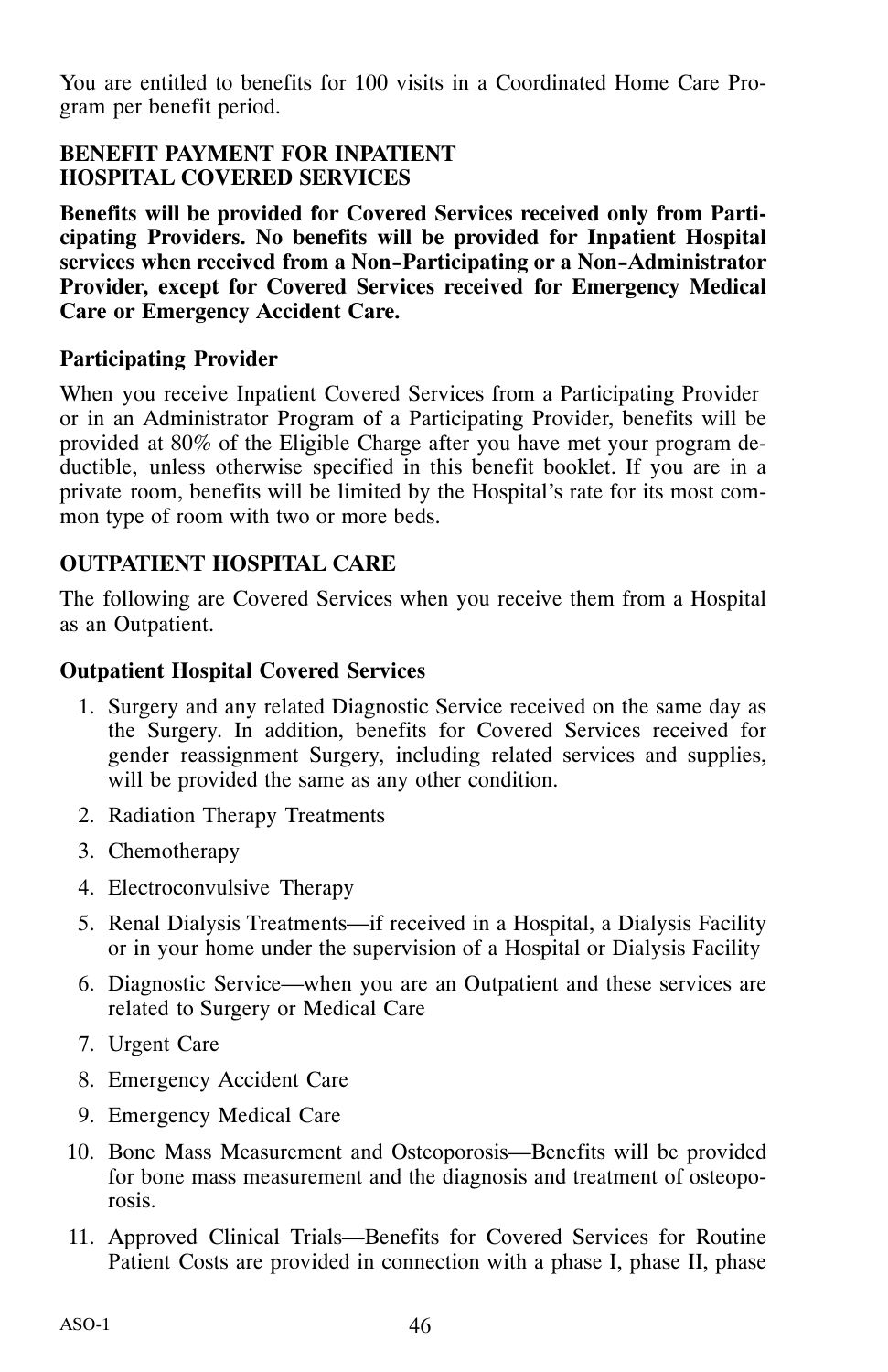III or phase IV clinical trial that is conducted in relation to the prevention, detection or treatment of cancer or other Life‐Threatening Disease or Condition and is recognized under state and/or federal law.

#### **BENEFIT PAYMENT FOR OUTPATIENT HOSPITAL COVERED SERVICES**

**Benefits will be provided for Covered Services received only from Participating Providers. No benefits will be provided for Outpatient Hospital services when received from a Non-Participating or a Non-Administrator Provider, except for Covered Services received for Emergency Medical Care or Emergency Accident Care.**

#### **Participating Provider**

Benefits will be provided at 80% of the Eligible Charge after you have met your program deductible when you receive Outpatient Hospital Covered Services from a Participating Provider.

Benefits for urgent care from a Participating Provider will be provided at 100% of the Provider's Eligible Charge, subject to a Copayment of \$20 per visit. Additional testing during the urgent care visit is subject to 80% after the program deductible is met.

# **Emergency Care**

Benefits for Emergency Accident Care or Emergency Medical Care will be provided at 80% of the Eligible Charge, after you have met your program deductible, when you receive Covered Services from a Participating Provider.

Each time you receive Covered Services in an emergency room, you will be responsible for a Copayment of \$125. If you are admitted to the Hospital as an Inpatient immediately following emergency treatment, the emergency room Copayment will be waived.

However, Covered Services received for Emergency Accident Care and Emergency Medical Care resulting from criminal sexual assault or abuse will be paid at 100% of the Eligible Charge whether or not you have met your program deductible. The emergency room Copayment will not apply.

Notwithstanding anything in this benefit booklet to the contrary, the method used to determine the Eligible Charge for Emergency care services will be equal to the greatest of the following three possible amounts:

- 1. the amount negotiated with Participating Providers for emergency care benefits furnished; or
- 2. the amount for the emergency care service calculated using the same method the Participating Providers generally uses to determine payments; or
- 3. the amount that would be paid under Medicare for the emergency care service.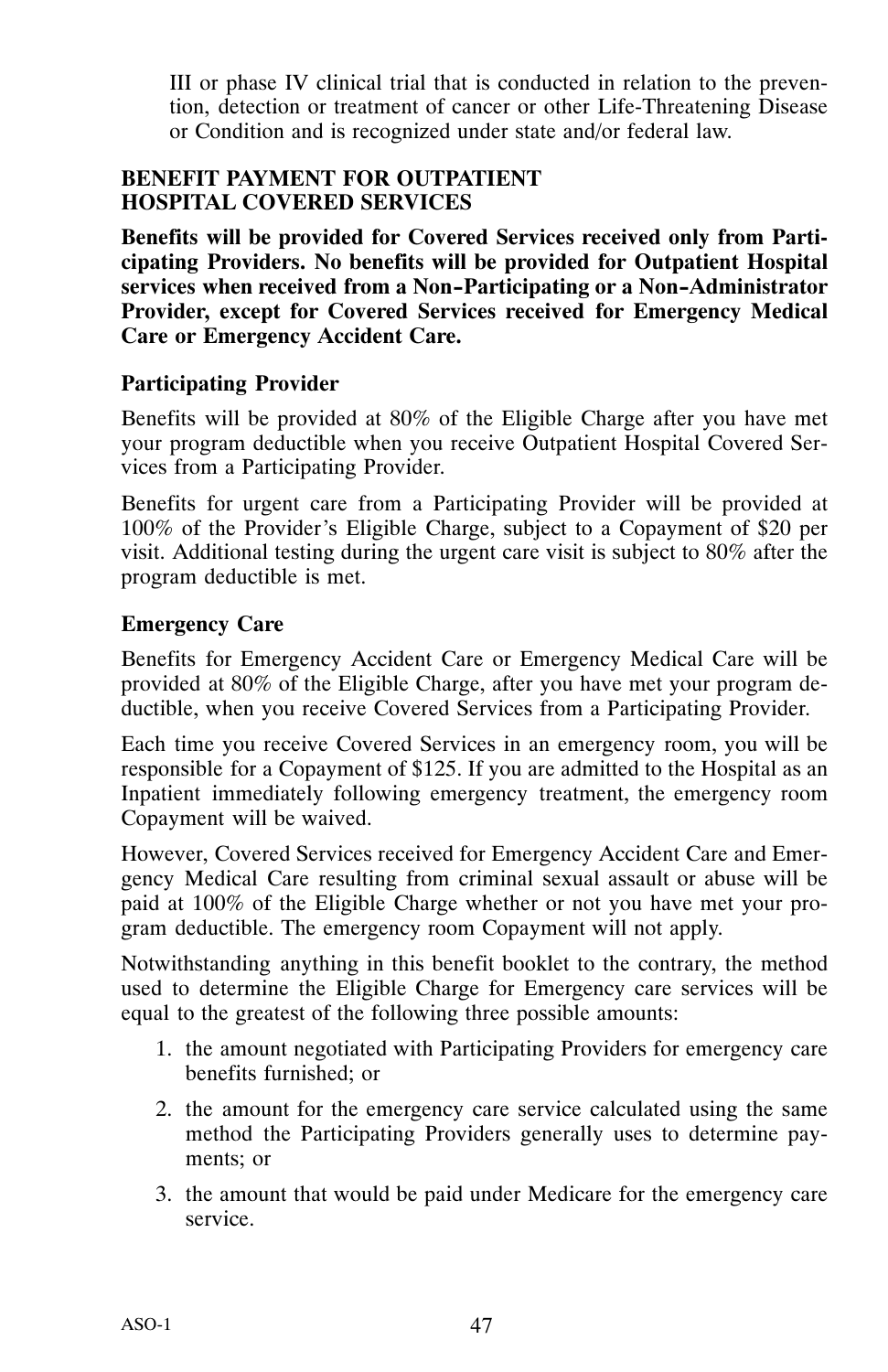Each of these three amounts is calculated excluding any Copayment or Coinsurance imposed with respect to the covered person.

### **Non-Emergency Use of the Emergency Room**

Each time you receive Covered Services in an emergency room, from a Participating Provider for care that does not meet the definition of Emergency Accident Care or Emergency Medical Care, you will be responsible for a Copayment of \$250. If you are admitted to the Hospital as an Inpatient immediately following emergency treatment, the emergency room Copayment will be waived.

Benefits for Emergency Accident Care or Emergency Medical Care will be subject to the Participating Provider program deductible.

#### **WHEN SERVICES ARE NOT AVAILABLE FROM A PARTICIPATING PROVIDER (HOSPITAL)**

If you must receive Hospital Covered Services which the Claim Administrator has reasonably determined are unavailable from a Participating Provider, benefits for the Covered Services you receive from the payment level described for a Participating Provider.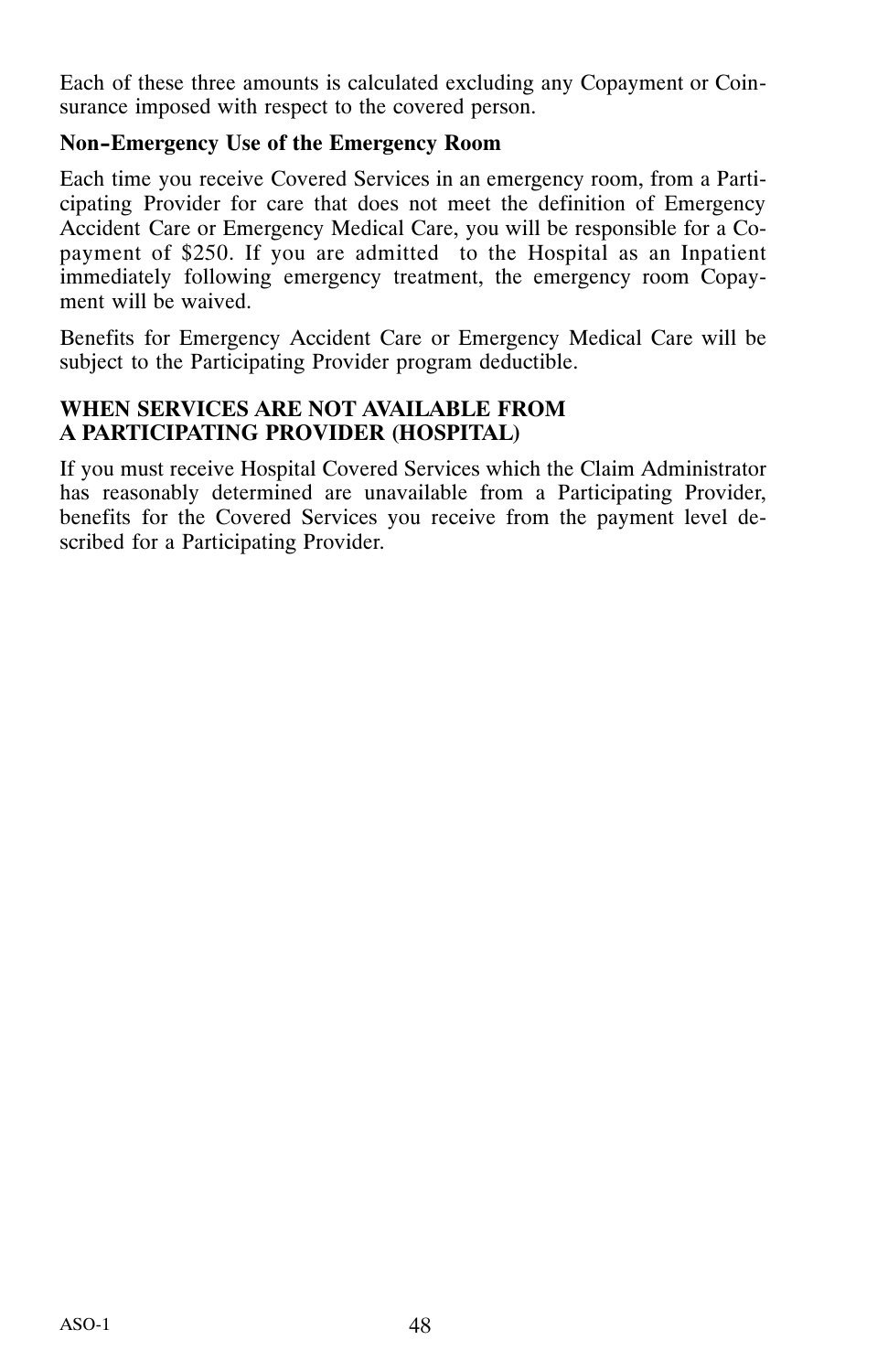# **PHYSICIAN BENEFIT SECTION**

This section of your benefit booklet tells you what services are covered and how much will be paid when you receive care from a Physician or other specified Professional Provider.

The benefits of this section are subject to all of the terms and conditions described in this benefit booklet. Please refer to the DEFINITIONS and EXCLUSIONS sections of this benefit booklet for additional information regarding any limitations and/or special conditions pertaining to your benefits.

For benefits to be available under this Benefit Section, services must be Medically Necessary and you must receive such services on or after your Coverage Date.

Remember, whenever the term "you" or "your" is used, we also mean all eligible family members who are covered under Family Coverage.

# **COVERED SERVICES**

#### **Surgery**

Benefits are available for Surgery performed by a Physician, Dentist or Podiatrist. However, for services performed by a Dentist or Podiatrist, benefits are limited to those surgical procedures which may be legally rendered by them and which would be payable under this plan had they been performed by a Physician. Benefits for oral Surgery are limited to the following services:

- 1. surgical removal of complete bony impacted teeth;
- 2. excision of tumors or cysts of the jaws, cheeks, lips, tongue, roof and floor of the mouth;
- 3. surgical procedures to correct accidental injuries of the jaws, cheeks, lips, tongue, roof and floor of the mouth;
- 4. excision of exostoses of the jaws and hard palate (provided that this procedure is not done in preparation for dentures or other prostheses); treatment of fractures of facial bone; external incision and drainage of cellulitis; incision of accessory sinuses, salivary glands or ducts; reduction of dislocation of, or excision of, the temporomandibular joints.

The following services are also part of your surgical benefits:

1. Anesthesia Services—if administered at the same time as a covered surgical procedure in a Hospital or Ambulatory Surgical Facility or by a Physician other than the operating surgeon or by a Certified Registered Nurse Anesthetist. However, benefits will be provided for anesthesia services administered by oral and maxillofacial surgeons when such services are rendered in the surgeon's office or Ambulatory Surgical Facility.

In addition, benefits will be provided for anesthesia administered in connection with dental care treatment rendered in a Hospital or Ambulatory Surgical Facility if (a) a child is age 6 and under, (b) you have a chronic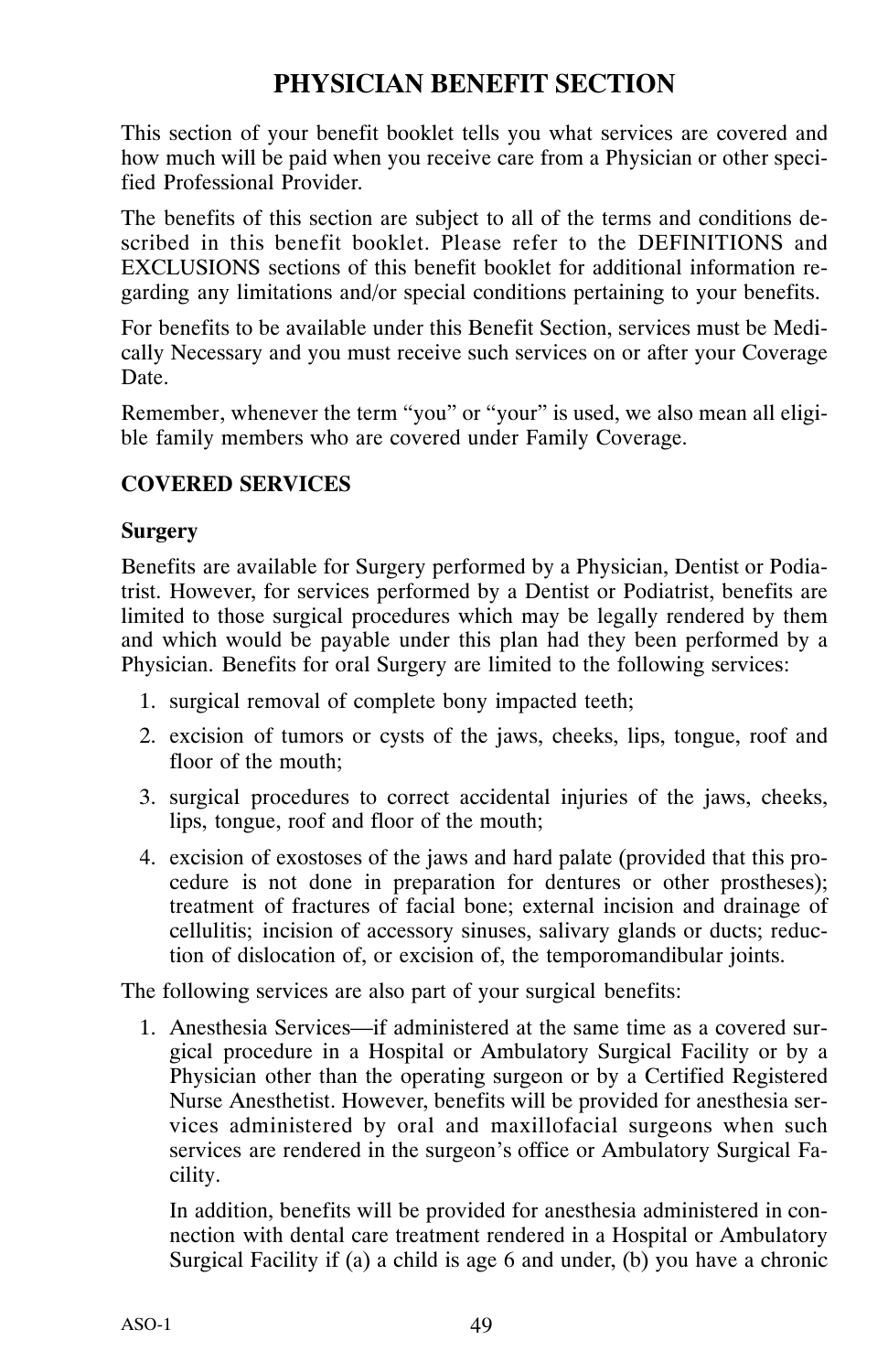disability, or (c) you have a medical condition requiring hospitalization or general anesthesia for dental care.

Benefits will be provided for anesthesia administered in connection with dental care treatment rendered in a dental office, oral surgeon's office, Hospital or Ambulatory Surgical Facility if you are under age 19 and have been diagnosed with an autism spectrum disorder or a developmental disability.

For purposes of this provision only, the following definitions shall apply:

Autism spectrum disorder means.....a pervasive developmental disorder described by the American Psychiatric Association or the World Health Organization diagnostic manuals as an autistic disorder, atypical autism, Asperger Syndrome, Rett Syndrome, childhood disintegrative disorder, or pervasive developmental disorder not otherwise specified; or a special education classification for autism or other disabilities related to autism.

Developmental disability means.....a disability that is attributable to an intellectual disability or a related condition, if the related condition meets all of the following conditions:

- It is attributable to cerebral palsy, epilepsy or any other condition, other than a Mental Illness, found to be closely related to an intellectual disability because that condition results in impairment of general intellectual functioning or adaptive behavior similar to that of individuals with an intellectual disability and requires treatment or services similar to those required for those individuals; for purposes of this definition, autism is considered a related condition;
- It manifested before the age of 22;
- It is likely to continue indefinitely; and
- It results in substantial functional limitations in 3 or more of the following areas of major life activity: i) self-care, ii) language, iii) learning, iv) mobility, v) self-direction, and vi) the capacity for independent living.
- 2. Assist at Surgery—when performed by a Physician, Dentist or Podiatrist who assists the operating surgeon in performing covered Surgery in a Hospital or Ambulatory Surgical Facility. In addition, benefits will be provided for assist at Surgery when performed by a Registered Surgical Assistant or an Advanced Practice Nurse. Benefits will also be provided for assist at Surgery performed by a Physician Assistant under the direct supervision of a Physician, Dentist or Podiatrist.
- 3. Sterilization Procedures (even if they are elective).
- 4. Gender reassignment—benefits for Covered Services for gender reassignment Surgery, including related services and supplies, will be provided the same as for any other condition.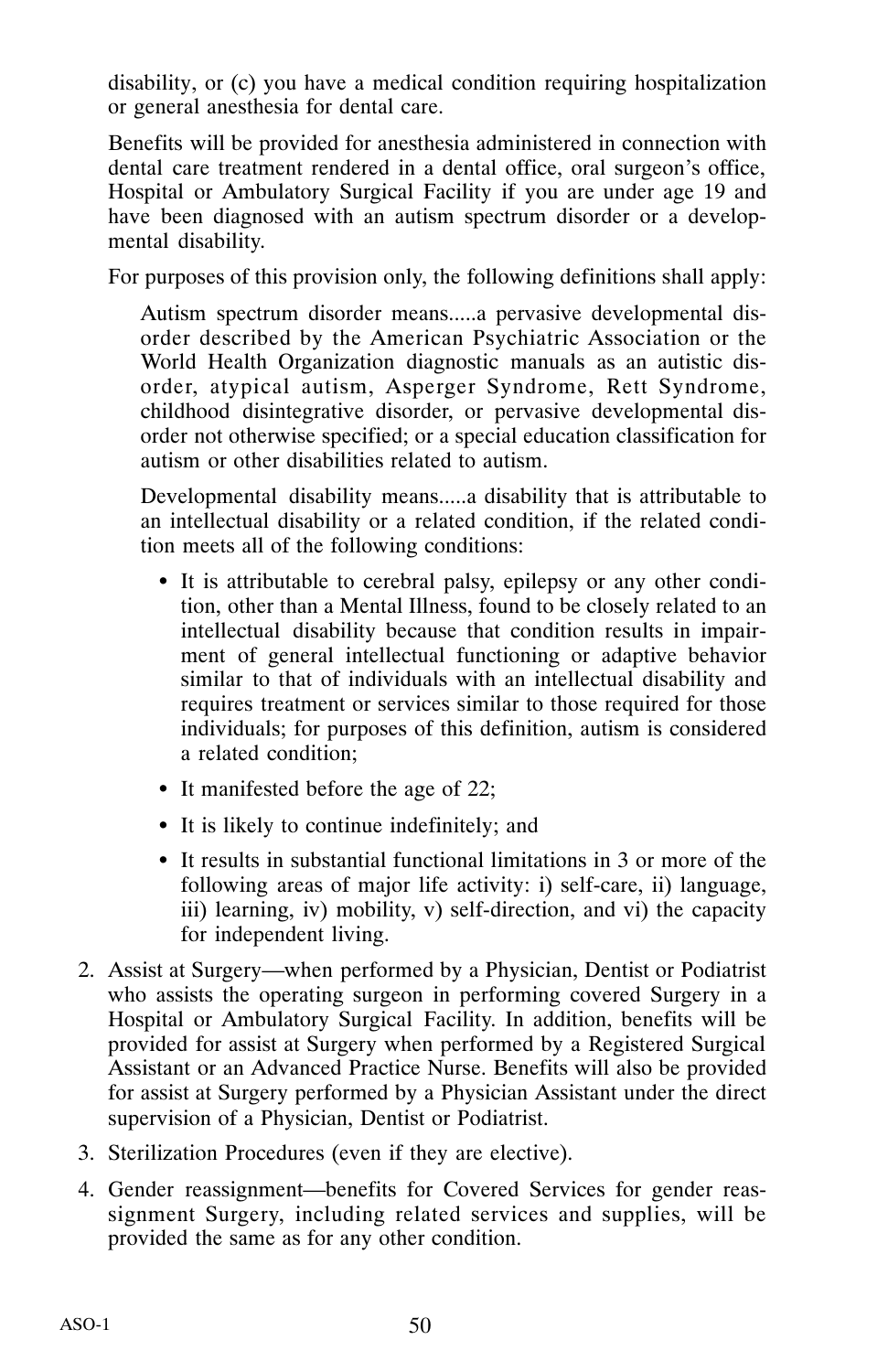# **Medical Care**

Benefits are available for Medical Care visits when:

- 1. you are an Inpatient in a Hospital, a Skilled Nursing Facility, or Substance Use Disorder Treatment Facility or a Residential Treatment Center or
- 2. you are a patient in a Partial Hospitalization Treatment Program or Coordinated Home Care Program or
- 3. you visit your Physician's office or your Physician comes to your home.

# **Consultations**

Your coverage includes benefits for consultations. The consultation must be requested by your Physician and consist of another Physician's advice in the diagnosis or treatment of a condition which requires special skill or knowledge. Benefits are not available for any consultation done because of Hospital regulations or by a Physician who also renders Surgery or Maternity Service during the same admission.

# **Diabetes Self‐Management Training and Education**

Benefits will be provided for Outpatient self-management training, education and medical nutrition therapy. Benefits will be provided if these services are rendered by a Physician, or duly certified, registered or licensed health care professionals with expertise in diabetes management. Benefits for such health care professionals will be provided at the Benefit Payment for Other Covered Services described in the OTHER COVERED SERVICES section of this benefit booklet. Benefits for Physicians will be provided at the Benefit Payment for Physician Services described later in this benefit section.

Benefits are also available for regular foot care examinations by a Physician or Podiatrist.

**Diagnostic Service**—Benefits will be provided for those services related to covered Surgery or Medical Care.

**Emergency Accident Care**

**Emergency Medical Care**

**Electroconvulsive Therapy**

**Allergy Injections and Allergy Testing**

**Chemotherapy**

# **Occupational Therapy**

Benefits will be provided for Occupational Therapy when these services are rendered by a registered Occupational Therapist under the supervision of a Physician. This therapy must be furnished under a written plan established by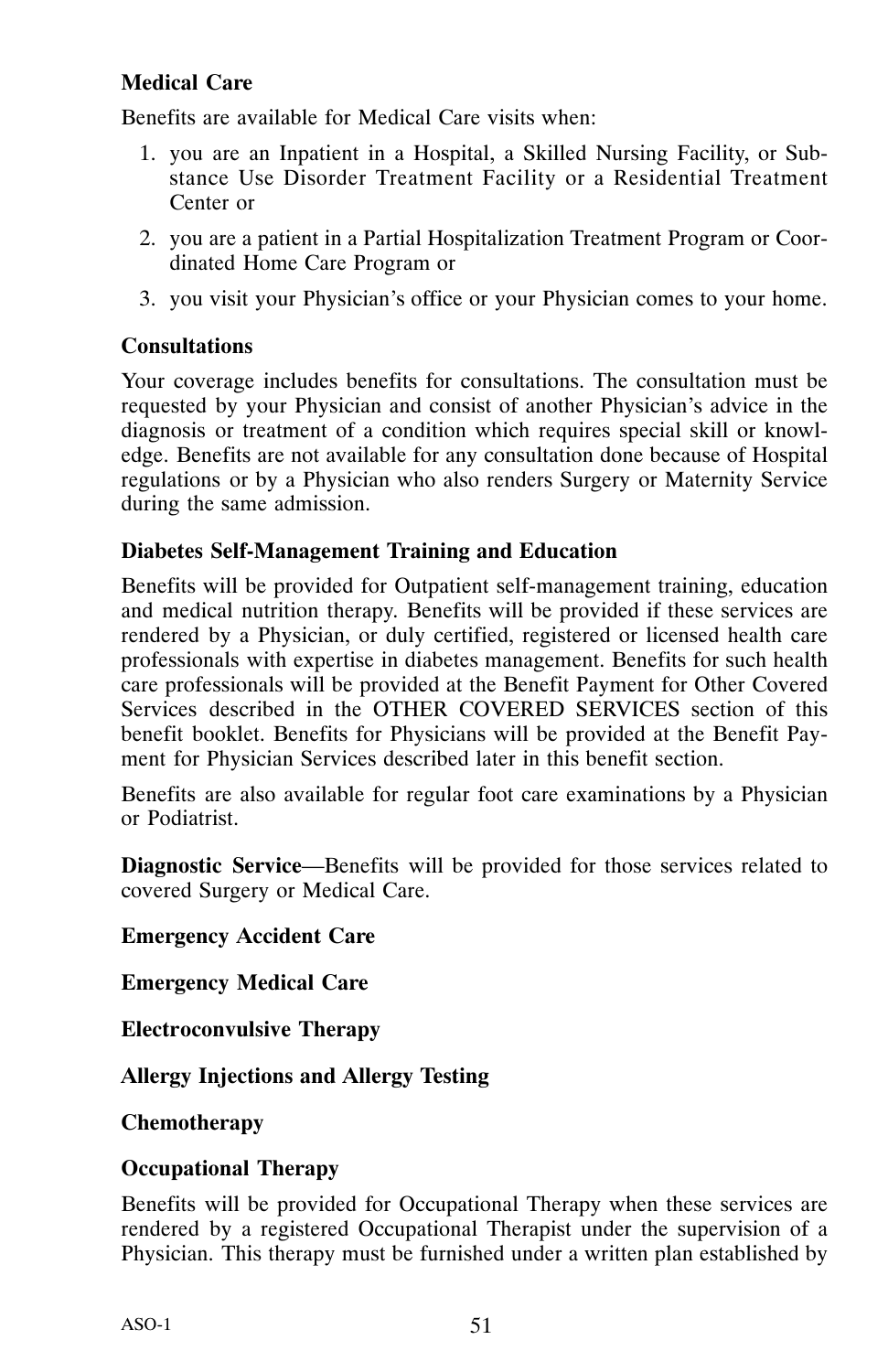a Physician and regularly reviewed by the therapist and Physician. The plan must be established before treatment is begun and must relate to the type, amount, frequency and duration of therapy and indicate the diagnosis and anticipated goals. Benefits for Outpatient Occupational Therapy, Physical Therapy, and Speech Therapy will be limited to a combined maximum of 60 visits per benefit period.

# **Physical Therapy**

Benefits will be provided for Physical Therapy when rendered by a registered professional Physical Therapist under the supervision of a Physician. The therapy must be furnished under a written plan established by a Physician and regularly reviewed by the therapist and the Physician. The plan must be established before treatment is begun and must relate to the type, amount, frequency and duration of therapy and indicate the diagnosis and anticipated goals. Benefits for Outpatient Physical Therapy, Occupational Therapy, and Speech Therapy will be limited to a combined maximum of 60 visits per benefit period.

**Chiropractic and Osteopathic Manipulation**—Benefits will be provided for manipulation or adjustment of osseous or articular structures, commonly referred to as chiropractic and osteopathic manipulation, when performed by a person licensed to perform such procedures. Your benefits for chiropractic and osteopathic manipulation will be limited to a maximum of 12 visits per benefit period.

# **Radiation Therapy Treatments**

# **Speech Therapy**

Benefits will be provided for Speech Therapy when these services are rendered by a licensed Speech Therapist or Speech Therapist certified by the American Speech and Hearing Association. Inpatient Speech Therapy benefits will be provided only if Speech Therapy is not the only reason for admission. Benefits for Outpatient Speech Therapy, Occupational Therapy, and Physical Therapy will be limited to a combined maximum of 60 visits per benefit period. However, benefits will be provided for an additional 20 visits for Speech Therapy for treatment of pervasive developmental disorders.

**Clinical Breast Examinations**—Benefits will be provided for clinical breast examinations when performed by a Physician, Advanced Practice Nurse or a Physician Assistant working under the direct supervision of a Physician.

**Bone Mass Measurement and Osteoporosis**—Benefits will be provided for bone mass measurement and the diagnosis and treatment of osteoporosis.

**Experimental/Investigational Treatment**—Benefits will be provided for routine patient care in conjunction with experimental/investigational treatments when medically appropriate and you have cancer or a terminal condition that according to the diagnosis of your Physician is considered life threatening, if a) you are a qualified individual participating in an Approved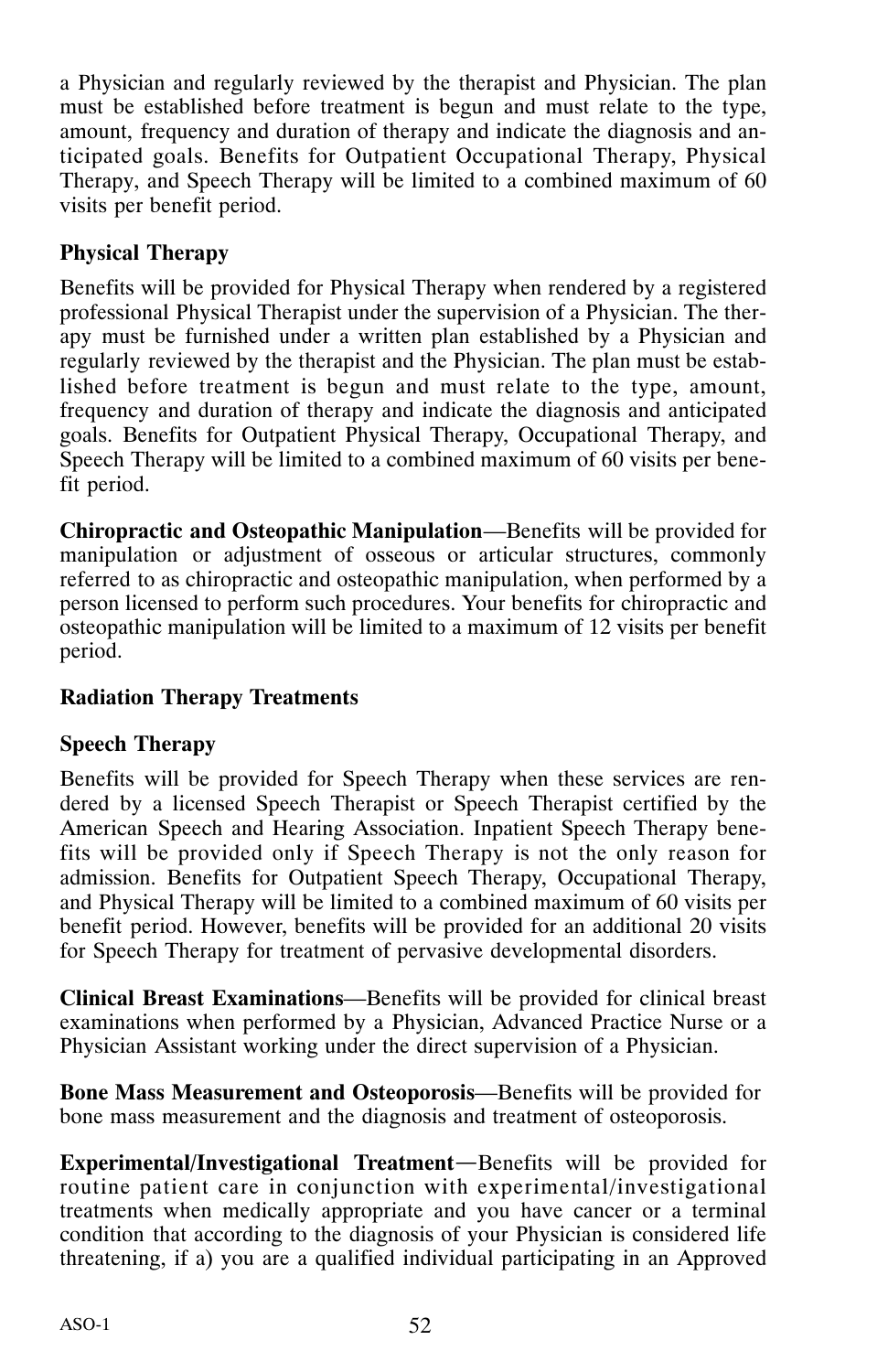Clinical Trial program; and b) if those services or supplies would otherwise be covered under this benefit booklet if not provided in connection with an Approved Clinical Trial program. You and/or your Physician are encouraged to call customer service at the toll‐free number on your identification card in advance to obtain information about whether a particular clinical trial is qualified.

**Approved Clinical Trials**—Benefits for Covered Services for Routine Patient Costs are provided in connection with a phase I, phase II, phase III or phase IV clinical trial that is conducted in relation to the prevention, detection or treatment of cancer or other Life‐Threatening Disease or Condition and is recognized under state and/or federal law.

**Durable Medical Equipment**—Benefits will be provided for such things as internal cardiac valves, internal pacemakers, mandibular reconstruction devices (not used primarily to support dental prosthesis), bone screws, bolts, nails, plates and any other internal and permanent devices. Benefits will also be provided for the rental (but not to exceed the total cost of equipment) or purchase of durable medical equipment required for temporary therapeutic use provided that this equipment is primarily and customarily used to serve a medical purpose.

**Amino Acid‐Based Elemental Formulas**—Benefits will be provided for amino acid‐based elemental formulas for the diagnosis and treatment of eosinophilic disorders or short‐bowel syndrome, when the prescribing Physician has issued a written order stating that the amino acid‐based elemental formula is medically necessary. If you purchase the formula at a Pharmacy, benefits will be provided at the Benefit Payment for Other Covered Services described in the OTHER COVERED SERVICES section of this benefit booklet.

#### **Orthotic Devices**

Benefits will be provided for a supportive device for the body or a part of the body, head, neck or extremities, including but not limited to, leg, back, arm and neck braces. In addition, benefits will be provided for adjustments, repairs or replacement of the device because of a change in your physical condition, as Medically Necessary.

#### **Outpatient Contraceptive Services**

Benefits will be provided for prescription contraceptive devices, injections, implants and Outpatient contraceptive services. Outpatient contraceptive services means consultations, examinations, procedures and medical services provided on an Outpatient basis and related to the use of contraceptive methods (including natural family planning) to prevent an unintended pregnancy.

Benefits for prescription contraceptive devices and implants will not be subject to a calendar year maximum.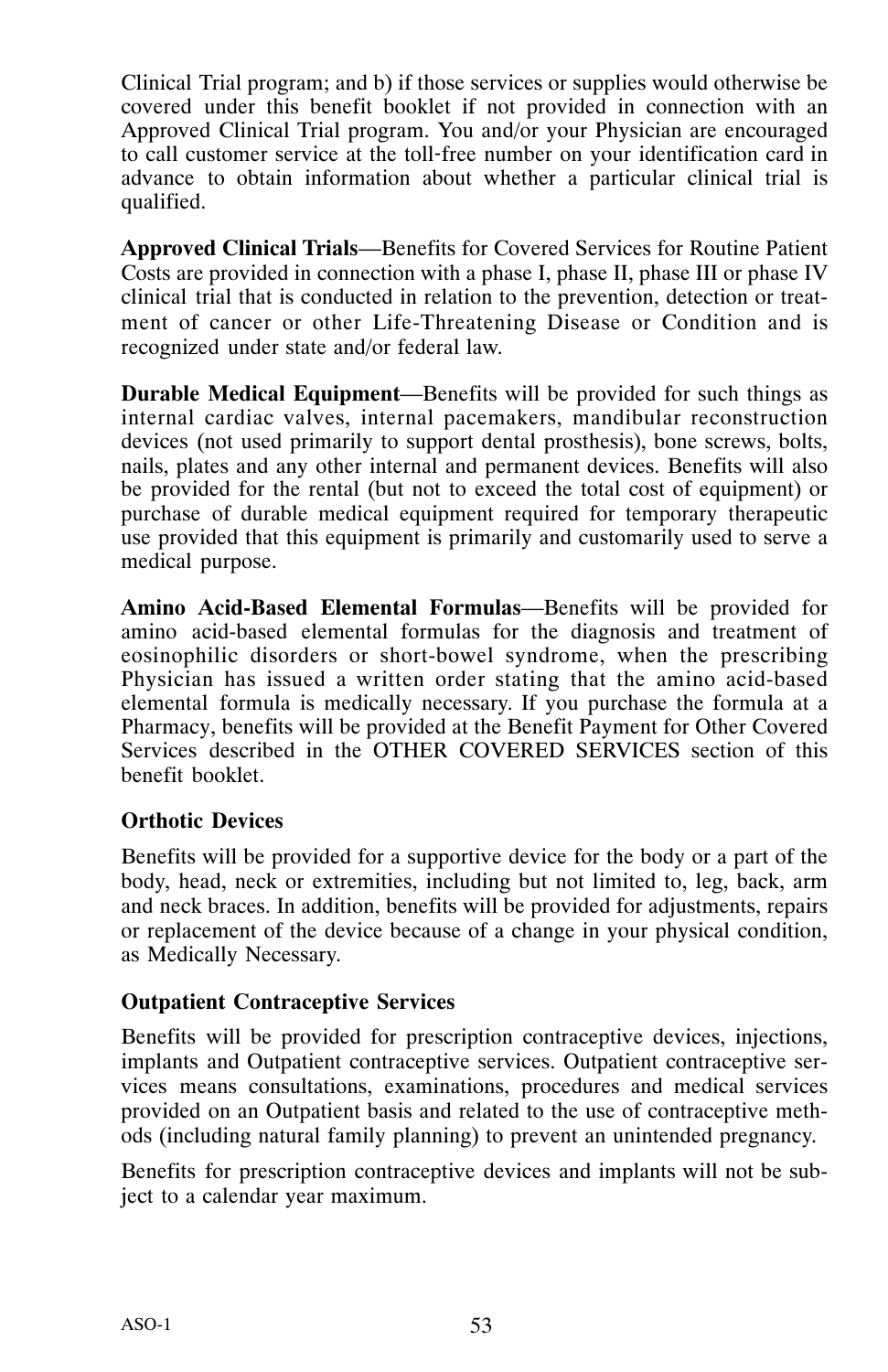# **Prosthetic Appliances**

Benefits will be provided for prosthetic devices, special appliances and surgical implants when:

- 1. they are required to replace all or part of an organ or tissue of the human body, or
- 2. they are required to replace all or part of the function of a non‐functioning or malfunctioning organ or tissue.

Benefits will also include adjustments, repair and replacements of covered prosthetic devices, special appliances and surgical implants when required because of wear or change in a patient's condition (excluding dental appliances other than intra‐oral devices used in connection with the treatment of Temporomandibular Joint Dysfunction and Related Disorders, subject to specific limitations applicable to Temporomandibular Joint Dysfunction and Related Disorders, and replacement of cataract lenses when a prescription change is not required).

**Pulmonary Rehabilitation Therapy**—Benefits will be provided for outpatient cardiac/pulmonary rehabilitation programs provided within six months of a cardiac incident and outpatient pulmonary rehabilitation services.

# **BENEFIT PAYMENT FOR PHYSICIAN SERVICES**

**Benefits will be provided for Covered Services received only from Participating Providers. No benefits will be provided for Physician services when received from a Non-Participating Provider, except for Covered Services received for Emergency Medical Care or Emergency Accident Care.**

# **Participating Provider**

When you receive any of the Covered Services described in this Physician Benefit Section from a Participating Provider or from a Dentist, benefits will be provided at 80% of the Maximum Allowance after you have met your program deductible, unless otherwise specified in this benefit booklet. Although Dentists are not Participating Providers they will be treated as such for purposes of benefit payment made under this benefit booklet and may bill you for the difference between the Claim Administrator's benefit payment and the Provider's charge to you.

When you receive Covered Services in a Participating Provider's office (other than a specialist's office), benefits for office visits are subject to a Copayment of \$20 per visit. Benefits for office visits will then be provided at 80% of the Maximum Allowance once your annual deductible is met.

When you receive Covered Services in a Participating Provider specialist's office, benefits for office visits are subject to a Copayment of \$40 per visit. A specialist is a Professional Provider who is **not** a Behavioral Health Practitioner or a Physician in general practice, family practice, internal medicine, psychiatry, obstetrics, gynecology or pediatrics. Benefits for office visits will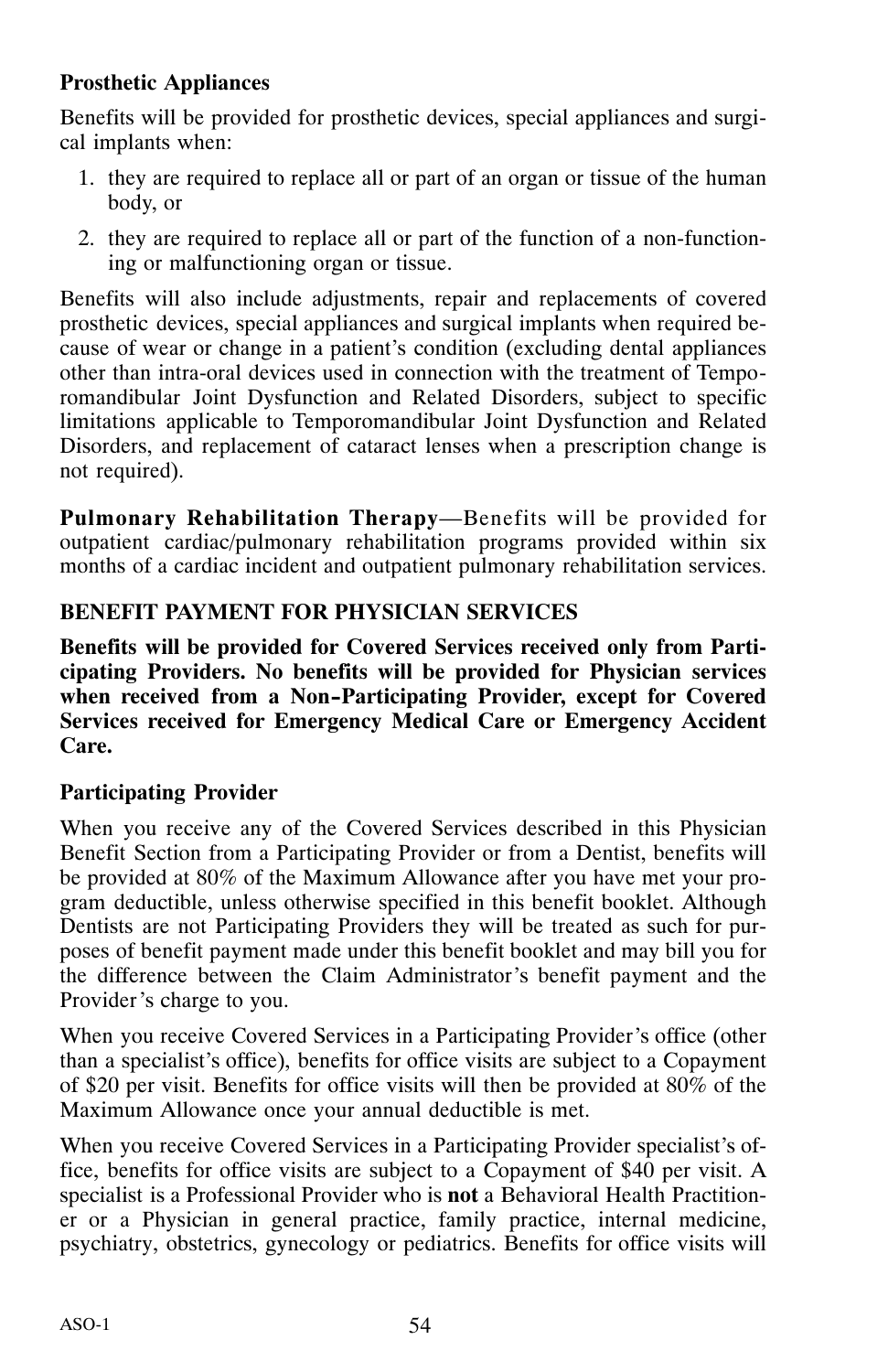then be provided at 80% of the Maximum Allowance once your annual deductible is met.

# **Emergency Care**

Benefits for Emergency Accident Care or Emergency Medical Care will be provided at 80% of the Maximum Allowance, after you have met your program deductible, when rendered by a Participating Provider.

When you receive Covered Services for Emergency Accident Care or Emergency Medical Care in a Provider's office (other than a specialist's office), benefits for office visits are subject to a Copayment of \$20 per visit. Benefits for office visits will be provided at 100% of the Maximum Allowance. Additional testing is subject to co-insurance and deductible.

When you receive Covered Services for Emergency Accident Care or Emergency Medical Care in a Provider specialist's office, benefits for office visits are subject to a Copayment of \$40 per visit. Benefits for office visits will be provided at 100% of the Maximum Allowance. Additional testing is subject to co-insurance and deductible.

However, Covered Services for Emergency Accident Care and Emergency Medical Care resulting from a criminal sexual assault or abuse will be paid at 100% of the Maximum Allowance whether or not you have met your program deductible. The office visit Copayment will not apply.

Notwithstanding anything in this benefit booklet to the contrary, the method used to determine the Maximum Allowance for Emergency care services will be equal to the greatest of the following three possible amounts:

- 1. the amount negotiated with Participating Providers for emergency care benefits furnished; or
- 2. the amount for the emergency care service calculated using the same method the Participating Providers generally uses to determine payments; or
- 3. the amount that would be paid under Medicare for the emergency care service.

Each of these three amounts is calculated excluding any Copayment or Coinsurance imposed with respect to the covered person.

# **Participating Providers are:**

- Physicians
- Podiatrists
- Psychologists
- Certified Clinical Nurse Specialists
- Certified Nurse-Midwives
- Certified Nurse Practitioners
- Certified Registered Nurse Anesthetists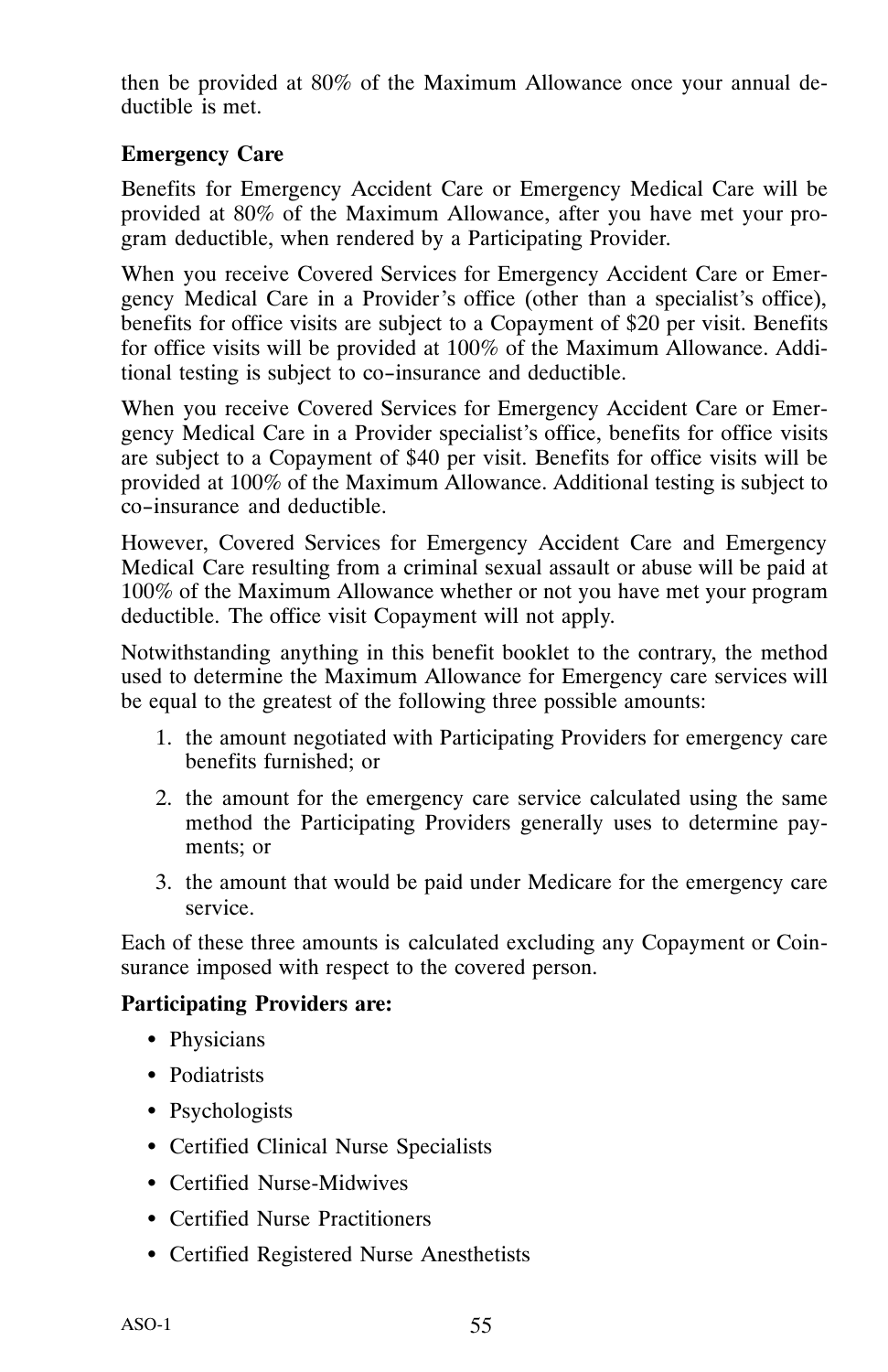- Chiropractors
- Clinical Laboratories
- Clinical Professional Counselors
- Clinical Social Workers
- Durable Medical Equipment Providers
- Home Infusion Therapy Providers
- Marriage and Family Therapists
- Occupational Therapists
- Optometrists
- Orthotic Providers
- Physical Therapists
- Prosthetic Providers
- Registered Surgical Assistants
- Retail Health Clinics
- Speech Therapists

who have signed an Agreement with the Claim Administrator to accept the Maximum Allowance as payment in full. Such Participating Providers have agreed not to bill you for Covered Services amounts in excess of the Maximum Allowance. Therefore, you will be responsible only for the difference between the Claim Administrator's benefit payment and the Maximum Allowance for the particular Covered Service — that is, your program deductible, Copayment and Coinsurance amounts.

who have not signed an agreement with the Claim Administrator to accept the Maximum Allowance as payment in full. Therefore, you are responsible to these Providers for the difference between the Claim Administrator's benefit payment and such Provider's charge to you.

Should you wish to know the Maximum Allowance for a particular procedure or whether a particular Provider is a Participating Provider, contact Blue Cross Blue Shield of Illinois at 1-844-228-2227.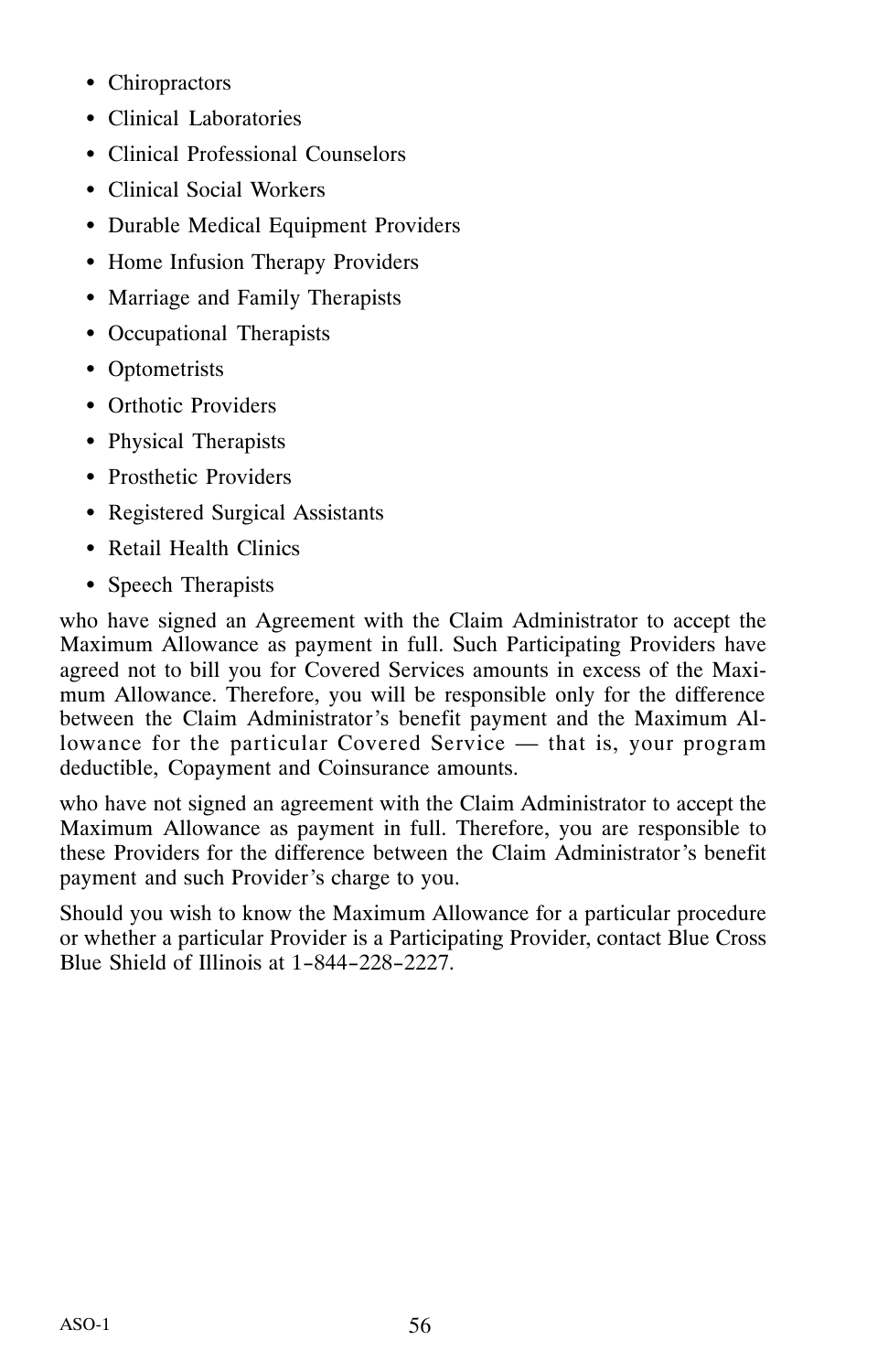# **OTHER COVERED SERVICES**

# **OTHER COVERED SERVICES**

This section of your benefit booklet describes "Other Covered Services" and the benefits that will be provided for them.

- The processing, transporting, storing, handling and administration of blood and blood components.
- Private Duty Nursing Service—Benefits for Private Duty Nursing Service will be provided to you in your home only when the services are of such a nature that they cannot be provided by non‐professional personnel and can only be provided by a licensed health care provider. No benefits will be provided when a nurse ordinarily resides in your home or is a member of your immediate family. Private Duty Nursing includes teaching and monitoring of complex care skills such as tracheotomy suctioning, medical equipment use and monitoring to home caregivers and is not intended to provide for long term supportive care. Benefits for Private Duty Nursing Service will not be provided due to the lack of willing or available non‐professional personnel.
- Ambulance Transportation—Benefits will not be provided for long distance trips or for use of an ambulance because it is more convenient than other transportation.
- Dental accident care—Dental services rendered by a Dentist or Physician which are required as the result of an accidental injury.
- Oxygen and its administration
- Medical and surgical dressings, supplies, casts and splints
- Hearing Aids—Benefits will be provided for one hearing aid per hearing impaired ear limited to every 36 months.
- Wigs-Benefits will be provided for wigs (also known as cranial prostheses) when your hair loss is due to Chemotherapy, radiation therapy or alopecia. Benefits for wigs will be limited to a maximum of \$500 every two (2) years.

#### **BENEFIT PAYMENT FOR OTHER COVERED SERVICES**

**After you have met your program deductible, benefits will be provided at 80% of the Eligible Charge or 80% of the Maximum Allowance for any of the Covered Services described in this section.**

**Benefits for Ambulance Transportation (local ground or air transportation to the nearest appropriately equipped facility) will be provided at 100% of the Eligible Charge or 100% of the Maximum Allowance, subject to a Copayment of \$100. The deductible does not apply.**

**Notwithstanding anything else described herein, Providers of ambulance services will be paid based on the amount that represents the billed charges from the majority of the ambulance Providers in the Chicago**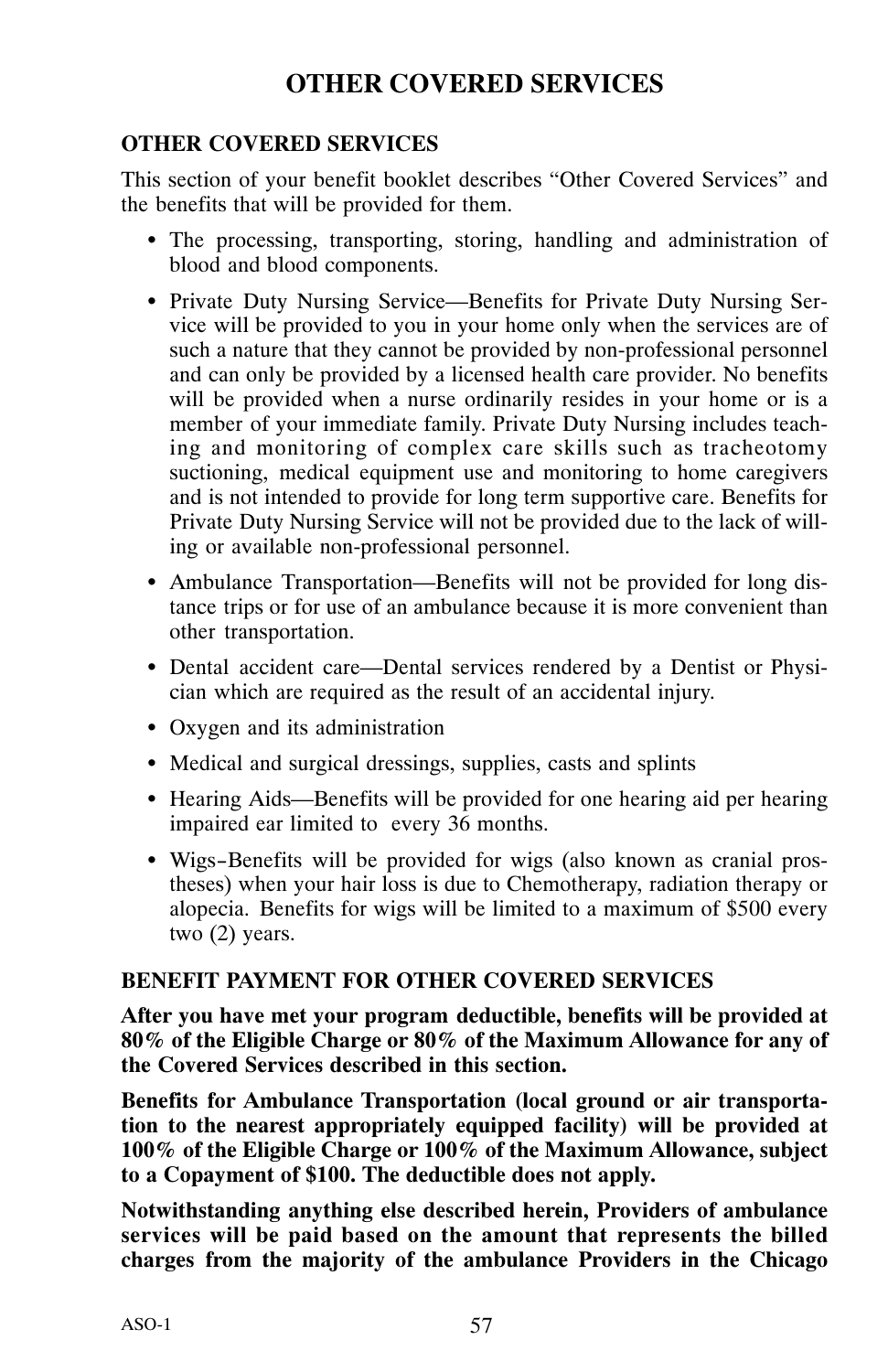#### **Metro area as submitted to the Claim Administrator. Benefits for Ambulance Transportation will be paid at the highest level available under this benefit program. However, you will be responsible for any charges in excess of this amount.**

When you receive Other Covered Services from a Participating Provider, benefits for Other Covered Services will be provided at the payment levels previously described in this benefit booklet for Hospital and Physician Covered Services.

# **Participating Providers are:**

- Physicians
- Podiatrists
- Psychologists
- Certified Clinical Nurse Specialists
- Certified Nurse-Midwives
- Certified Nurse Practitioners
- Certified Registered Nurse Anesthetists
- Chiropractors
- Clinical Laboratories
- Clinical Professional Counselors
- Clinical Social Workers
- Durable Medical Equipment Providers
- Home Infusion Therapy Providers
- Marriage and Family Therapists
- Occupational Therapists
- Optometrists
- Physical Therapists
- Retail Health Clinics
- Speech Therapists

who have signed an Agreement with the Claim Administrator to accept the Maximum Allowance as payment in full. Such Participating Providers have agreed not to bill you for Covered Services amounts in excess of the Maximum Allowance. Therefore, you will be responsible only for the difference between the Claim Administrator's benefit payment and the Maximum Allowance for the particular Covered Service — that is, your program deductible, Copayment and Coinsurance amounts.

who have not signed an agreement with the Claim Administrator to accept the Maximum Allowance as payment in full. Therefore, you are responsible to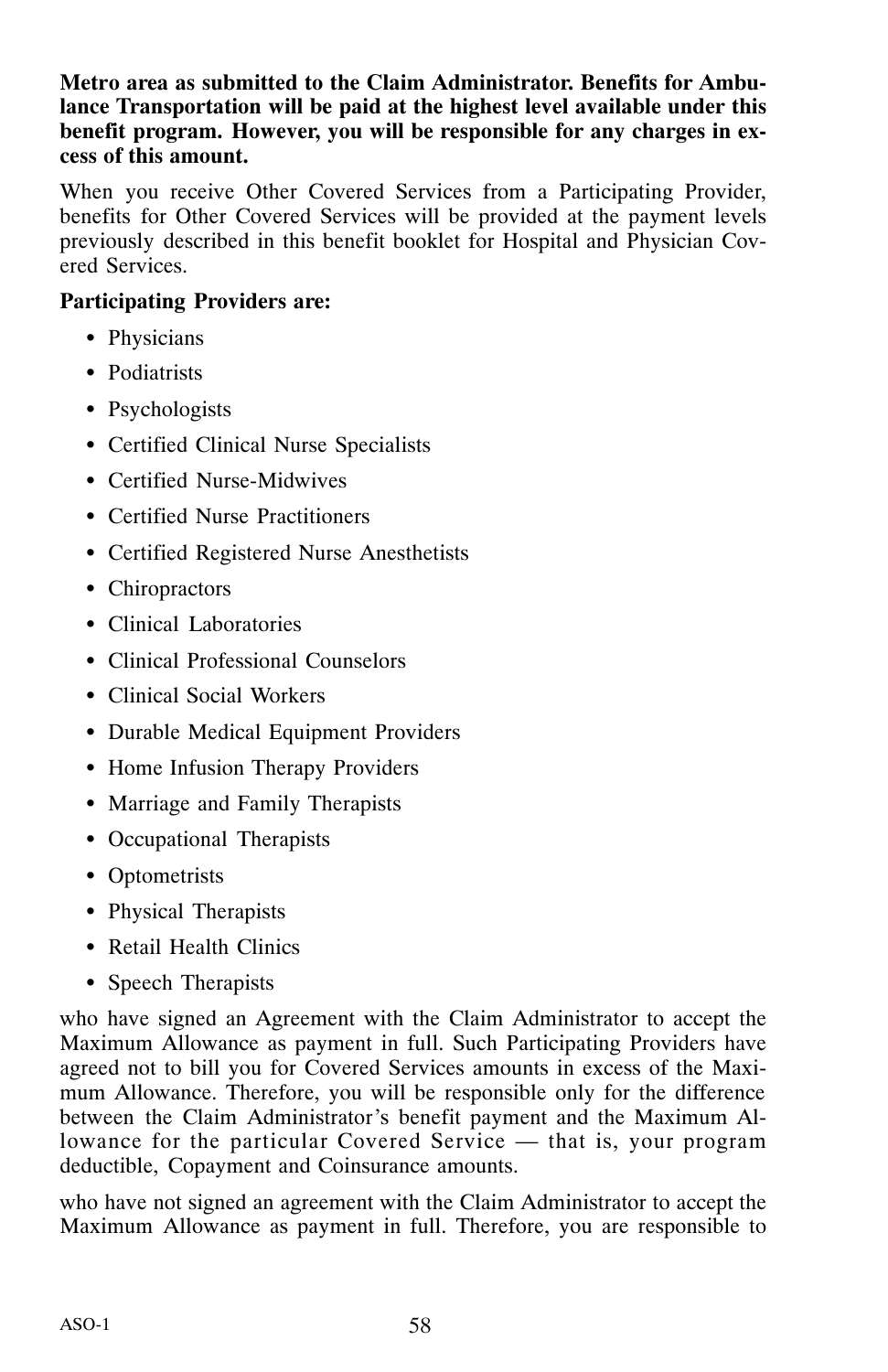these Providers for the difference between the Claim Administrator's benefit payment and such Provider's charge to you.

Should you wish to know the Maximum Allowance for a particular procedure or whether a particular Provider is a Participating Provider, contact your Professional Provider or the Claim Administrator.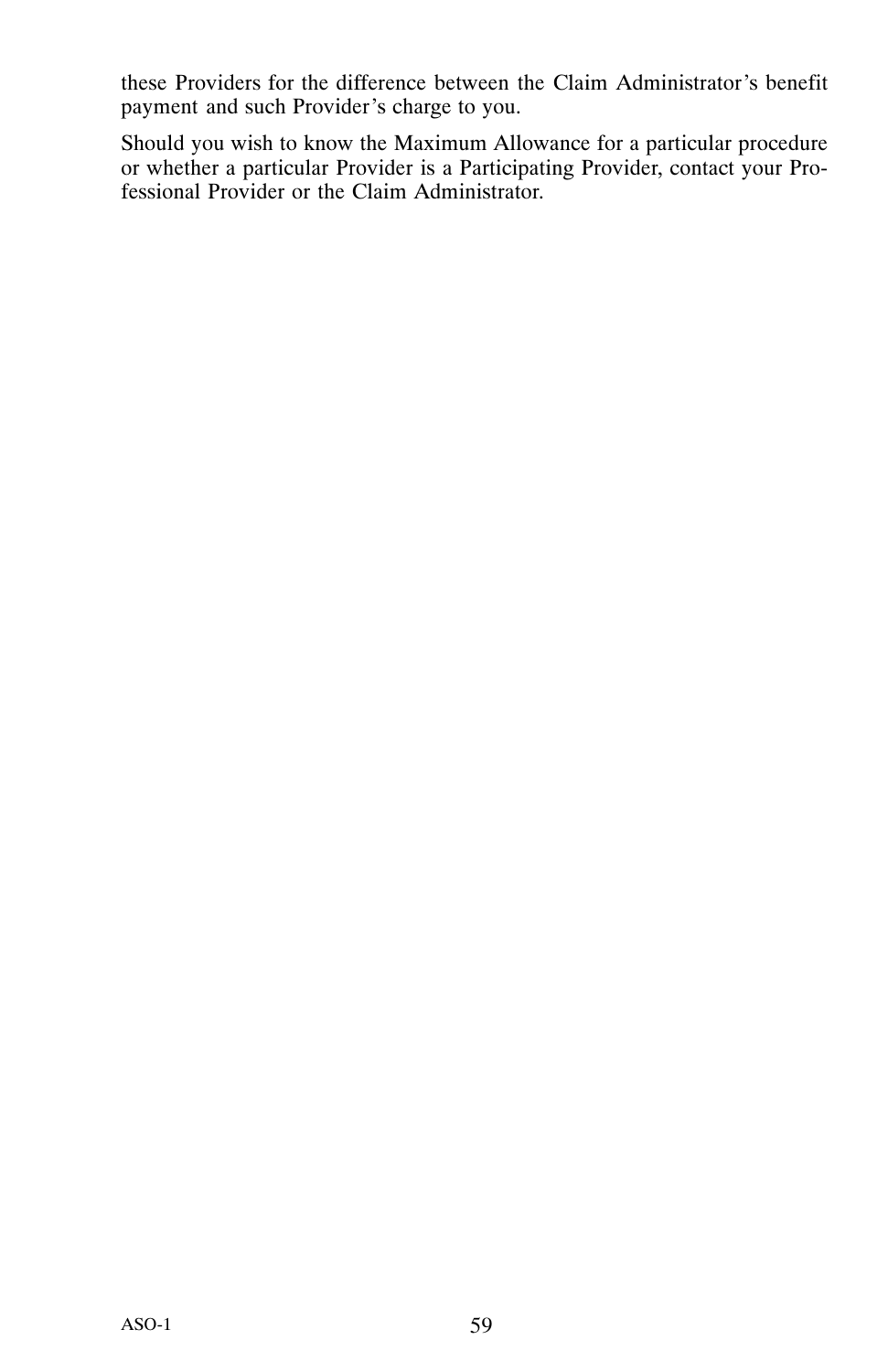# **SPECIAL CONDITIONS AND PAYMENTS**

There are some special things that you should know about your benefits should you receive any of the following types of treatments:

### **HUMAN ORGAN TRANSPLANTS**

Your benefits for certain human organ transplants are the same as your benefits for any other condition. Benefits will be provided only for cornea, kidney, bone marrow, heart valve, muscular-skeletal, parathyroid, heart, lung, heart/ lung, liver, pancreas or pancreas/kidney human organ or tissue transplants. Benefits are available to both the recipient and donor of a covered transplant as follows:

- If both the donor and recipient have coverage each will have their benefits paid by their own program.
- If you are the recipient of the transplant, and the donor for the transplant has no coverage from any other source, the benefits described in this benefit booklet will be provided for both you and the donor. In this case, payments made for the donor will be charged against your benefits.
- If you are the donor for the transplant and no coverage is available to you from any other source, the benefits described in this benefit booklet will be provided for you. However, no benefits will be provided for the recipient.

Benefits will be provided for:

- Inpatient and Outpatient Covered Services related to the transplant Surgery.
- the evaluation, preparation and delivery of the donor organ.
- the removal of the organ from the donor.
- the transportation of the donor organ to the location of the transplant Surgery. Benefits will be limited to the transportation of the donor organ in the United States or Canada.

In addition to the above provisions, benefits for heart, lung, heart/lung, liver, pancreas or pancreas/kidney transplants will be provided as follows:

— **Whenever a heart, lung, heart/lung, liver, pancreas or pancreas/ kidney transplant is recommended by your Physician, you must contact the Claim Administrator by telephone before your transplant Surgery has been scheduled. The Claim Administrator will furnish you with the names of Hospitals which have Claim Administrator approved Human Organ Transplant Programs. No benefits will be provided for heart, lung, heart/lung, liver, pancreas or pancreas/kidney transplants performed at any Hospital that does not have a Claim Administrator approved Human Organ Transplant Program.**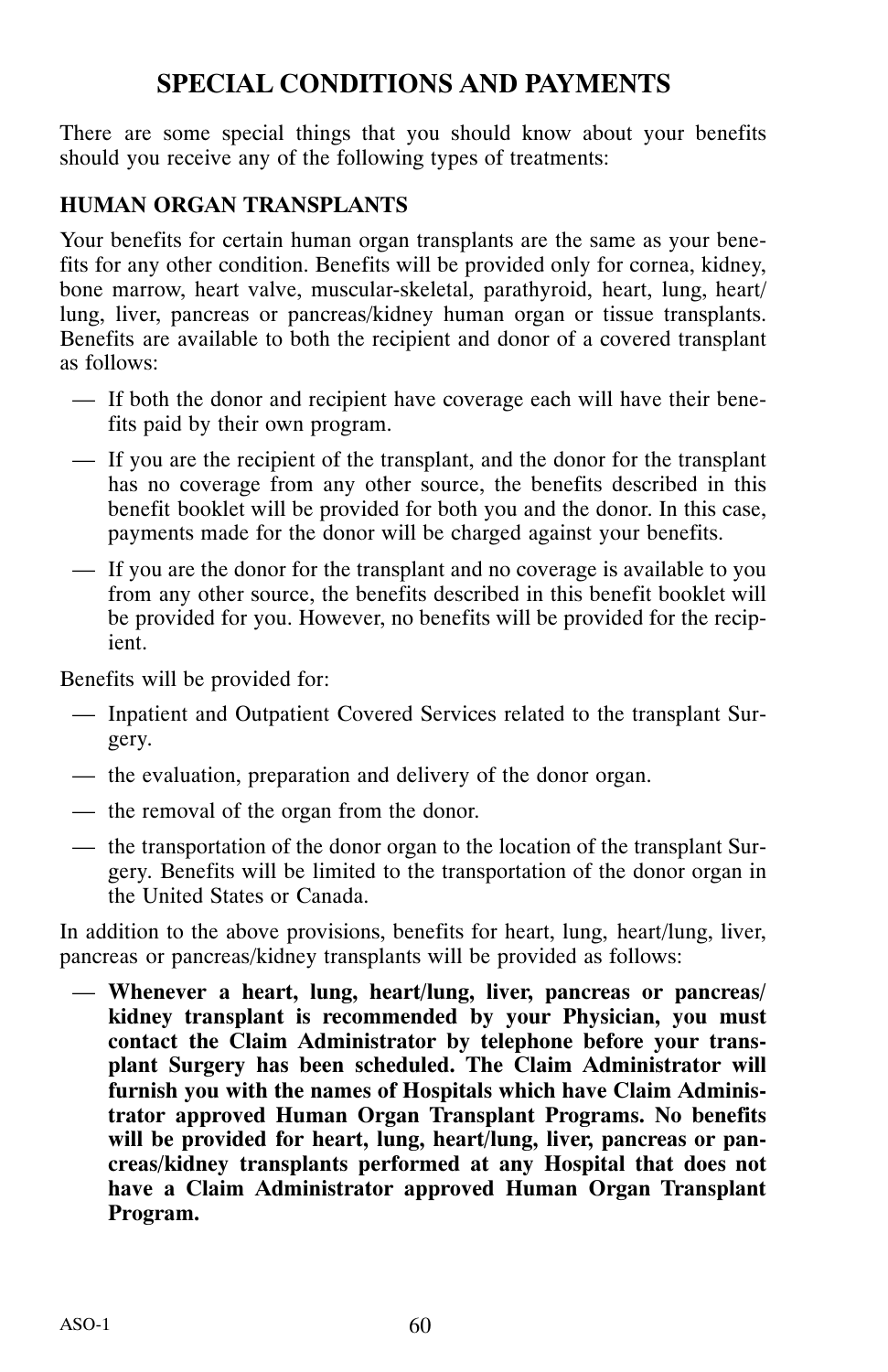- In addition to the other exclusions of this benefit booklet, benefits will not be provided for the following:
	- Cardiac rehabilitation services when not provided to the transplant recipient immediately following discharge from a Hospital for transplant Surgery.
	- Travel time and related expenses required by a Provider.
	- Drugs which do not have approval of the Food and Drug Administration.
	- Storage fees.
	- Services provided to any individual who is not the recipient or actual donor, unless otherwise specified in this provision.
	- Meals.

#### **CARDIAC REHABILITATION SERVICES**

Your benefits for cardiac rehabilitation services are the same as your benefits for any other condition. Benefits will be provided for cardiac rehabilitation services only in Claim Administrator approved programs. Benefits are available if you have a history of any of the following: acute myocardial infarction, coronary artery bypass graft Surgery, percutaneous transluminal coronary angioplasty, heart valve Surgery, heart transplantation, stable angina pectoris, compensated heart failure or transmyocardial revascularization.

#### **PREVENTIVE CARE SERVICES**

In addition to the benefits otherwise provided for in this benefit booklet, (and notwithstanding anything in your benefit booklet to the contrary), the following preventive care services will be considered Covered Services and will not be subject to any deductible, Coinsurance, Copayment or dollar maximum when such services are received from a Participating Provider or Participating Pharmacy that is contracted for such service:

- 1. evidence-based items or services that have in effect a rating of "A" or "B" in the current recommendations of the United States Preventive Services Task Force ("USPSTF");
- 2. immunizations recommended by the Advisory Committee on Immunization Practices of the Centers for Disease Control and Prevention ("CDC") with respect to the individual involved;
- 3. evidenced‐informed preventive care and screenings provided for in the comprehensive guidelines supported by the Health Resources and Services Administration ("HRSA") for infants, children, and adolescents; and
- 4. with respect to women, such additional preventive care and screenings, not described in item 1. above, as provided for in comprehensive guidelines supported by the HRSA.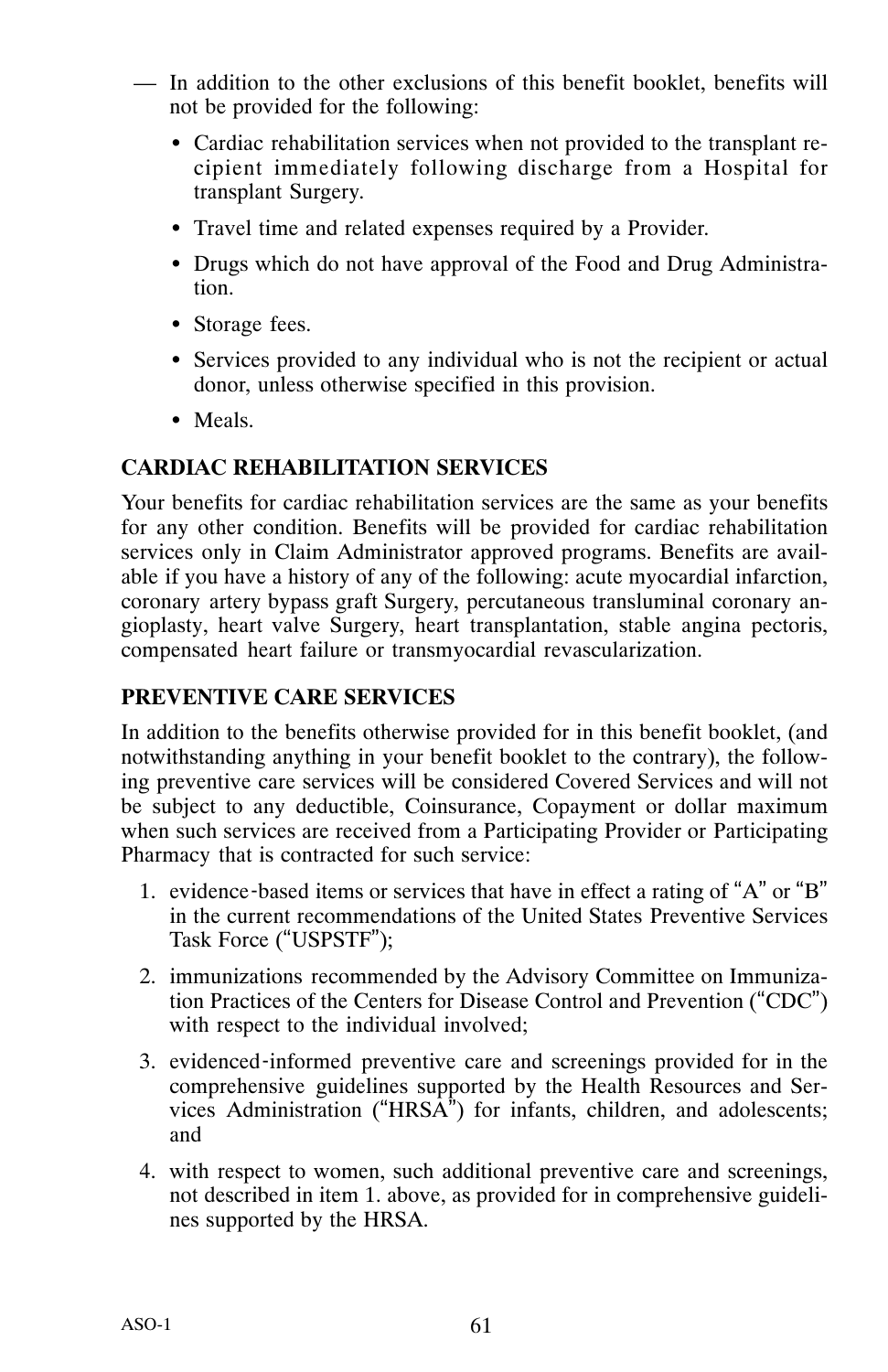For purposes of this preventive care services benefit provision, the current recommendations of the USPSTF regarding breast cancer screening and mammography and prevention will be considered the most current (other than those issued in or around November, 2009).

The preventive care services described in items 1. through 4. above may change as USPSTF, CDC and HRSA guidelines are modified. For more information, you may access the Claim Administrator's Website at *www.bcbsil.com/caterpillar* or contact customer service at the toll‐free number on your identification card.

If a recommendation or guideline for a particular preventive health service does not specify the frequency, method, treatment or setting in which it must be provided, the Claim Administrator may use reasonable medical management techniques, including but not limited to, those related to setting and medical appropriateness to determine coverage.

If a covered preventive health service is provided during an office visit and is billed separately from the office visit, you may be responsible for the Copayment or Coinsurance for the office visit only. If an office visit and the preventive health service are billed together and the primary purpose of the visit was not the preventive health service, you may be responsible for the Copayment or Coinsurance for the office visit including the preventive health service.

#### **Preventive Care Services for Adults (or others as specified). Age and frequency limits may apply based on recommendations from US Preventive Services Task Force :**

- 1. Abdominal aortic aneurysm screening for men who have ever smoked
- 2. Alcohol misuse screening and counseling
- 3. Aspirin use for men and women of certain ages
- 4. Blood pressure screening
- 5. Cholesterol screening for adults of certain ages or at higher risk
- 6. Colorectal cancer screening for adults over age 50
- 7. Depression screening
- 8. Type 2 diabetes screening for adults with high blood pressure
- 9. Diet counseling for adults at higher risk for chronic disease
- 10. HIV screening for all adults at higher risk
- 11. The following immunization vaccines for adults (doses, recommended ages, and recommended populations vary):
	- Hepatitis A
	- Hepatitis B
	- Herpes Zoster
	- Human papillomavirus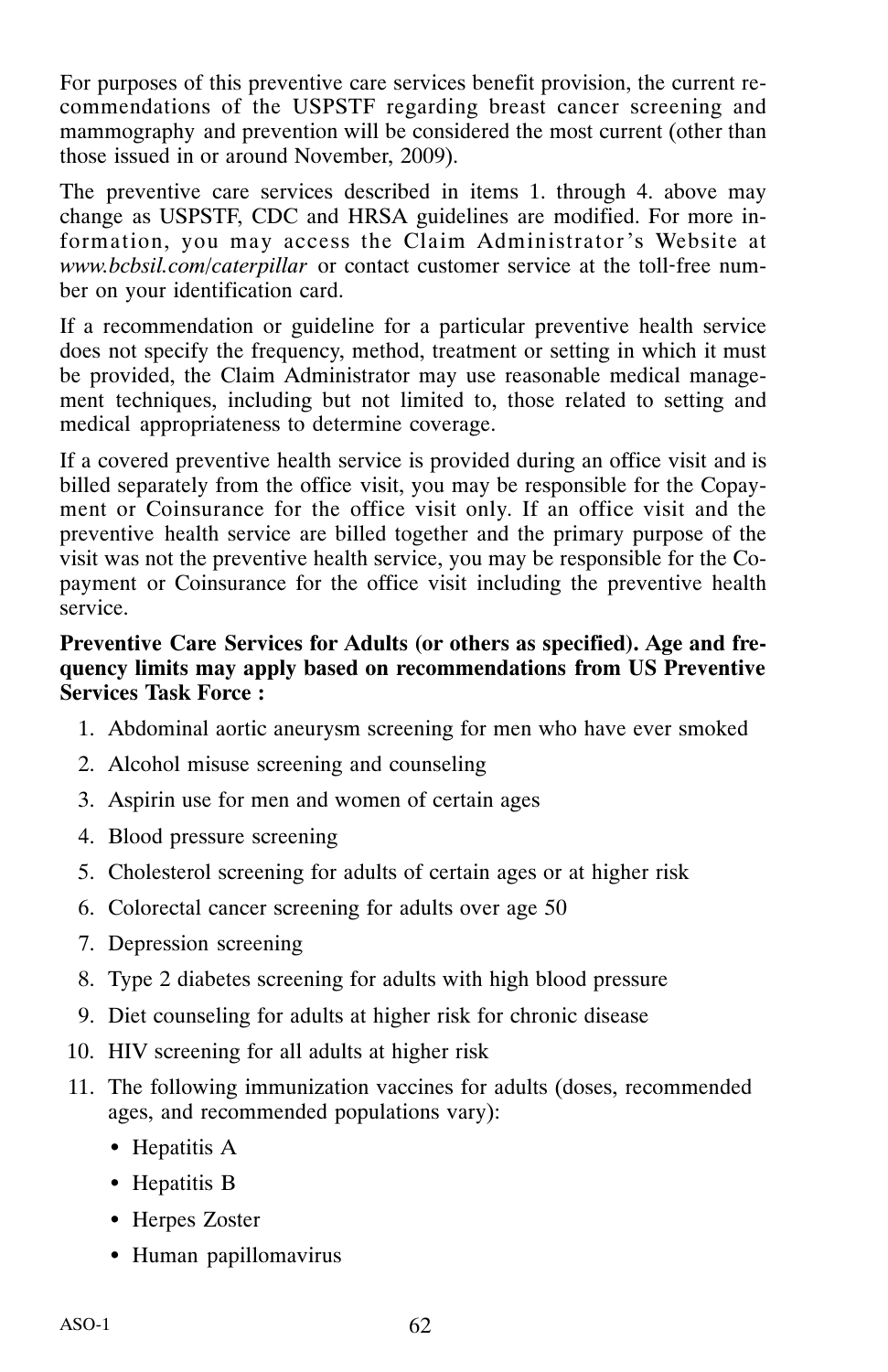- Influenza (Flu shot)
- Measles, Mumps, Rubella
- Meningococcal
- Pneumococcal
- Tetanus, Diphtheria, Pertussis
- Varicella
- 12. Obesity screening and counseling
- 13. Sexually transmitted infections (STI) prevention
- 14. Tobacco use screening and cessation interventions for tobacco users
- 15. Syphilis screening for adults at higher risk
- 16. Physical Therapy to prevent falls in adults age 65 years and older who are at increased risk for falls
- 17. Hepatitis C virus (HCV) screening for persons at high risk for infection
- 18. Hepatitis B virus screening for persons at high risk for infection
- 19. One-time HCV screening of adults born between 1945 and 1965
- 20. Counseling children, adolescents and young adults who have fair skin about minimizing their exposure to ultraviolet radiation to reduce risk for skin cancer
- 21. Annual screening for lung cancer with low‐dose computed tomography in adults ages 55 and older
- 22. Vitamin D supplementation to prevent falls in community‐dwelling adults age 65 years and older who are at increased risk for falls
- 23. Screening for high blood pressure in adults age 18 years or older
- 24. Screening for abnormal blood glucose and type II diabetes mellitus as part of cardiovascular risk assessment in adults who are overweight or obese.

#### **Preventive Care Services for Women (including pregnant women or others as specified). Age and frequency limits may apply based on recommendations from US Preventive Services Task Force:**

- 1. Anemia screening on a routine basis for pregnant women
- 2. Bacteriuria urinary tract screening or other infection screening for pregnant women
- 3. BRCA counseling about genetic testing for women at higher risk
- 4. Annual breast cancer mammography screenings, including breast tomosynthesis and, if Medically Necessary, a screening MRI
- 5. Breast cancer chemoprevention counseling for women at higher risk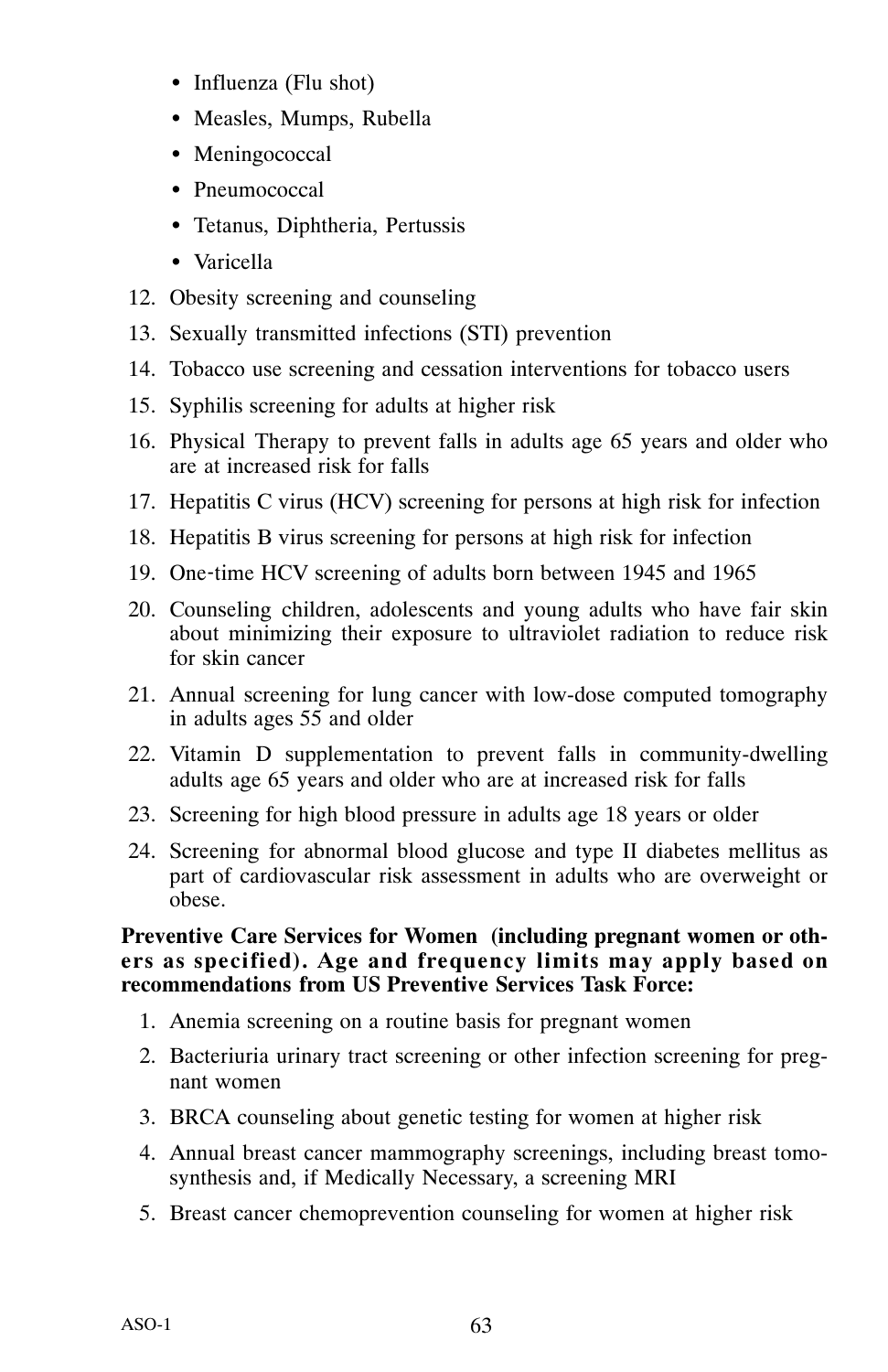- 6. Breastfeeding comprehensive lactation support and counseling from trained providers, as well as, access to breastfeeding supplies for pregnant and nursing women. Electric breast pumps are limited to one per benefit period
- 7. Cervical cancer screening for sexually active women
- 8. Chlamydia infection screening for younger women and women at higher risk
- 9. Contraception: FDA‐approved contraceptive methods, sterilization procedures, and patient education and counseling
- 10. Domestic and interpersonal violence screening and counseling for all women
- 11. Folic acid supplements for women who may become pregnant
- 12. Gestational diabetes screening for women 24 to 28 weeks pregnant and those at high risk of developing gestational diabetes
- 13. Gonorrhea screening for all women at higher risk
- 14. Hepatitis B screening for pregnant women at their first prenatal visit
- 15. HIV screening and counseling for sexually active women and prenatal HIV testing
- 16. Human papillomavirus (HPV) DNA test: high risk HPV DNA testing every 3 years for women with normal cytology results who are age 30 or older
- 17. Osteoporosis screening for women over age 60, depending on risk factors
- 18. Rh incompatibility screening for all pregnant women and follow‐up testing for women at higher risk
- 19. Tobacco use screening and interventions for all women, and expanded counseling for pregnant tobacco users
- 20. Sexually transmitted infections (STI) counseling for sexually active women
- 21. Syphilis screening for all pregnant women or other women at increased risk
- 22. Well‐woman visits to obtain recommended preventive services
- 23. Intrauterine device (IUD) services related to follow‐up and management of side effects, counseling for continued adherence, and device removal
- 24. Hepatitis C virus (HCV) screening for women at high risk for infection
- 25. One-time HCV infection screening of adults born between 1945 and 1965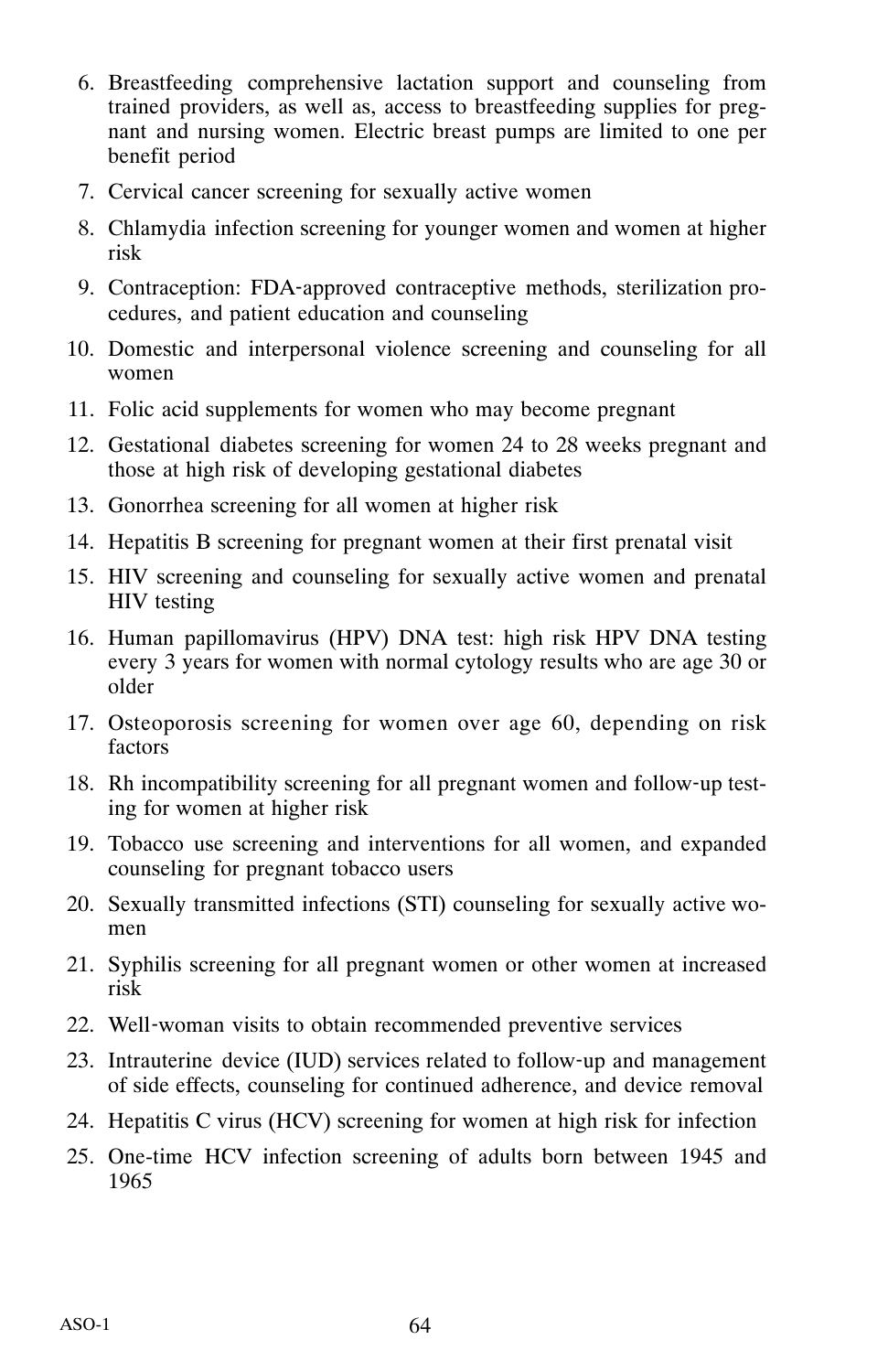# **Preventive Care Services for Children (or others as specified):**

- 1. Alcohol and drug use assessment for adolescents
- 2. Behavioral assessments for children of all ages
- 3. Blood pressure screenings for children of all ages
- 4. Cervical dysplasia screening for sexually active females
- 5. Congenital hypothyroidism screening for newborns
- 6. Major depression disorder ("MDD") screening for adolescents
- 7. Development screening for children under age 3, and surveillance throughout childhood
- 8. Dyslipidemia screening for children at higher risk of lipid disorder
- 9. Fluoride chemoprevention supplements for children without fluoride in their water source and topical fluoride applications
- 10. Gonorrhea preventive medication for the eyes of all newborns
- 11. Hearing screening for all newborns
- 12. Height, weight and body mass index measurements
- 13. Hematocrit or hemoglobin screening
- 14. Hemoglobinopathies or sickle cell screening for all newborns
- 15. HIV screening for adolescents at higher risk
- 16. The following immunization vaccines for children from birth to age 18 (doses, recommended ages, and recommended populations vary):
	- Hepatitis A
	- Hepatitis B
	- Human papillomavirus
	- Influenza (Flu shot)
	- Measles, Mumps, Rubella
	- Meningococcal
	- Pneumococcal
	- Tetanus, Diphtheria, Pertussis
	- Varicella
	- Haemophilus influenzae type b
	- Rotavirus
	- Inactivated Poliovirus
- 17. Iron supplements for children ages 6 to 12 months at risk for anemia
- 18. Lead screening for children at risk for exposure
- 19. Autism screening for children at 18 and 24 months of age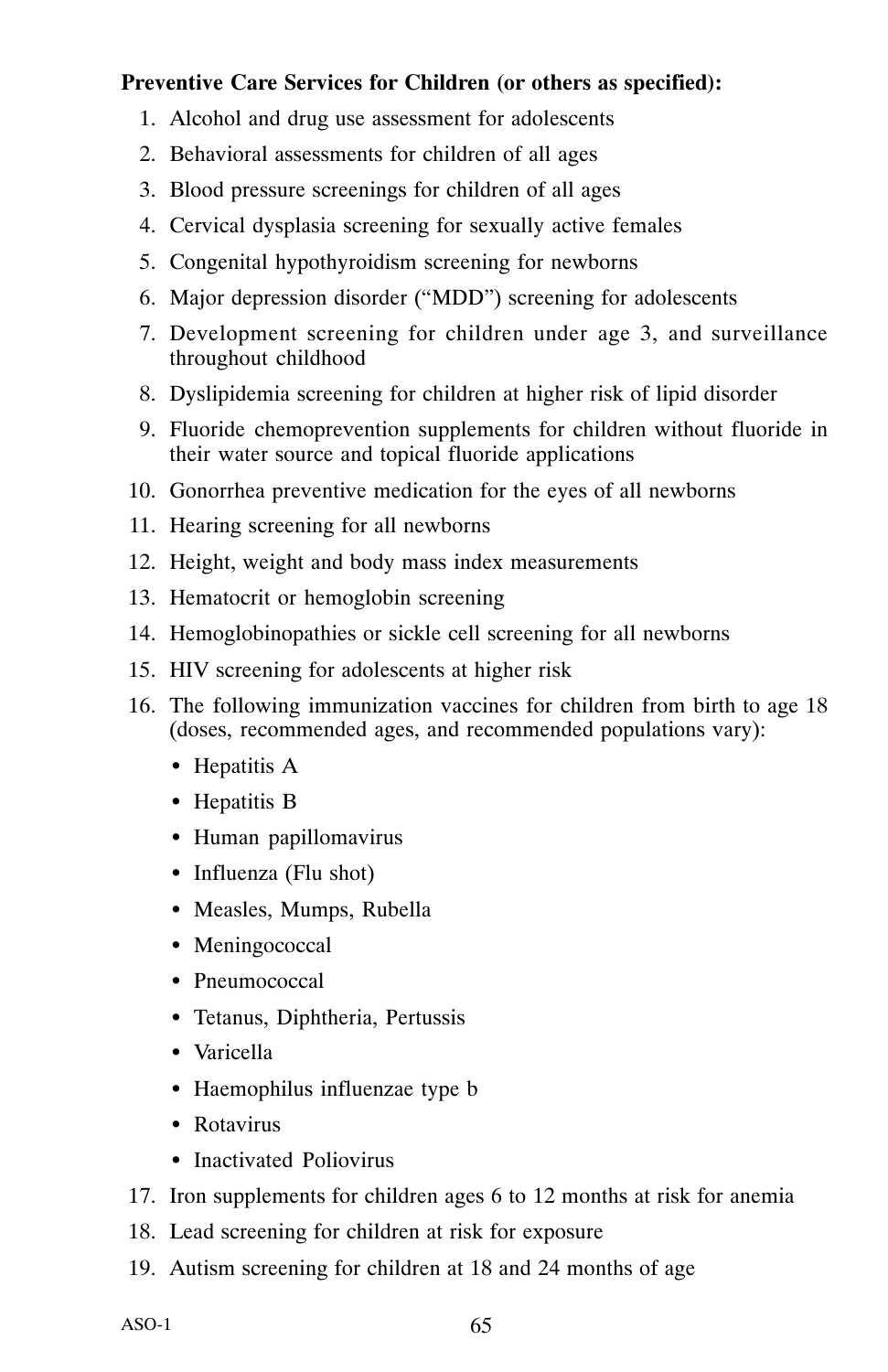- 20. Medical history for all children throughout development
- 21. Obesity screening and counseling
- 22. Oral health risk assessment for younger children up to ten years old
- 23. Phenylketonuria (PKU) screening for newborns
- 24. Sexually transmitted infections (STI) prevention and counseling for adolescents at higher risk
- 25. Vision screening for all children
- 26. Tobacco use interventions, including education or brief counseling, to prevent initiation of tobacco use in school‐aged children and adolescents
- 27. Hepatitis C virus (HCV) screening for persons at high risk for infection
- 28. Any other immunization that is required by law for a child. Allergy injections are not considered immunizations under this benefit provision.

The FDA‐approved contraceptive drugs and devices currently covered under this benefit provision are listed on the Contraceptive Drugs & Devices List. This list is available on the Claim Administrator's Website at *www.bcbsil. com/caterpillar* and/or by contacting customer service at the toll‐free number on your identification card. Benefits are not available under this benefit provision for contraceptive drugs and devices not listed on the Contraceptive Drugs & Devices List. You may, however, have coverage under other sections of this benefit booklet, subject to any applicable deductible, Coinsurance, Copayments and/or benefit maximums. The Contraceptive Drugs & Devices List and the preventive care services covered under this benefit provision are subject to change as FDA guidelines, medical management and medical policies are modified.

Routine pediatric care, women's preventive care (such as contraceptives) and/ or Outpatient periodic health examinations Covered Services not included above will be subject to the deductible, Coinsurance, Copayments and/or benefit maximums previously described in your benefit booklet, if applicable.

Benefits for vaccinations that are considered preventive care services will not be subject to any deductible, Coinsurance, Copayments and/or benefit maximum when such services are received from a Participating Provider or Participating Pharmacy.

# **WELLNESS CARE**

Benefits will be provided for Covered Services rendered to you, even though you are not ill. Benefits will be limited to the following services:

- Routine diagnostic medical procedures;
- Routine EKG;
- Routine x-ray;
- Routine ovarian cancer screening;
- Routine colorectal cancer screening x‐ray;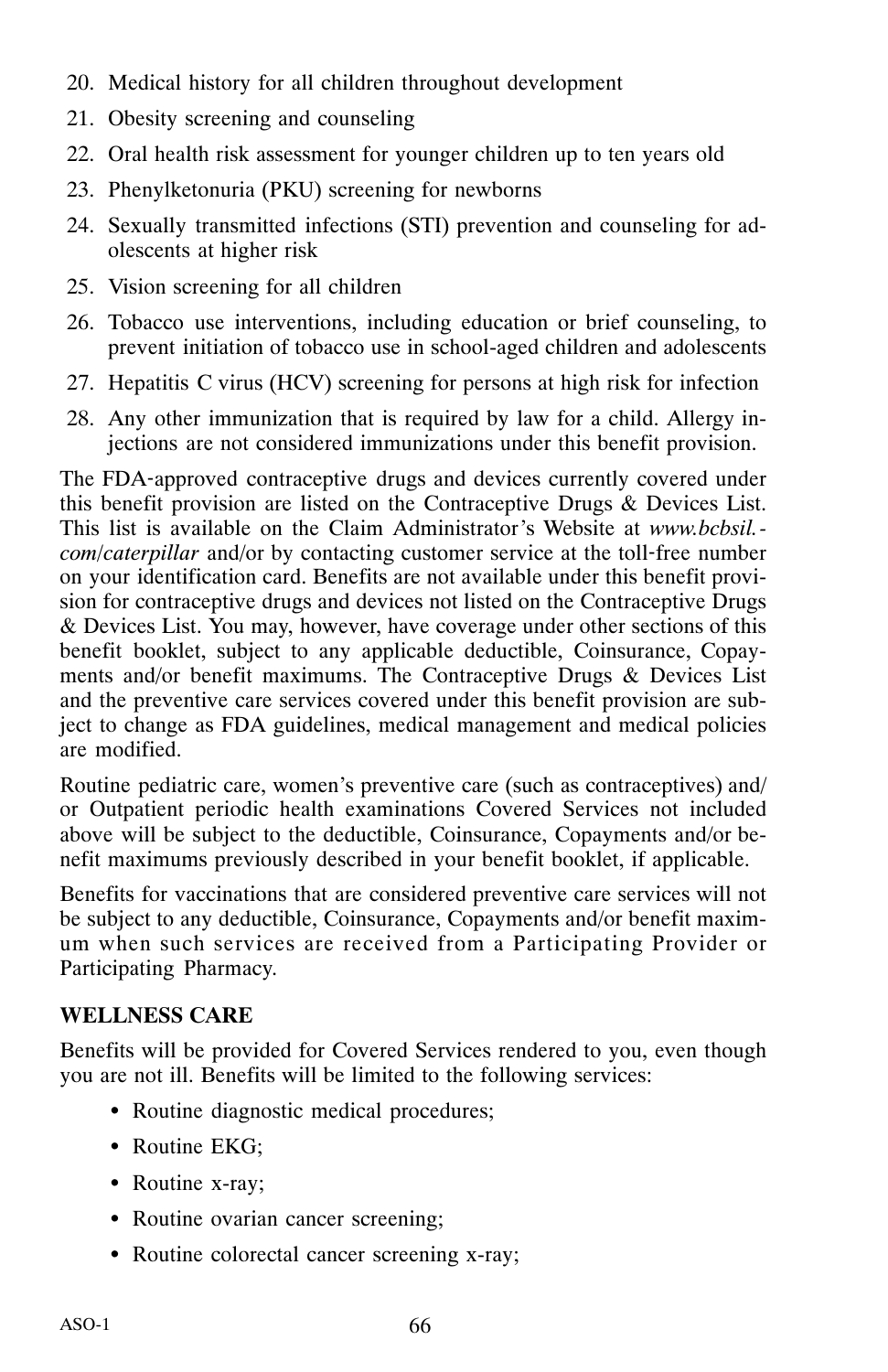- Cervical cancer screening;
- Colorectal cancer screening;
- Dental caries prevention;
- Lung cancer screening;
- Osteoporosis screening.
- Obstetrical/Gynecological one per benefit period.

# **Participating Provider**

When you receive Covered Services for wellness care from a Participating Provider, benefits for wellness care will be provided at 100% of the Eligible Charge or 100% of the Maximum Allowance and will not be subject to the program deductible, unless during the screening complications arise then the screening becomes diagnostic which is subject to coinsurance and deductible.

# **SKILLED NURSING FACILITY CARE**

The following are Covered Services when you receive them in a Skilled Nursing Facility:

- 1. Bed, board and general nursing care.
- 2. Ancillary services (such as drugs and surgical dressings or supplies).

No benefits will be provided for admissions to a Skilled Nursing Facility which are for the convenience of the patient or Physician or because care in the home is not available or the home is unsuitable for such care.

Benefits for Covered Services rendered in an Administrator Skilled Nursing Facility will be provided at 80% of the Eligible Charge after you have met your program deductible.

You are entitled to benefits for 120 days of care in a Skilled Nursing Facility per benefit period.

# **AMBULATORY SURGICAL FACILITY**

Benefits for all of the Covered Services previously described in this benefit booklet are available for Outpatient Surgery. In addition, benefits will be provided if these services are rendered by an Ambulatory Surgical Facility.

Benefits for services rendered by an Administrator Ambulatory Surgical Facility will be provided at 80% of the Eligible Charge.

Benefits for Outpatient Surgery will be provided as stated above after you have met your program deductible.

# **AUTISM SPECTRUM DISORDER(S)**

Your benefits for the diagnosis and treatment of Autism Spectrum Disorder(s) are the same as your benefits for any other condition. Treatment for Autism Spectrum Disorder(s) shall include the following care when prescribed, provided or ordered for an individual diagnosed with an Autism Spectrum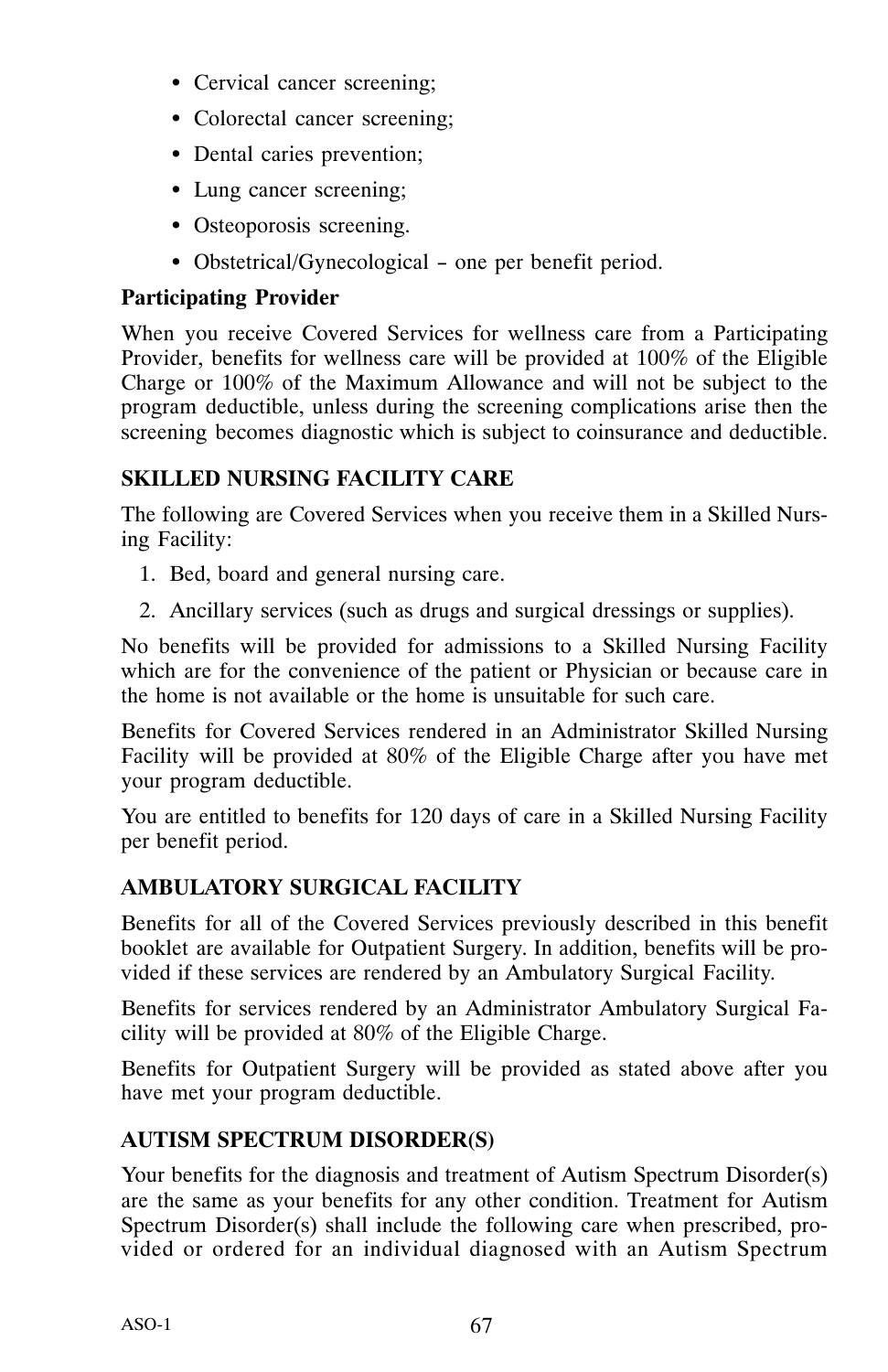Disorder (a) by a Physician or a Psychologist who has determined that such care is medically necessary, or (b) by a certified, registered or licensed health care professional with expertise in treating Autism Spectrum Disorder(s) and when such care is determined to be medically necessary and ordered by a Physician or a Psychologist:

- psychiatric care, including diagnostic services;
- psychological assessments and treatments;
- habilitative or rehabilitative treatments;
- therapeutic care, including behavioral Speech, Occupational and Physical Therapies that provide treatment in the following areas: a) self care and feeding, b) pragmatic, receptive and expressive language, c) cognitive functioning, d) applied behavior analysis (ABA), intervention and modification, e) motor planning and f) sensory processing.

# **HABILITATIVE SERVICES**

Your benefits for Habilitative Services with Congenital, Genetic, or Early Acquired Disorder are the same as your benefits for any other condition if all of the following conditions are met:

- a physician has diagnosed the Congenital, Genetic, or Early Acquired Disorder; and
- treatment is administered by a licensed speech‐language pathologist, audiologist, Occupational Therapist, Physical Therapist, Physician, licensed nurse, Optometrist, licensed nutritionist, or Psychologist upon the referral of a Physician; and
- treatment must be Medically Necessary and therapeutic and not Investigational.

# **SUBSTANCE USE DISORDER REHABILITATION TREATMENT**

Benefits for all of the Covered Services described in this benefit booklet are available for Substance Use Disorder Rehabilitation Treatment. In addition, benefits will be provided if these Covered Services are rendered by a Behavioral Health Practitioner in a Substance Use Disorder Treatment Facility. Inpatient benefits for these Covered Services will also be provided for Substance Use Disorder Rehabilitation Treatment in a Residential Treatment Center.

# **DETOXIFICATION**

Covered Services received for detoxification are not subject to the Substance Use Disorder treatment provisions specified above. Benefits for Covered Services received for detoxification will be provided under the HOSPITAL BENEFITS and PHYSICIAN BENEFITS section of this benefit booklet, the same as for any other condition.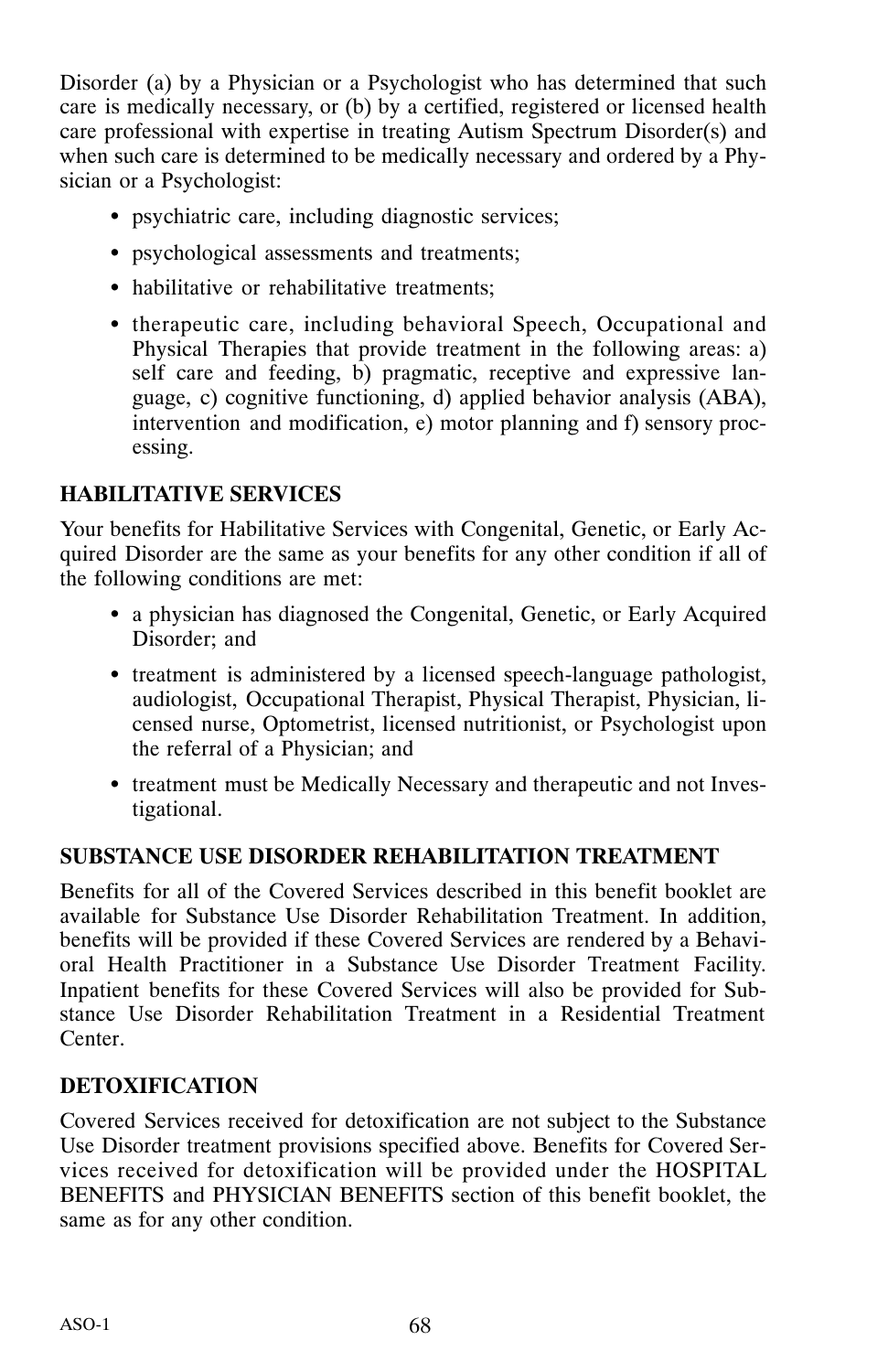# **MENTAL ILLNESS AND SUBSTANCE USE DISORDER SERVICES**

Benefits for all of the Covered Services described in this benefit booklet are available for the diagnosis and/or treatment of a Mental Illness and/or Substance Use Disorder. Inpatient benefits for these Covered Services will also be provided for the diagnosis and/or treatment of Inpatient Mental Illness in a Residential Treatment Center. Treatment of a Mental Illness or Substance Use Disorder is eligible when rendered by a Behavioral Health Practitioner working within the scope of their license.

# **BARIATRIC SURGERY**

Benefits for Covered Services received for bariatric Surgery will be provided under the HOSPITAL BENEFIT and PHYSICIAN BENEFIT sections of this benefit booklet, the same as for any other condition. Bariatric Surgery is subject to medical policy guidelines. Please contact your Claim Administrator for the necessary criteria.

### **MATERNITY SERVICE**

Your benefits for Maternity Service are the same as your benefits for any other condition and are available whether you have Individual Coverage or Family Coverage. Benefits will also be provided for Covered Services rendered by a Certified Nurse‐Midwife.

Benefits will be paid for Covered Services received in connection with both normal pregnancy and Complications of Pregnancy. As part of your maternity benefits certain services rendered to your newborn infant are also covered, even if you have Individual Coverage. These Covered Services are: a) the routine Inpatient Hospital nursery charges and b) one routine Inpatient examination and c) one Inpatient hearing screening as long as this examination is rendered by a Physician other than the Physician who delivered the child or administered anesthesia during delivery. (If the newborn child needs treatment for an illness or injury, benefits will be available for that care only if you have Family Coverage. You may apply for Family Coverage within 31 days of date of the birth. Your Family Coverage will then be effective from the date of the birth).

Benefits will be provided for any hospital length of stay in connection with childbirth for the mother or newborn child for no less than 48 hours following a normal vaginal delivery, or no less than 96 hours following a cesarean section. Your Provider will not be required to obtain authorization from the Claim Administrator for prescribing a length of stay less than 48 hours (or 96 hours).

#### **INFERTILITY TREATMENT**

Benefits will be provided the same as your benefits for any other condition for Covered Services rendered in connection with the diagnosis of infertility.

Infertility means the inability to conceive a child after one year of unprotected sexual intercourse, the inability to conceive after one year of attempts to produce conception, the inability to conceive after an individual is diagnosed with a condition affecting fertility or the inability to attain or maintain a viable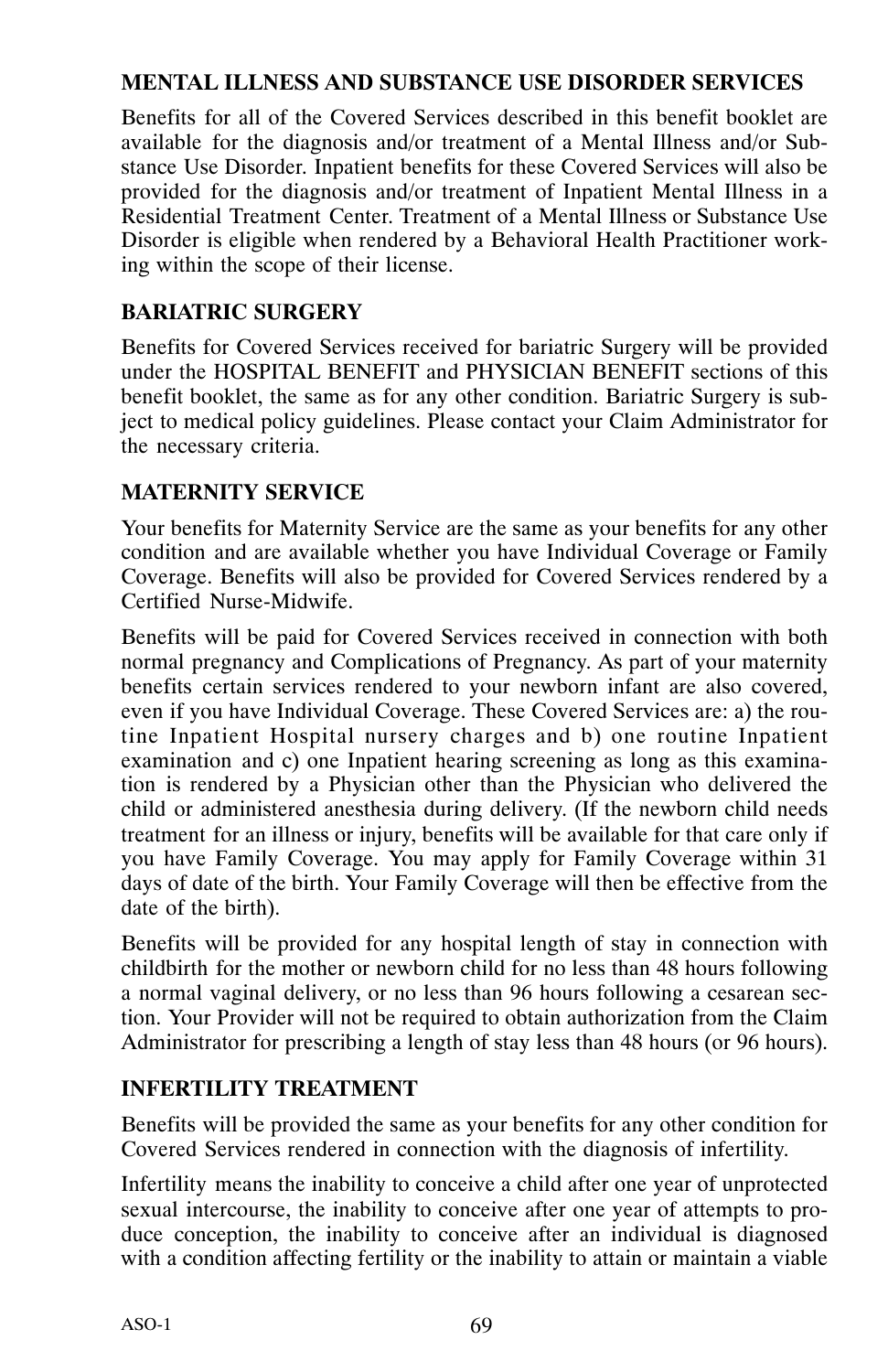pregnancy or sustain a successful pregnancy. The one year requirement will be waived if your Physician determines a medical condition exists that makes conception impossible through unprotected sexual intercourse including, but not limited to, congenital absence of the uterus or ovaries, absence of the uterus or ovaries due to surgical removal due to a medical condition, or involuntary sterilization due to Chemotherapy or radiation treatments.

Unprotected sexual intercourse means sexual union between a male and female without the use of any process, device or method that prevents conception including, but not limited to, oral contraceptives, chemicals, physical or barrier contraceptives, natural abstinence or voluntary permanent surgical procedures and includes appropriate measures to ensure the health and safety of sexual partners.

Please see the Exclusions section of this benefit booklet for additional details.

# **TEMPOROMANDIBULAR JOINT DYSFUNCTION AND RELATED DISORDERS**

Benefits for all of the Covered Services previously described in this benefit booklet are available for the appliances, diagnosis and treatment of Temporomandibular Joint Dysfunction and Related Disorders.

# **MASTECTOMY‐RELATED SERVICES**

Benefits for Covered Services related to mastectomies are the same as for any other condition. Mastectomy‐related Covered Services include, but are not limited to:

- 1. Reconstruction of the breast on which the mastectomy has been performed;
- 2. Surgery and reconstruction of the other breast to produce a symmetrical appearance;
- 3. Inpatient care following a mastectomy for the length of time determined by your attending Physician to be medically necessary and in accordance with protocols and guidelines based on sound scientific evidence and patient evaluation and a follow‐up Physician office visit or in‐home nurse visit within 48 hours after discharge;
- 4. Prostheses and physical complications of all stages of the mastectomy including, but not limited to, lymphedemas; and
- 5. The removal of breast implants when the removal of the implants is a Medically Necessary treatment for a sickness or injury. Surgery performed for removal of breast implants that were implanted solely for cosmetic reasons are not covered. Cosmetic changes performed as reconstruction resulting from sickness or injury is not considered cosmetic surgery.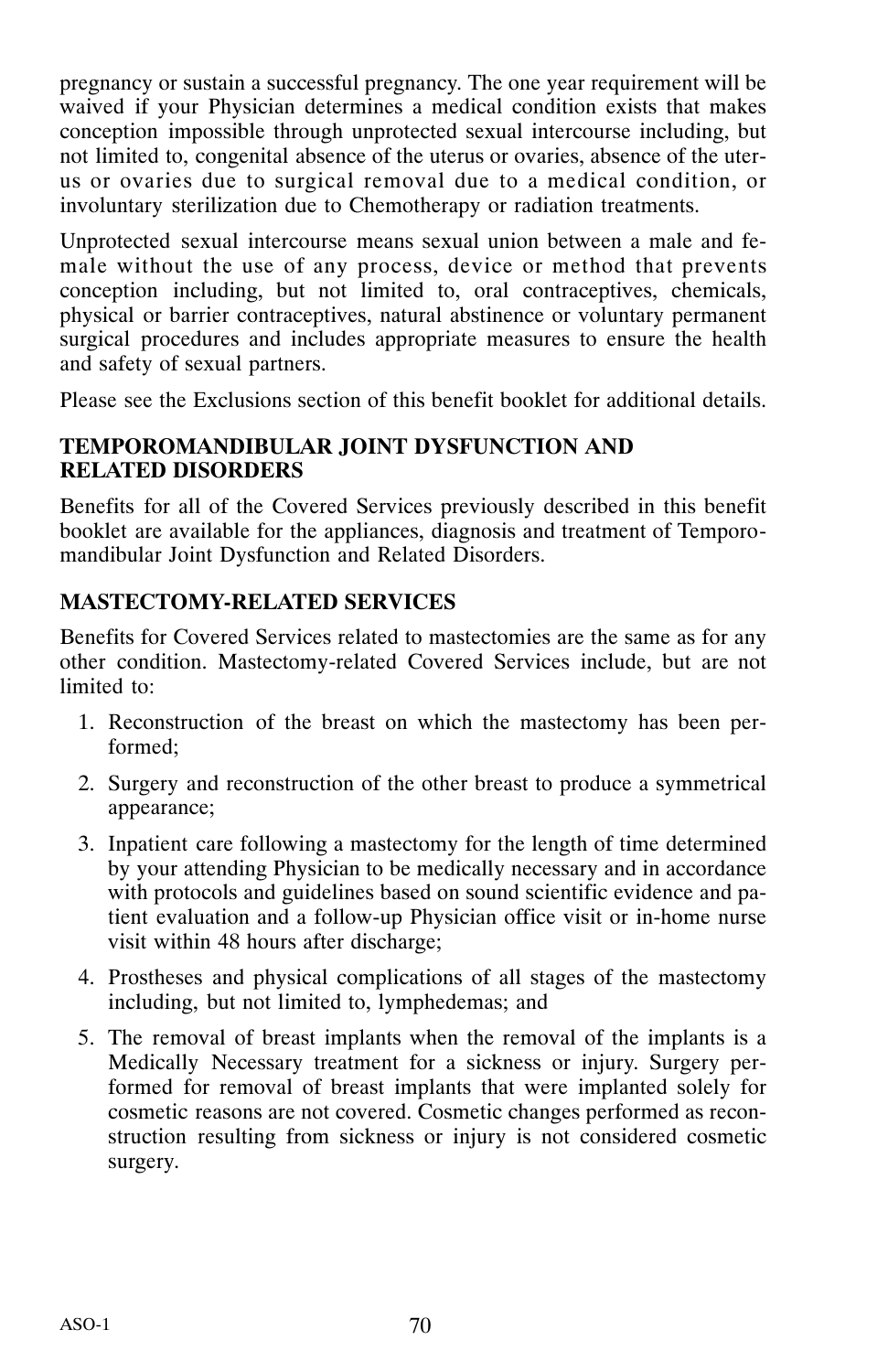# **PAYMENT PROVISIONS**

# **Lifetime Maximum**

Your benefits are not subject to a lifetime maximum. The total dollar amount that will be available in benefits for you is unlimited.

# **OUT‐OF‐POCKET EXPENSE LIMIT**

# **For Participating Providers**

If, during one benefit period, your out‐of‐pocket expense (the amount remaining unpaid after benefits have been provided) equals \$2,000, any additional eligible Claims for Participating Providers (except for those Covered Services specifically excluded below) during that benefit period will be paid in full up to the Eligible Charge or Maximum Allowance.

This out-of-pocket expense limit may be reached by:

- the payments for which you are responsible after benefits have been provided

The following expenses for Covered Services cannot be applied to the out-ofpocket expense limit and will not be paid at 100% of the Eligible Charge or Maximum Allowance when your out‐of‐pocket expense limit is reached:

- charges that exceed the Eligible Charge or Maximum Allowance
- Copayments resulting from noncompliance with the provisions of the UTILIZATION REVIEW PROGRAM and/or the CLAIM ADMINIS-TRATOR'S MENTAL HEALTH UNIT
- and any unreimbursed expenses incurred for "comprehensive major medical" covered services within your prior contract's benefit period, if not completed.

If you have Family Coverage and your out‐of‐pocket expense as described above equals \$4,000 during one benefit period, then, for the rest of the benefit period, all other family members will have benefits for Covered Services (except for those Covered Services specifically excluded above) provided at 100% of the Eligible Charge or Maximum Allowance. A member may not apply more than the individual out‐of‐pocket expense limit toward this amount.

#### **EXTENSION OF BENEFITS IN CASE OF TERMINATION**

If you are an Inpatient at the time your coverage under this plan is terminated, benefits will be provided for, and limited to, the Covered Services of this plan which are rendered by and regularly charged for by a Hospital, Skilled Nursing Facility, Substance Use Disorder Treatment Facility, Partial Hospitalization Treatment Program, Residential Treatment Center or Coordinated Home Care Program. Benefits will be provided until you are discharged or until the end of your benefit period, whichever occurs first.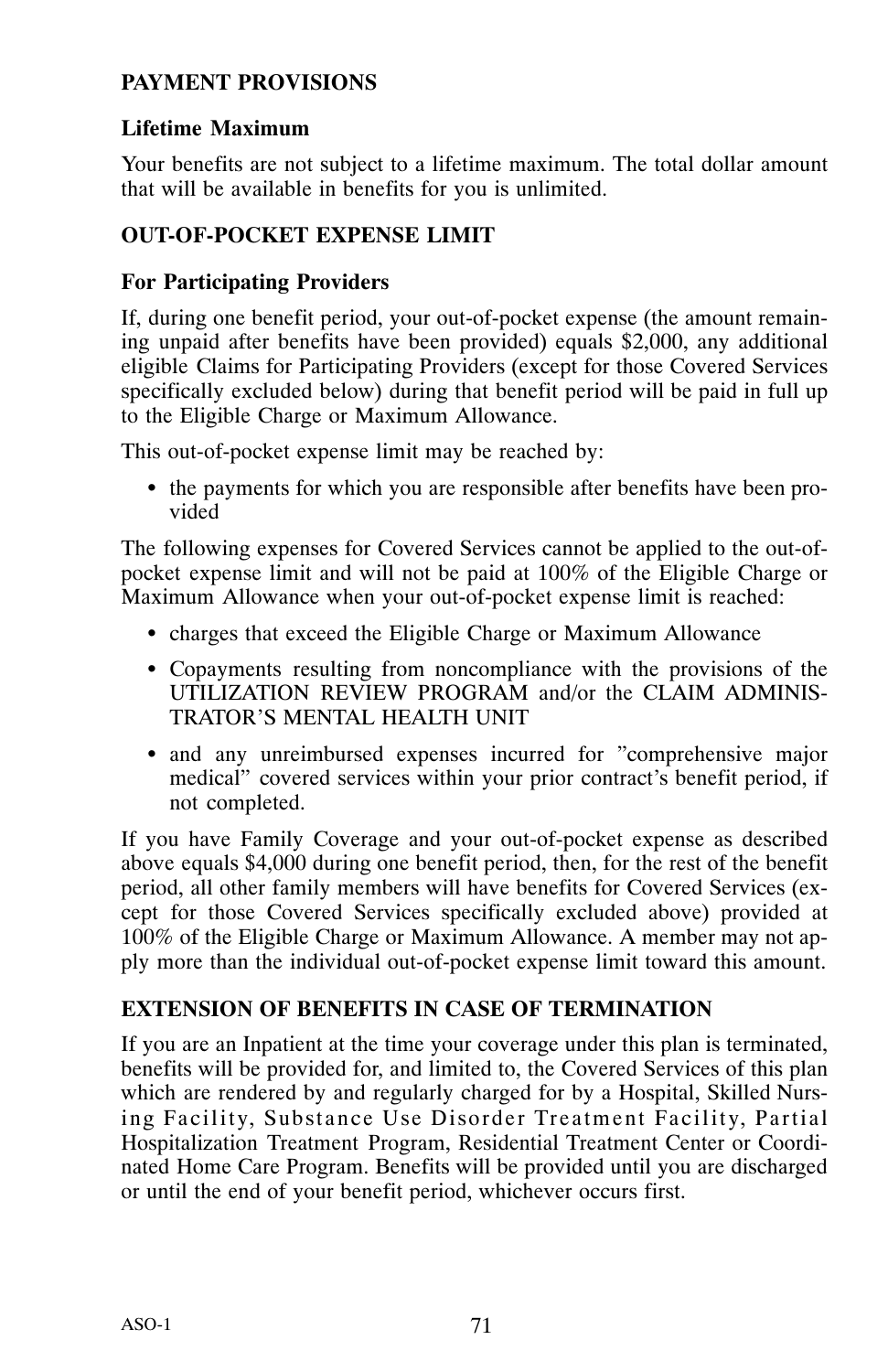# **HOSPICE CARE PROGRAM**

Your Hospital coverage also includes benefits for Hospice Care Program Service.

Benefits will be provided for the Hospice Care Program Service described below when these services are rendered to you by a Hospice Care Program Provider. However, for benefits to be available you must have a terminal illness with a life expectancy of one year or less, as certified by your attending Physician, and you will no longer benefit from standard medical care or have chosen to receive hospice care rather than standard care. Also, a family member or friend should be available to provide custodial type care between visits from Hospice Care Program Providers if hospice is being provided in the home.

The following services are covered under the Hospice Care Program:

- 1. Coordinated Home Care;
- 2. Medical supplies and dressings;
- 3. Medication;
- 4. Nursing Services Skilled and non‐Skilled;
- 5. Occupational Therapy;
- 6. Pain management services;
- 7. Physical Therapy;
- 8. Physician visits;
- 9. Social and spiritual services;
- 10. Respite Care Service.

The following services are **not** covered under the Hospice Care Program:

- 1. Durable medical equipment;
- 2. Home delivered meals;
- 3. Homemaker services;
- 4. Traditional medical services provided for the direct care of the terminal illness, disease or condition;
- 5. Transportation, including, but not limited to, Ambulance Transportation.

Notwithstanding the above, there may be clinical situations when short episodes of traditional care would be appropriate even when the patient remains in the hospice setting. While these traditional services are not eligible under this Hospice Care Program section, they may be Covered Services under other sections of this benefit booklet.

# **Benefit Payment for Hospice Care Program Services**

Benefit payment for Covered Services rendered by a Hospice Care Program Provider will be provided at the same payment level as described for Inpatient Hospital Covered Services.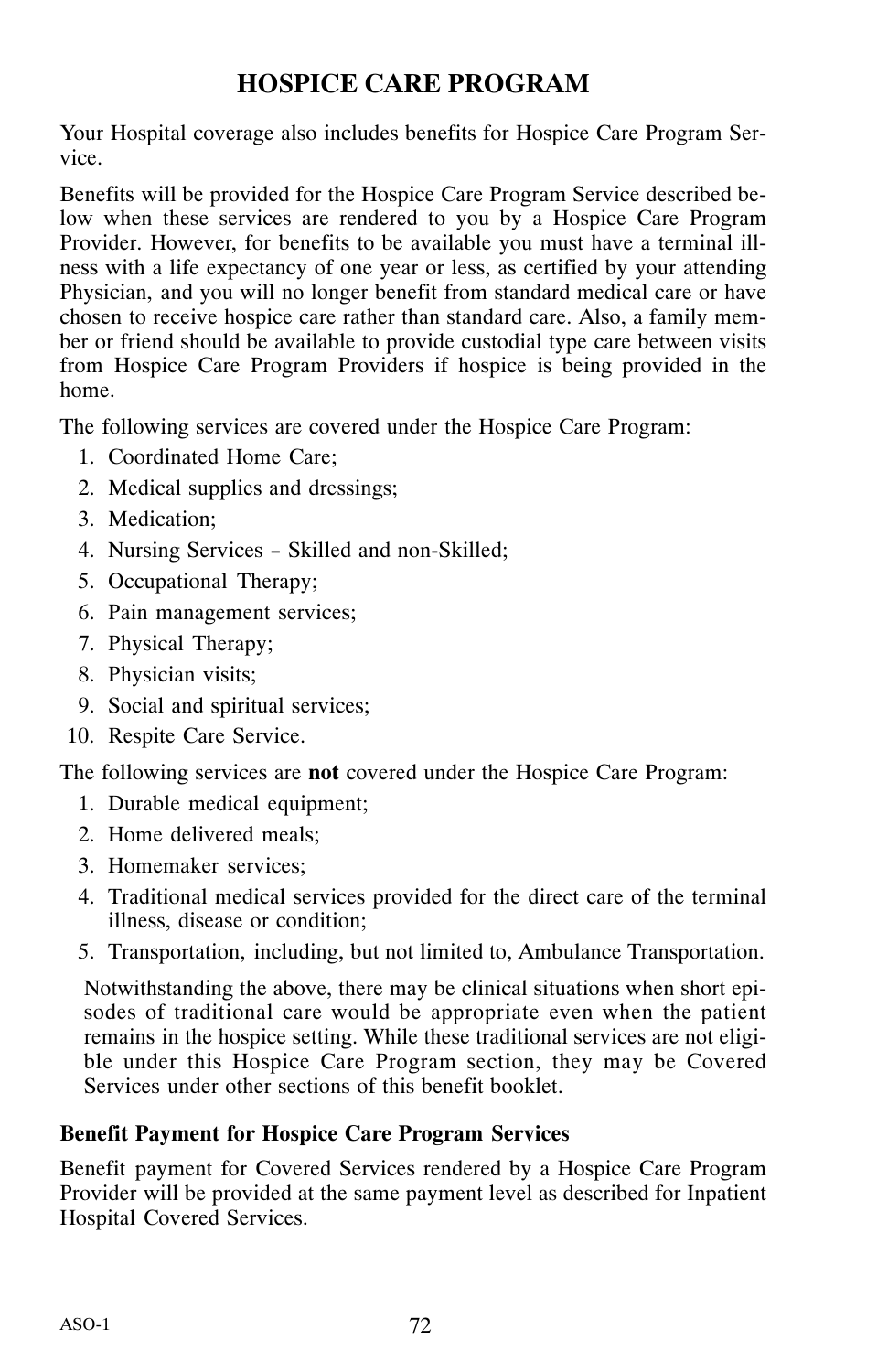# **HEARING CARE PROGRAM**

Your coverage includes benefits for hearing care when you receive such care from a Physician, Otologist, Audiologist or Hearing Aid Dealer.

The benefits of this section are subject to all of the terms and conditions described in this benefit booklet. Please refer to the DEFINITIONS and EXCLUSIONS sections of this benefit booklet for additional information regarding any limitations and/or special conditions pertaining to your benefits.

For hearing care benefits to be available, such care must be Medically Necessary and you must receive such care on or after your Coverage Date.

In addition to the Definitions of this benefit booklet, the following definitions are applicable to this Benefit Section:

AUDIOLOGIST.....means a duly licensed audiologist.

HEARING AID DEALER.....means a Provider licensed to make and provide hearing aids to you.

OTOLOGIST.....means a duly licensed otologist or otolaryngologist.

#### **Benefit Period**

Your hearing care benefit period is a period of one year which begins on January 1st of each year. When you first enroll under this coverage, your first benefit period begins on your Coverage Date, and ends on the first December 31st following that date.

#### **Covered Services**

Benefits will be provided under this Benefit Section for the following:

Audiometric Examination Hearing Aid Evaluation Conformity Evaluation Hearing Aids

Benefits will be limited to one Covered Service(s) of each type listed above per benefit period.

#### **Special Limitations**

Benefits will not be provided for the following:

- 1. Audiometric examinations by an Audiologist when not ordered by your Physician within 6 months of such examination.
- 2. Medical or surgical treatment.
- 3. Drugs or other medications.
- 4. Replacement for lost or broken hearing aids, except if otherwise eligible under frequency limitations.
- 5. Hearing aids ordered while covered but delivered more than 60 days after termination.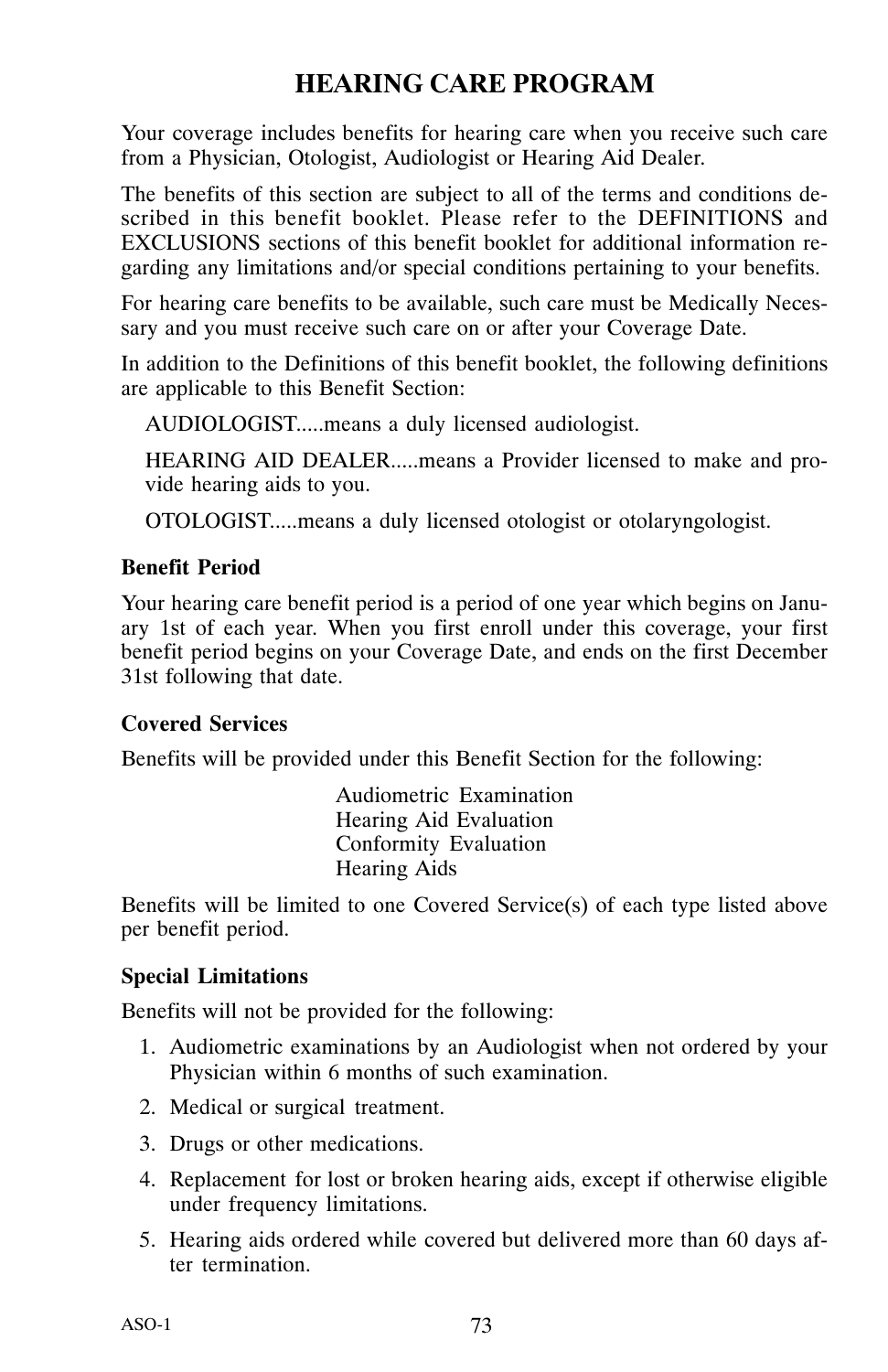## **Benefit Payment for Hearing Care**

Benefits for hearing examinations will be provided at 100%, subject to a Copayment of \$40.

Benefits are provided for one (1) set of hearing aids per sixty (60) months.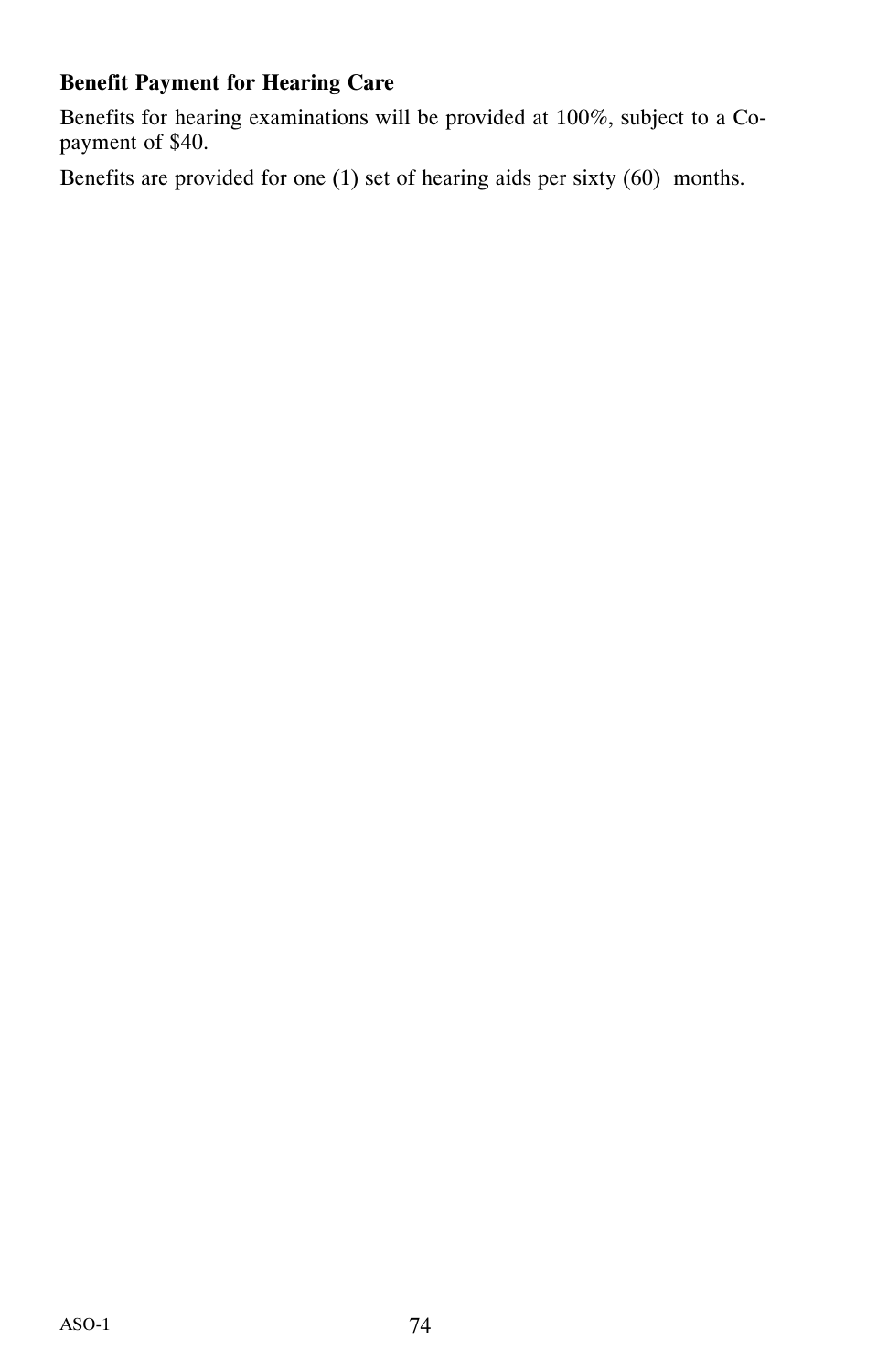## **BENEFITS FOR MEDICARE ELIGIBLE COVERED PERSONS**

This section describes the benefits which will be provided for Medicare Eligible Covered Persons who are not affected by MSP laws, unless otherwise specified in this benefit booklet.

The benefits and provisions described throughout this benefit booklet apply to you, however, in determining the benefits to be paid for your Covered Services, consideration is given to the benefits available under Medicare.

The process used in determining benefits under the plan is as follows:

- 1. determine payment for services eligible under Medicare by deducting from the total eligible charges, the amount paid by Medicare. (If you are eligible for Medicare, the amount that is available from Medicare will be deducted whether or not you have enrolled and/or received payment from Medicare.) The difference, if any, is the amount that will be eligible for payment under this coverage; and
- 2. using the amount determined in accordance with step 1 above, determine what the payment for a Covered Service would be following the payment provisions of this coverage (for example, any applicable deductible and/ or Coinsurance will be applied to that amount). The resulting amount will be paid under the plan up to the Eligible Charge or Medicare approved amount.

When you have a Claim, you or your provider must send the Claim Administrator a copy of your Explanation of Medicare Benefits ("EOMB") in order for your Claim to be processed. In the event you are eligible for Medicare but have not enrolled in Medicare, the amount that would have been available from Medicare, had you enrolled, will be used.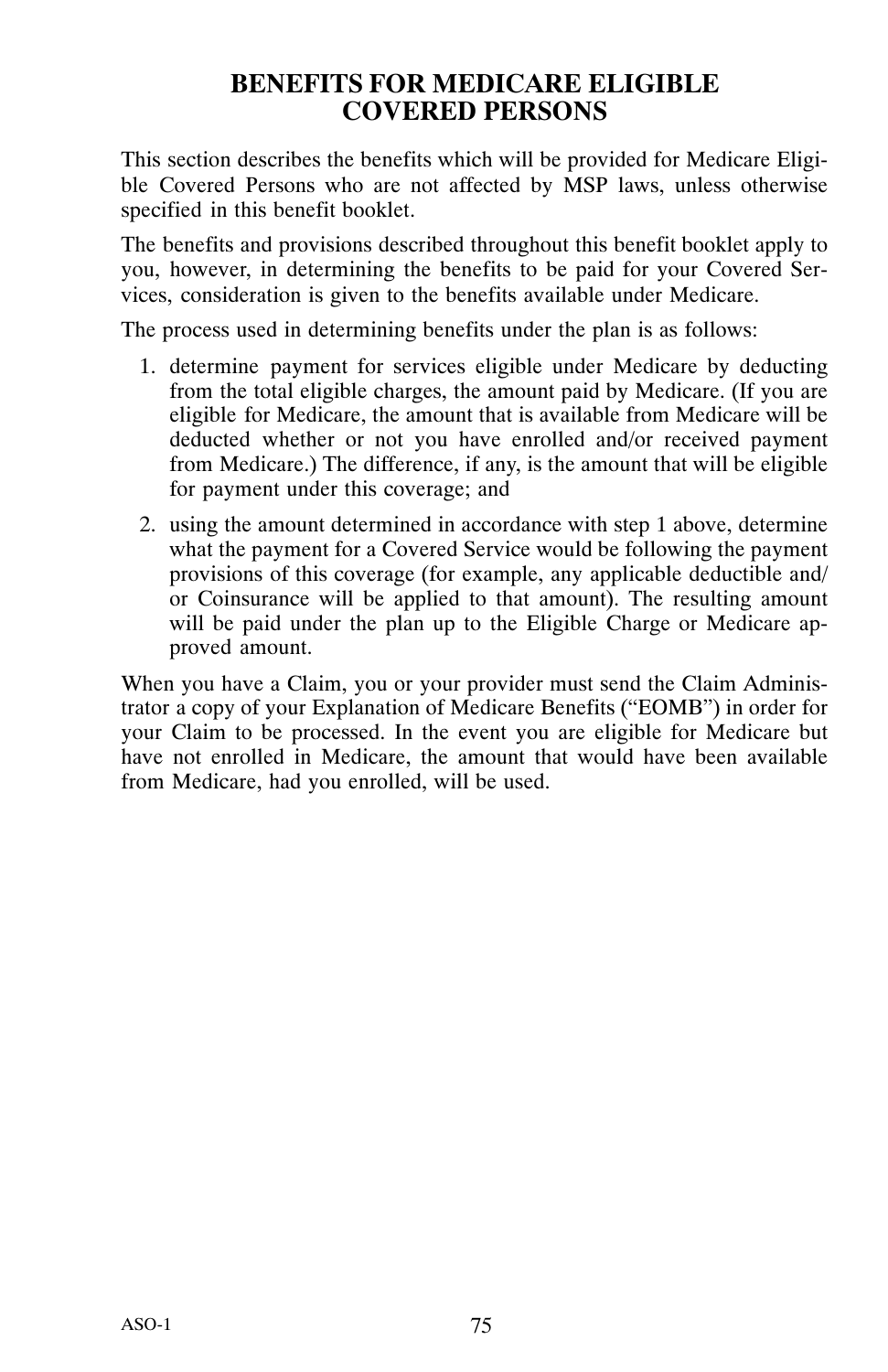# **EXCLUSIONS - WHAT IS NOT COVERED**

Expenses for the following are not covered under your benefit program:

#### — **Hospitalization, services and supplies which are not Medically Necessary.**

No benefits will be provided for services which are not, in the reasonable judgment of the Claim Administrator, Medically Necessary. Medically Necessary means that a specific medical, health care or Hospital service is required, in the reasonable medical judgment of the Claim Administrator, for the treatment or management of a medical symptom or condition and that the service or care provided is the most efficient and economical service which can safely be provided.

Hospitalization is not Medically Necessary when, in the reasonable medical judgment of the Claim Administrator, the medical services provided did not require an acute Hospital Inpatient (overnight) setting, but could have been provided in a Physician's office, the Outpatient department of a Hospital or some other setting without adversely affecting the patient's condition.

Examples of hospitalization and other health care services and supplies that are not Medically Necessary include:

- Hospital admissions for or consisting primarily of observation and/ or evaluation that could have been provided safely and adequately in some other setting, e.g., a Physician's office or Hospital Outpatient department.
- Hospital admissions primarily for diagnostic studies (x‐ray, laboratory and pathological services and machine diagnostic tests) which could have been provided safely and adequately in some other setting, e.g., Hospital Outpatient department or Physician's office.
- Continued Inpatient Hospital care, when the patient's medical symptoms and condition no longer require their continued stay in a Hospital.
- Hospitalization or admission to a Skilled Nursing Facility, nursing home or other facility for the primary purposes of providing Custodial Care Service, convalescent care, rest cures or domiciliary care to the patient.
- Hospitalization or admission to a Skilled Nursing Facility for the convenience of the patient or Physician or because care in the home is not available or is unsuitable.
- The use of skilled or private duty nurses to assist in daily living activities, routine supportive care or to provide services for the convenience of the patient and/or his family members.

These are just some examples, not an exhaustive list, of hospitalizations or other services and supplies that are not Medically Necessary.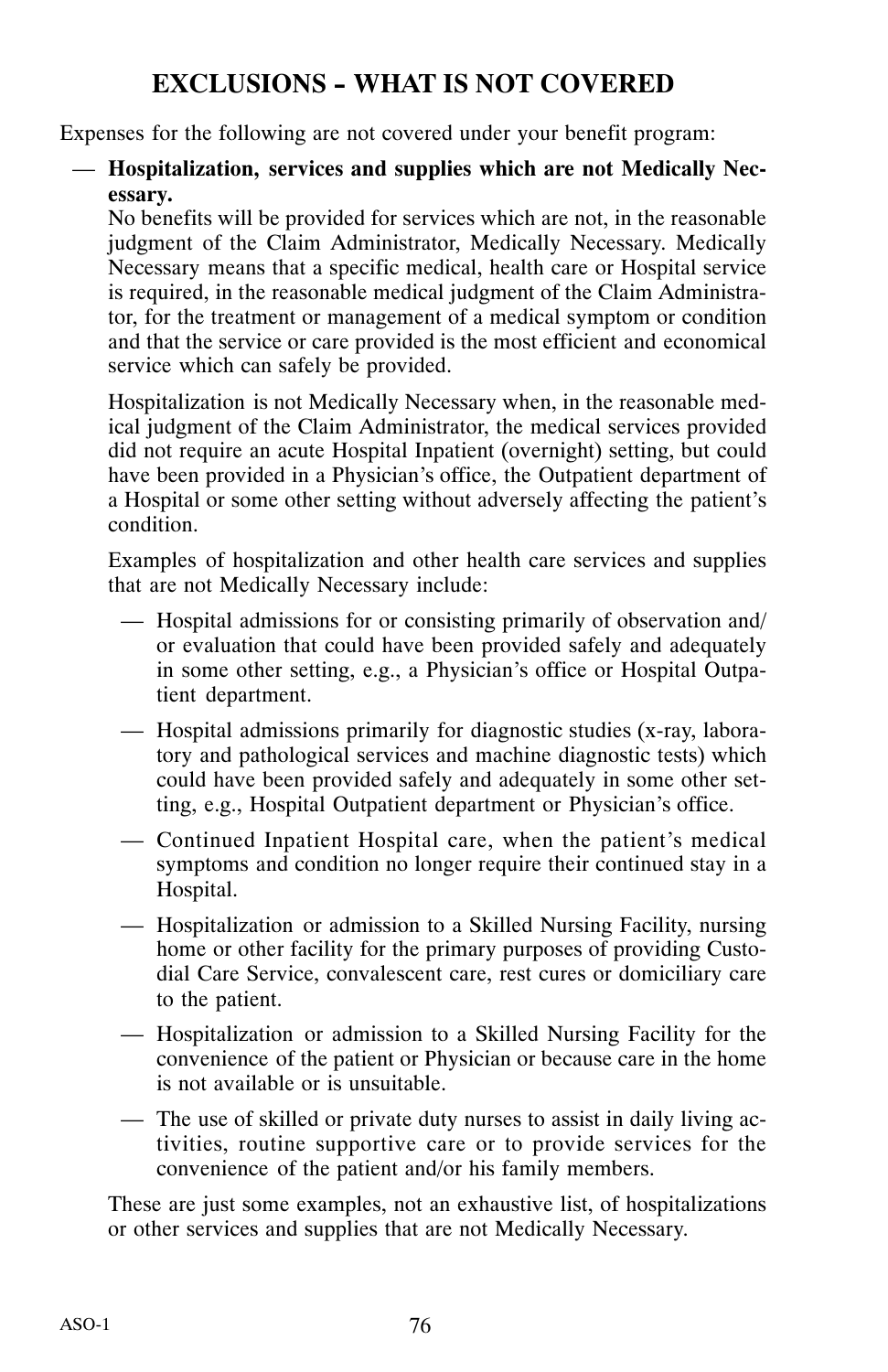The Claim Administrator will make the decision whether hospitalization or other health care services or supplies were not Medically Necessary and therefore not eligible for payment under the terms of your plan. In most instances this decision is made by the Claim Administrator AFTER YOU HAVE BEEN HOSPITALIZED OR HAVE RECEIVED OTHER HEALTH CARE SERVICES OR SUPPLIES AND AFTER A CLAIM FOR PAYMENT HAS BEEN SUBMITTED.

The fact that your Physician may prescribe, order, recommend, approve or view hospitalization or other health care services and supplies as Medically Necessary does not make the hospitalization, services or supplies Medically Necessary and does not mean that the Claim Administrator will pay the cost of the hospitalization, services or supplies.

If your Claim for benefits is denied on the basis that the services or supplies were not Medically Necessary, and you disagree with the Claim Administrator 's decision, your plan provides for an appeal of that decision.

Additional information about appeals procedures is set forth in the CLAIM FILING AND APPEALS PROCEDURES section of this benefit booklet.

REMEMBER, EVEN IF YOUR PHYSICIAN PRESCRIBES, ORDERS, RECOMMENDS, APPROVES OR VIEWS HOSPITALIZATION OR OTHER HEALTH CARE SERVICES AND SUPPLIES AS MEDICAL-LY NECESSARY, THE CLAIM ADMINISTRATOR WILL NOT PAY FOR THE HOSPITALIZATION, SERVICES AND SUPPLIES IF IT DECIDES THEY WERE NOT MEDICALLY NECESSARY.

- Services or supplies that are not specifically mentioned in this benefit booklet.
- Services or supplies for any illness or injury arising out of or in the course of employment for which benefits are available under any Workers' Compensation Law or other similar laws whether or not you make a claim for such compensation or receive such benefits.
- Services or supplies that are furnished to you by the local, state or federal government and for any services or supplies to the extent payment or benefits are provided or available from the local, state or federal government (for example, Medicare) whether or not that payment or benefits are received, except however, this exclusion shall not be applicable to medical assistance benefits under Article V or VI of the Illinois Public Aid Code (305 ILCS 5/5‐1 et seq. or 5/6‐1 et seq.) or similar Legislation of any state, benefits provided in compliance with the Tax Equity and Fiscal Responsibility Act or as otherwise provided by law.
- Services and supplies for any illness or injury occurring on or after your Coverage Date as a result of war or an act of war.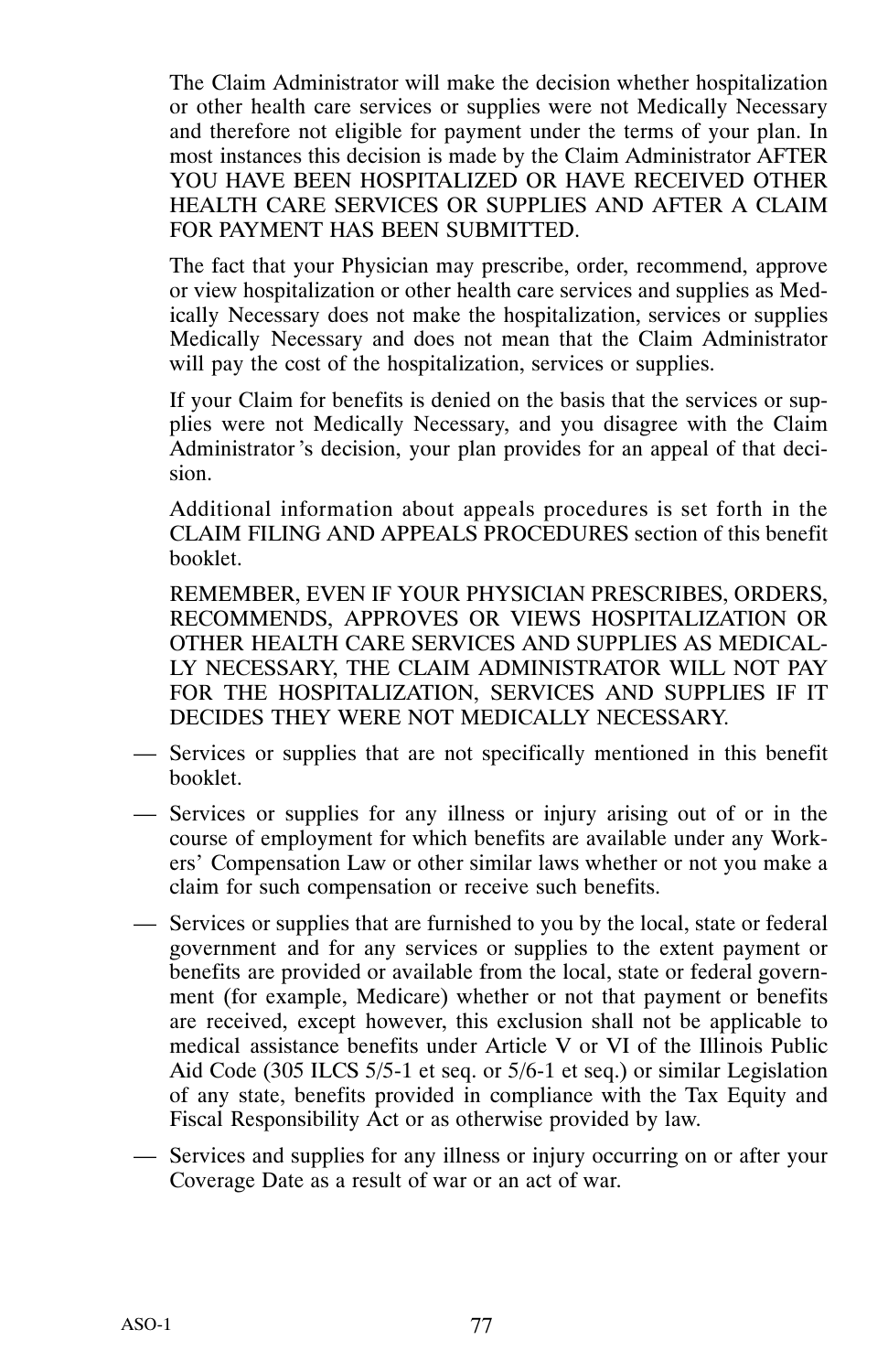- Services or supplies that do not meet accepted standards of medical and/ or dental practice.
- Investigational Services and Supplies and all related services and supplies, except as may be provided under this benefit booklet for a) the cost of routine patient care associated with Investigational cancer treatment if you are a qualified individual participating in a qualified clinical cancer trial, if those services or supplies would otherwise be covered under this benefit booklet if not provided in connection with a qualified cancer trial program and b) applied behavior analysis used for the treatment of Autism Spectrum Disorder(s).
- Custodial Care Service.
- Long Term Care Service.
- Respite Care Service, except as specifically mentioned under the Hospice Care Program.
- Inpatient Private Duty Nursing Service.
- Routine physical examinations, unless otherwise specified in this benefit booklet.
- Services or supplies received during an Inpatient stay when the stay is primarily related to behavioral, social maladjustment, lack of discipline or other antisocial actions which are not specifically the result of Mental Illness. This does not include services or supplies provided for the treatment of an injury resulting from an act of domestic violence or a medical condition (including both physical and mental health conditions).
- Cosmetic Surgery and related services and supplies, except for the correction of congenital deformities or for conditions resulting from accidental injuries, scars, tumors or diseases.
- Services or supplies for which you are not required to make payment or would have no legal obligation to pay if you did not have this or similar coverage.
- Charges for failure to keep a scheduled visit or charges for completion of a Claim form.
- Personal hygiene, comfort or convenience items commonly used for other than medical purposes, such as air conditioners, humidifiers, physical fitness equipment, televisions and telephones.
- Special braces, splints, specialized equipment, appliances, ambulatory apparatus, battery implants, except as specifically mentioned in this benefit booklet.
- Blood derivatives which are not classified as drugs in the official formularies.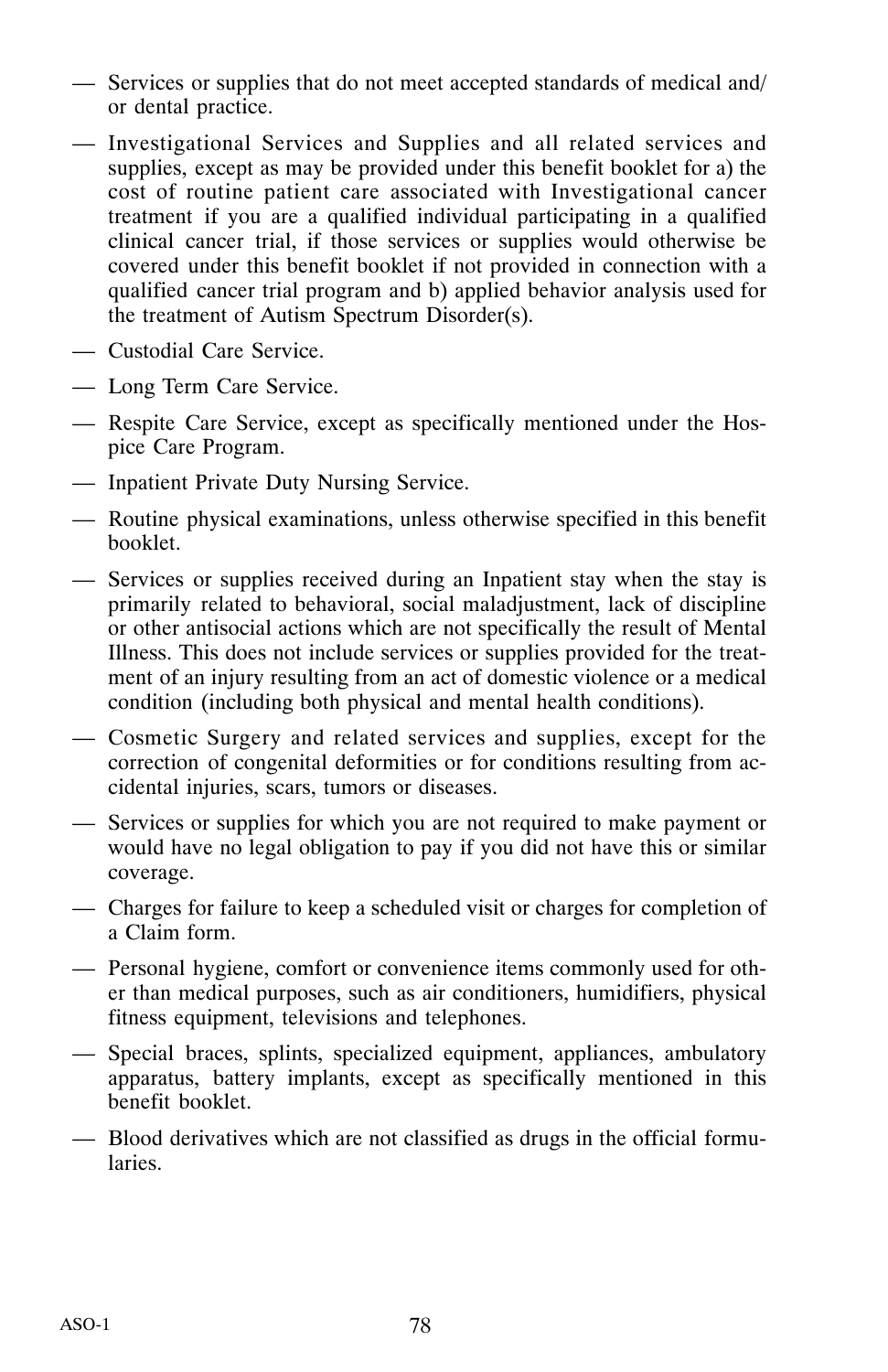- Eyeglasses, contact lenses or cataract lenses and the examination for prescribing or fitting of glasses or contact lenses or for determining the refractive state of the eye, which are not Medically Necessary, except as specifically mentioned in this benefit booklet.
- Treatment of flat foot conditions and the prescription of supportive devices for such conditions and the treatment of subluxations of the foot.
- Routine foot care, except for persons diagnosed with diabetes.
- Immunizations, unless otherwise specified in this benefit booklet.
- Maintenance Occupational Therapy, Maintenance Physical Therapy and Maintenance Speech Therapy, except as specifically mentioned in this benefit booklet.
- Maintenance Care.
- Speech Therapy when rendered for the treatment of psychosocial speech delay, behavioral problems (including impulsive behavior and impulsivity syndrome), attention disorder, conceptual handicap or mental retardation, except as may be provided under this benefit booklet for Autism Spectrum Disorder(s).
- Habilitative Services that are solely educational in nature or otherwise paid under state or federal law for purely educational services.
- Diagnostic Service as part of routine physical examinations or check‐ ups, premarital examinations, determination of the refractive errors of the eyes, auditory problems, surveys, casefinding, research studies, screening, or similar procedures and studies, or tests which are Investigational, unless otherwise specified in this benefit booklet.
- Procurement or use of prosthetic devices, special appliances and surgical implants which are for cosmetic purposes, the comfort and convenience of the patient, or unrelated to the treatment of a disease or injury.
- Services and supplies rendered or provided for human organ or tissue transplants other than those specifically named in this benefit booklet.
- Nutritional items such as infant formulas, weight-loss supplements, over-the-counter food substitutes, non-prescription vitamins and herbal supplements, other than those specifically named in this benefit booklet.
- Elective abortions.
- Reversals of sterilization.
- Services and supplies rendered or provided for the treatment of infertility other than in conjunction with conception through normal intercourse; specifically excluded, without limiting this exclusion, are all services and supplies related to artificial insemination and in‐vitro fertilization including, but not limited to, gamete intra‐fallopian transfer (GIFT).
- At home sleep studies.
- Naprapathic Services.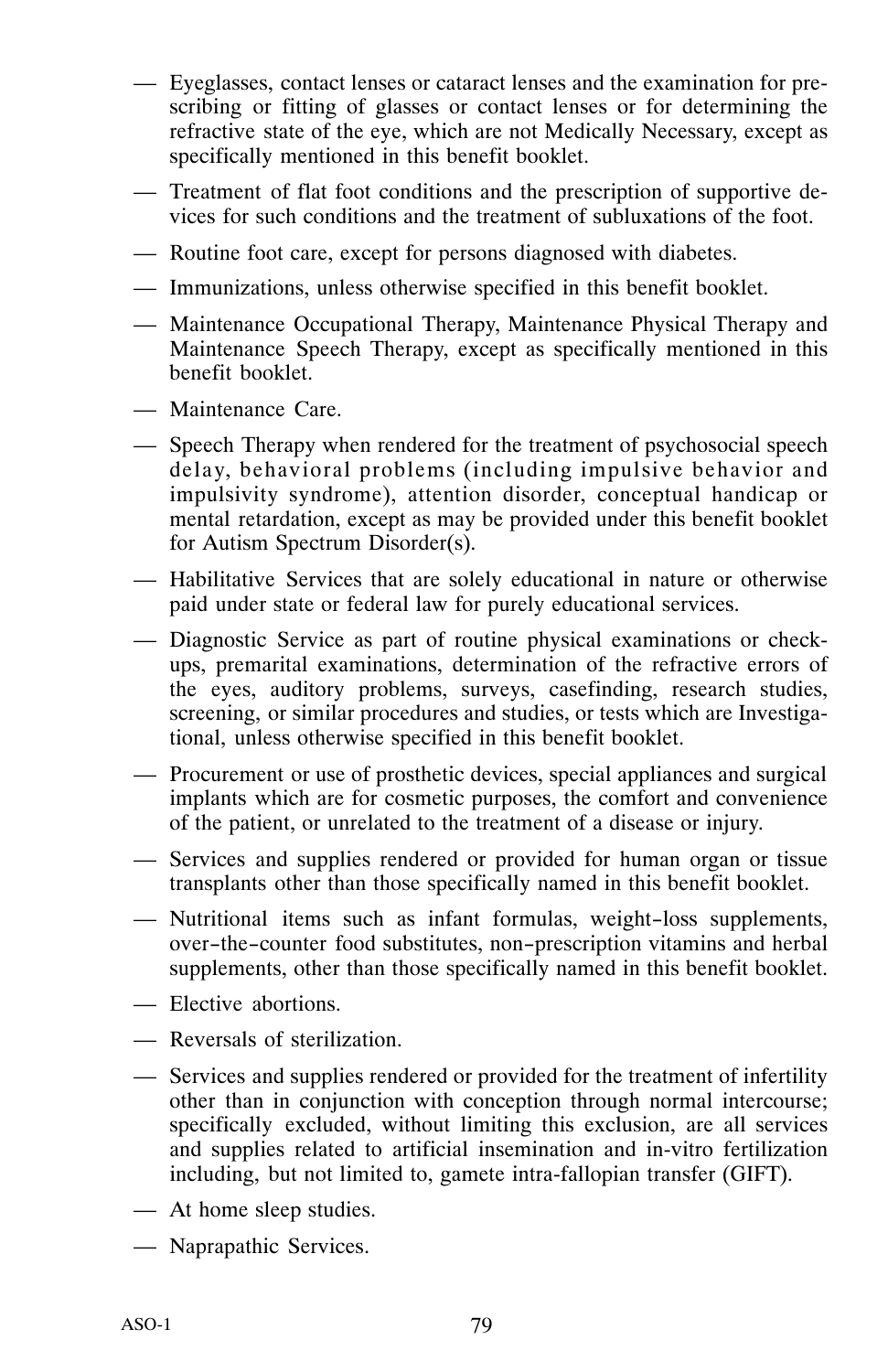- Diabetic supplies.
- Acupuncture.
- Breast pumps (2 or more).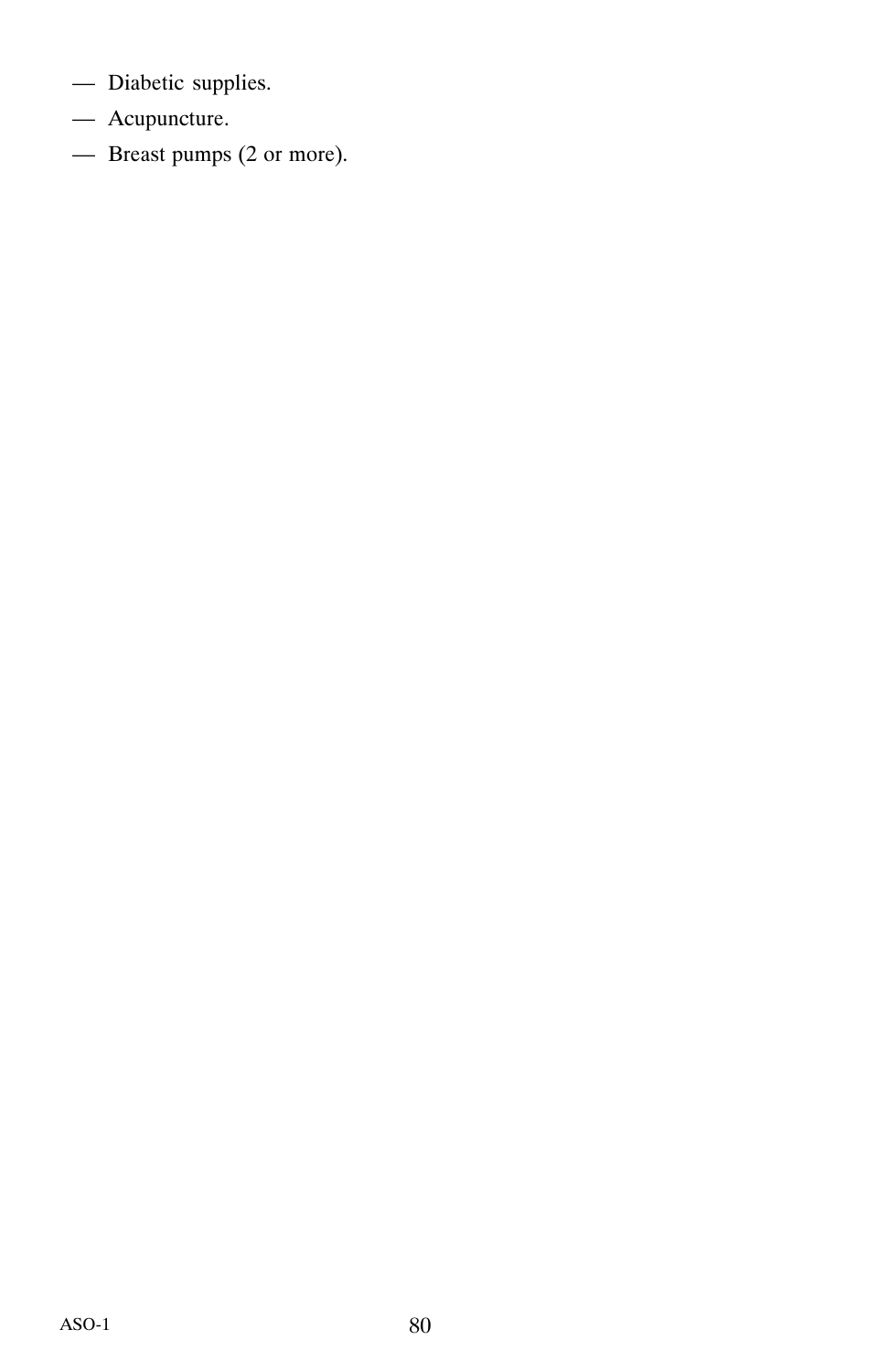# **COORDINATION OF BENEFITS SECTION**

#### BENEFITS WHEN YOU HAVE COVERAGE UNDER MORE THAN ONE PLAN

This section describes how benefits under the Program will be coordinated with those of any other plan that provides benefits to you.

#### WHEN COORDINATION OF BENEFITS APPLIES

This coordination of benefits ("COB") provision applies when a person has health care coverage under more than one benefit plan.

The order of benefit determination rules described in this section determine which Coverage Plan pay as the Primary Coverage Plan. The Primary Coverage Plan pays without regard to the possibility that another Coverage Plan may cover some expenses, A secondary Coverage Plan pays after the Primary Coverage Plan and may reduce the benefits it pays. Failure to comply with the Primary Coverage Plan provisions to utilize a required network will deem the services not allowable under the Program for secondary coverage. If enrolled for secondary coverage in a Network Benefits plan, use of a Network Provider is required to receive maximum reimbursement from the Program.

#### DEFINITIONS

For the purpose of this *Coordination of Benefits* section, capitalized terms are defined as follows:

``Coverage Plan" is any of the following that provides benefits or services for medical or dental care or treatment. However, if separate contracts are used to provide coordinated coverage for members of a group, the separate contracts are considered parts of the same Coverage Plan and there is no COB among those separate contracts.

``Coverage Plan" includes group insurance, closed panel or other forms of group or group-type coverage (whether insured or uninsured); medical care components or group long term care contracts, such as skilled nursing care; medical benefits under group or individual automobile contracts; and Medicare (see the section entitled *When a Covered Person Qualifies for Medicare* beginning on page 17) or other governmental benefits, as permitted by law.

``Coverage Plan" does not include individual or family insurance; closed panel or other individual coverage (except for group-type coverage); school accident type coverage; benefits for non-medical components of group long term care policies; Medicare supplement policies, Medicaid policies and coverage under other governmental plans, unless permitted by law. Each contract for coverage under the items listed above is a separate Coverage Plan. If a Coverage Plan has two parts and COB rules apply only to one of the two, each of the parts is treated as a separate Coverage Plan.

The order of benefit determination rules determine whether this Coverage Plan is a "Primary Coverage Plan" or "Secondary Coverage Plan" when compared to another Coverage Plan covering the person. When this Coverage Plan is primary, it's benefits are determined before those of any other Coverage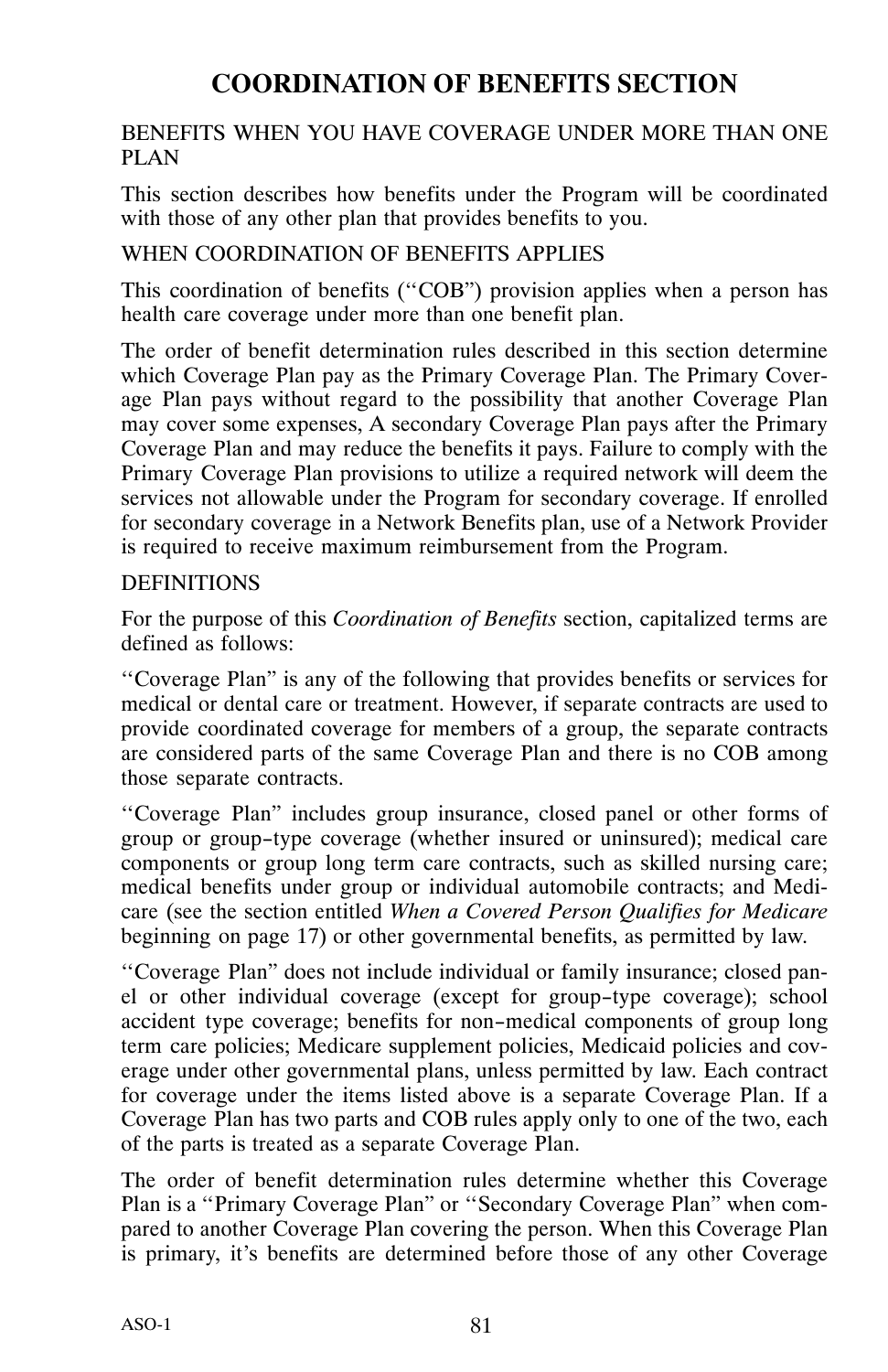Plan and without considering any other Coverage Plan's benefits. When this Coverage Plan is secondary, its benefits are determined after those of another Coverage Plan and may be reduced because of the Primary Coverage Plan's benefits.

``Allowable Expense" means a healthcare service or expense, including deductibles, co-payments, and co-insurance that is covered at least in part by any of the Coverage Plans covering the person. When a Coverage Plan provides benefits in the form of services (for example, a health maintenance organization), the reasonable cash value of each service will be considered an Allowable Expense and a benefit paid. An expense or service that is not covered by any of the Coverage plans is not an Allowable Expense. The following are examples of expenses or services that are not Allowable Expenses:

- If a Covered Person is confined in a private Hospital room, the difference between the cost of a Semi-private Room in the Hospital and the private room (unless the patient's stay in a private Hospital room is Necessary in terms of generally accepted medical practice, or one of the Coverage Plans routinely provides coverage for Hospital private rooms) is not an Allowable Expense.
- If a Covered Person is covered by two or more Coverage Plans that compute their benefit payments on the basis of Reasonable and Customary fees, any amount in excess of the highest of the Reasonable and Customary fees for a specific benefit is not an Allowable Expense.
- If a Covered Person is covered by two or more Coverage Plans that provides benefits or services on the basis of negotiated fees, an amount in excess of the highest of the negotiated fees is not an Allowable Expense.
- If a Covered Person is covered by one Coverage Plan that calculates its benefits or services on the basis of Reasonable and Customary fees and another Coverage Plan that provides benefits or services on the basis of negotiated fees, the Primary Coverage Plan's payment arrangements shall be the Allowable Expense for all Coverage Plans,
- The amount a benefit is reduced by the Primary Coverage Plan because a Covered Person does not comply with the Coverage Plan provisions is not an Allowable Expense. Examples of these provisions are second surgical opinions, precertification of admissions, and preferred provider arrangements.

``Closed Panel Plan" is a Coverage Plan that provides health benefits to Covered Persons primarily in the form of services through a panel of providers that have contracted with or are employed by the Coverage Plan, and that limits or excludes benefits for services by other providers, except in cases of Emergency or referral by a panel member.

``Custodial Parent" means a parent awarded custody by a court decree. In the absence of a court decree, it is the parent with whom the child resides more than one half of the calendar year without regard to any temporary visitation.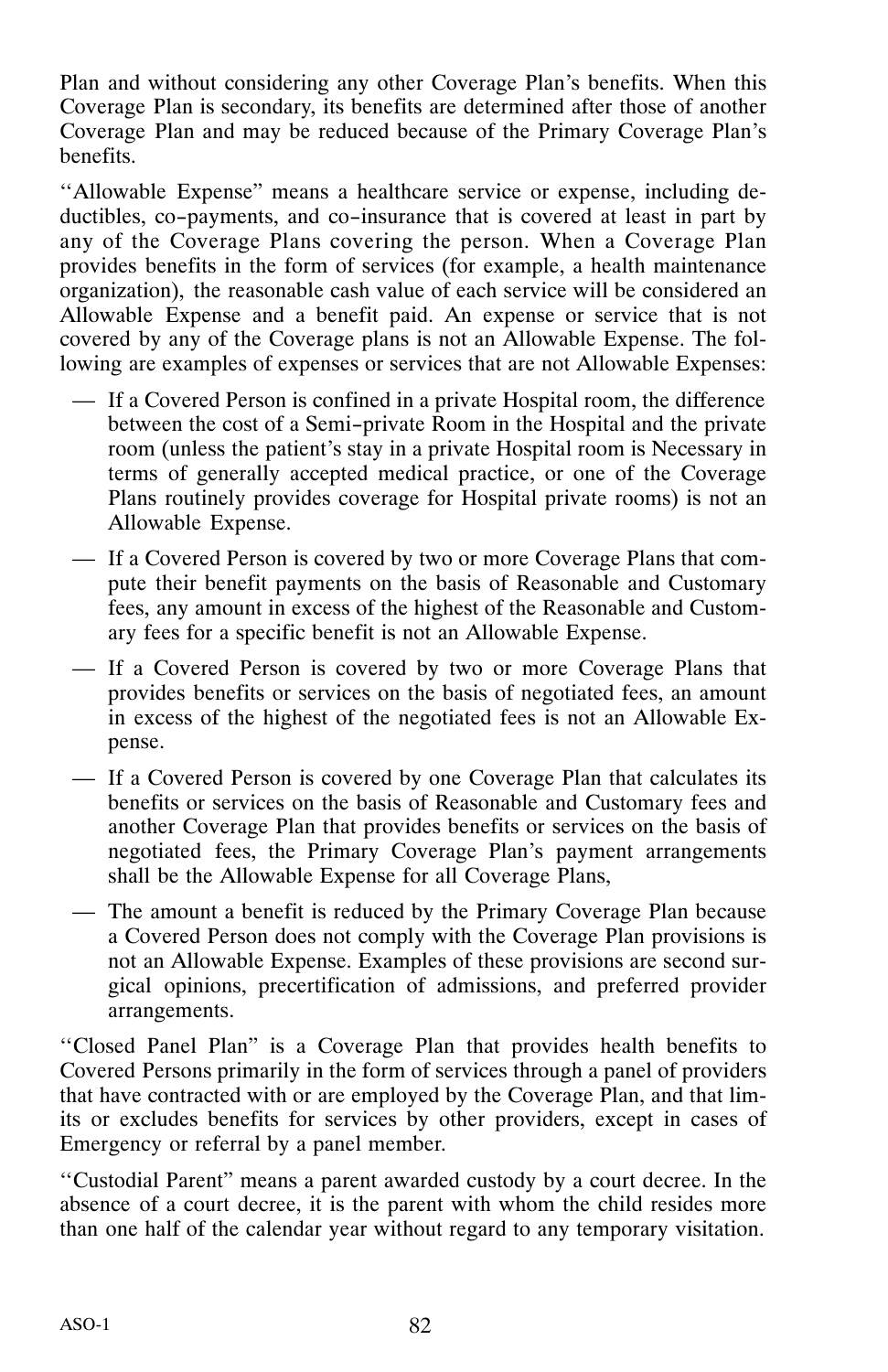## **HOW TO FILE A CLAIM AND APPEALS PROCEDURES**

In order to obtain your benefits under this benefit program, it is necessary for a Claim to be filed with the Claim Administrator. To file a Claim, usually all you will have to do is show your ID card to your Hospital or Physician (or other Provider). They will file your Claim for you. Remember however, it is your responsibility to ensure that the necessary Claim information has been provided to the Claim Administrator.

Once the Claim Administrator receives your Claim, it will be processed and the benefit payment will usually be sent directly to the Hospital or Physician. You will receive a statement telling you how your benefits were calculated. In some cases the Claim Administrator will send the payment directly to you or if applicable, in the case of a Qualified Medical Child Support Order, to the designated representative as it appears on the Claim Administrator's records.

In certain situations, you will have to file your own Claims. This is primarily true when you are receiving services or supplies from Providers other than a Hospital or Physician. An example would be when you have had ambulance expenses. To file your own Claim, follow these instructions:

- 1. Complete a Claim Form. These are available from www.bcbsil.com/ caterpillar or from the Claim Administrator's office.
- 2. Attach copies of all bills to be considered for benefits. These bills must include the Provider's name and address, the patient's name, the diagnosis, the date of service and a description of the service and the Claim Charge.
- 3. Mail the completed Claim Form with attachments to:

Blue Cross and Blue Shield of Illinois P. O. Box 805107 Chicago, Illinois 60680‐4112

In any case, Claims should be filed with the Claim Administrator on or before December 31st of the calendar year following the year in which your Covered Service was rendered. (A Covered Service furnished in the last month of a particular calendar year shall be considered to have been furnished the succeeding calendar year.) **Claims not filed within the required time period will not be eligible for payment.**

Should you have any questions about filing Claims, call the Claim Administrator's office at 1-844-228-2227.

## **INTERNAL CLAIMS DETERMINATIONS AND APPEALS PROCESS**

#### **INITIAL CLAIMS DETERMINATIONS**

The Claim Administrator will usually pay all Claims within 30 days of receipt of all information required to process a Claim. The Claim Administrator will usually notify you, your valid assignee or your authorized representative, when all information required to pay a Claim within 30 days of the Claim's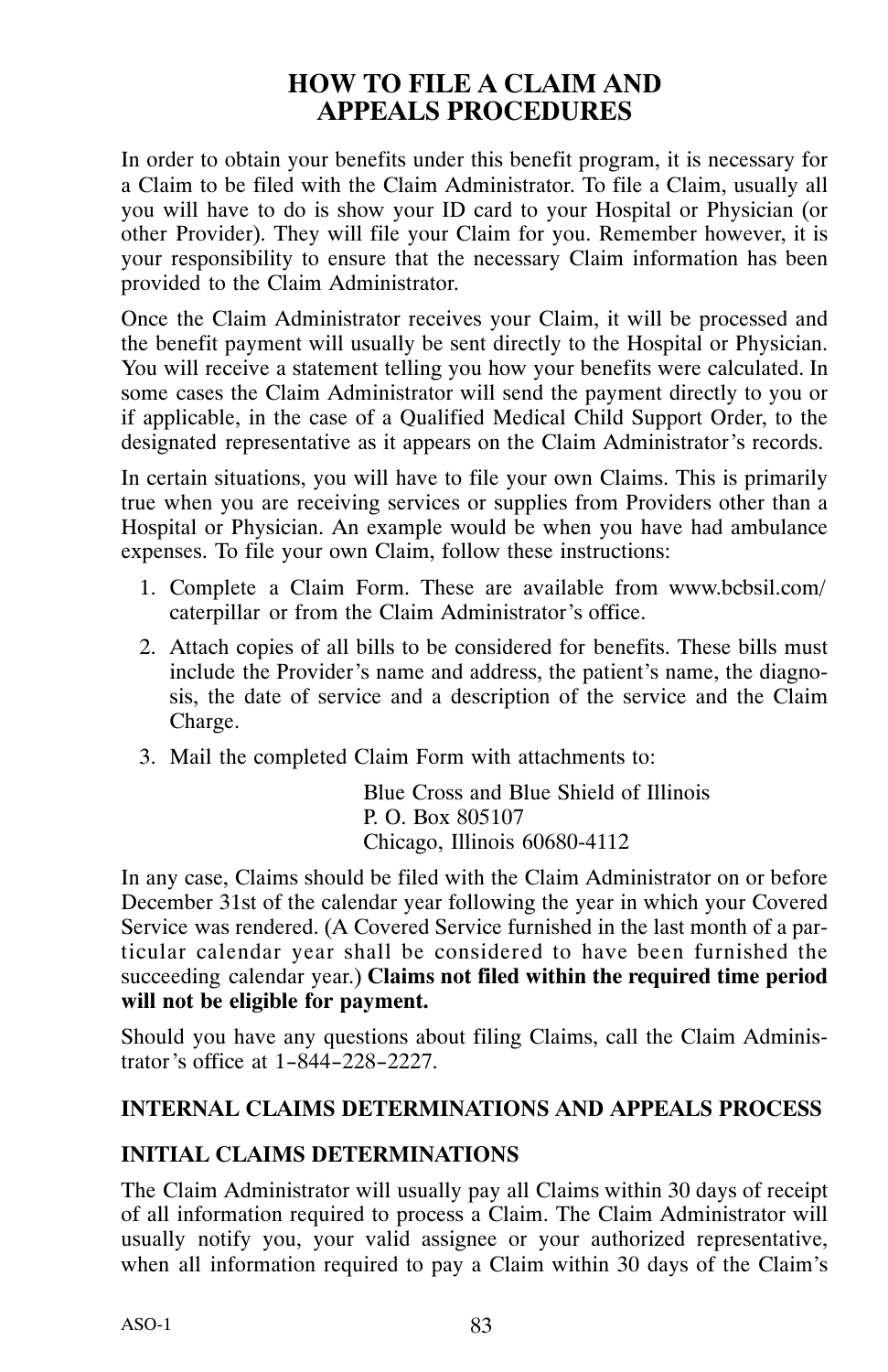receipt has not been received. (For information regarding assigning benefits, see "Payment of Claims and Assignment of Benefits" provisions in the GEN-ERAL PROVISIONS section of this benefit booklet.) If you fail to follow the procedures for filing a pre‐service claim (as defined below), you will be notified within 5 days (or within 24 hours in the case of a failure regarding an urgent care/expedited clinical claim [as defined below]). Notification may be oral unless the claimant requests written notification.

### **If a Claim Is Denied or Not Paid in Full**

If a claim for benefits is denied in whole or in part, you will receive a notice from the Claim Administrator within the following time limits:

- 1. For non‐urgent pre‐service claims, within 15 days after receipt of the claim by the Claim Administrator. A "pre‐service claim" is any non‐urgent request for benefits or for a determination, with respect to which the terms of the benefit plan condition receipt of the benefit on approval of the benefit in advance of obtaining medical care.
- 2. For post‐service Claims, within 30 days after receipt of the Claim by the Claim Administrator. A "post‐service claim" is a Claim as defined above.

If the Claim Administrator determines that special circumstances require an extension of time for processing the claim, for non-urgent pre-service and post‐service claims, the Claim Administrator shall notify you or your authorized representative in writing of the need for extension, the reason for the extension, and the expected date of decision within the initial period. In no event shall such extension exceed 15 days from the end of such initial period. If an extension is necessary because additional information is needed from you, the notice of extension shall also specifically describe the missing information, and you shall have at least 45 days from receipt of the notice within which to provide the requested information.

If the claim for benefits is denied in whole or in part, you or your authorized representative shall be notified in writing of the following:

- a. The reasons for denial;
- b. A reference to the benefit plan provisions on which the denial is based;
- c. A description of additional information which may be necessary to perfect an appeal and an explanation of why such material is necessary;
- d. Subject to privacy laws and other restrictions, if any, the identification of the Claim, date of service, health care provider, Claim amount (if applicable), diagnosis, treatment and denial codes with their meanings and the standards used;
- e. An explanation of the Claim Administrator's internal review/appeals and external review processes (and how to initiate a review/appeal or external review) and a statement of your right, if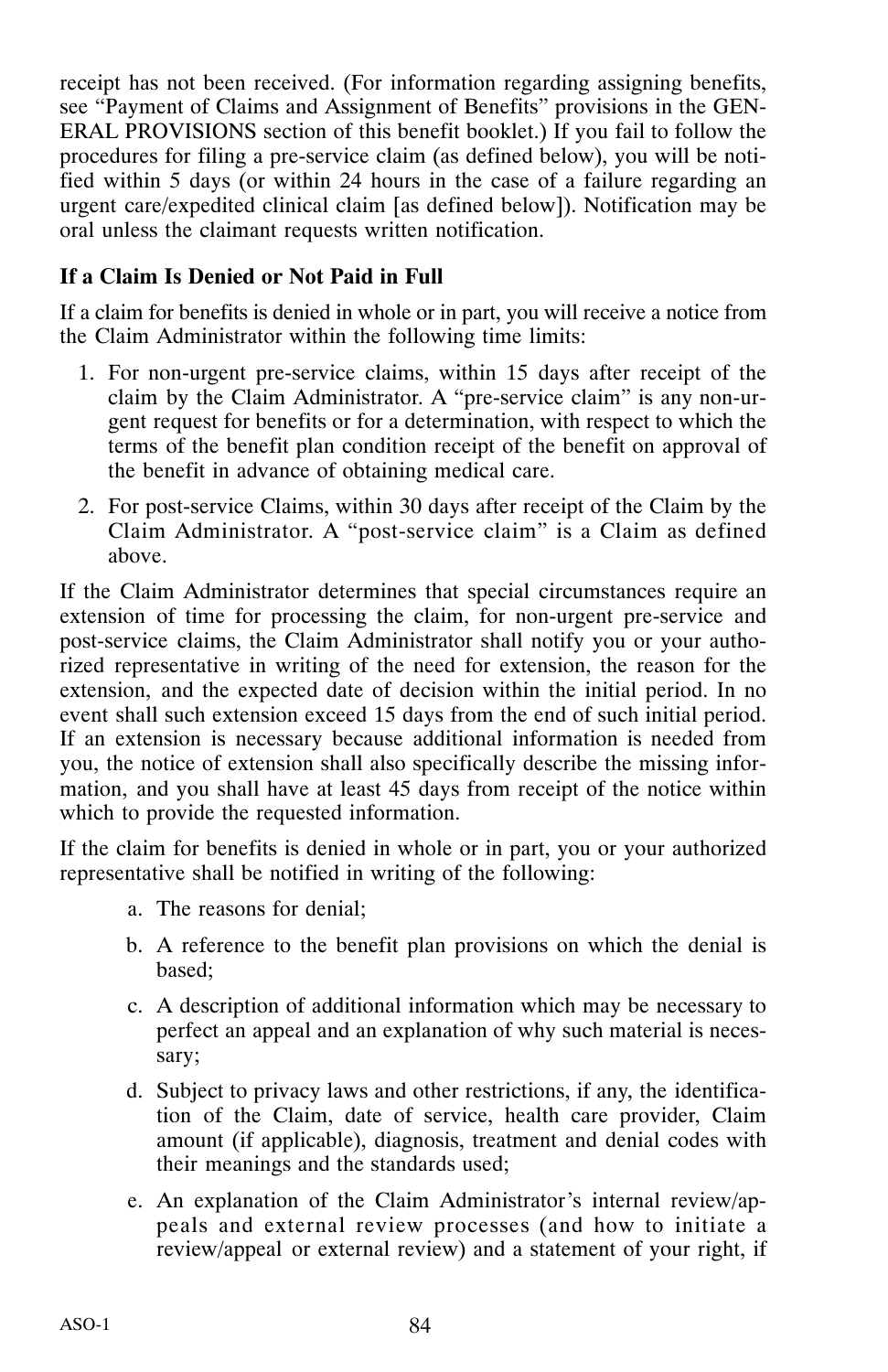any, to bring a civil action under Section 502(a) of ERISA following a final denial on internal review/appeal;

- f. In certain situations, a statement in non‐English language(s) that future notices of Claim denials and certain other benefit information may be available in such non‐English language(s);
- g. The right to request, free of charge, reasonable access to and copies of all documents, records and other information relevant to the claim for benefits;
- h. Any internal rule, guideline, protocol or other similar criterion relied on in the determination, and a statement that a copy of such rule, guideline, protocol or other similar criterion will be provided free of charge on request;
- i. An explanation of the scientific or clinical judgment relied on in the determination as applied to claimant's medical circumstances, if the denial was based on medical necessity, experimental treatment or similar exclusion, or a statement that such explanation will be provided free of charge upon request;
- j. In the case of a denial of an urgent care/expedited clinical claim, a description of the expedited review procedure applicable to such claims. An urgent care/expedited claim decision may be provided orally, so long as written notice is furnished to the claimant within 3 days of oral notification;
- k. Contact information for applicable office of health insurance consumer assistance or ombudsman.
- 3. For benefit determinations relating to urgent care/expedited clinical claim (as defined below), such notice will be provided no later than 24 hours after the receipt of your claim for benefits, unless you fail to provide sufficient information. You will be notified of the missing information and will have no less than 48 hours to provide the information. A benefit determination will be made within 48 hours after the missing information is received.
- 4. For benefit determinations relating to care that is being received at the same time as the determination, such notice will be provided no later than 24 hours after receipt of your claim for benefits.

An "urgent care/expedited clinical claim" is any pre‐service claim for benefits for medical care or treatment with respect to which the application of regular time periods for making health claim decisions could seriously jeopardize the life or health of the claimant or the ability of the claimant to regain maximum function or, in the opinion of a Physician with knowledge of the claimant's medical condition, would subject the claimant to severe pain that cannot be adequately managed without the care or treatment.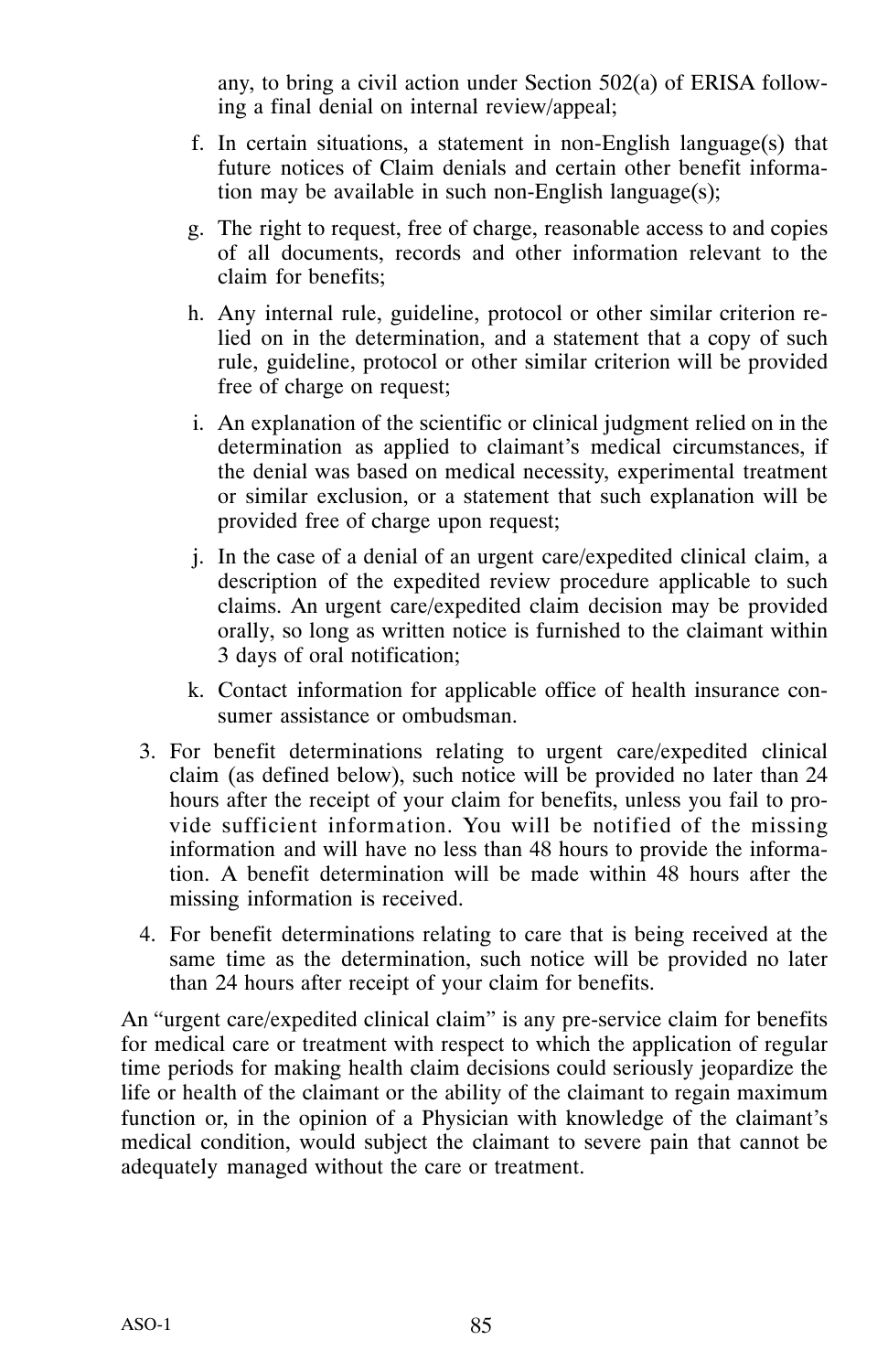## **INQUIRIES AND COMPLAINTS**

An **"Inquiry"** is a general request for information regarding claims, benefits, or membership.

A **"Complaint"** is an expression of dissatisfaction by you either orally or in writing.

The Claim Administrator has a team available to assist you with Inquiries and Complaints. Issues may include, but are not limited to, the following:

- Claims
- Quality of care

When your Complaint relates to dissatisfaction with a claim denial (or partial denial), then you have the right to a claim review/appeal as described in the CLAIM APPEAL PROCEDURES.

To pursue an Inquiry or a Complaint, you may contact **Customer Service** at the number on the back of your ID card, or you may write to:

#### **Blue Cross and Blue Shield of Illinois 300 East Randolph Chicago, Illinois 60601**

When you contact Customer Service to pursue an Inquiry or Complaint, you will receive a written acknowledgement of your call or correspondence. You will receive a written response to your Inquiry or Complaint within 30 days of receipt by Customer Service. Sometimes the acknowledgement and the response will be combined. If the Claim Administrator needs more information, you will be contacted. If a response to your Inquiry or Complaint will be delayed due to the need for additional information, you will be contacted.

An appeal is an oral or written request for review of an Adverse Benefit Determination (as defined below) or an adverse action by the Claim Administrator, its employees or a participating provider.

## **CLAIM APPEAL PROCEDURES - DEFINITIONS**

An appeal of an Adverse Benefit Determination may be filed by you or a person authorized to act on your behalf. In some circumstances, a health care provider may appeal on his/her own behalf. Your designation of a representative must be in writing as it is necessary to protect against disclosure of information about you except to your authorized representative. To obtain an Authorized Representative Form, you or your representative may call the Claim Administrator at the number on the back of your ID card.

An **"Adverse Benefit Determination"** means a denial, reduction, or termination of, or a failure to provide or make payment (in whole or in part) for, a benefit, including any such denial, reduction, termination, or failure to provide or make payment for, a benefit resulting from the application of utilization review, as well as a failure to cover an item or service for which benefits are otherwise provided because it is determined to be experimental or investigational or not medically necessary or appropriate. If an ongoing course of treatment had been approved by the Claim Administrator and the Claim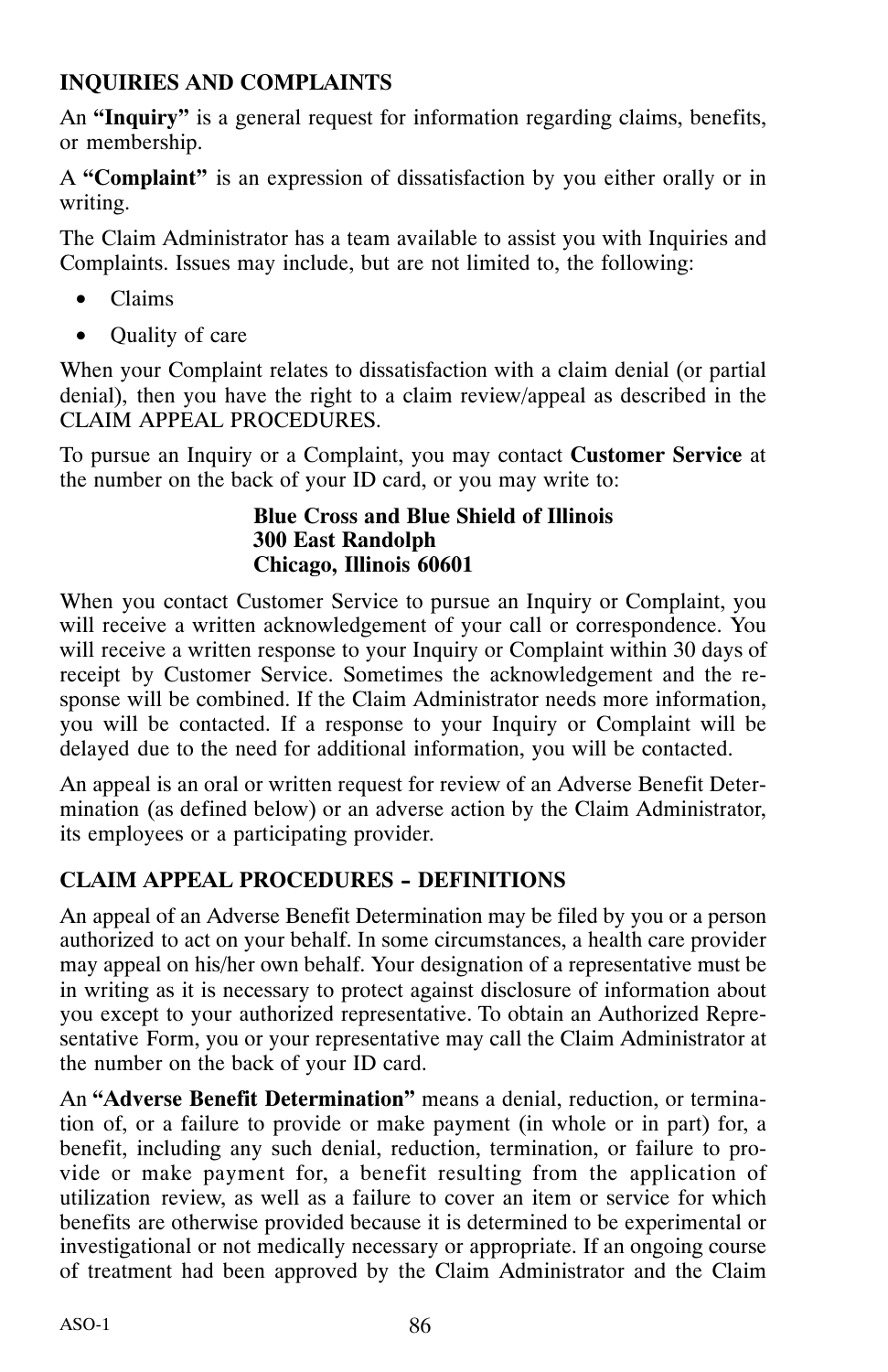Administrator reduces or terminates such treatment (other than by amendment or termination of the Employer's benefit plan) before the end of the approved treatment period, that is also an Adverse Benefit Determination. A rescission of coverage is also an Adverse Benefit Determination. A rescission does not include a termination of coverage for reasons related to non‐payment of premium.

In addition, an Adverse Benefit Determination, also includes an "Adverse Determination." An **"Adverse Determination"**means a determination by the Claim Administrator or its designated utilization review organization that an admission, availability of care, continued stay, or other health care service that is a Covered Service has been reviewed and, based upon the information provided, does not meet the Claim Administrator's requirements for medical necessity, appropriateness, health care setting, level of care, or effectiveness, and the requested service or payment for the service is therefore denied, reduced, or terminated. For purposes of this benefit program, we will refer to both an Adverse Determination and an Adverse Benefit Determination as an Adverse Benefit Determination, unless indicated otherwise.

A **"Final Internal Adverse Benefit Determination"** means an Adverse Benefit Determination that has been upheld by the Claim Administrator at the completion of the Claim Administrator's or Employer's internal review/appeal process.

## **CLAIM APPEAL PROCEDURES**

If you have received an Adverse Benefit Determination, you may have your Claim reviewed on appeal. The Claim Administrator will review its decision in accordance with the following procedures. The following review procedures will also be used for Claim Administrator's (i) coverage determinations that are related to non‐urgent care that you have not yet received if approval by your plan is a condition of your opportunity to maximize your benefits and (ii) coverage determinations that are related to care that you are receiving at the same time as the determination. Claim reviews are commonly referred to as "appeals."

Within 180 days after you receive notice of an Adverse Benefit Determination, you may call or write to the Claim Administrator to request a claim review. The Claim Administrator will need to know the reasons why you do not agree with the Adverse Benefit Determination. You may call 1‐877‐284‐9302 or send your request to:

> Claim Review Section Health Care Service Corporation P.O. Box 2401 Chicago, Illinois 60690

In support of your Claim review, you have the option of presenting evidence and testimony to the Claim Administrator, by phone or in person at a location of the Claim Administrator's choice. You and your authorized representative may ask to review your file and any relevant documents and may submit written issues, comments and additional medical information within 180 days after you receive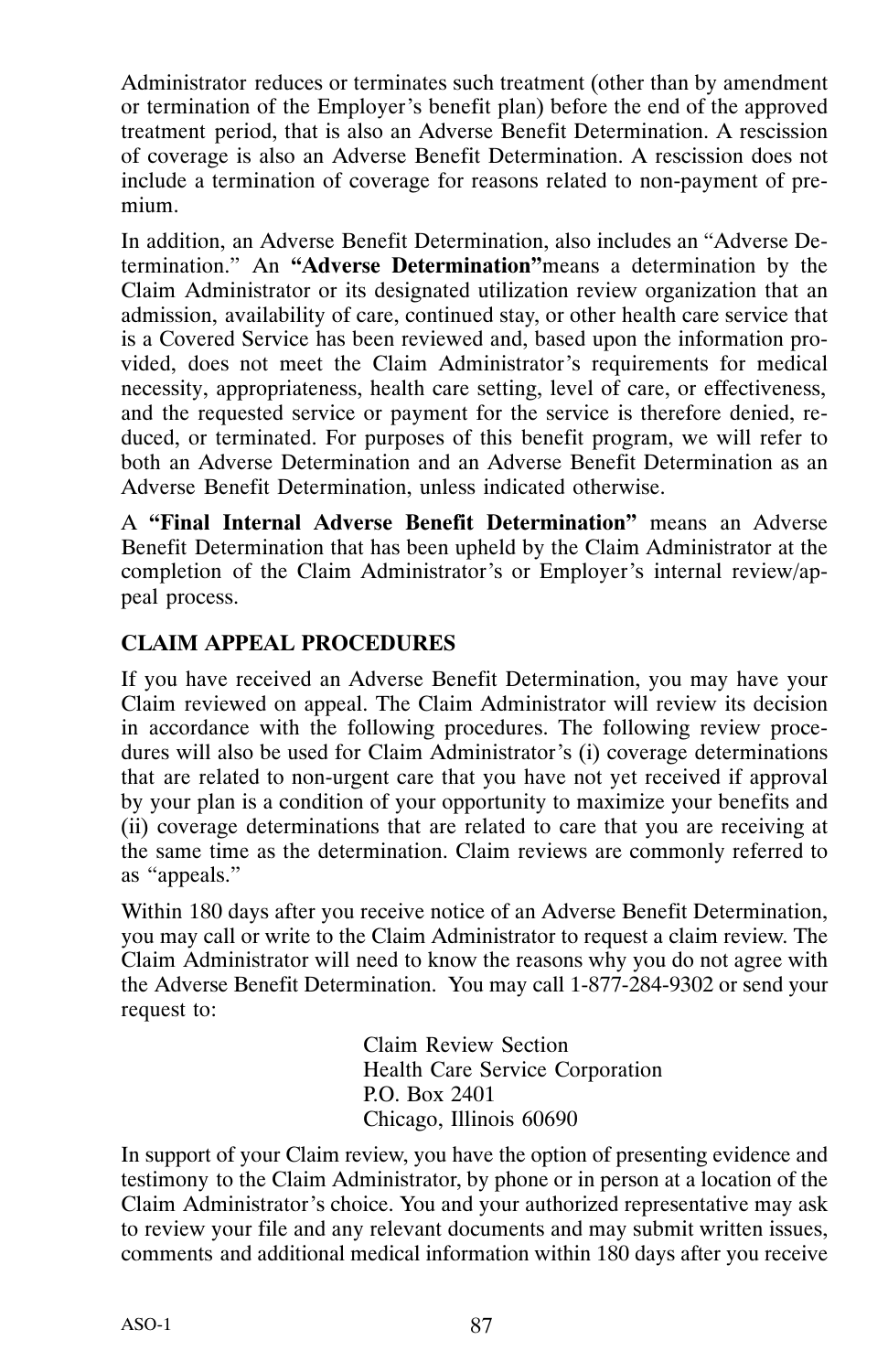notice of an Adverse Benefit Determination or at any time during the Claim review process.

The Claim Administrator will provide you or your authorized representative with any new or additional evidence or rationale and any other information and documents used in the denial or the review of your Claim without regard to whether such information was considered in the initial determination. No deference will be given to the initial Adverse Benefit Determination. Such new or additional evidence or rationale and information will be provided to you or your authorized representative sufficiently in advance of the date a final decision on appeal is made in order to give you a chance to respond. The appeal will be conducted by individuals associated with the Claim Administrator and/or by external advisors, but who were not involved in making the initial denial of your Claim. Before you or your authorized representative may bring any action to recover benefits the claimant much exhaust the appeal process and must raise all issues with respect to a claim and must file an appeal or appeals and the appeals must be finally decided by the Claim Administrator.

## **Urgent Care/Expedited Clinical Appeals**

If your appeal relates to an urgent care/expedited clinical claim, or health care services, including but not limited to, procedures or treatments ordered by a health care provider, the denial of which could significantly increase the risk to the claimant's health, then you may be entitled to an appeal on an expedited basis. Before authorization of benefits for an ongoing course of treatment is terminated or reduced, the Claim Administrator will provide you with notice at least 24 hours before the previous benefits authorization ends and an opportunity to appeal. For the ongoing course of treatment, coverage will continue during the appeal process.

Upon receipt of an urgent care/expedited pre‐service or concurrent clinical appeal, the Claim Administrator will notify the party filing the appeal, as soon as possible, but no more than 24 hours after submission of the appeal, of all the information needed to review the appeal. Additional information must be submitted within 24 hours of request. The Claim Administrator shall render a determination on the appeal within 24 hours after it receives the requested information.

## **Other Appeals**

Upon receipt of a non‐urgent pre‐service or post‐service appeal the Claim Administrator shall render a determination of the appeal within 30 days after the appeal has been received by the Claim Administrator or such other time as required or permitted by law.

## **If You Need Assistance**

If you have any questions about the Claims procedures or the review procedure, write or call the Claim Administrator Headquarters at 1‐800‐538‐8833. The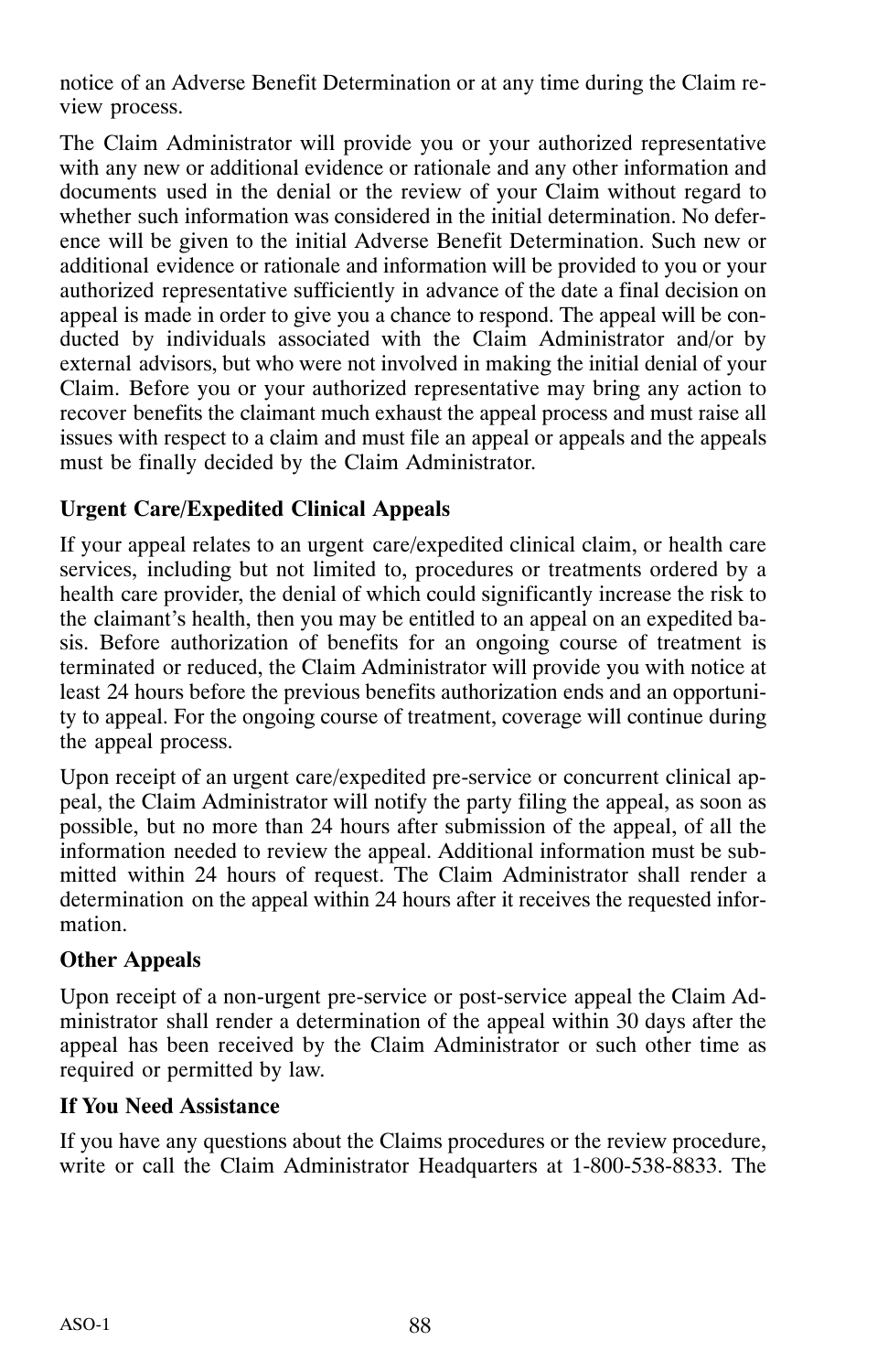Claim Administrator offices are open from 8:45 A.M. to 4:45 P.M., Monday through Friday.

> Blue Cross and Blue Shield of Illinois 300 East Randolph Chicago, IL 60601

If you need assistance with the internal claims and appeals or the external review processes that are described below, you may contact the health insurance consumer assistance office or ombudsman. You may contact the Illinois ombudsman program at 1‐877‐527‐9431, or call the number on the back of your ID card for contact information. In addition, for questions about your appeal rights or for assistance, you can contact the Employee Benefits Security Administration at 1‐866‐444‐EBSA (3272).

#### **Notice of Appeal Determination**

The Claim Administrator will notify the party filing the appeal, you, and, if a clinical appeal, any health care provider who recommended the services involved in the appeal, orally of its determination followed‐up by a written notice of the determination.

The written notice will include:

- 1. The reasons for the determination;
- 2. A reference to the benefit plan provisions on which the determination is based, or the contractual, administrative or protocol for the determination;
- 3. Subject to privacy laws and other restrictions, if any, the identification of the Claim, date of service, health care provider, Claim amount (if applicable), and information about how to obtain diagnosis, treatment and denial codes with their meanings;
- 4. An explanation of the Claim Administrator's external review processes (and how to initiate an external review) and a statement of your right, if any, to bring a civil action under Section 502(a) of ERISA following a final denial on external appeal;
- 5. In certain situations, a statement in non‐English language(s) that future notices of Claim denials and certain other benefit information may be available in such non‐English language(s);
- 6. The right to request, free of charge, reasonable access to and copies of all documents, records and other information relevant to the claim for benefits;
- 7. Any internal rule, guideline, protocol or other similar criterion relied on in the determination, or a statement that a copy of such rule, guideline, protocol or other similar criterion will be provided free of charge on request;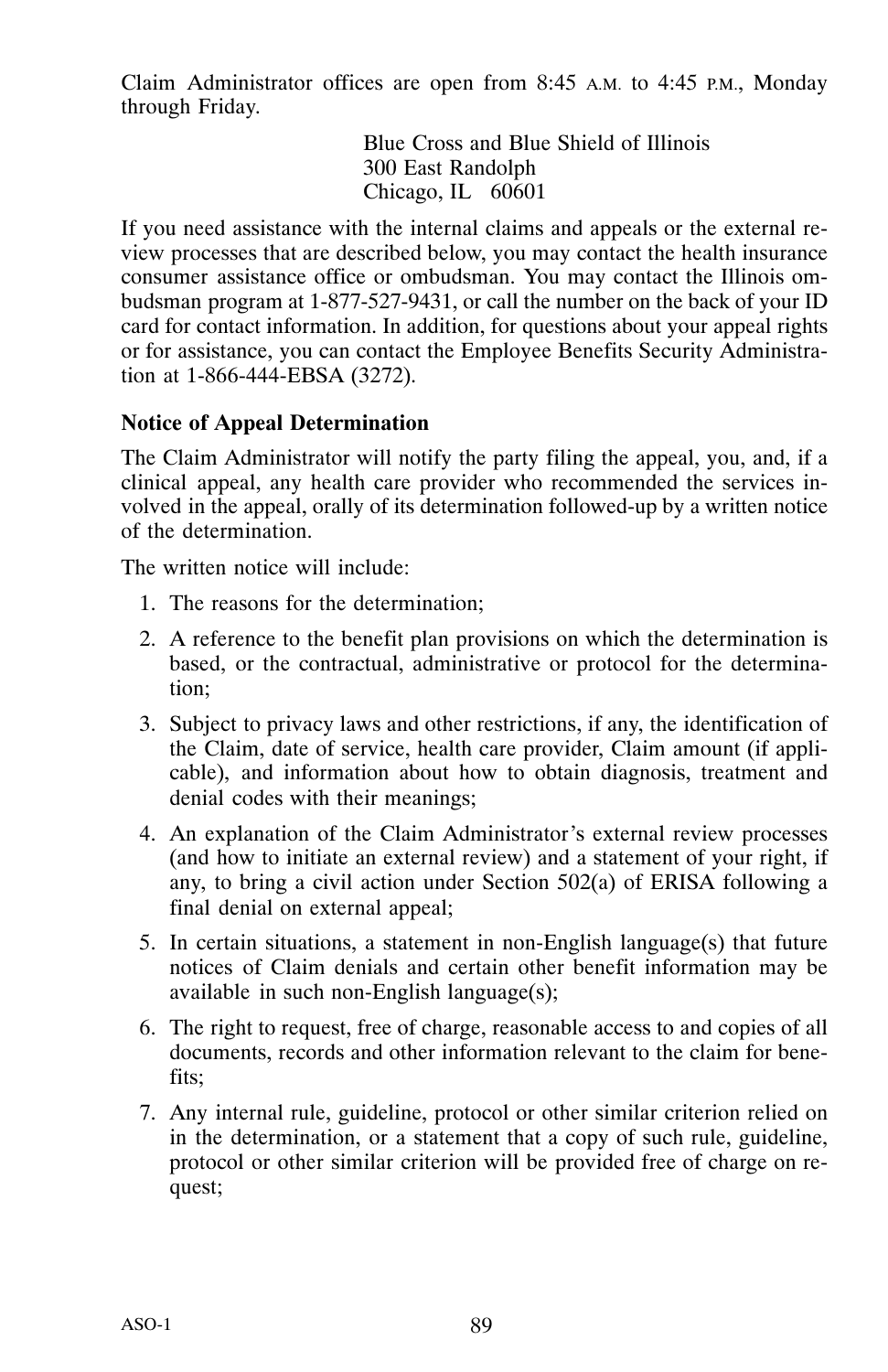- 8. An explanation of the scientific or clinical judgment relied on in the determination, or a statement that such explanation will be provided free of charge upon request;
- 9. A description of the standard that was used in denying the claim and a discussion of the decision.

If the Claim Administrator's decision is to continue to deny or partially deny your Claim or you do not receive timely decision, you may be able to request an external review of your claim by an independent third party, who will review the denial and issue a final decision. Your external review rights are described in the INDEPENDENT EXTERNAL REVIEW section below.

If an appeal is not resolved to your satisfaction, you may appeal the Claim Administrator's decision to the Illinois Department of Insurance. The Illinois Department of Insurance will notify the Claim Administrator of the appeal. The Claim Administrator will have 21 days to respond to the Illinois Department of Insurance.

Some of the operations of the Claim Administrator are regulated by the Illinois Department of Insurance. Filing an appeal does not prevent you from filing a Complaint with the Illinois Department of Insurance or keep the Illinois Department of Insurance from investigating a Complaint.

You must exercise the right to internal appeal as a precondition to taking any action against the Claim Administrator, either at law or in equity. If you have an adverse appeal determination, you may file civil action in a state or federal court.

## **STANDARD EXTERNAL REVIEW**

You or your authorized representative (as described above) may make a request for a standard external review or expedited external review of an Adverse Benefit Determination or Final Internal Adverse Benefit Determination by an independent review organization (IRO).

An "**Adverse Benefit Determination**" means a denial, reduction, or termination of, or a failure to provide or make payment (in whole or in part) for, a benefit, including any such denial, reduction, termination, or failure to provide or make payment for, a benefit resulting from the application of any utilization review, as well as a failure to cover an item or service for which benefits are otherwise provided because it is determined to be experimental or investigational or not medically necessary or appropriate. If an ongoing course of treatment had been approved by the Claim Administrator and the Claim Administrator reduces or terminates such treatment (other than by amendment or termination of the Employer's benefit plan) before the end of the approved treatment period, that is also an Adverse Benefit Determination. A rescission of coverage is also an Adverse Benefit Determination. A rescission does not include a termination of coverage for reasons related to non-payment of premium.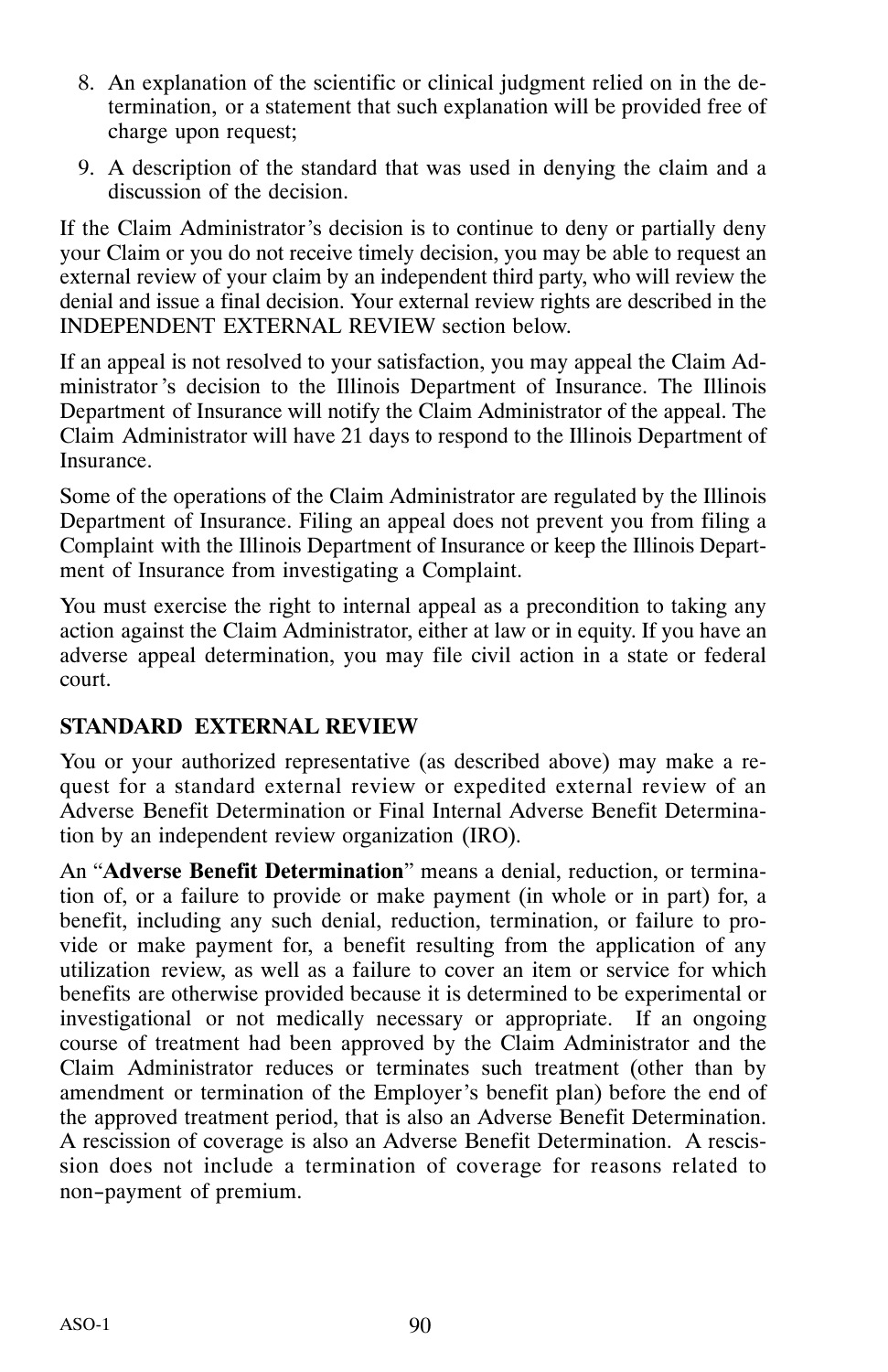A "**Final Internal Adverse Benefit Determination**" means an Adverse Benefit Determination that has been upheld by the Claim Administrator at the completion of the Claim Administrator's internal review/appeal process.

- **1. Request for external review.** Within 4 months after the date of receipt of a notice of an Adverse Benefit Determination or Final Internal Adverse Benefit Determination from the Claim Administrator, you or your authorized representative must file your request for standard external review. If there is no corresponding date 4 months after the date of receipt of such a notice, then the request must be filed by the first day of the fifth month following the receipt of the notice. For example, if the date of receipt of the notice is October 30, because there is no February 30, the request must be filed by March 1. If the last filing date would fall on a Saturday, Sunday, or Federal holiday, the last filing date is extended to the next day that is not a Saturday, Sunday, or Federal holiday.
- **2. Preliminary review.** Within 5 business days following the date of receipt of the external review request, the Claim Administrator must complete a preliminary review of the request to determine whether:
	- a. You are, or were, covered under the plan at the time the health care item or service was requested or, in the case of a retrospective review, was covered under the plan at the time the health care item or service was provided;
	- b. The Adverse Benefit Determination or the Final Adverse Benefit Determination does not relate to your failure to meet the requirements for eligibility under the terms of the plan (e.g., worker classification or similar determination);
	- c. You have exhausted the Claim Administrator's internal appeal process unless you are not required to exhaust the internal appeals process under the interim final regulations. Please read the **EX-HAUSTION** section below for additional information and exhaustion of the internal appeal process; and
	- d. You or your authorized representative have provided all the information and forms required to process an external review.

You will be notified within 1 business day after we complete the preliminary review if your request is eligible or if further information or documents are needed. You will have the remainder of the 4‐month appeal period (or 48 hours following receipt of the notice), whichever is later, to perfect the appeal request. If your claim is not eligible for external review, we will outline the reasons it is ineligible in the notice, and provide contact information for the Department of Labor's Employee Benefits Security Administration (toll‐free number 866‐444‐EBSA (3272).

**3. Referral to Independent Review Organization.** When an eligible request for external review is completed within the time period allowed, Claim Administrator will assign the matter to an independent review organization (IRO). The IRO assigned will be accredited by URAC or by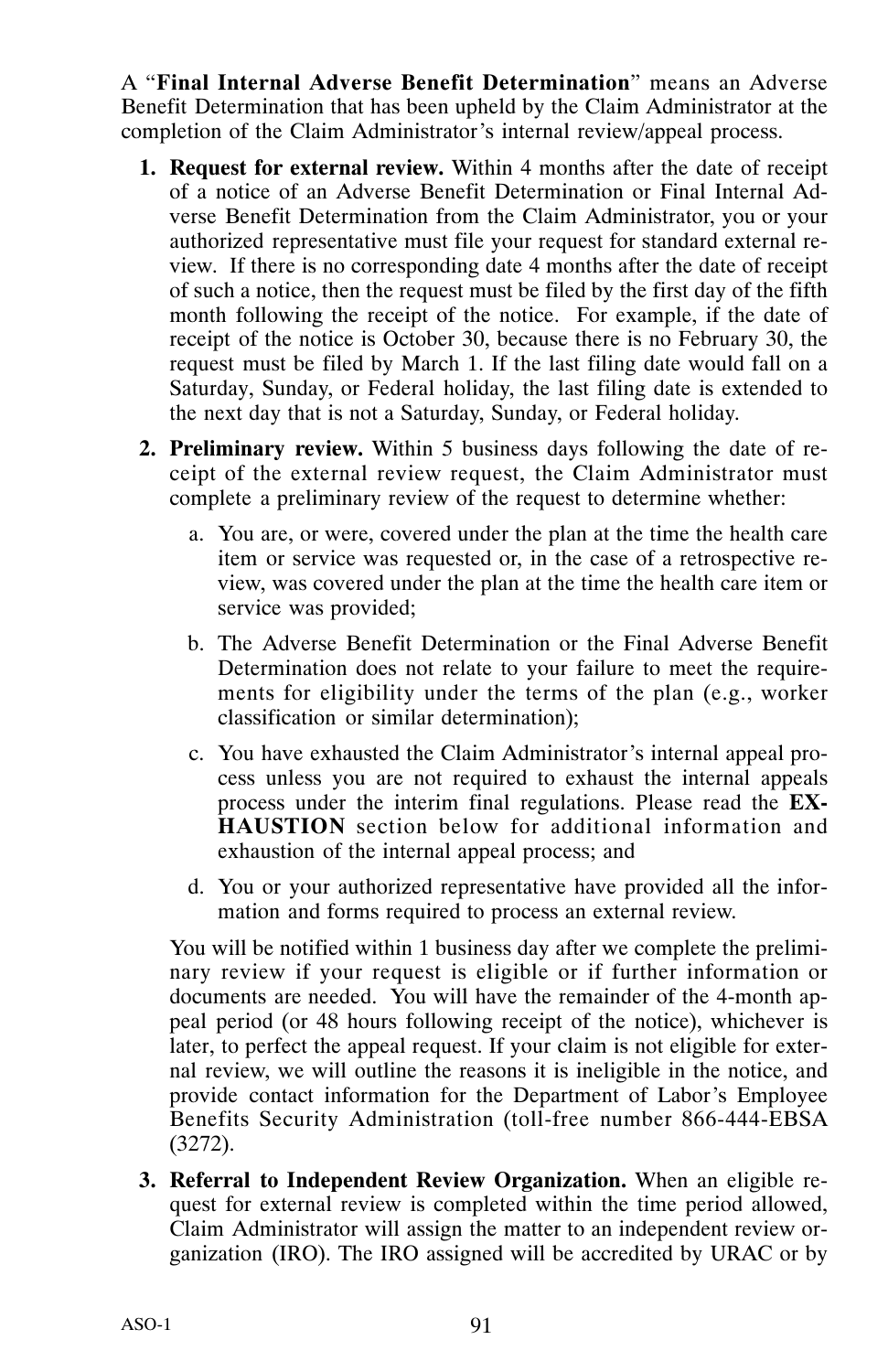similar nationally-recognized accrediting organization. Moreover, the Claim Administrator will take action against bias and to ensure independence. Accordingly, the Claim Administrator must contract within at least (3) IROs for assignments under the plan and rotate claims assignments among them (or incorporate other independent, unbiased methods for selection of IROs, such as random selection). In addition, the IRO may not be eligible for any financial incentives based on the likelihood that the IRO will support the denial of benefits.

The IRO must provide the following:

- a. Utilization of legal experts where appropriate to make coverage determinations under the plan.
- b. Timely notification to you or your authorized representative, in writing, of the request's eligibility and acceptance for external review. This notice will include a statement that you may submit in writing to the assigned IRO within ten business days following the date of receipt of the notice additional information that the IRO must consider when conducting the external review. The IRO is not required to, but may, accept and consider additional information submitted after 10 business days.
- c. Within 5 business days after the date of assignment of the IRO, the Claim Administrator must provide to the assigned IRO the documents and any information considered in making the Adverse Benefit Determination or Final Internal Adverse Benefit Determination. Failure by the Claim Administrator to timely provide the documents and information must not delay the conduct of the external review. If the Claim Administrator fails to timely provide the documents and information, the assigned IRO may terminate the external review and make a decision to reverse the Adverse Benefit Determination or Final Internal Adverse Benefit Determination. Within 1 business day after making the decision, the IRO must notify the Claim Administrator and you or your authorized representative.
- d. Upon receipt of any information submitted by you or your authorized representative, the assigned IRO must within 1 business day forward the information to the Claim Administrator. Upon receipt of any such information, the Claim Administrator may reconsider its Adverse Benefit Determination or Final Internal Adverse Benefit Determination that is the subject of the external review. Reconsideration by the Claim Administrator must not delay the external review. The external review may be terminated as a result of the reconsideration only if the Claim Administrator decides, upon completion of its reconsideration, to reverse its Adverse Benefit Determination or Final Internal Adverse Benefit Determination and provide coverage or payment. Within 1 business day after making such a decision, the Claim Administrator must provide written notice of its decision to you and the assigned IRO. The assigned IRO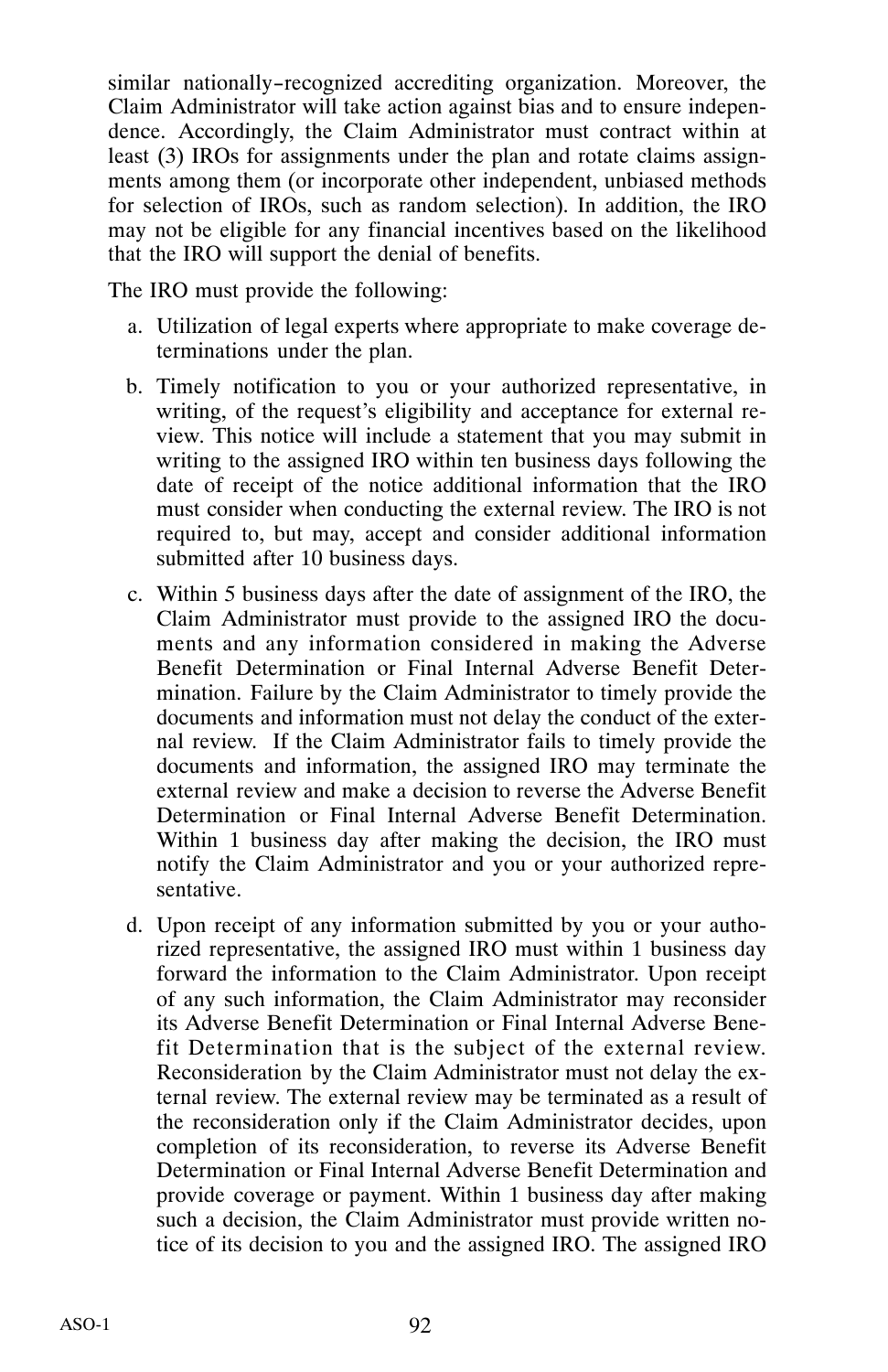must terminate the external review upon receipt of the notice from the Claim Administrator.

- e. Review all of the information and documents timely received. In reaching a decision, the assigned IRO will review the claim de novo and not be bound by any decisions or conclusions reached during the Claim Administrator's internal claims and appeals process applicable under paragraph (b) of the interim final regulations under section 2719 of the Public Health Service (PHS) Act. In addition to the documents and information provided, the assigned IRO, to the extent the information or documents are available and the IRO considers them appropriate, will consider the following in reaching a decision:
	- (1) Your medical records;
	- (2) The attending health care professional's recommendation;
	- (3) Reports from appropriate health care professionals and other documents submitted by the Claim Administrator, you, or your treating provider;
	- (4) The terms of your plan to ensure that the IRO's decision is not contrary to the terms of the plan, unless the terms are inconsistent with applicable law;
	- (5) Appropriate practice guidelines, which must include applicable evidence-based standards and may include any other practice guidelines developed by the Federal government, national or professional medical societies, boards, and associations;
	- (6) Any applicable clinical review criteria developed and used by the Claim Administrator, unless the criteria are inconsistent with the terms of the plan or with applicable law; and
	- (7) The opinion of the IRO's clinical reviewer or reviewers after considering information described in this notice to the extent the information or documents are available and the clinical reviewer or reviewers consider appropriate.
- f. Written notice of the final external review decision must be provided within 45 days after the IRO receives the request for the external review. The IRO must deliver the notice of final external review decision to the Claim Administrator and you or your authorized representative.
- g. The notice of final external review decision will contain:
	- (1) A general description of the reason for the request for external review, including information sufficient to identify the claim (including the date or dates of service, the health care provider, the claim amount (if applicable), the diagnosis code and its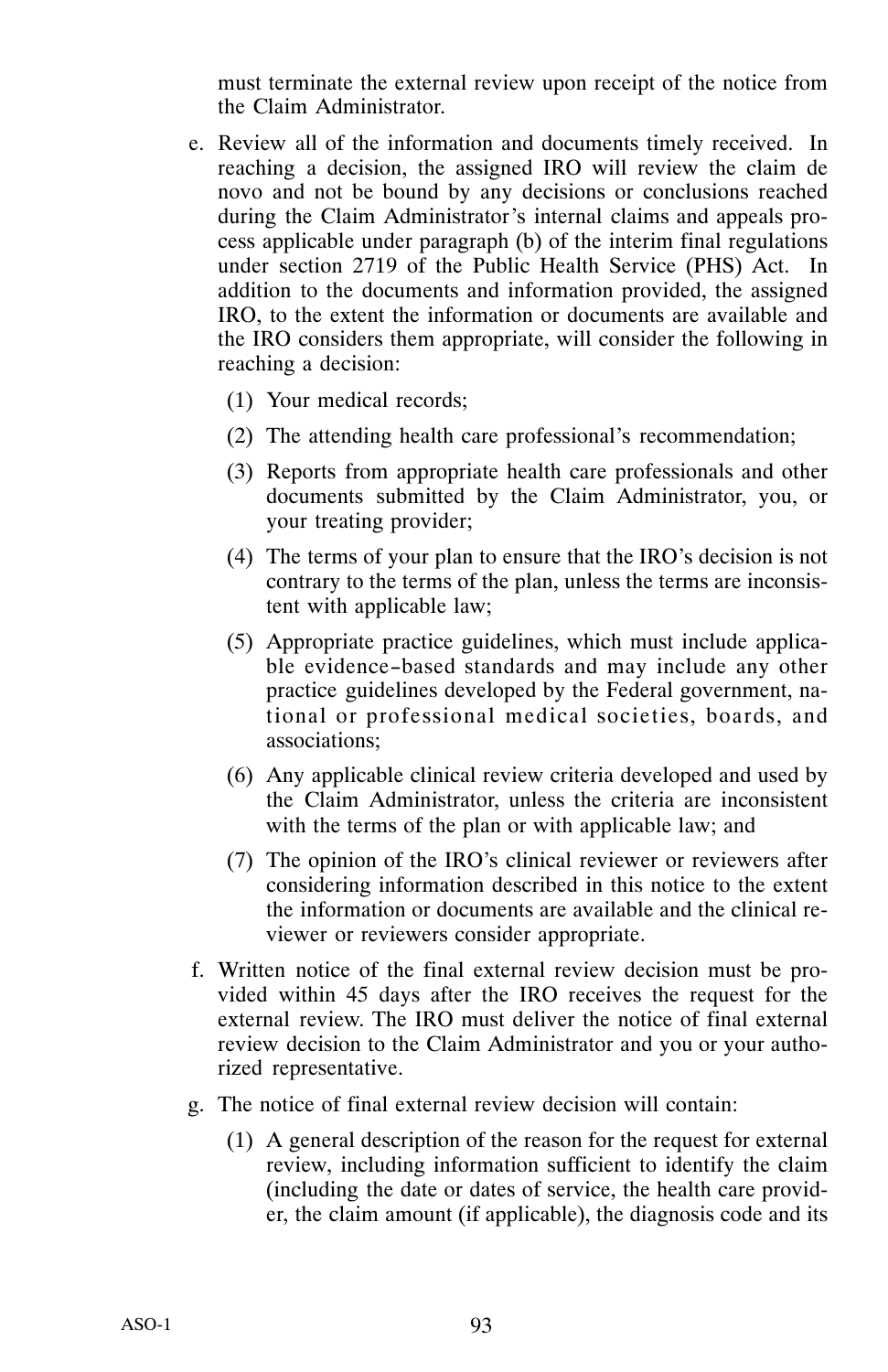corresponding meaning, the treatment code and its corresponding meaning, and the reason for the previous denial);

- (2) The date the IRO received the assignment to conduct the external review and the date of the IRO decision;
- (3) References to the evidence or documentation, including the specific coverage provisions and evidence-based standards, considered in reaching its decision;
- (4) A discussion of the principal reason or reasons for its decision, including the rationale for its decision and any evidencebased standards that were relied on in making its decision;
- (5) A statement that the determination is binding except to the extent that other remedies may be available under State or Federal law to either the Claim Administrator and you or your authorized representative;
- (6) A statement that judicial review may be available to you or your authorized representative; and
- (7) Current contact information, including phone number, for any applicable office of health insurance consumer assistance or ombudsman established under PHS Act section 2793.
- h. After a final external review decision, the IRO must maintain records of all claims and notices associated with the external review process for six years. An IRO must make such records available for examination by the Claim Administrator, State or Federal oversight agency upon request, except where such disclosure would violate State or Federal privacy laws, and you or your authorized representative.
- **4. Reversal of plan's decision.** Upon receipt of a notice of a final external review decision reversing the Adverse Benefit Determination or Final Internal Adverse Benefit Determination, the Claim Administrator immediately must provide coverage or payment (including immediately authorizing or immediately paying benefits) for the claim.

#### **EXPEDITED EXTERNAL REVIEW**

- **1. Request for expedited external review.** Claim Administrator must allow you or your authorized representative to make a request for an expedited external review with the Claim Administrator at the time you receive:
	- **a.** An Adverse Benefit Determination if the Adverse Benefit Determination involves a medical condition of the claimant for which the timeframe for completion of an expedited internal appeal under the interim final regulations would seriously jeopardize your life or health or would jeopardize your ability to regain maximum function and you have filed a request for an expedited internal appeal; or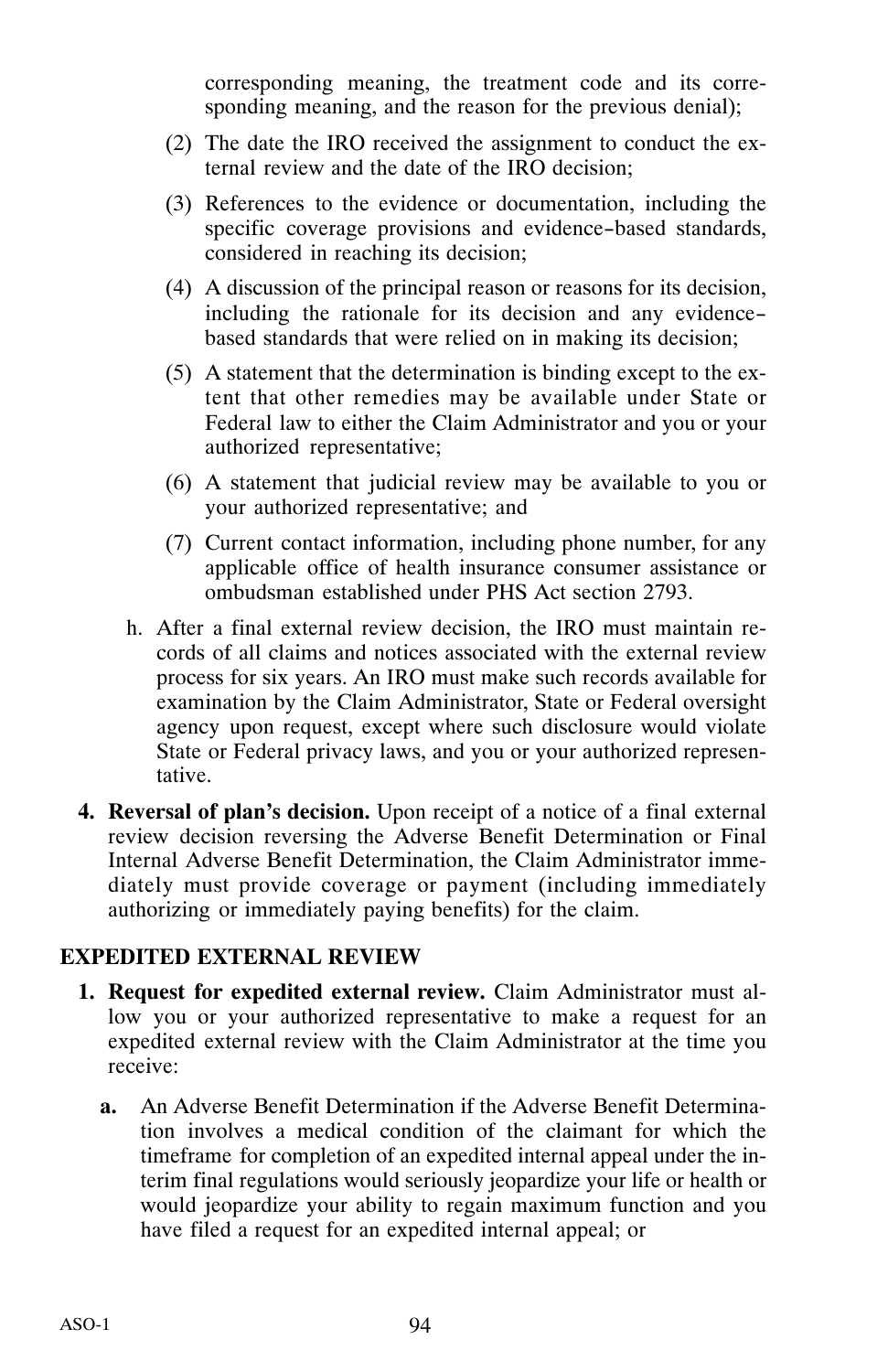- **b.** A Final Internal Adverse Benefit Determination, if the claimant has a medical condition where the timeframe for completion of a standard external review would seriously jeopardize your life or health or would jeopardize your ability to regain maximum function, or if the Final Internal Adverse Benefit Determination concerns an admission, availability of care, continued stay, or health care item or service for which you received emergency services, but have not been discharged from a facility.
- **2. Preliminary review.** Immediately upon receipt of the request for expedited external review, the Claim Administrator must determine whether the request meets the reviewability requirements set forth in the STAN-DARD EXTERNAL REVIEW section above. The Claim Administrator must immediately send you a notice of its eligibility determination that meets the requirements set forth in STANDARD EXTERNAL REVIEW section above.
- **3. Referral to independent review organization.** Upon a determination that a request is eligible for external review following the preliminary review, the Claim Administrator will assign an IRO pursuant to the requirements set forth in the STANDARD EXTERNAL REVIEW section above. The Claim Administrator must provide or transmit all necessary documents and information considered in making the Adverse Benefit Determination or Final Internal Adverse Benefit Determination to the assigned IRO electronically or by telephone or facsimile or any other available expeditious method.

The assigned IRO, to the extent the information or documents are available and the IRO considers them appropriate, must consider the information or documents described above under the procedures for standard review. In reaching a decision, the assigned IRO must review the claim de novo and is not bound by any decisions or conclusions reached during the Claim Administrator's internal claims and appeals process.

**4. Notice of final external review decision.** The Claim Administrator's contract with the assigned IRO must require the IRO to provide notice of the final external review decision, in accordance with the requirements set forth in the STANDARD EXTERNAL REVIEW section above, as expeditiously as your medical condition or circumstances require, but in no event more than 72 hours after the IRO receives the request for an expedited external review. If the notice is not in writing, within 48 hours after the date of providing that notice, the assigned IRO must provide written confirmation of the decision to the Claim Administrator and you or your authorized representative.

#### **EXHAUSTION**

For standard internal review, you have the right to request external review once the internal review process has been completed and you have received the Final Internal Adverse Benefit Determination. For expedited internal re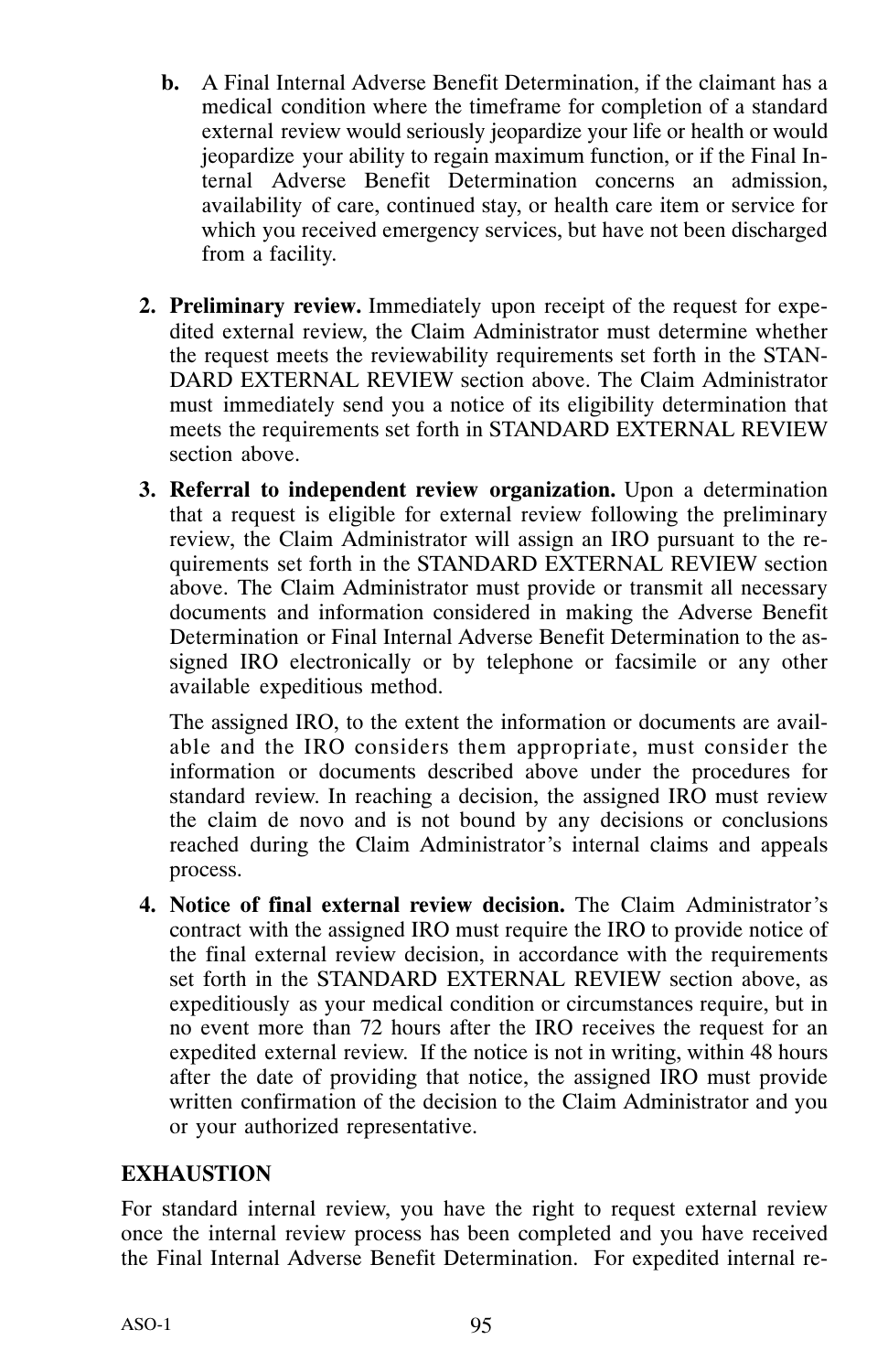view, you may request external review simultaneously with the request for expedited internal review. The IRO will determine whether or not your request is appropriate for expedited external review or if the expedited internal review process must be completed before external review may be requested.

You will be deemed to have exhausted the internal review process and may request external review if the Claim Administrator waives the internal review process or the Claim Administrator has failed to comply with the internal claims and appeals process. In the event you have been deemed to exhaust the internal review process due to the failure by the Claim Administrator to comply with the internal claims and appeals process, you also have the right to pursue any available remedies under 502(a) of ERISA or under State law.

External review may not be requested for an Adverse Benefit Determination involving a claim for benefits for a health care service that you have already received until the internal review process has been exhausted.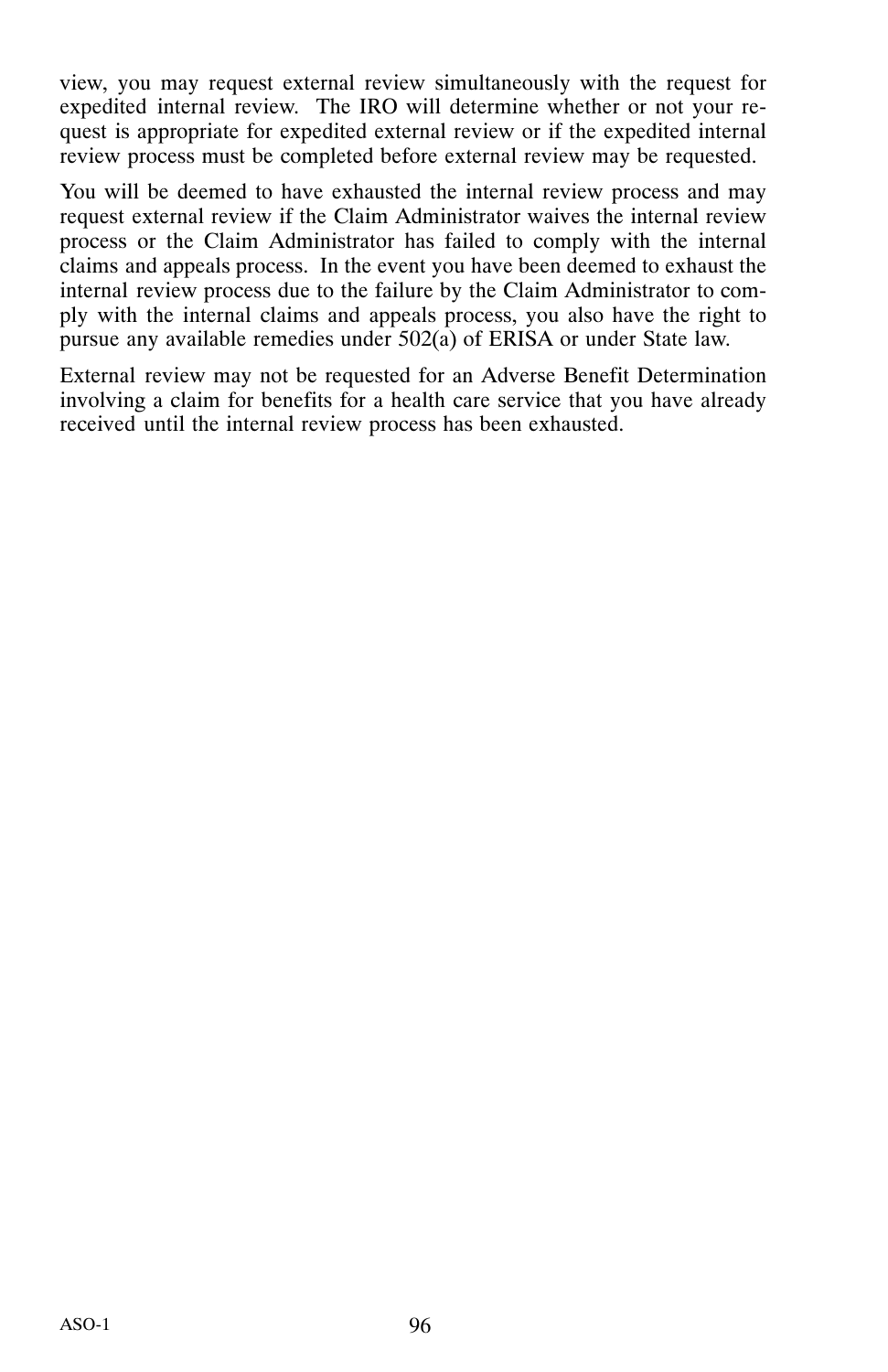#### **1. CLAIM ADMINISTRATOR'S SEPARATE FINANCIAL ARRANGEMENTS WITH PROVIDERS**

The Claim Administrator hereby informs you that it has contracts with certain Providers ("Administrator Providers") in its service area to provide and pay for health care services to all persons entitled to health care benefits under health policies and contracts to which the Claim Administrator is a party, including all persons covered under the plan. Under certain circumstances described in its contracts with Administrator Providers, the Claim Administrator may:

- receive substantial payments from Administrator Providers with respect to services rendered to you for which the Claim Administrator was obligated to pay the Administrator Provider, or
- pay Administrator Providers substantially less than their Claim Charges for services, by discount or otherwise, or
- receive from Administrator Providers other substantial allowances under the Claim Administrator's contracts with them.

In the case of Hospitals and other facilities, the calculation of any out‐of‐ pocket maximums or any maximum amounts of benefits payable by the Claim Administrator as described in this benefit booklet and the calculation of all required deductible and Coinsurance amounts payable by you as described in this benefit booklet shall be based on the Eligible Charge or Provider's Claim Charge for Covered Services rendered to you, reduced by the Average Discount Percentage ("ADP") applicable to your Claim or Claims. The Claim Administrator may receive such payments, discounts and/or other allowances during the term of the agreement between your Employer and the Claim Administrator. You are not entitled to receive any portion of any such payments, discounts and/or other allowances in excess of the ADP.

To help you understand how the Claim Administrator's separate financial arrangements with Providers work, please consider the following example:

- a. Assume you go into the Hospital for one night and the normal, full amount the Hospital bills for Covered Services is \$1,000. How is the \$1,000 bill paid?
- b. You personally will have to pay the deductible and Coinsurance amounts set out in your benefit booklet.
- c. However, for purposes of calculating your deductible and Coinsurance amounts, and whether you have reached any out‐of‐pocket or benefit maximums, the Hospital's Eligible Charge would be reduced by the ADP applicable to your Claim. In our example, if the applicable ADP were 30%, the \$1,000 Hospital bill would be reduced by 30% to \$700 for purposes of calculating your deductible and Coinsurance amounts, and whether you have reached any out‐of‐pocket or benefit maximums.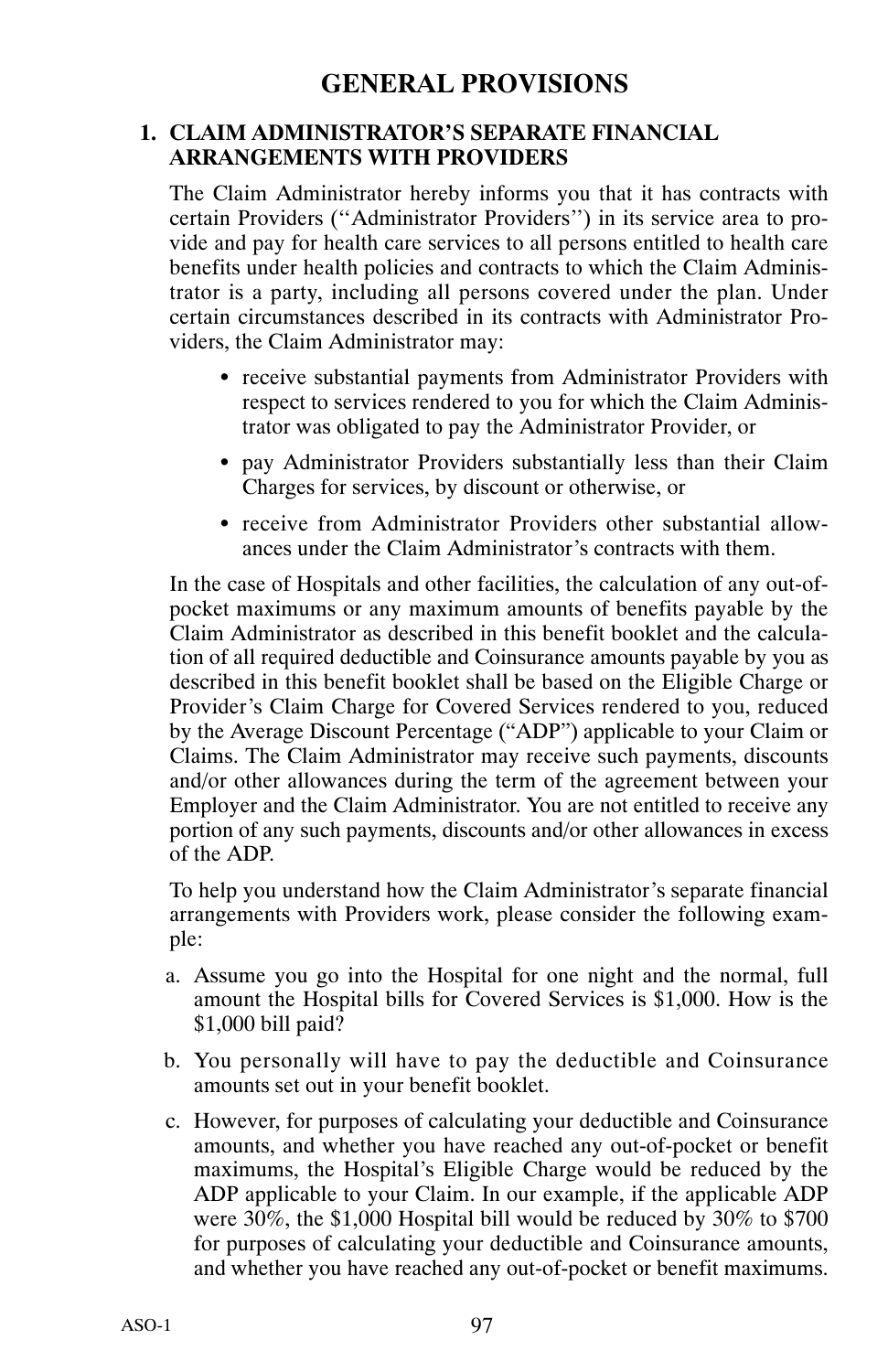- d. Assuming you have already satisfied your deductible, you will still have to pay the Coinsurance portion of the \$1,000 Hospital bill after it has been reduced by the ADP. In our example, if your Coinsurance obligation is 20%, you personally will have to pay 20% of \$700, or \$140. You should note that your 20% Coinsurance is based on the full \$1,000 Hospital bill, after it is reduced by the applicable ADP.
- e. After taking into account the deductible and Coinsurance amounts, the Claim Administrator will satisfy its portion of the Hospital bill. In most cases, the Claim Administrator has a contract with Hospitals that allows it to pay less, and requires the Hospital to accept less, than the amount of money the Claim Administrator would be required to pay if it did not have a contract with the Hospital.

So, in the example we are using, since the full Hospital bill is \$1,000, your deductible has already been satisfied, and your Coinsurance is \$140, then the Claim Administrator has to satisfy the rest of the Hospital bill, or \$860. Assuming the Claim Administrator has a contract with the Hospital, the Claim Administrator will usually be able to satisfy the \$860 bill that remains after your Coinsurance and deductible, by paying less than \$860 to the Hospital, often substantially less than \$860. The Claim Administrator receives, and keeps for its own account, the difference between the \$860 bill and whatever the Claim Administrator ultimately pays under its contracts with Administrator Providers, and you are not entitled to any part of these savings.

## **BlueCard**® **Program**

Under the BlueCard® Program, when you access Covered Services within the geographic area served by a Host Blue, Claim Administrator will remain responsible for fulfilling our contractual obligations. However, the Host Blue is responsible for contracting with and generally handling all interactions with its participating Providers.

Whenever you access Covered Services outside the Claim Administrator's service area and the claim is processed through the BlueCard Program, the amount you pay for Covered Services is calculated based on the lower of:

- The billed charges for your Covered Services, or
- The negotiated price that the Host Blue passes on to the Claim Administrator.

To help you understand how this calculation would work, please consider the following example:

- a. Suppose you receive Covered Services for an illness while you are on vacation outside of Illinois. You show your identification card to the provider to let him or her know that you are covered by the Claim Administrator.
- b. The provider has negotiated with the Host Blue a price of \$80, even though the provider's standard charge for this service is \$100. In this example, the provider bills the Host Blue \$100.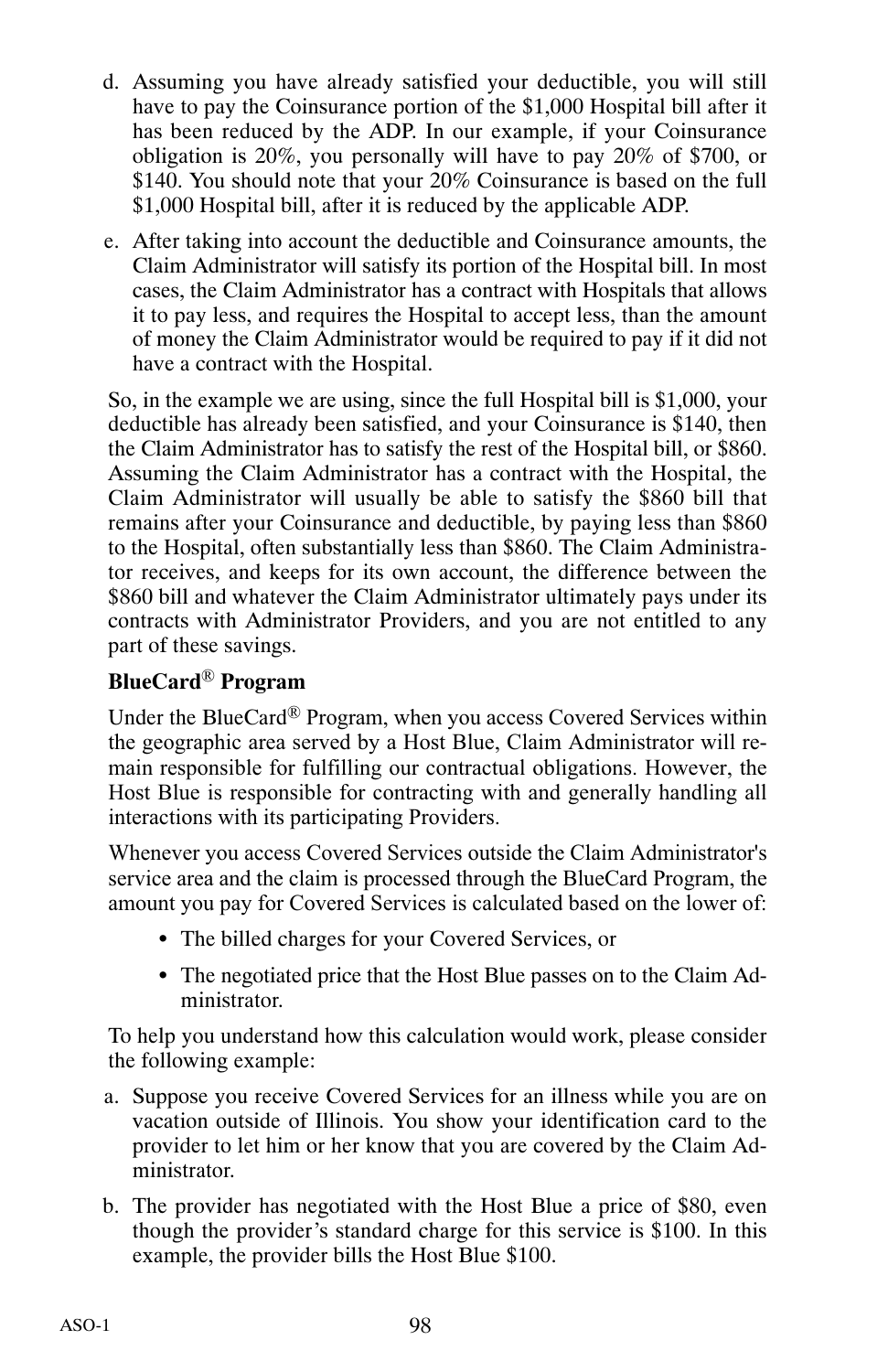- c. The Host Blue, in turn, forwards the claim to the Claim Administrator and indicates that the negotiated price for the covered service is \$80. The Claim Administrator would then base the amount you must pay for the service - the amount applied to your deductible, if any, and your coinsurance percentage - on the \$80 negotiated price, not the \$100 billed charge.
- d. So, for example, if your coinsurance is 20%, you would pay \$16 (20% of \$80), not \$20 (20% of \$100). You are not responsible for amounts over the negotiated price for a covered service.

PLEASE NOTE: The coinsurance percentage in the above example is for illustration purposes only. The example assumes that you have met your deductible and that there are no copayments associated with the service rendered. Your deductible(s), Coinsurance and Copayment(s) are specified in this benefit booklet.

Often, this "negotiated price" will be a simple discount that reflects an actual price that the Host Blue pays to your healthcare provider. Sometimes, it is an estimated price that takes into account special arrangements with your healthcare provider or provider group that may include types of settlements, incentive payments, and/or other credits or charges. Occasionally, it may be an average price, based on a discount that results in expected average savings for similar types of healthcare providers after taking into account the same types of transactions as with an estimated price.

Estimated pricing and average pricing, going forward, also take into account adjustments to correct for over - or underestimation of modifications of past pricing for the types of transaction modifications noted above. However, such adjustments will not affect the price we use for your claim because they will not be applied retroactively to claims already paid.

Federal law or the laws in a small number of states may require the Host Blue to add a surcharge to your calculation. If federal law or any state laws mandate other liability calculation methods, including a surcharge, we would then calculate your liability for any Covered Services according to applicable law.

#### **Negotiated (non‐BlueCard Program) National Account Arrangements**

As an alternative to the BlueCard Program, your claims for Covered Services may be processed through a negotiated National Account arrangement with a Host Blue.

The amount you pay for Covered Services under this arrangement will be calculated based on the lower of either billed covered charges or negotiated price (Refer to the description of negotiated price under Section A, BlueCard Program) made available to the Claim Administrator by the Host Blue.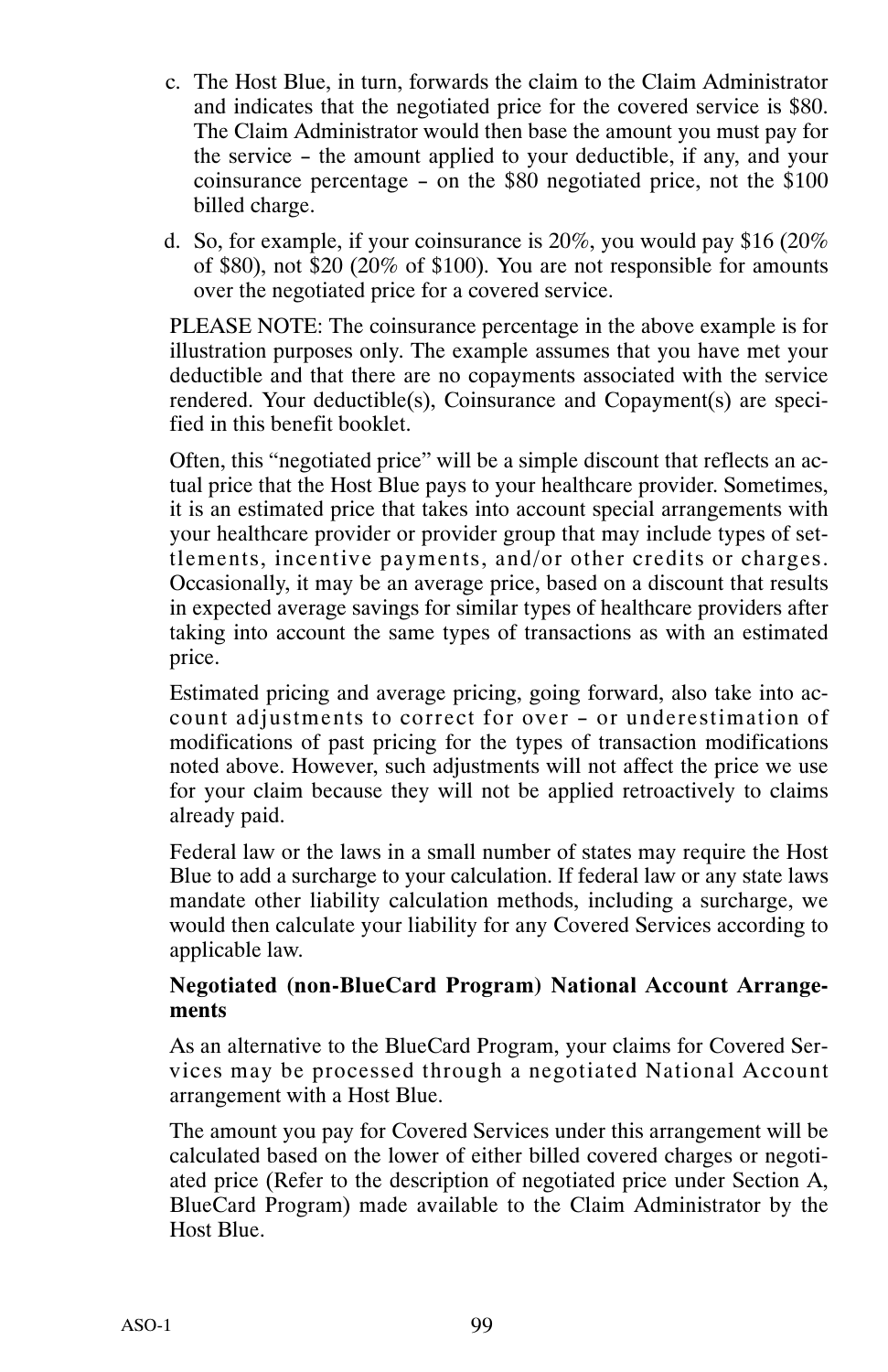## **Value‐Based Programs BlueCard**® **Program**

If you receive Covered Services under a Value‐Based Program inside a Host Blue's service area, you will not bear any portion of the Provider Incentives, risk‐sharing, and/or Care Coordinator Fees of such arrangement, except when a Host Blue passes these fees to the Claim Administrator through average pricing or fee schedule incentive adjustments.

Under the Agreement Employer has with Blue Cross and Blue Shield of Illinois, Blue Cross and Blue Shield of Illinois and Employer will not impose cost sharing for Care Coordinator Fees.

#### **Value‐Based Programs Negotiated Arrangements**

If the Claim Administrator enters into a Negotiated Arrangement with a Host Blue to provide Value‐Based Programs to Employer on your behalf, Blue Cross and Blue Shield of Illinois will follow the same procedures for Value‐Based Programs administration and Care Coordination Fees as noted in the BlueCard Program section.

#### **BlueCard Worldwide**® **Program**

If you are outside the United States, the Commonwealth of Puerto Rico, and the U.S. Virgin Islands (hereinafter "BlueCard service area"), you may be able to take advantage of the BlueCard Worldwide® Program when accessing Covered Services. The BlueCard Worldwide<sup>®</sup> Program is unlike the BlueCard Program available in the BlueCard service area in certain ways. For instance, although the BlueCard Worldwide Program assists you with accessing a network of inpatient, outpatient and professional providers, the network is not served by a Host Blue. As such, when you receive care from provider's outside the BlueCard service area, you will typically have to pay the providers and submit the claims yourself to obtain reimbursement for these services.

If you need medical assistance services (including locating a doctor or hospital) outside the BlueCard service area, you should call the BlueCard Worldwide Service Center at 1.800.810.BLUE (2583) or call collect at 1.804.673.1177, 24 hours a day, seven days a week. An assistance coordinator, working with a medical professional, can arrange a physician appointment or hospitalization, if necessary.

#### **Inpatient Services**

In most cases, if you contact the BlueCard Worldwide Service Center for assistance, hospitals will not require you to pay for covered inpatient services, except for your cost-share amounts/deductibles, coinsurances, etc. In such cases, the hospital will submit your claims to the BlueCard Worldwide Service Center to begin claims processing. However, if you paid in full at the time of service, you must submit a claim to receive reimbursement for Covered Services. **You must contact the Claim Administrator to obtain Preauthorization for non-emergency inpatient services.**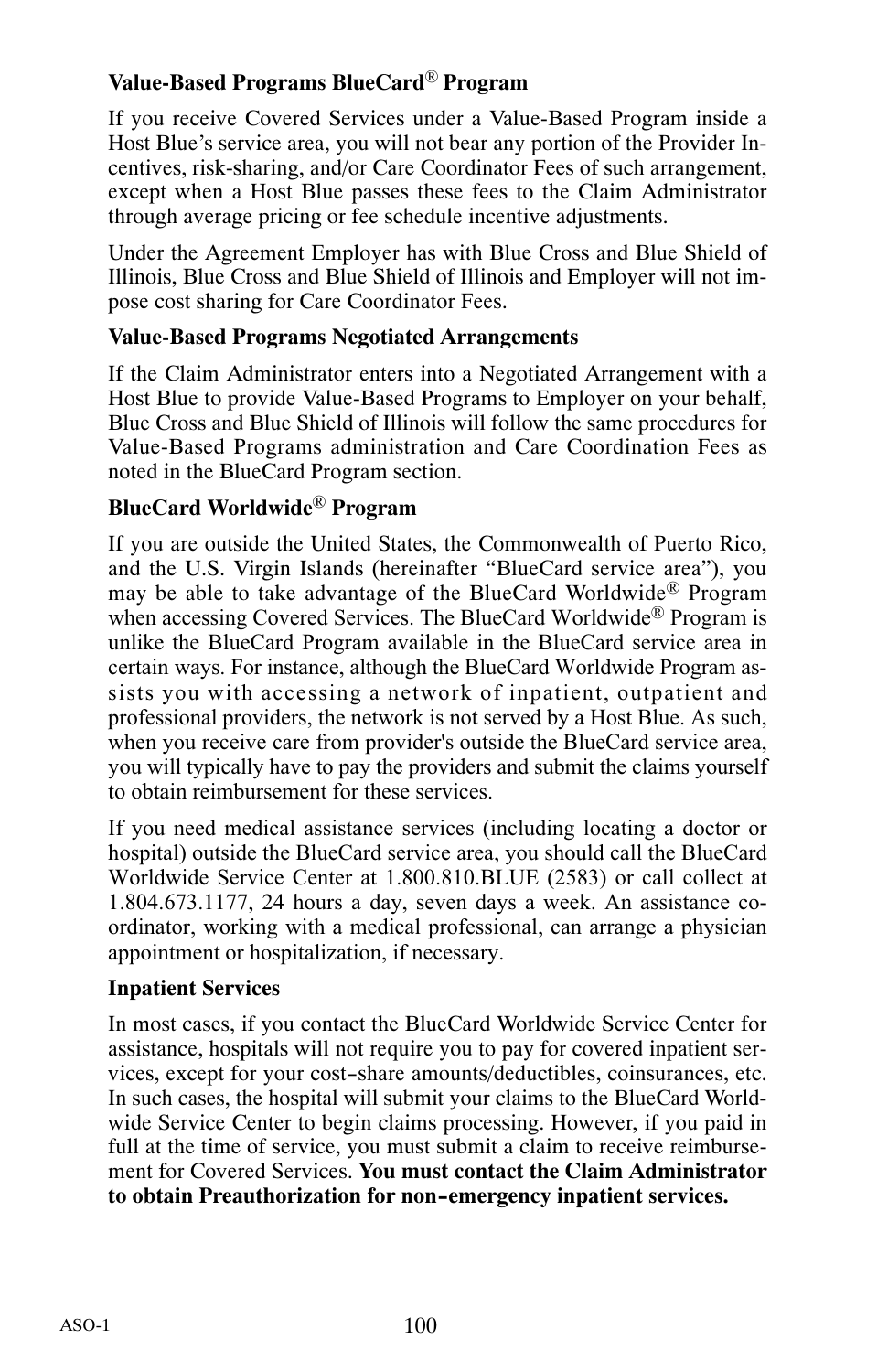## **Outpatient Services**

Outpatient Services are available for Emergency Care. Physicians, urgent care centers and other Outpatient Providers located outside the BlueCard service area will typically require you to pay in full at the time of service. You must submit a claim to obtain reimbursement for Covered Services.

### **Submitting a BlueCard Worldwide Claim**

When you pay for Covered Services outside the BlueCard service area, you must submit a claim to obtain reimbursement. For institutional and professional claims, you should complete a BlueCard Worldwide International claim form and send the claim form with the provider's itemized bill(s) to the BlueCard Worldwide Service Center (the address is on the form) to initiate claims processing. Following the instructions on the claim form will help ensure timely processing of your claim. The claim form is available from the Plan the BlueCard Worldwide Service Center or online at www.bluecardworldwide.com. If you need assistance with your claim submission, you should call the BlueCard Worldwide Service Center at 1.800.810.BLUE (2583) or call collect at 1.804.673.1177, 24 hours a day, seven days a week.

#### **Servicing Plans**

In some instances, the Claim Administrator has entered into agreements with other Blue Cross and Blue Shield Plans ("Servicing Plans") to provide, on the Claim Administrator's behalf, Claim Payments and certain administrative services for you. Under these agreements, the Claim Administrator will reimburse each Servicing Plan for all Claim Payments made on the Claim Administrator's behalf for you.

Certain Servicing Plans may have contracts similar to the contracts described above with certain Providers ("Servicing Plan Providers") in their service area. The Servicing Plan will process your claim in accordance with the Servicing Plan's applicable contract with the Servicing Plan Provider. Further, all amounts payable to the Servicing Plan by the Claim Administrator for Claim Payments made by the Servicing Plan and applicable service charges, and all benefit maximum amounts and any required deductible and Coinsurance amounts under this plan will be calculated on the basis of the Servicing Plan Provider's Eligible Charge for Covered Services rendered to you or the cost agreed upon between the Servicing Plan and the Claim Administrator for Covered Services that the Servicing Plan passes to the Claim Administrator, whichever is lower.

Often, the agreed upon cost is a simple discount. Sometimes, however, the agreed upon cost may represent either an estimated discount or an average discount received or expected by the Servicing Plan based on separate financial arrangements with Servicing Plan Providers.

In other instances, laws in a small number of states dictate the basis upon which the Coinsurance is calculated. When Covered Services are rendered in those states, the Coinsurance amount will be calculated using the state's statutory method.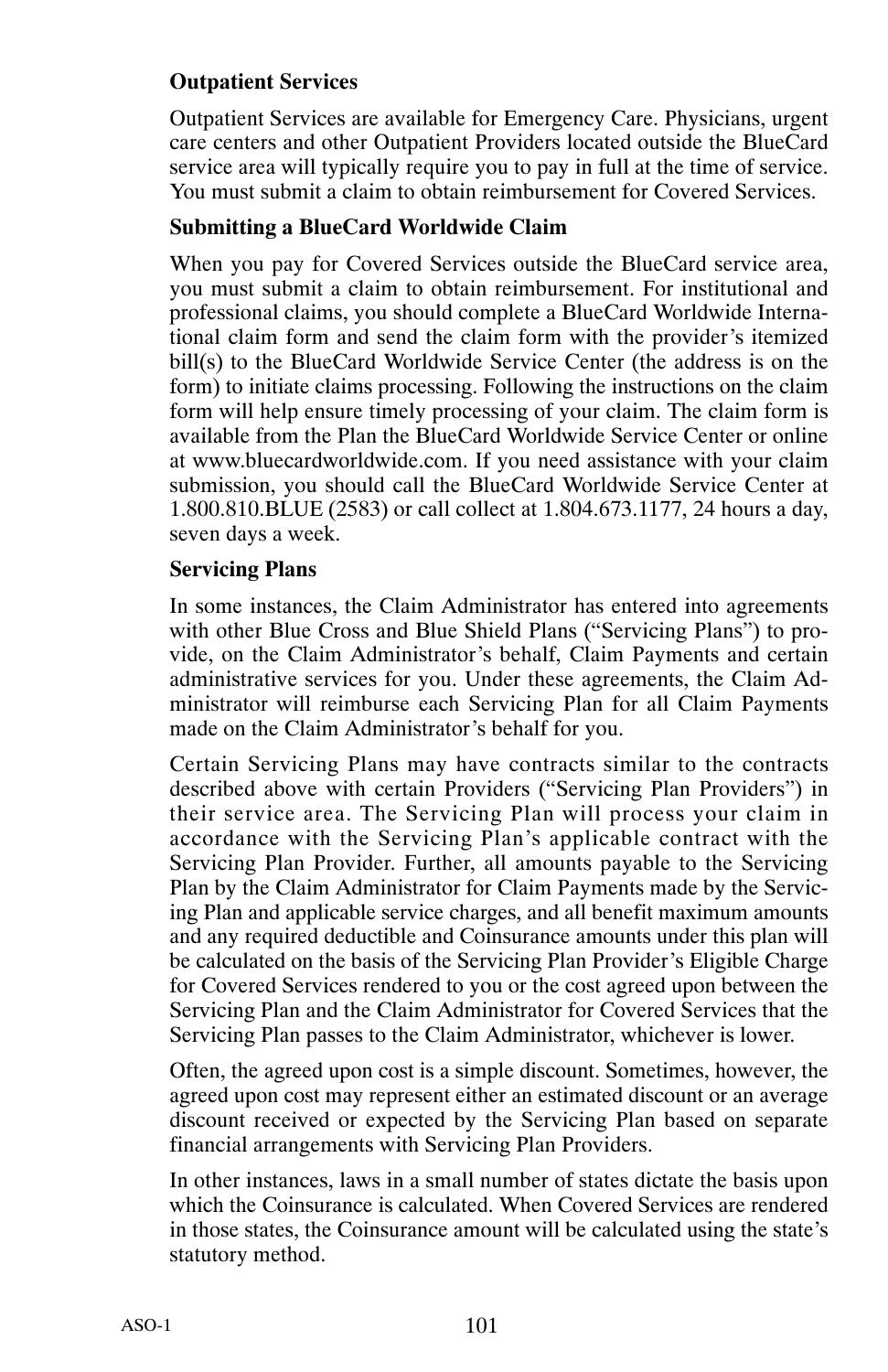#### **Claim Administrator's Separate Financial Arrangements with Pharmacy Benefit Managers**

The Claim Administrator owns a significant portion of the equity of Prime Therapeutics LLC and informs you that the Claim Administrator has entered into one or more agreements with Prime Therapeutics LLC or other entities (collectively referred to as "Pharmacy Benefit Managers") to provide, on the Claim Administrator's behalf, Claim Payments and certain administrative services for your prescription drug benefits. Pharmacy Benefit Managers have agreements with pharmaceutical manufacturers to receive rebates for using their products. The Pharmacy Benefit Manager may share a portion of those rebates with the Claim Administrator. Neither the Employer nor you are entitled to receive any portion of such rebates as they are figured into the pricing of the product.

Prime negotiates rebate contracts with pharmaceutical manufacturers on behalf of the Claim Administrator, but does not retain any rebates (although Prime may retain any interest or late fees earned on rebates received from manufactures to cover the administrative costs of processing late payments). The Claim Administrator may receive such rebates from Prime. You are not entitled to receive any portion of any such rebates as they are calculated into the pricing of the product.

### **2. PAYMENT OF CLAIMS AND ASSIGNMENT OF BENEFITS**

- a. Under this plan, the Claim Administrator has the right to make any benefit payment either to you or directly to the Provider of the Covered Services. The Claim Administrator is specifically authorized by you to determine to whom any benefit payment should be made.
- b. Once Covered Services are rendered by a Provider, you have no right to request the Claim Administrator not to pay the Claim submitted by such Provider and no such request will be given effect. In addition, the Claim Administrator will have no liability to you or any other person because of its rejection of such request.
- c. A Covered Person's claim for benefits under this plan is expressly non‐ assignable and non‐transferable in whole or in part to any person or entity, including any Provider, at anytime before or after Covered Services are rendered to a Covered Person. Coverage under this plan is expressly non‐assignable and non‐transferable and will be forfeited if you attempt to assign or transfer coverage or aid or attempt to aid any other person in fraudulently obtaining coverage. Any such assignment or transfer of a claim for benefits or coverage shall be null and void.

#### **3. YOUR PROVIDER RELATIONSHIPS**

- a. The choice of a Provider is solely your choice and the Claim Administrator will not interfere with your relationship with any Provider.
- b. The Claim Administrator does not itself undertake to furnish health care services, but solely to make payments to Providers for the Covered Services received by you. The Claim Administrator is not in any event liable for any act or omission of any Provider or the agent or employee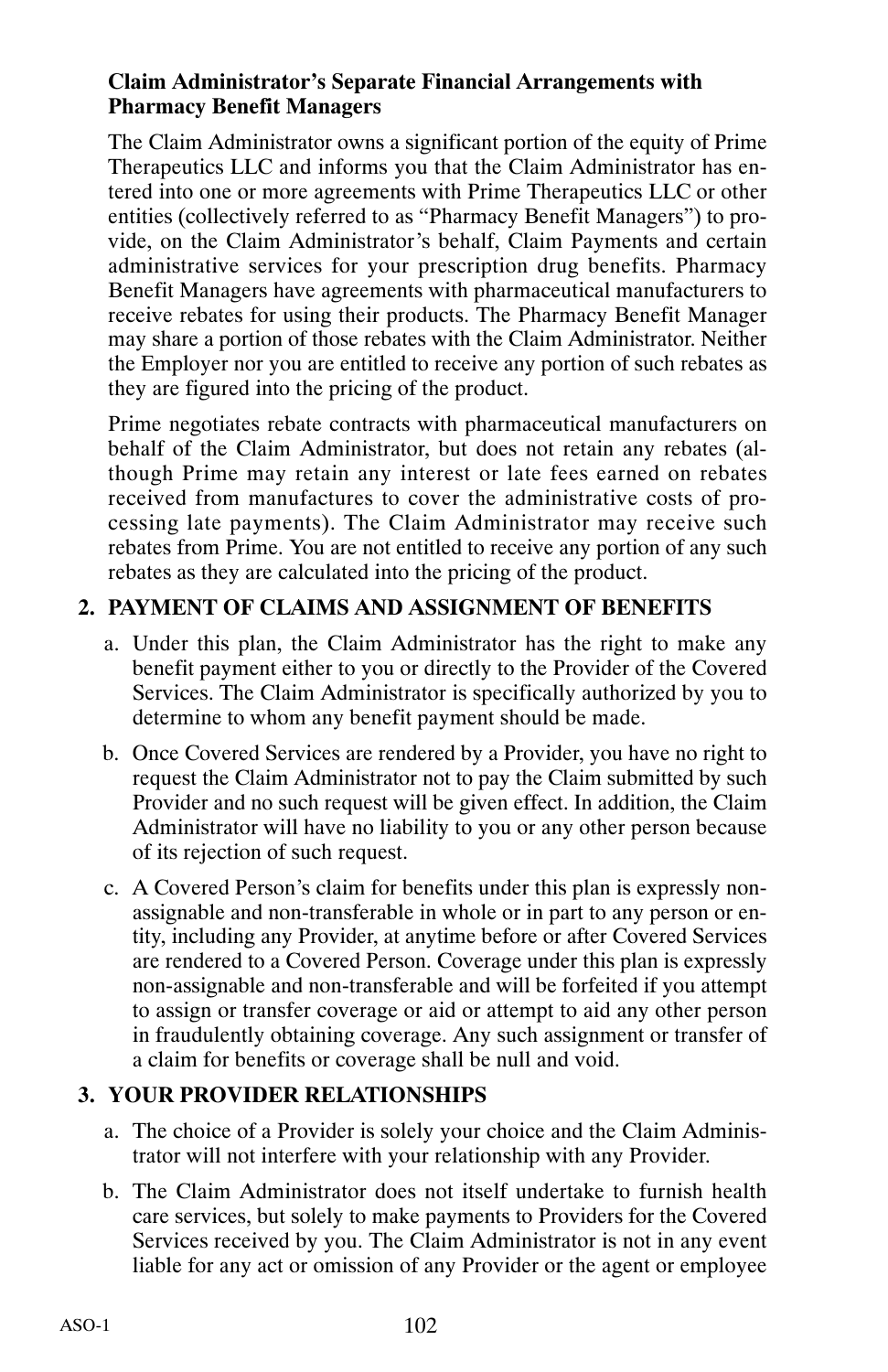of such Provider, including, but not limited to, the failure or refusal to render services to you. Professional services which can only be legally performed by a Provider are not provided by the Claim Administrator. Any contractual relationship between a Physician and an Administrator Provider shall not be construed to mean that the Claim Administrator is providing professional service.

- c. The use of an adjective such as Participating, Administrator or approved in modifying a Provider shall in no way be construed as a recommendation, referral or any other statement as to the ability or quality of such Provider.
- d. Each Provider provides Covered Services only to you and does not deal with or provide any services to your Employer (other than as an individual Covered Person) or your Employer's ERISA Health Benefit Program.

#### **4. NOTICES**

Any information or notice which you furnish to the Claim Administrator under the plan as described in this benefit booklet must be in writing and sent to the Claim Administrator at its offices at 300 East Randolph, Chicago, Illinois 60601 (unless another address has been stated in this benefit booklet for a specific situation). Any information or notice which the Claim Administrator furnishes to you must be in writing and sent to you at your address as it appears on the Claim Administrator's records and if applicable, in the case of a Qualified Medical Child Support Order, to the designated representative as it appears on the Claim Administrator's records. The Claim Administrator may also provide such notices electronically to the extent permitted by applicable law.

## **5. LIMITATIONS OF ACTIONS**

No legal action may be brought to recover under the plan as described in this benefit booklet, prior to the expiration of sixty (60) days after a Claim has been furnished to the Claim Administrator in accordance with the requirements described in this benefit booklet. In addition, no such action shall be brought after the expiration of three (3) years after the time a Claim is required to be furnished to the Claim Administrator in accordance with the requirements described in this benefit booklet.

## **6. INFORMATION AND RECORDS**

You agree that it is your responsibility to insure that any Provider, other Blue Cross and Blue Shield Plan, insurance company, employee benefit association, government body or program, any other person or entity, having knowledge of or records relating to (a) any illness or injury for which a Claim or Claims for benefits are made under the plan, (b) any medical history which might be pertinent to such illness, injury, Claim or Claims, or (c) any benefits or indemnity on account of such illness or injury or on account of any previous illness or injury which may be pertinent to such Claim or Claims, furnish to the Claim Administrator or its agent, and agree that any such Provider, person or other entity may furnish to the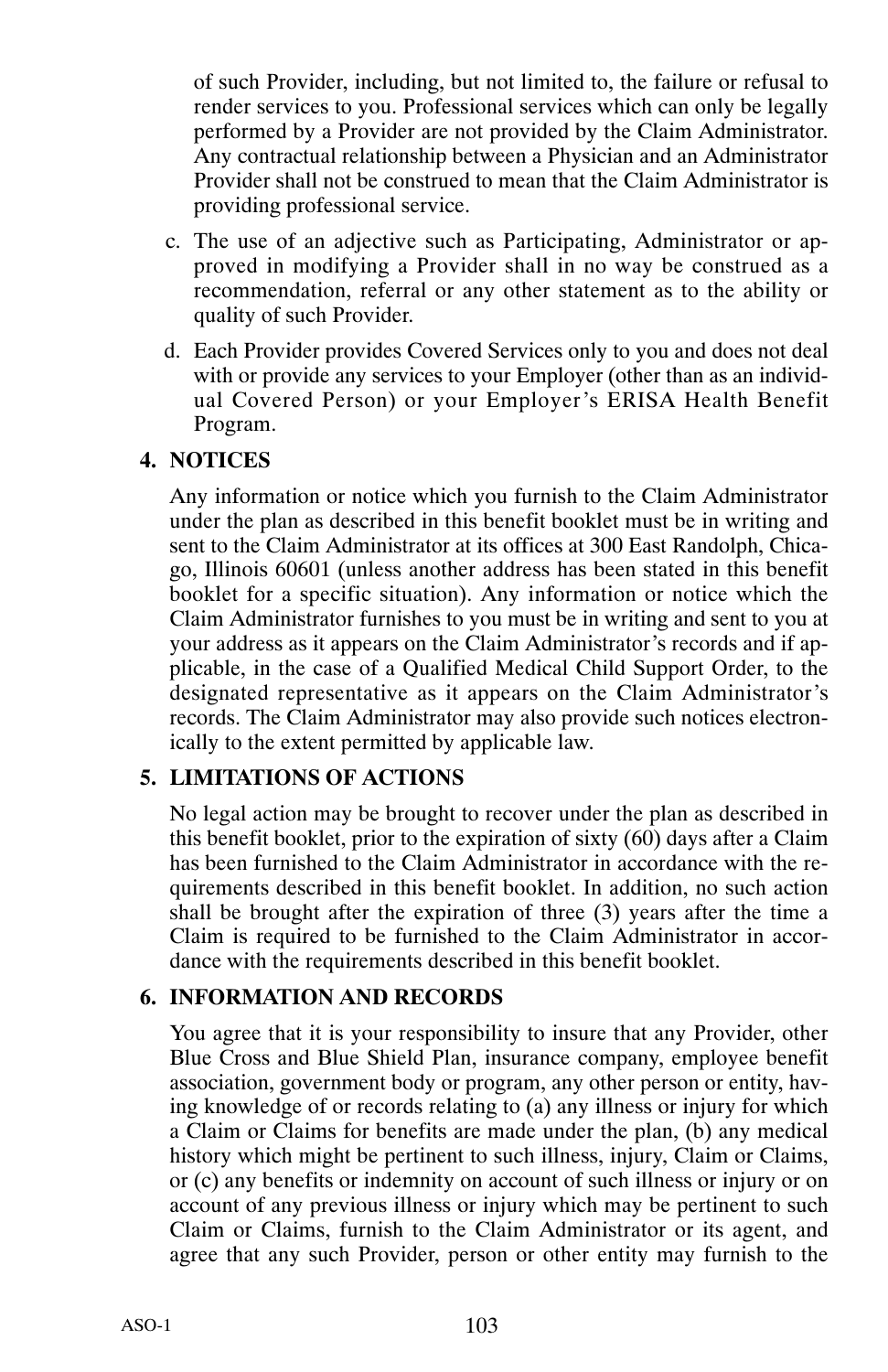Claim Administrator or its agent, at any time upon its request, any and all information and records (including copies of records) relating to such illness, injury, Claim or Claims. In addition, the Claim Administrator may furnish similar information and records (or copies of records) to Providers, Blue Cross and Blue Shield Plans, insurance companies, governmental bodies or programs or other entities providing insurance‐type benefits requesting the same. It is also your responsibility to furnish the Claim Administrator and/or your group administrator information regarding your or your dependents becoming eligible for Medicare, termination of Medicare eligibility or any changes in Medicare eligibility status in order that the Claim Administrator be able to make Claim Payments in accordance with MSP laws.

#### **7. VALUE BASED DESIGN PROGRAMS**

The Claim Administrator and your Employer has the right to offer medical management programs, a quality improvement programs and health behavior wellness, maintenance, or improvement program that allows for a reward, a contribution, a penalty, a differential in premiums or medical, prescription drug or equipment Copayments, Coinsurance or deductibles, or costs or a combination of these incentives or disincentives for participation in any such program offered or administered by the Claim Administrator or an entity chosen by the Claim Administrator to administer such program. In addition, discount programs for various health and wellness-related or insurance-related or other items and services may be available from time‐to‐time. Such programs may be discontinued with or without notice.

Contact your Employer for additional information regarding any value based programs offered by your Employer.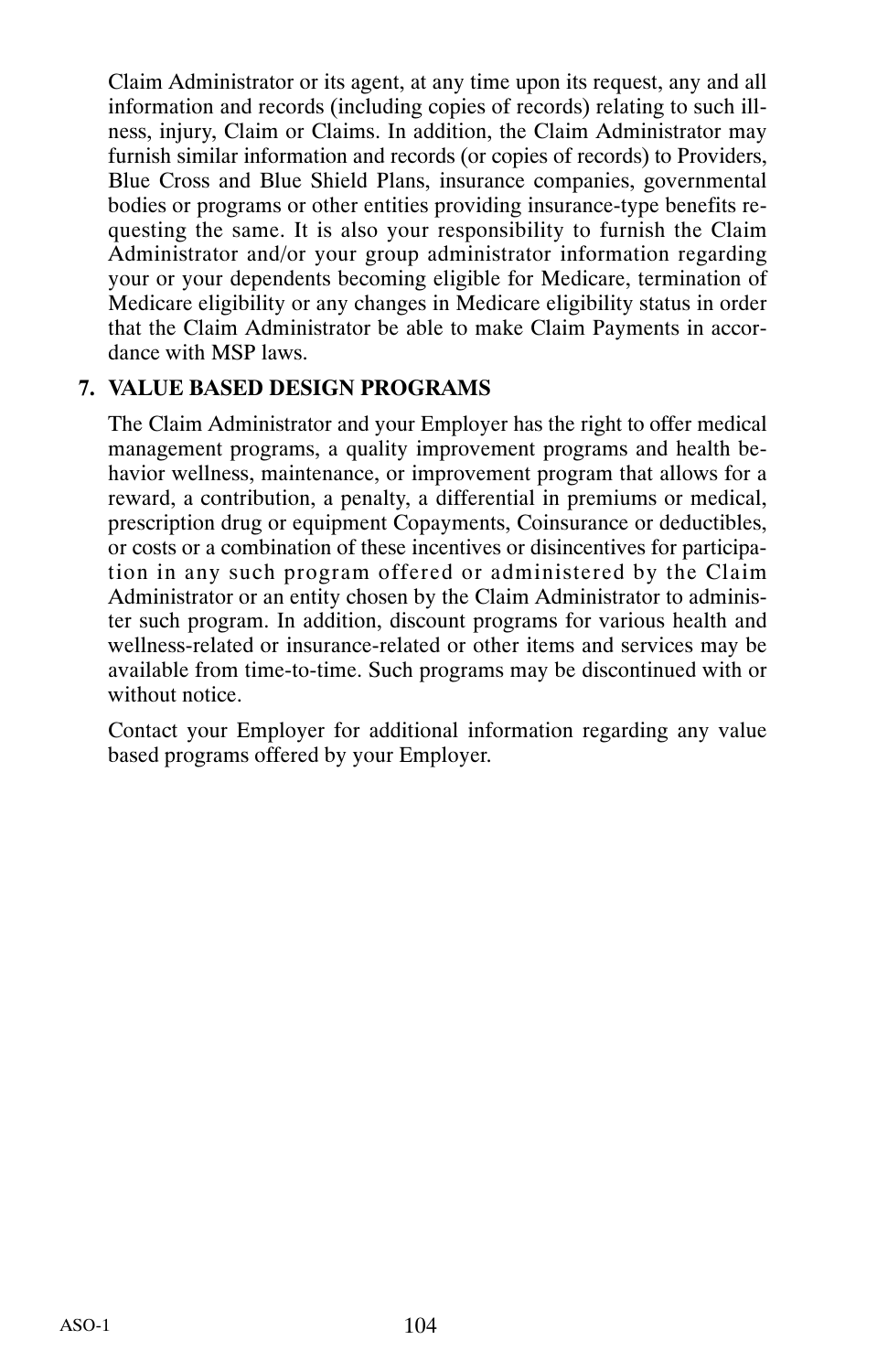## **REIMBURSEMENT PROVISION**

If you or one of your covered dependents incur expenses for sickness or injury that occurred due to negligence of a third party and benefits are provided for Covered Services described in this benefit booklet, you agree:

- a. the Claim Administrator has the rights to reimbursement for all benefits the Claim Administrator provided from any and all damages collected from the third party for those same expenses whether by action at law, settlement, or compromise, by you or your legal representative as a result of sickness or injury, in the amount of the total Eligible Charge or Provider's Claim Charge for Covered Services for which the Claim Administrator has provided benefits to you, reduced by any Average Discount Percentage ("ADP") applicable to your Claim or Claims.
- b. the Claim Administrator is assigned the right to recover from the third party, or his or her insurer, to the extent of the benefits the Claim Administrator provided for that sickness or injury.

The Claim Administrator shall have the right to first reimbursement out of all funds you, your covered dependents or your legal representative, are or were able to obtain for the same expenses for which the Claim Administrator has provided benefits as a result of that sickness or injury.

You are required to furnish any information or assistance or provide any documents that the Claim Administrator may reasonably require in order to obtain our rights under this provision. This provision applies whether or not the third party admits liability. (See provisions of this benefit booklet regarding "Claim Administrator's Separate Financial Arrangements with Providers.")